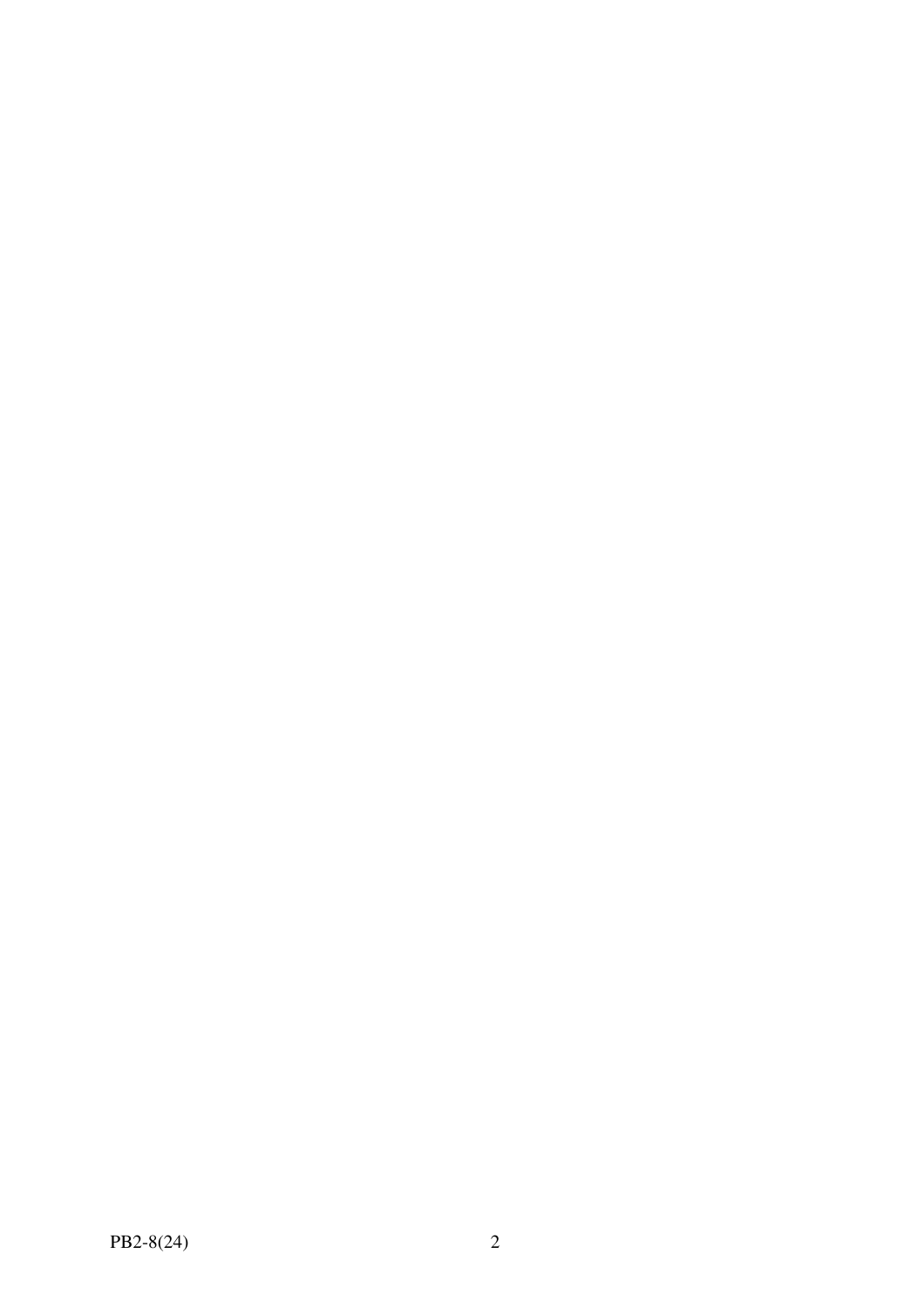# **FLDWARN for the Border Rivers**

## **1 December 2010 to 31 January 2011**

TO::BOM620 IDQ20835 Australian Government Bureau of Meteorology Queensland PRELIMINARY FLOOD WARNING FOR MACINTYRE RIVER AND TRIBUTARIES Issued at 11:21 AM on Saturday the 11th of December 2010 by the Bureau of Meteorology, Brisbane. River level rises causing minor to moderate flooding in the Kildonan to Goondiwindi area are expected early next week following moderate rainfall recorded in the 24 hours to 9am Saturday. The heaviest rainfall totals that have been recorded include: Glenlyon Dam 36mm, Goondiwindi 27mm, 25-30mm in the Stanthorpe area and in the upper Macintyre River catchment in NSW. Next Issue: The next warning will be issued at about 9am Sunday. Latest River Heights: Severn R at Ashford 0.75m steady 08:00 AM SAT 11/12/10 Macintyre R at Holdfast  $0.87m$  steady  $11:00$  AM SAT  $11/12/10$ Dumaresq R at Farnbro \* 1.22m rising 08:00 AM SAT 11/12/10 Pike Ck at Glenlyon Dam TW \* 0.38m steady 08:00 AM SAT 11/12/10 Dumaresq R at Roseneath 1.08m steady 10:15 AM SAT 11/12/10 Beardy R at Haystack 0.86m steady 11:39 AM SAT 11/12/10 Dumaresq R at Bonshaw 3.14m steady 10:30 AM SAT 11/12/10 Dumaresq R at Texas \* 1.86m steady 08:19 AM SAT 11/12/10 Dumaresq R at Glenarbon Weir \* 0.63m steady 10:00 AM SAT 11/12/10 Macintyre Bk at Coolmunda Dam TW \* -0.14m steady 08:15 AM SAT 11/12/10 Macintyre Bk at Inglewood Br \* 2.25m steady 08:29 AM SAT 11/12/10 Dumaresq R at Bengalla \* 0.91m steady 08:10 AM SAT 11/12/10 Macintyre R at New Kildonan \* 2.26m falling 08:30 AM SAT 11/12/10 Macintyre R at Boggabilla 1.94m steady 09:15 AM SAT 11/12/10 Macintyre R at Goondiwindi \* 2.56m falling 08:00 AM SAT 11/12/10 Callandoon Ck at Carana Weir \* 2.09m steady 08:20 AM SAT 11/12/10 Callandoon Ck at Oonavale\* 2.32m falling 06:00 AM SAT 11/12/10 Macintyre R at Terrewah 6.13m steady 10:00 AM SAT 11/12/10  $*$  from automatic station Warnings and River Height Bulletins are available at http://www.bom.gov.au/qld/flood/ . Flood Warnings are also available on telephone 1300 659 219 at a low call cost of 27.5 cents, more from mobile, public and satellite phones.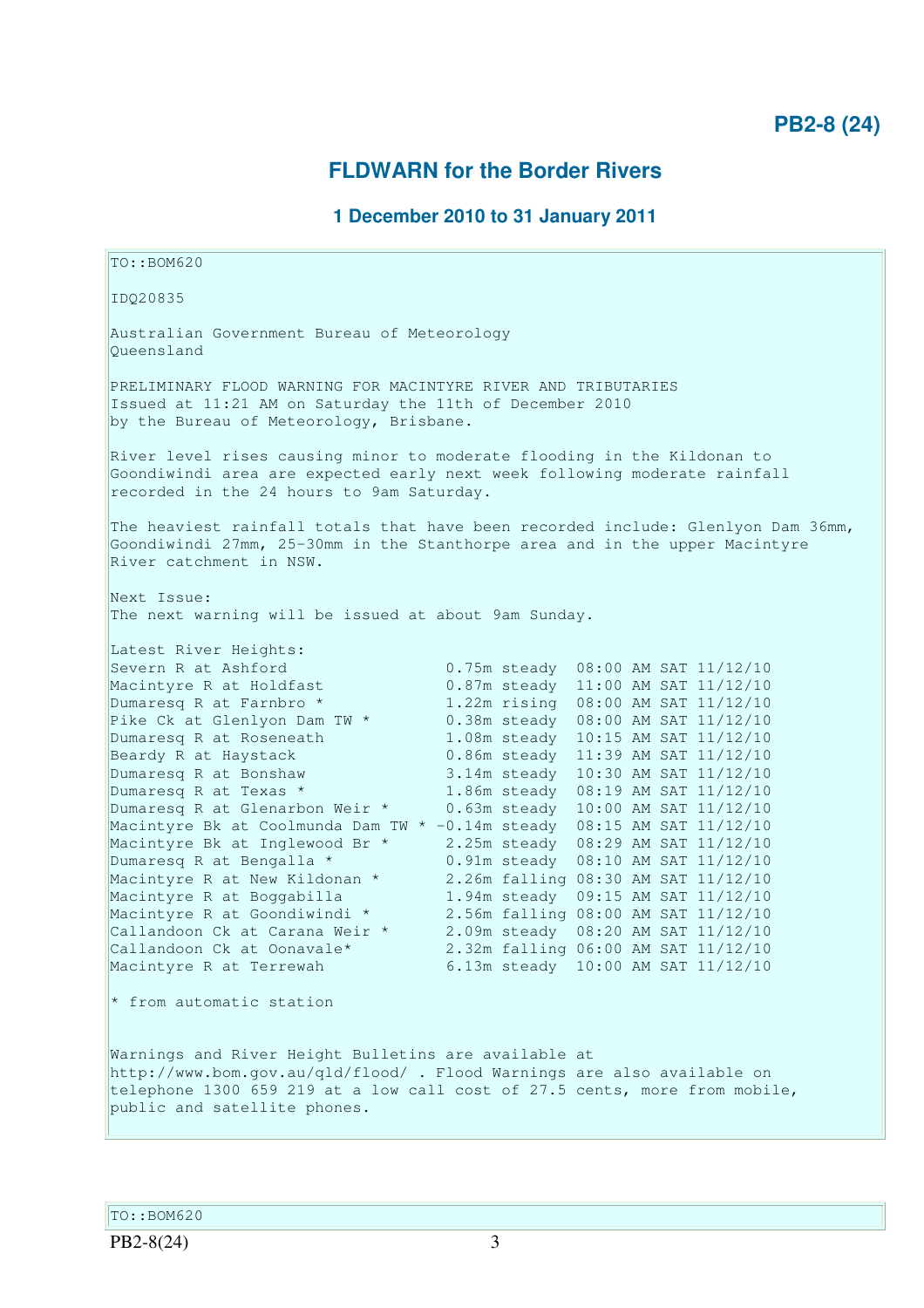IDQ20835

Australian Government Bureau of Meteorology Queensland

FLOOD WARNING FOR WEIR RIVER Issued at 9:07 AM on Sunday the 12th of December 2010 by the Bureau of Meteorology, Brisbane.

Moderate to heavy rainfall in the Weir River catchment is producing river level rises and moderate flooding in the O'Connor area. River level rises and minor to moderate flooding are expected in the upper Weir River between Retreat Bridge and the Gunn Bridge area and also in Yarrill Creek between Kilbronae and Medpark Bridge during this week.

Minor flooding is occurring in the Stanthorpe area and also in the Severn River at Ballandean. River level rises in the lower Macintyre River at Goondiwindi are expected during the next few days with minor flooding possible.

Moderate flooding in the lower Macintyre River at Terrewah is expected to continue this week.

Next Issue: The next warning will be issued at about 9am Monday.

Latest River Heights: Macintyre R at Terrewah 6.09m steady 07:30 AM SUN 12/12/10

Weir R at O'Connor \* 6.53m rising 08:10 AM SUN 12/12/10 Weir R at Retreat Br \* 3.82m steady 08:00 AM SUN 12/12/10 Weir R at Ballymena \* 3.1m rising 08:20 AM SUN 12/12/10 Weir R at Gunn Br \* 2.86m steady 08:00 AM SUN 12/12/10 Yarrill Ck at Medpark Br \* 0.86m rising 08:00 AM SUN 12/12/10 Weir R at Giddi Giddi South \* 2.74m steady 08:00 AM SUN 12/12/10 Weir R at Hartmann Br \* 2.56m steady 08:00 AM SUN 12/12/10 Weir R at Surrey \* 1.17m rising 09:00 PM SAT 11/12/10 Weir R at Talwood \* 1.03m steady 08:00 AM SUN 12/12/10 Weir R at Surrey \* 1.17m rising 09:00 PM SAT 11/12/10<br>
Weir R at Talwood \* 1.03m steady 08:00 AM SUN 12/12/10<br>
Weir R at Jericho \* 1.53m steady 08:00 AM SUN 12/12/10

\* from automatic station

Warnings and River Height Bulletins are available at http://www.bom.gov.au/qld/flood/ . Flood Warnings are also available on telephone 1300 659 219 at a low call cost of 27.5 cents, more from mobile, public and satellite phones.

TO::BOM620 IDQ20835 Australian Government Bureau of Meteorology Queensland FLOOD WARNING FOR WEIR RIVER Issued at 8:48 AM on Monday the 13th of December 2010 by the Bureau of Meteorology, Brisbane.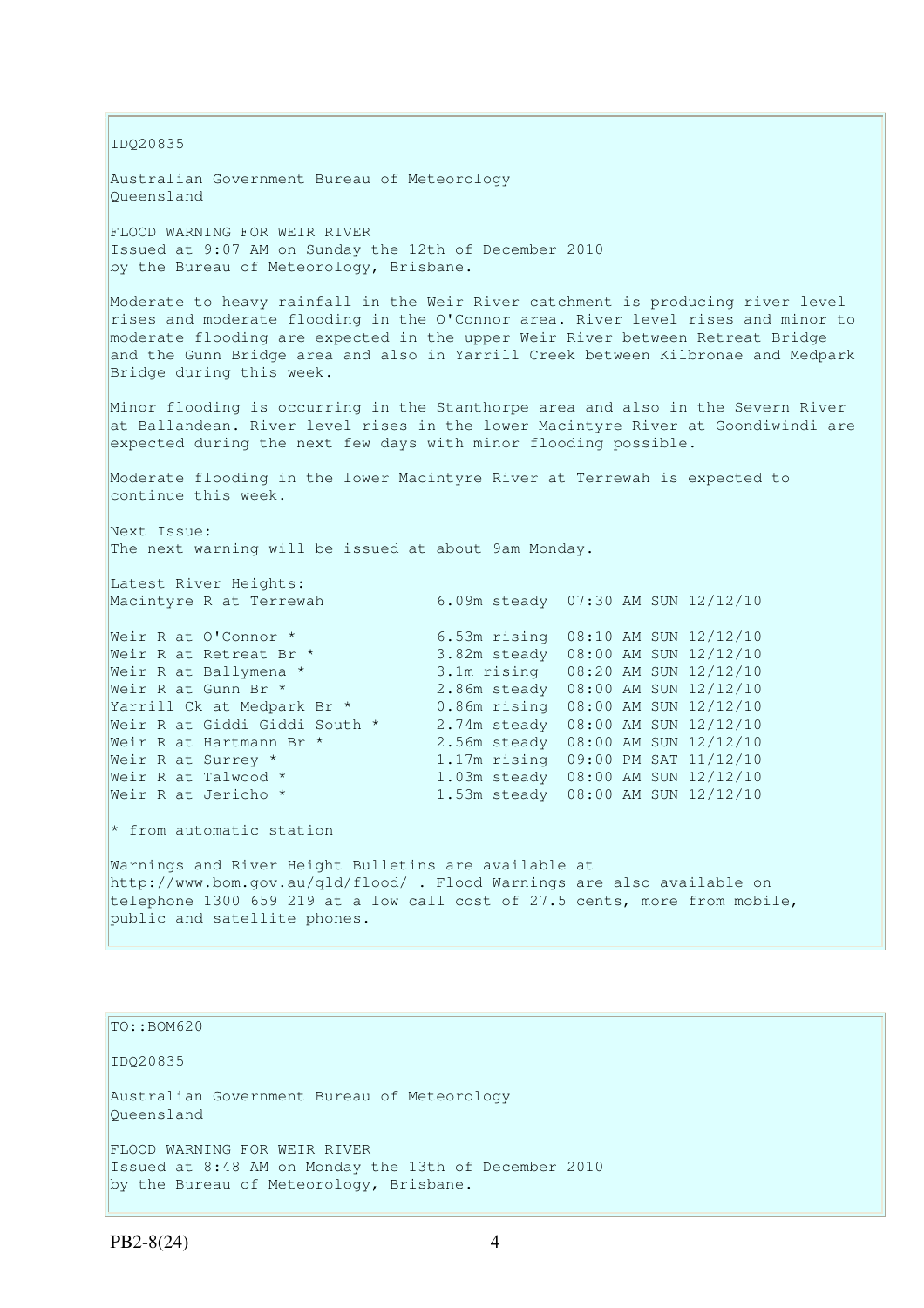Minor flooding is occurring along the upper Weir River with the flood peak currently in the Ballymena area. Minor flood levels are also nearing a peak in Yarrill Creek at Medpark Bridge. River rises and minor flooding are expected to develop downstream along the lower Weir River during this week as upstream floodwaters arrive. A moderate flood peak to 6.57 metres was recorded at 9am Sunday at O'Connor. River rises are occurring downstream from O'Connor with minor flooding nearing a peak at Ballymena during Monday morning, and minor flooding expected to develop downstream at Gunn Bridge during Monday. Weather Forecast: Isolated afternoon showers. Next Issue: The next warning will be issued at about 9am Tuesday. Latest River Heights:<br>Weir R at O'Connor \* Weir R at O'Connor \* 3.38m falling 08:10 AM MON 13/12/10<br>Weir R at Retreat Br \* 5.48m rising 08:20 AM MON 13/12/10 Weir R at Retreat Br \* 5.48m rising 08:20 AM MON 13/12/10 Weir R at Ballymena \* 5.65m rising 08:10 AM MON 13/12/10 Weir R at Gunn Br \* 4.54m rising 08:20 AM MON 13/12/10 Yarrill Ck at Medpark Br \* 3.49m rising 08:20 AM MON 13/12/10 Weir R at Giddi Giddi South \* 2.83m steady 08:00 AM MON 13/12/10 Weir R at Hartmann Br \* 2.85m steady 08:20 AM MON 13/12/10 Weir R at Surrey \* 2.08m steady 09:00 PM SUN 12/12/10 Weir R at Talwood \* 1.45m rising 08:10 AM MON 13/12/10 Weir R at Jericho \* 1.55m steady 08:00 AM MON 13/12/10 Weir R at Mascot \* NA \* denotes automatic station. Warnings and River Height Bulletins are available at http://www.bom.gov.au/qld/flood/ . Flood Warnings are also available on telephone 1300 659 219 at a low call cost of 27.5 cents, more from mobile, public and satellite phones.

```
TO::BOM620 
IDQ20835 
Australian Government Bureau of Meteorology 
Queensland 
FLOOD WARNING FOR THE WEIR RIVER 
Issued at 8:42 AM on Tuesday the 14th of December 2010 
by the Bureau of Meteorology, Brisbane.
Minor flooding remains steady in the upper Weir River at Ballymena, with minor 
flooding easing in Yarrill Creek at Medpark Bridge. A minor flood peak is 
approaching the lower Weir River at Gunn Bridge, with river rises and minor
flooding expected to develop downstream along the lower Weir River during this 
week as upstream floodwaters arrive. 
Weather Forecast: 
Fine. 
Next Issue:
```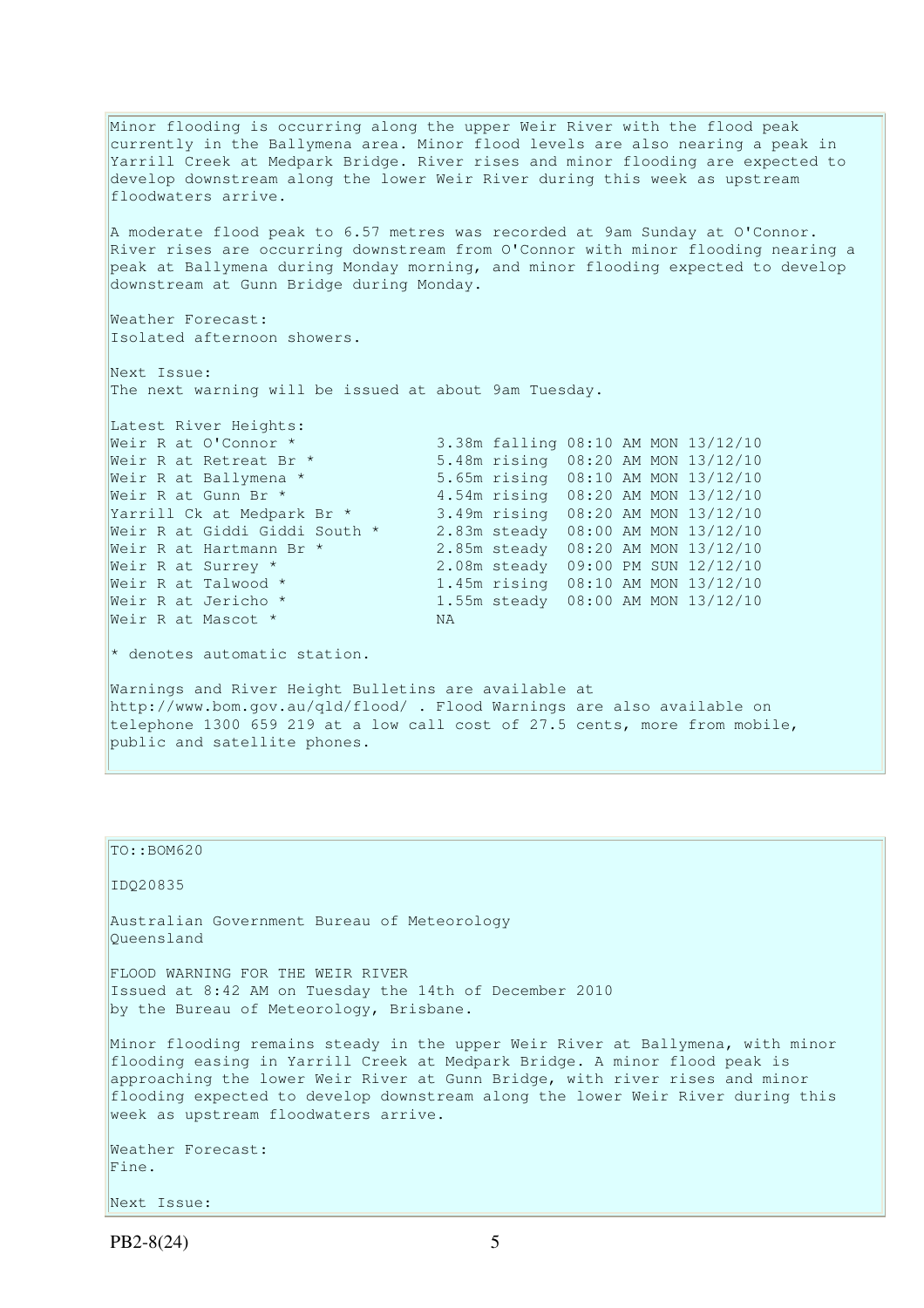The next warning will be issued at about 9am Wednesday. Latest River Heights: Weir R at O'Connor \* 1.95m falling 08:10 AM TUE 14/12/10 Weir R at Retreat Br \* 4.51m falling 08:20 AM TUE 14/12/10 Weir R at Retreat Br \* 4.51m falling 08:20 AM TUE 14/12/10<br>Weir R at Ballymena \* 5.62m steady 08:00 AM TUE 14/12/10<br>Weir R at Gunn Br \* 4.89m steady 06:00 AM TUE 14/12/10 Weir R at Gunn Br \* 4.89m steady 06:00 AM TUE 14/12/10 Yarrill Ck at Medpark Br \* 3.11m falling 08:20 AM TUE 14/12/10 Weir R at Giddi Giddi South \* 2.98m steady 08:20 AM TUE 14/12/10 Weir R at Hartmann Br \* 2.95m steady 08:00 AM TUE 14/12/10 Weir R at Surrey \* 2.52m steady 09:00 PM MON 13/12/10 Weir R at Talwood \* 1.97m rising 08:00 AM TUE 14/12/10 1.59m steady 06:00 AM TUE 14/12/10<br>NA - A at Ialwood \*<br>Weir R at Jericho \*<br>Weir R at Mascot \* Dumaresq R at Bengalla \* 4.12m rising 05:20 AM TUE 14/12/10 Macintyre R at New Kildonan \* 3.84m falling 05:50 AM TUE 14/12/10 Macintyre R at Boggabilla 4.07m rising 06:30 AM TUE 14/12/10 Macintyre R at Goondiwindi \* 4.42m rising 08:20 AM TUE 14/12/10 Macintyre R at Terrewah 4.89m falling 06:00 AM TUE 14/12/10 \* denotes automatic station. Warnings and River Height Bulletins are available at http://www.bom.gov.au/qld/flood/ . Flood Warnings are also available on telephone 1300 659 219 at a low call cost of 27.5 cents, more from mobile, public and satellite phones.

# TO::BOM620 IDQ20835 Australian Government Bureau of Meteorology Queensland FINAL FLOOD WARNING FOR THE WEIR RIVER Issued at 8:55 AM on Wednesday the 15th of December 2010 by the Bureau of Meteorology, Brisbane. River levels continue to ease below minor flood level along the upper Weir River and Yarrill Creek. River levels are rising very slowly along the lower Weir River between Giddi Giddi and Jericho, with some minor flooding expected to develop during the remainder of this week and over the weekend. Minor flooding is occurring on the lower Macintyre River in the Goondiwindi area between Kildonan and Terrewah. Further showers and thunderstorms are forecast for the remainder of the week but this is not expected to have a significant effect on river levels. Motorists are warned not to enter flooded road crossings. Weather Forecast: Isolated afternoon showers and thunderstorms, mostly in the east. Next Issue: This is the final warning. River Height Bulletins will continue to be issued.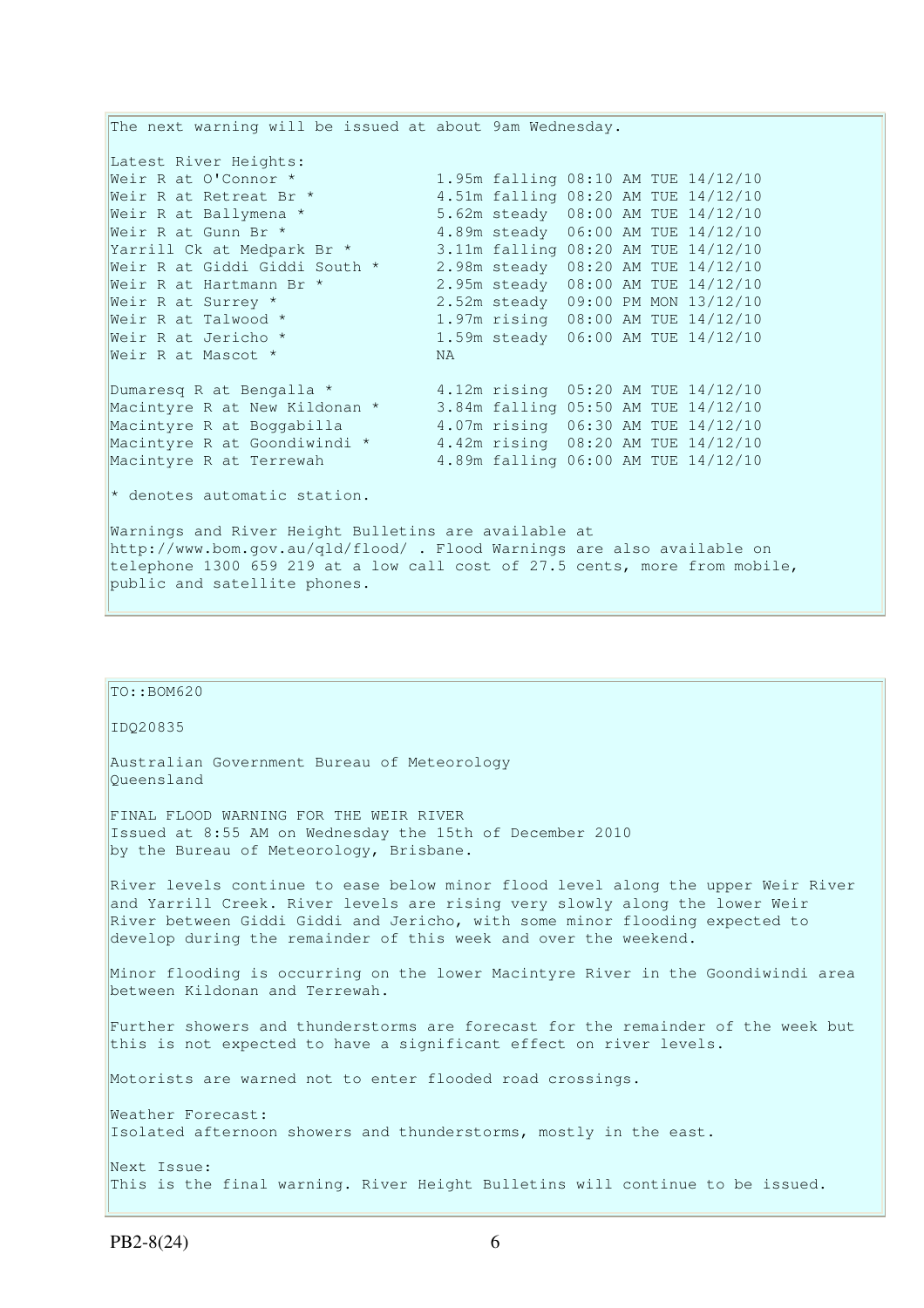Latest River Heights: Weir R at O'Connor \* 1.5m falling 08:00 AM WED 15/12/10 Weir R at Retreat Br \* 2.14m falling 08:00 AM WED 15/12/10 Weir R at Ballymena \* 4.01m falling 08:20 AM WED 15/12/10 Weir R at Gunn Br \* 4.56m falling 06:00 AM WED 15/12/10 Yarrill Ck at Medpark Br \* 1.98m falling 08:10 AM WED 15/12/10 Weir R at Giddi Giddi South \* 3.22m rising 08:10 AM WED 15/12/10 Weir R at Hartmann Br \* 3.07m steady 08:00 AM WED 15/12/10 Weir R at Surrey \* 2.77m steady 09:00 PM TUE 14/12/10 Weir R at Talwood \* 2.28m steady 08:00 AM WED 15/12/10 Weir R at Jericho \* 1.7m steady 08:00 AM WED 15/12/10 Weir R at Mascot \* NA Dumaresq R at Bengalla \* 3.06m falling 05:40 AM WED 15/12/10 Macintyre R at New Kildonan \* 3.86m steady 05:30 AM WED 15/12/10 Macintyre R at Boggabilla 4.69m falling 06:30 AM WED 15/12/10 Macintyre R at Goondiwindi \* 4.93m falling 08:20 AM WED 15/12/10 Callandoon Ck at Carana Weir \* 3.99m steady 08:10 AM WED 15/12/10 Callandoon Ck at Oonavale\* 3.59m rising 06:00 AM WED 15/12/10 Macintyre R at Terrewah 5.51m rising 06:15 AM WED 15/12/10 \* denotes automatic station. Warnings and River Height Bulletins are available at http://www.bom.gov.au/qld/flood/ . Flood Warnings are also available on telephone 1300 659 219 at a low call cost of 27.5 cents, more from mobile, public and satellite phones.

# IDQ20835

TO::BOM620

Australian Government Bureau of Meteorology Queensland

FLOOD WARNING FOR THE WEIR RIVER Issued at 11:51 PM on Monday the 27th of December 2010 by the Bureau of Meteorology, Brisbane.

24-hour rainfall totals to 9am Monday in excess of 100 mm have fallen over the upper reaches of the Weir River. This has caused rapid rises and major flooding in the Weir River at O'Connor where at 10.40pm Monday the river level was 13.57 metres and rising. This exceeds the 1988 flood level.

Major flood levels will develop at Retreat Bridge during Tuesday and extend further downstream during the week. Minor flooding continues at Jericho with further rises and major flooding expected early next week as the upstream peak arrives.

Weather Forecast: Cloudy with a few showers in eastern parts.

Next Issue: The next warning will be issued at 1pm Tuesday.

Latest River Heights: Weir R at O'Connor \* 13.57m rising 10:40 PM MON 27/12/10 Weir R at Retreat Br \* 6.25m rising 10:50 PM MON 27/12/10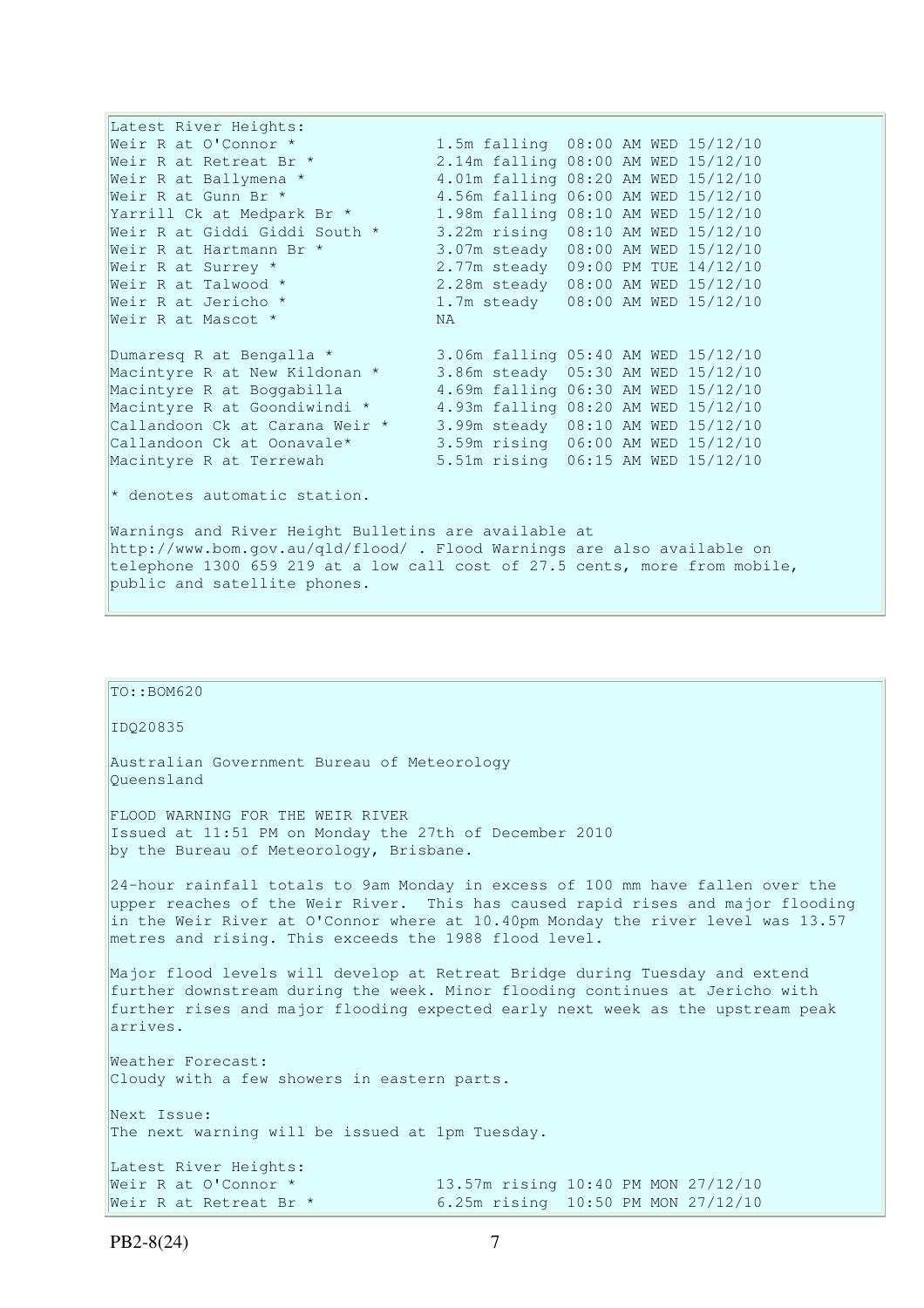```
Weir R at Ballymena * 1.19m falling 08:40 PM MON 27/12/10
Weir R at Gunn Br * 0.56m steady 08:00 PM MON 27/12/10
Weir R at Giddi Giddi South * 2.83m falling 08:20 PM MON 27/12/10
Weir R at Hartmann Br * 3.24m steady 08:30 PM MON 27/12/10
Weir R at Surrey * 3.11m steady 09:00 PM MON 27/12/10
Weir R at Talwood * 2.64m steady 08:00 PM MON 27/12/10
Weir R at Jericho * 2.5m falling 08:10 PM MON 27/12/10
* denotes automatic station. 
Warnings and River Height Bulletins are available at
```
http://www.bom.gov.au/qld/flood/ . Flood Warnings are also available on telephone 1300 659 219 at a low call cost of 27.5 cents, more from mobile, public and satellite phones.

```
TO::BOM620 
IDQ20835 
Australian Government Bureau of Meteorology 
Queensland 
FLOOD WARNING FOR THE WEIR AND MACINTYRE RIVERS AND MACINTYRE BROOK 
Issued at 12:03 PM on Tuesday the 28th of December 2010 
by the Bureau of Meteorology, Brisbane.
Recent heavy rainfall across the upper Weir and Macintyre River catchments is 
causing river rises and moderate to major flooding along the upper Weir River at 
O'Connors and in Macintyre Brook in the Inglewood area. Minor to moderate 
flooding will extend downstream along the lower Macintyre River to the 
Goondiwindi area later this week. Moderate to major flooding will extend 
downstream along the lower Weir River during this weekend and into next week. 
WEIR RIVER: 
Recent heavy rainfall is causing river rises and moderate to major flooding 
along the upper Weir between O'Connors and Retreat Bridge, with minor flooding 
to develop at Ballymena during Tuesday. River rises and moderate to major 
flooding will develop downstream along the lower Weir River during next week. 
Minor flooding continues at Jericho. 
MACINTYRE RIVER AND MACINTYRE BROOK: 
Recent heavy rainfall across the upper Macintyre Brook and the Severn and 
Dumaresq Rivers is causing fast stream rises during Tuesday. Major flooding has 
already peaked in Canning Creek at Woodspring with major flood levels rising in 
the Macintyre Brook at Inglewood Weir. Fast rises and moderate to major flooding 
is expected downstream at Booba Sands overnight Tuesday and into Wednesday. 
Minor to moderate flooding can be expected downstream along the lower Macintyre 
River to the Goondiwindi area during the next few days. 
Weather Forecast: 
Mostly fine, just isolated showers and areas of light rain or drizzle in the far 
northeast and east. 
Next Issue:
```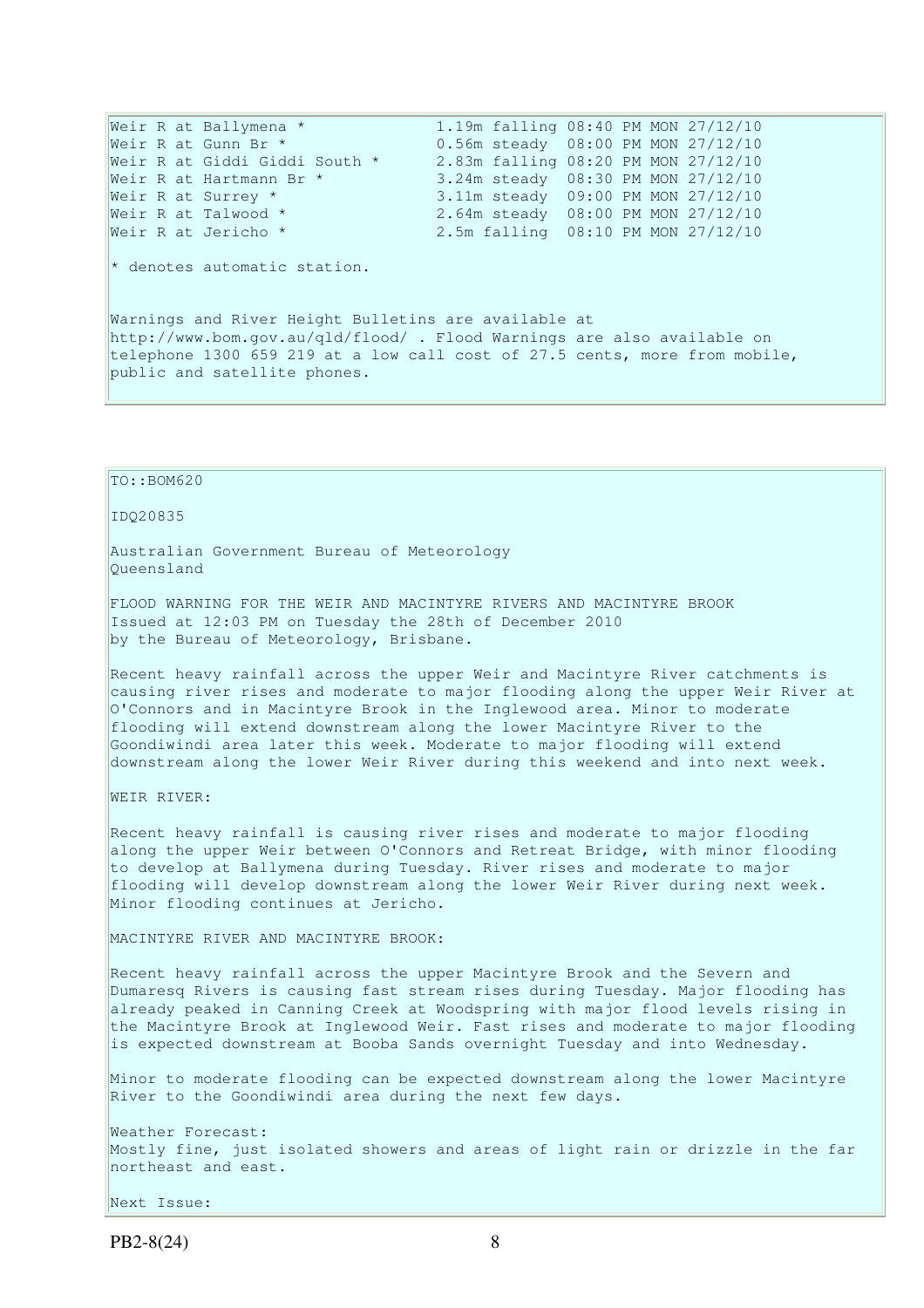The next warning will be issued at 1pm Wednesday. Latest River Heights: Severn R at Ashford 0.9m steady 09:00 AM TUE 28/12/10 Macintyre R at Holdfast 0.99m steady 06:00 AM TUE 28/12/10 Dumaresq R at Farnbro  $\star$  2.77m falling 11:20 AM TUE 28/12/10 Pike Ck at Glenlyon Dam TW \* 1.89m rising 11:20 AM TUE 28/12/10 Dumaresq R at Roseneath 1.98m rising 09:15 AM TUE 28/12/10 Beardy R at Haystack 1.05m steady 07:00 AM TUE 28/12/10 Dumaresq R at Bonshaw 3.37m steady 09:30 AM TUE 28/12/10 Dumaresq R at Texas \* 1.86m steady 11:39 AM TUE 28/12/10 Dumaresq R at Glenarbon Weir \* 0.88m steady 09:00 AM TUE 28/12/10 Macintyre Bk at Coolmunda Dam TW \* 1.01m falling 11:35 AM TUE 28/12/10 Macintyre Bk at Inglewood Br \* 8.34m falling 11:48 AM TUE 28/12/10 Dumaresq R at Bengalla \* 1.46m steady 11:00 AM TUE 28/12/10 Macintyre R at New Kildonan \* 2.54m falling 11:50 AM TUE 28/12/10 Macintyre R at Boggabilla 2.44m steady 08:00 AM TUE 28/12/10 Macintyre R at Goondiwindi \* 2.98m steady 11:00 AM TUE 28/12/10 Callandoon Ck at Carana Weir \* 2.1m steady 11:00 AM TUE 28/12/10 Callandoon Ck at Oonavale\*  $1.04$ m steady  $08:20$  AM TUE  $28/12/10$ Macintyre R at Terrewah 5.9m steady 09:15 AM TUE 28/12/10 Weir R at O'Connor \* 14.48m falling 11:30 AM TUE 28/12/10 Weir R at Retreat Br \* 9.38m rising 11:40 AM TUE 28/12/10 Weir R at Ballymena \* 5.94m rising 11:40 AM TUE 28/12/10 Weir R at Gunn Br \* 2.48m rising 11:40 AM TUE 28/12/10 Yarrill Ck at Medpark Br \* 0.65m rising 11:00 AM TUE 28/12/10 Weir R at Giddi Giddi South \* 2.57m falling 11:30 AM TUE 28/12/10 Weir R at Hartmann Br  $\star$  3.01m falling 11:10 AM TUE 28/12/10 Weir R at Surrey \* 3.11m steady 08:00 AM TUE 28/12/10 Weir R at Talwood \* 2.73m rising 10:30 AM TUE 28/12/10 Weir R at Jericho \*  $2.47m$  steady  $11:00$  AM TUE  $28/12/10$ Weir R at Mascot  $\star$  2.06m steady 05:00 AM TUE 28/12/10  $*$  denotes automatic station.

Warnings and River Height Bulletins are available at http://www.bom.gov.au/qld/flood/ . Flood Warnings are also available on telephone 1300 659 219 at a low call cost of 27.5 cents, more from mobile, public and satellite phones.

TO::BOM620 IDQ20835 Australian Government Bureau of Meteorology Queensland FLOOD WARNING FOR THE WEIR AND MACINTYRE RIVERS AND MACINTYRE BROOK Issued at 1:06 PM on Wednesday the 29th of December 2010 by the Bureau of Meteorology, Brisbane. The Weir River at O'Connor peaked at 14.57 metres at 7:40 am Tuesday which is the second highest peak on record and similar to the 1956 flood. Major flooding is occurring at Retreat Bridge and Ballymena. Moderate to major flooding will extend downstream along the lower Weir River during next week. Minor to moderate flooding continues along the Macintyre Brook. Minor flooding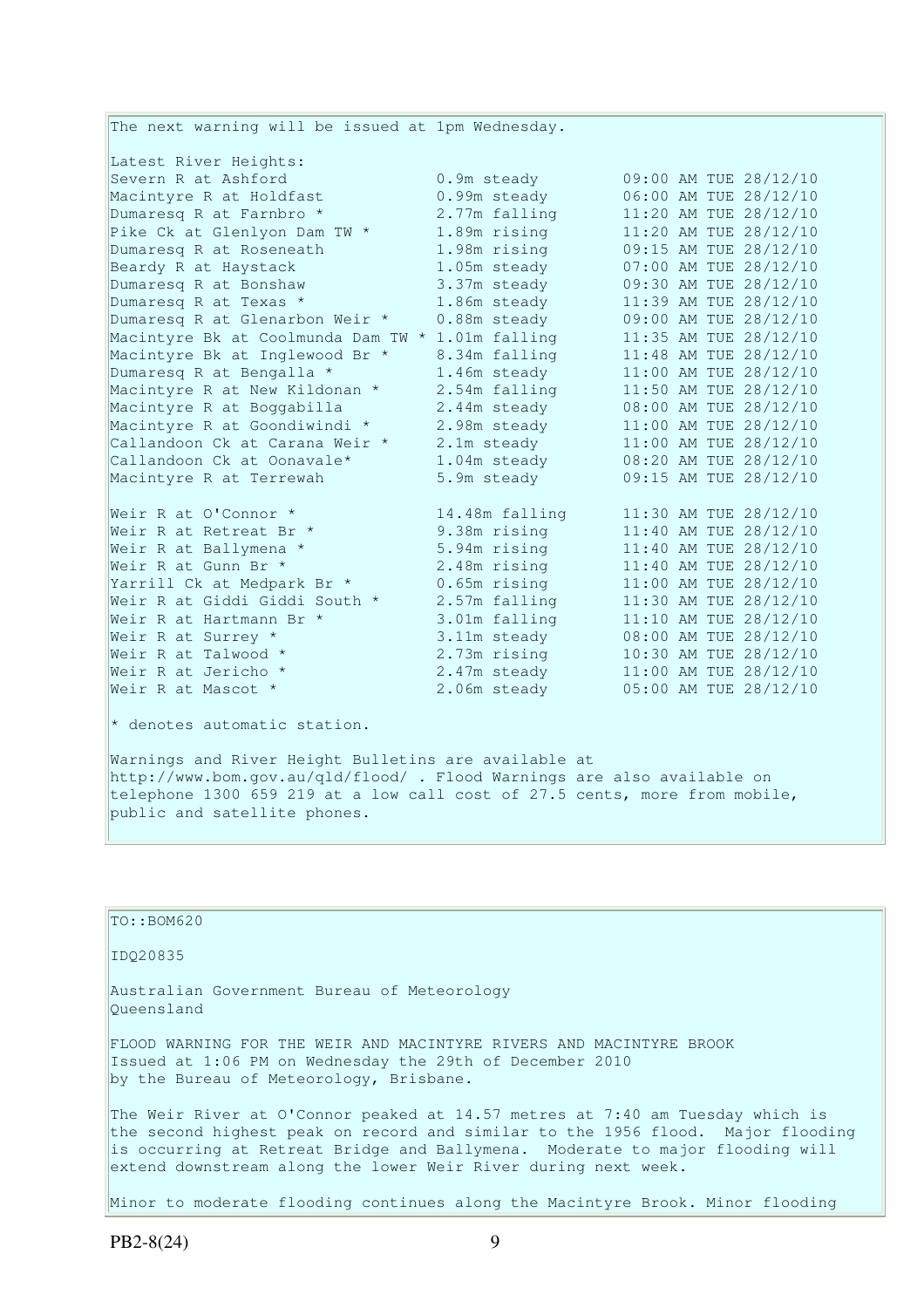is rising along the lower Macintyre River with higher levels and moderate flooding expected during Wednesday and Thursday. WEIR RIVER: Moderate flood levels are easing at O'Connor. Major flooding is occurring between Retreat Bridge and Ballymena with further rises expected. River rises and moderate to major flooding will develop downstream along the lower Weir River during next week. Minor flooding continues at Jericho. MACINTYRE RIVER AND MACINTYRE BROOK: Minor to moderate flooding is easing along the Macintyre Brook. Major flooding has already peaked at Booba Sands, with moderate flood levels easing during Wednesday afternoon. Fast rises and minor flooding is occurring downstream along the lower Macintyre River with further rises and moderate flood levels expected through to the Goondiwindi area during Wednesday and Thursday. Weather Forecast: Isolated showers developing over most parts this afternoon. Next Issue: The next warning will be issued at 1pm Thursday. Latest River Heights: Dumaresq R at Farnbro \* 1.84m falling 11:30 AM WED 29/12/10 Dumaresq R at Roseneath 2.48m falling 12:30 PM WED 29/12/10 Dumaresq R at Beardy Junction 3.25m falling slowly 09:00 AM WED 29/12/10 Dumaresq R at Bonshaw 3.97m steady 12:30 PM WED 29/12/10 Dumaresq R at Texas \* 3.66m rising 11:39 AM WED 29/12/10 Dumaresq R at Glenarbon Weir \* 1.56m rising 12:30 PM WED 29/12/10 Macintyre Bk at Coolmunda Dam TW \* 0.56m falling 11:35 AM WED 29/12/10 Macintyre Bk at Inglewood Br \* 4.13m falling 11:48 AM WED 29/12/10 Dumaresq R at Bengalla \* 5.8m rising 11:50 AM WED 29/12/10 Macintyre R at New Kildonan \* 4.3m rising 11:50 AM WED 29/12/10 Macintyre R at Boggabilla 4.3m rising 01:00 PM WED 29/12/10 Macintyre R at Goondiwindi \* 3.98m rising 11:40 AM WED 29/12/10 Callandoon Ck at Carana Weir \* 2.14m rising 11:30 AM WED 29/12/10 Callandoon Ck at Oonavale\* 1.22m steady 06:00 AM WED 29/12/10 Macintyre R at Terrewah 5.93m steady 12:00 PM WED 29/12/10 Weir R at O'Connor \* 6.63m falling 11:30 AM WED 29/12/10 Weir R at Retreat Br \* 12.34m rising 11:40 AM WED 29/12/10 Weir R at Ballymena \* 9.68m rising 11:40 AM WED 29/12/10 Weir R at Gunn Br \* 6.48m rising 11:40 AM WED 29/12/10 Yarrill Ck at Medpark Br \* 3.67m falling 11:40 AM WED 29/12/10 Weir R at Giddi Giddi South \* 2.18m falling 11:40 AM WED 29/12/10 Weir R at Hartmann Br  $\star$  2.5m falling 11:30 AM WED 29/12/10 Weir R at Surrey \* 2.75m falling 11:50 AM WED 29/12/10 Weir R at Talwood 2.14m rising slowly 09:00 AM WED 29/12/10 Weir R at Talwood \* 2.81m steady 08:00 AM WED 29/12/10 Weir R at Jericho \* 2.44m steady 11:00 AM WED 29/12/10 Weir R at Mascot \* 2.04m steady 08:00 AM WED 29/12/10  $*$  denotes automatic station. Warnings and River Height Bulletins are available at http://www.bom.gov.au/qld/flood/ . Flood Warnings are also available on telephone 1300 659 219 at a low call cost of 27.5 cents, more from mobile, public and satellite phones.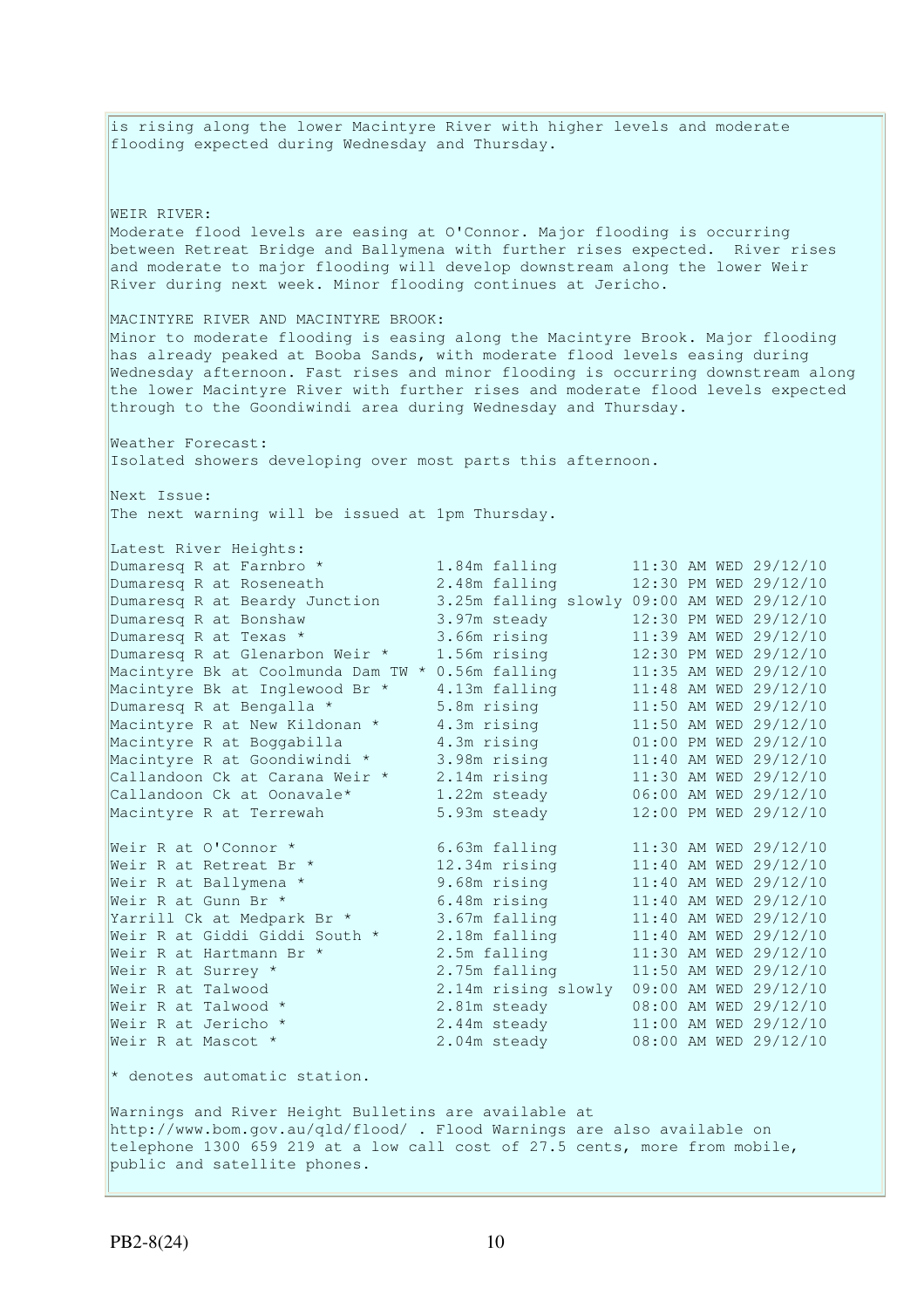$TO: **ROM620**$ IDQ20835 Australian Government Bureau of Meteorology Queensland FLOOD WARNING FOR THE WEIR AND MACINTYRE RIVERS Issued at 1:17 PM on Thursday the 30th of December 2010 by the Bureau of Meteorology, Brisbane. Major flooding is occurring along the upper Weir River with the flood peak currently in the Ballymena to Gunn Bridge areas. Moderate to major flooding will develop downstream along the lower Weir River during this weekend and into next week. Moderate flooding is occurring downstream along the lower Dumaresq and Macintyre Rivers through to the Goondiwindi area. WEIR RIVER: Minor flood levels are easing at O'Connor. Major flooding has peaked at Retreat Bridge, with major flood levels nearing a peak in the Ballymena to Gunn Bridge areas. Moderate to major flooding will develop downstream along the lower Weir River during this weekend and into next week. Minor flooding continues at Jericho. MACINTYRE RIVER: River levels have eased below minor along the Macintyre Brook. Moderate flooding is occurring downstream along the lower Dumaresq and Macintyre Rivers through to the Goondiwindi area, with the flood peak currently in the Kildonan and Goondiwindi areas. Renewed rises and moderate to major flooding can be expected further downstream along the lower Macintyre River during the weekend and into next week. Next Issue: The next warning will be issued at 1pm Friday. Latest River Heights: Dumaresq R at Farnbro \* 1.6m falling 10:30 AM THU 30/12/10 Dumaresq R at Roseneath 1.96m steady 09:15 AM THU 30/12/10 Dumaresq R at Bonshaw 3.61m steady 09:00 AM THU 30/12/10 Dumaresq R at Texas \* 2.56m falling 11:39 AM THU 30/12/10 Dumaresq R at Glenarbon Weir \* 1.63m steady 09:15 AM THU 30/12/10 Dumaresq R at Bengalla \* 5.66m falling 11:50 AM THU 30/12/10<br>Macintyre R at New Kildonan \* 5.93m falling 11:50 AM THU 30/12/10 5.93m falling 11:50 AM THU 30/12/10 Macintyre R at Boggabilla 6.95m rising 09:30 AM THU 30/12/10<br>Macintyre R at Goondiwindi \* 6.8m rising 11:20 AM THU 30/12/10 Macintyre R at Goondiwindi \* 6.8m rising 11:20 AM THU 30/12/10 Callandoon Ck at Carana Weir  $*$  4.69m rising  $11:20$  AM THU 30/12/10 Callandoon Ck at Oonavale\* 1.48m rising 06:20 AM THU 30/12/10 Macintyre R at Terrewah 5.97m steady 09:00 AM THU 30/12/10 Weir R at O'Connor \* 2.86m steady 11:00 AM THU 30/12/10 Weir R at Retreat Br \* 11.71m falling 11:40 AM THU 30/12/10 Weir R at Ballymena \* 10.93m rising 11:30 AM THU 30/12/10 Weir R at Gunn Br \* 7.46m rising 11:40 AM THU 30/12/10 Yarrill Ck at Medpark Br \* 2.76m falling 02:40 AM THU 30/12/10 Weir R at Giddi Giddi South \* NA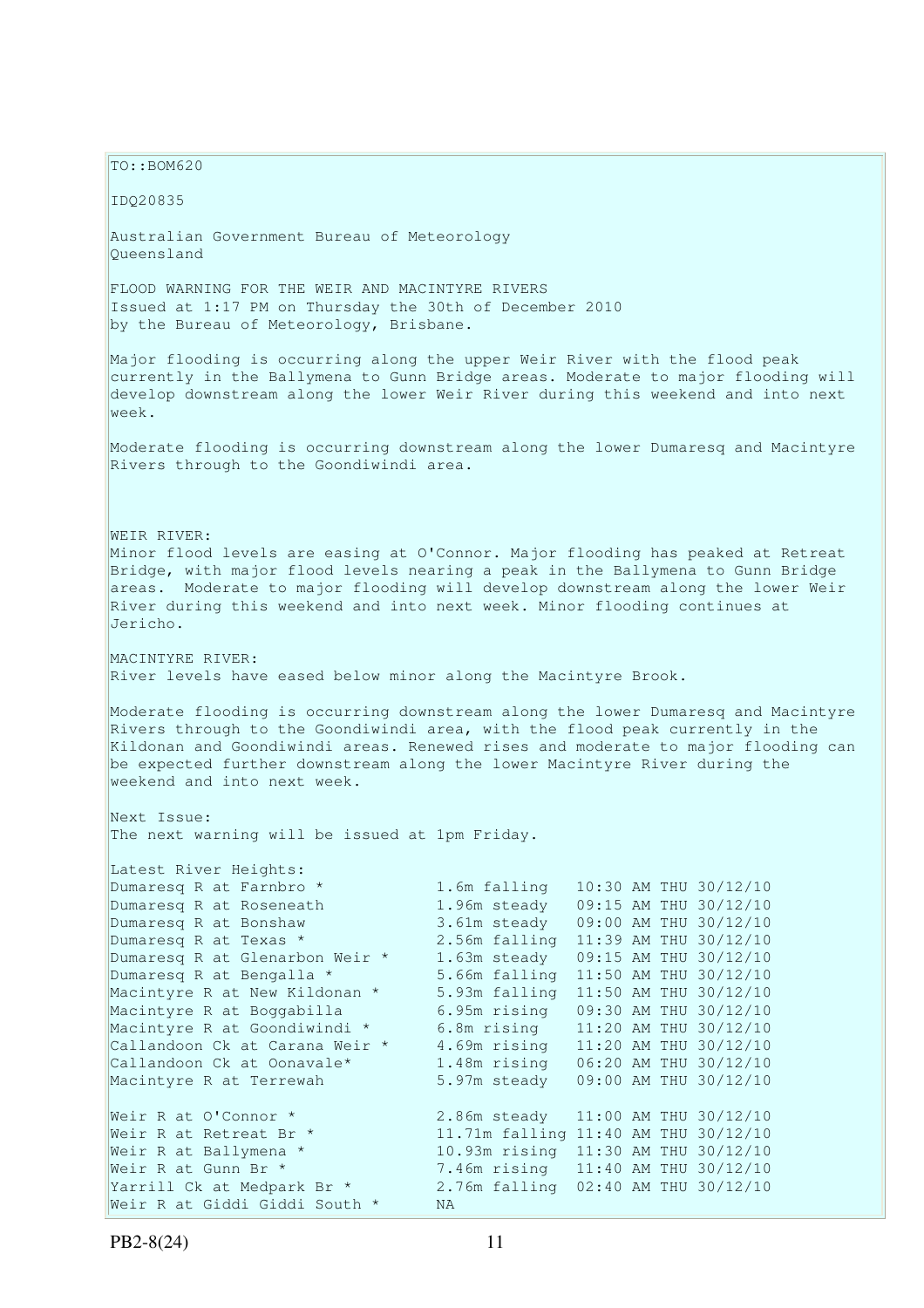Weir R at Hartmann Br  $\star$  2.23m rising  $11:30$  AM THU 30/12/10 Weir R at Surrey \* 2.25m steady 12:00 PM THU 30/12/10 Weir R at Talwood \* 2.65m falling 11:20 AM THU 30/12/10 Weir R at Jericho \* 2.42m steady 11:00 AM THU 30/12/10 Weir R at Mascot \* 2.02m steady 05:00 AM THU 30/12/10  $*$  denotes automatic station. Warnings and River Height Bulletins are available at http://www.bom.gov.au/qld/flood/ . Flood Warnings are also available on telephone 1300 659 219 at a low call cost of 27.5 cents, more from mobile, public and satellite phones.

TO::BOM620 IDQ20835 Australian Government Bureau of Meteorology Queensland FLOOD WARNING FOR THE WEIR AND MACINTYRE RIVERS Issued at 10:11 AM on Friday the 31st of December 2010 by the Bureau of Meteorology, Brisbane. Major flooding is occurring along the upper Weir River with the flood peak currently in the Gunn Bridge area. Moderate, possibly major, flooding will develop downstream along the lower Weir River during this weekend and into next week. Minor flooding is occurring downstream along the lower Macintyre River in the Goondiwindi area following a moderate flood peak recorded during Thursday. WEIR RIVER: Minor flooding is easing at Retreat Bridge. Major flood levels have peaked at Ballymena with the flood peak approaching the Gunn Bridge area. Moderate, possibly major, flooding will develop downstream along the lower Weir River during this weekend and into next week. Minor flooding continues at Jericho. MACINTYRE RIVER: Minor flooding is occurring downstream along the lower Macintyre River through to the Goondiwindi area. A moderate flood peak of about 6.9 metres was recorded at Goondiwindi at 5pm Thursday. Renewed rises and moderate to major flooding can be expected further downstream along the lower Macintyre River during the weekend and into next week. Next Issue: The next warning will be issued at 1pm Saturday. Latest River Heights: Macintyre R at New Kildonan \* 4.10m falling 08:40 AM FRI 31/12/10 Macintyre R at Boggabilla 5.58m falling 09:30 AM FRI 31/12/10 Macintyre R at Goondiwindi \* 6.10m falling 08:20 AM FRI 31/12/10 Callandoon Ck at Carana Weir \* 5.04m steady 08:00 AM FRI 31/12/10 Callandoon Ck at Oonavale\* 6.04m rising 06:00 AM FRI 31/12/10 Macintyre R at Terrewah 6.25m steady 09:00 AM FRI 31/12/10 Weir R at O'Connor \* 2.39m steady 08:00 AM FRI 31/12/10

Weir R at Retreat Br \* 6.28m falling 08:20 AM FRI 31/12/10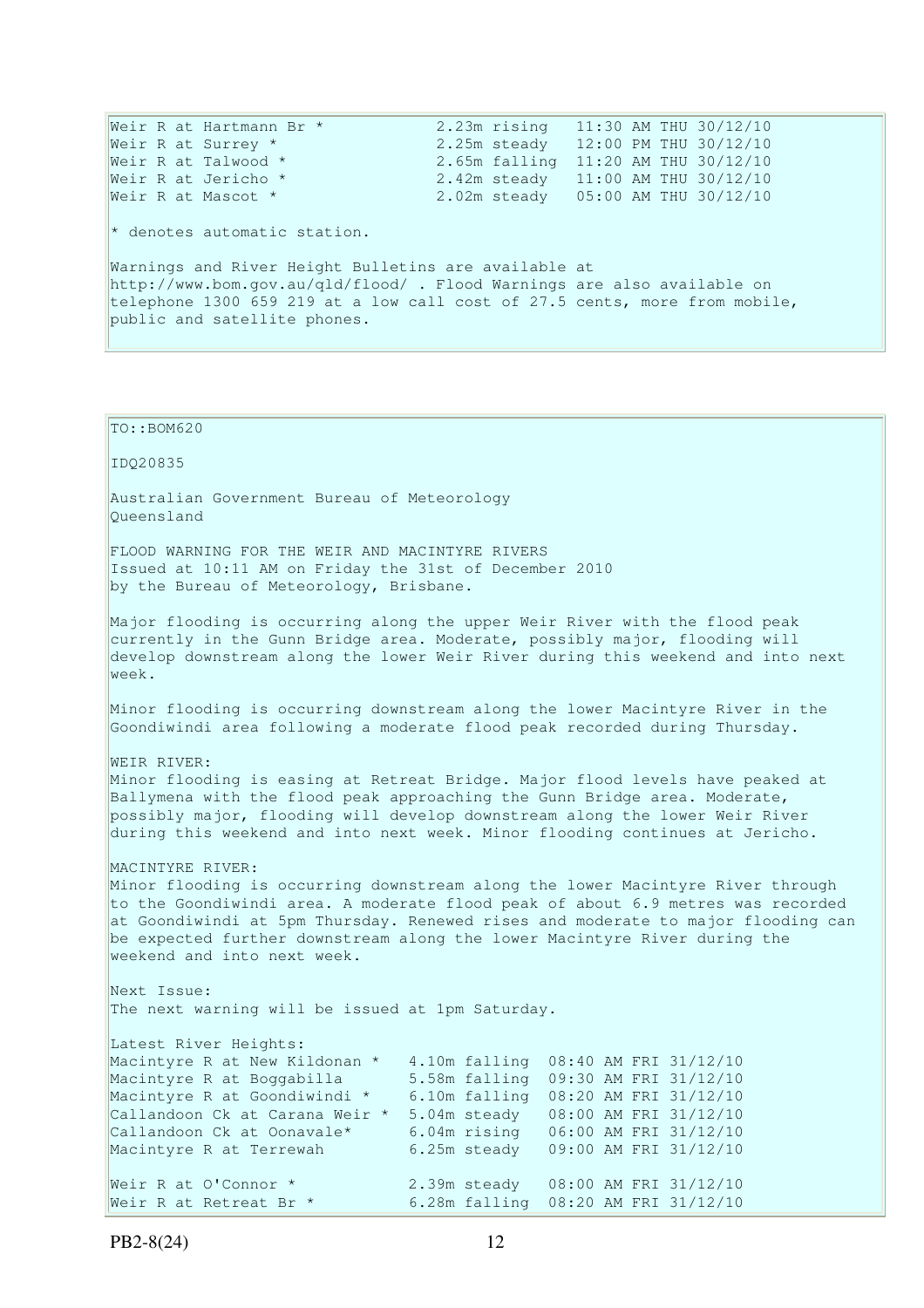Weir R at Ballymena \* 10.84m falling 08:00 AM FRI 31/12/10 Weir R at Gunn Br \* 7.61m falling 08:10 AM FRI 31/12/10<br>Weir R at Hartmann Br \* 2.74m rising 08:10 AM FRI 31/12/10 2.74m rising 08:10 AM FRI 31/12/10 Weir R at Surrey \* 2.12m steady 08:00 AM FRI 31/12/10 Weir R at Talwood \* 2.28m falling 08:00 AM FRI 31/12/10 Weir R at Jericho \* 2.38m steady 08:00 AM FRI 31/12/10 Weir R at Mascot \* 1.99m steady 05:00 AM FRI 31/12/10  $*$  from automatic station Warnings and River Height Bulletins are available at http://www.bom.gov.au/qld/flood/ . Flood Warnings are also available on telephone 1300 659 219 at a low call cost of 27.5 cents, more from mobile, public and satellite phones.

TO::BOM620 IDQ20835 Australian Government Bureau of Meteorology Queensland FLOOD WARNING FOR THE WEIR AND MACINTYRE RIVERS Issued at 12:07 PM on Saturday the 1st of January 2011 by the Bureau of Meteorology, Brisbane. Major flooding has peaked in the upper Weir River in the Gunn Bridge area. Moderate to major flooding will develop downstream along the lower Weir River during the coming week. Minor flooding is easing downstream along the lower Macintyre River in the Goondiwindi area. WEIR RIVER: Minor flooding is easing at Ballymena. Major flood levels have peaked at Gunn Bridge. Moderate to major flooding will develop downstream along the lower Weir River during the coming week, with a major flood peak to about 5 metres expected at Talwood around Thursday 6/1. Forecast heights for Talwood will be updated as upstream peaks are observed. MACINTYRE RIVER: Minor flooding is easing in the lower Macintyre River in the Goondiwindi area. Renewed rises and moderate to major flooding can be expected further downstream along the lower Macintyre River during the weekend and into next week. Next Issue: The next warning will be issued at 1pm Sunday. Latest River Heights: Dumaresq R at Glenarbon Weir \* 1.03m steady 09:30 AM SAT 01/01/11<br>
Dumaresq R at Bengalla \* 2.46m rising 08:40 AM SAT 01/01/11<br>
Macintyre R at Boggabilla 3.67m rising 09:30 AM SAT 01/01/11<br>
Macintyre R at Goondiwindi \* 4.0 Dumaresq R at Bengalla \* 2.46m rising 08:40 AM SAT 01/01/11 Macintyre R at New Kildonan \* 3.15m rising 08:10 AM SAT 01/01/11 Macintyre R at Boggabilla 3.67m rising 09:30 AM SAT 01/01/11 Macintyre R at Goondiwindi \* 4.07m steady 11:10 AM SAT 01/01/11 Callandoon Ck at Carana Weir \* 3.34m falling 11:30 AM SAT 01/01/11 Callandoon Ck at Oonavale\* 6.18m falling 06:10 AM SAT 01/01/11 Macintyre R at Terrewah 6.48m steady 09:30 AM SAT 01/01/11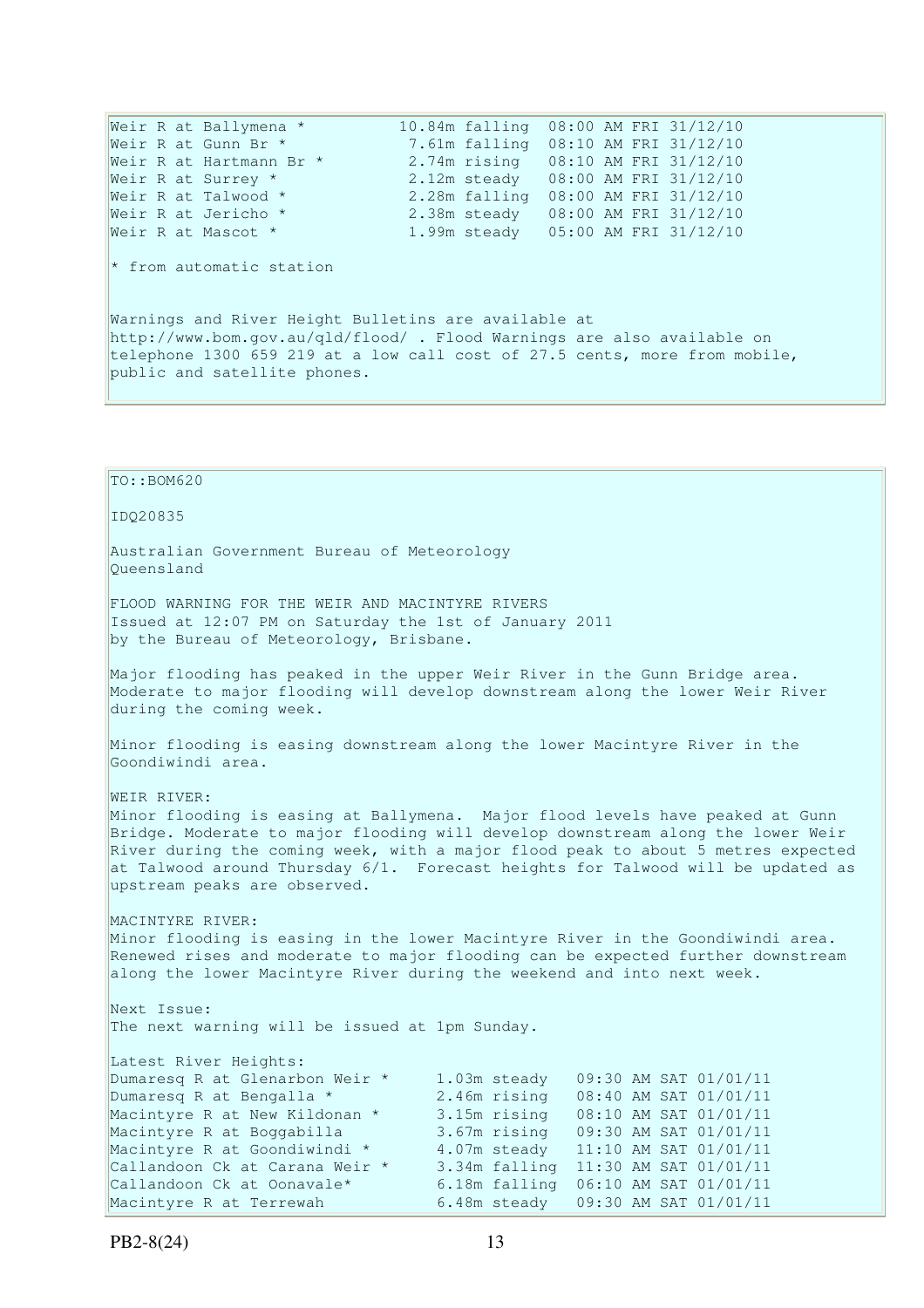Weir R at O'Connor \* 2.03m falling 11:30 AM SAT 01/01/11<br>Weir R at Retreat Br \* 2.41m falling 11:30 AM SAT 01/01/11 2.41m falling 11:30 AM SAT 01/01/11 Weir R at Ballymena \* 6.7m falling 11:40 AM SAT 01/01/11 Weir R at Gunn Br \* 7.37m falling  $08:10$  AM SAT  $01/01/11$ <br>Weir R at Giddi Giddi South \* NA Weir R at Giddi Giddi South  $*$ Weir R at Hartmann Br  $*$  4.01m rising  $11:00$  AM SAT  $01/01/11$ Weir R at Surrey \* 2.56m rising 08:40 AM SAT 01/01/11<br>Weir R at Talwood \* 1.97m falling 08:00 AM SAT 01/01/11 Weir R at Talwood \*  $1.97m$  falling  $08:00$  AM SAT  $01/01/11$ <br>Weir R at Jericho \*  $2.29m$  falling  $11:00$  AM SAT  $01/01/11$ Weir R at Jericho \* 2.29m falling 11:00 AM SAT 01/01/11<br>Weir R at Mascot \* 1.97m falling 05:00 AM SAT 01/01/11 1.97m falling 05:00 AM SAT 01/01/11 \* denotes automatic station. Warnings and River Height Bulletins are available at http://www.bom.gov.au/qld/flood/ . Flood Warnings are also available on telephone 1300 659 219 at a low call cost of 27.5 cents, more from mobile, public and satellite phones.

## TO::BOM620

IDQ20835

Australian Government Bureau of Meteorology Queensland

FLOOD WARNING FOR THE WEIR AND MACINTYRE RIVERS Issued at 4:10 PM on Saturday the 1st of January 2011 by the Bureau of Meteorology, Brisbane.

Major flooding has peaked in the upper Weir River in the Gunn Bridge area. Moderate to major flooding will develop downstream along the lower Weir River during the coming week.

Minor flooding is easing downstream along the lower Macintyre River in the Goondiwindi area.

WEIR RIVER: Minor flooding is easing at Ballymena. Major flood levels have peaked at Gunn Bridge. Moderate to major flooding will develop downstream along the lower Weir River during the coming week with a major flood peak expected at Talwood late next week.

MACINTYRE RIVER: Minor flooding is easing in the lower Macintyre River in the Goondiwindi area. Renewed rises and moderate to major flooding can be expected further downstream along the lower Macintyre River during the weekend and into next week.

Predicted River Heights/Flows: Weir River:

Talwood Automatic - Reach 4.8 to 5 metres (major) Thu/Fri next week Talwood Manual - Reach 4 metres (major) Thu/Fri next week

Forecast heights for Talwood will be updated as upstream peaks are observed.

Next Issue: The next warning will be issued at 1pm Sunday.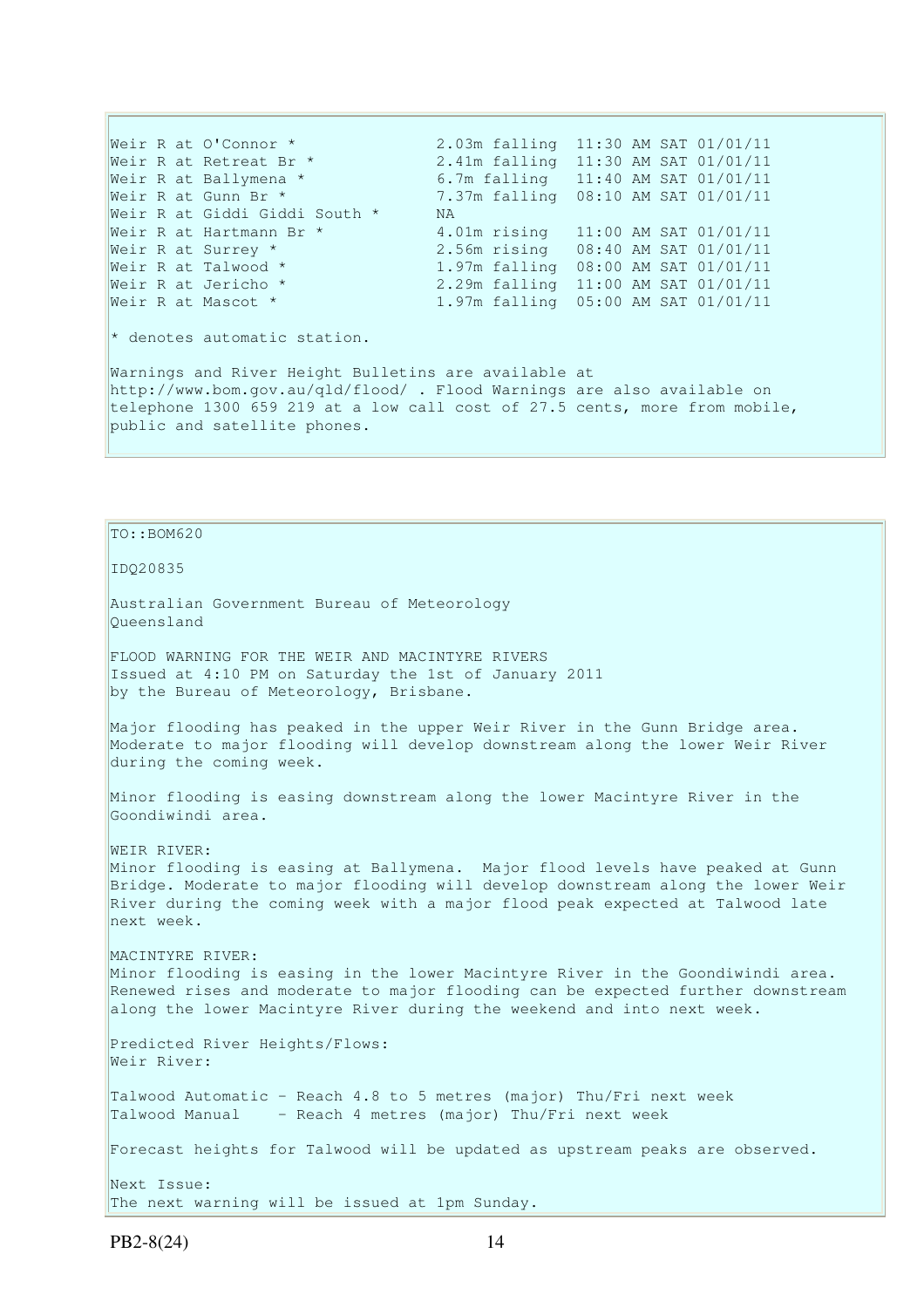Latest River Heights:

public and satellite phones.

Dumaresq R at Bengalla \* 2.29m falling 02:20 PM SAT 01/01/11 Macintyre R at New Kildonan \* 3.02m falling 02:50 PM SAT 01/01/11 Macintyre R at Boggabilla 3.46m falling 03:30 PM SAT 01/01/11 Macintyre R at Goondiwindi \* 4.03m falling 02:20 PM SAT 01/01/11 Callandoon Ck at Carana Weir \* 3.02m falling 02:40 PM SAT 01/01/11 Callandoon Ck at Oonavale\* 6.18m falling 06:10 AM SAT 01/01/11 Macintyre R at Terrewah 6.48m steady 09:30 AM SAT 01/01/11 Weir R at O'Connor \* 2m falling 02:10 PM SAT 01/01/11 Weir R at Retreat Br \* 2.32m falling 02:30 PM SAT 01/01/11 Weir R at Ballymena \* 5.99m falling 02:40 PM SAT 01/01/11 Weir R at Gunn Br \* 7.14m falling 02:40 PM SAT 01/01/11 Weir R at Hartmann Br \* 4.07m rising 02:10 PM SAT 01/01/11 Weir R at Surrey \* 2.79m rising 02:50 PM SAT 01/01/11 Weir R at Talwood MA<br>Weir R at Talwood \* 1. Weir R at Talwood \* 1.98m rising 02:30 PM SAT 01/01/11<br>Weir R at Jericho \* 2.27m steady 02:40 PM SAT 01/01/11 Weir R at Jericho \* 2.27m steady 02:40 PM SAT 01/01/11 Weir R at Mascot \* 1.97m steady 02:00 PM SAT 01/01/11 Warnings and River Height Bulletins are available at http://www.bom.gov.au/qld/flood/ . Flood Warnings are also available on telephone 1300 659 219 at a low call cost of 27.5 cents, more from mobile,

TO::BOM620 IDQ20835 Australian Government Bureau of Meteorology Queensland FLOOD WARNING FOR THE WEIR AND LOWER MACINTYRE RIVERS Issued at 1:04 PM on Sunday the 2nd of January 2011 by the Bureau of Meteorology, Brisbane. Major flooding has peaked in the upper Weir River in the Gunn Bridge area. Moderate to major flooding will develop downstream along the lower Weir River during the coming week. Moderate to major flooding will extend downstream from Goondiwindi along the lower Macintyre River during this week. WEIR RIVER: Moderate flooding is rising in the Weir River at Giddi Giddi. Moderate to major flooding will develop downstream along the lower Weir River during this week with a major flood peak expected at Talwood later in the week. LOWER MACINTYRE RIVER: River levels have eased below minor in the lower Macintyre River in the Goondiwindi area. Renewed rises and moderate to major flooding can be expected further downstream from Goondiwindi during the remainder of this week. Predicted River Heights/Flows: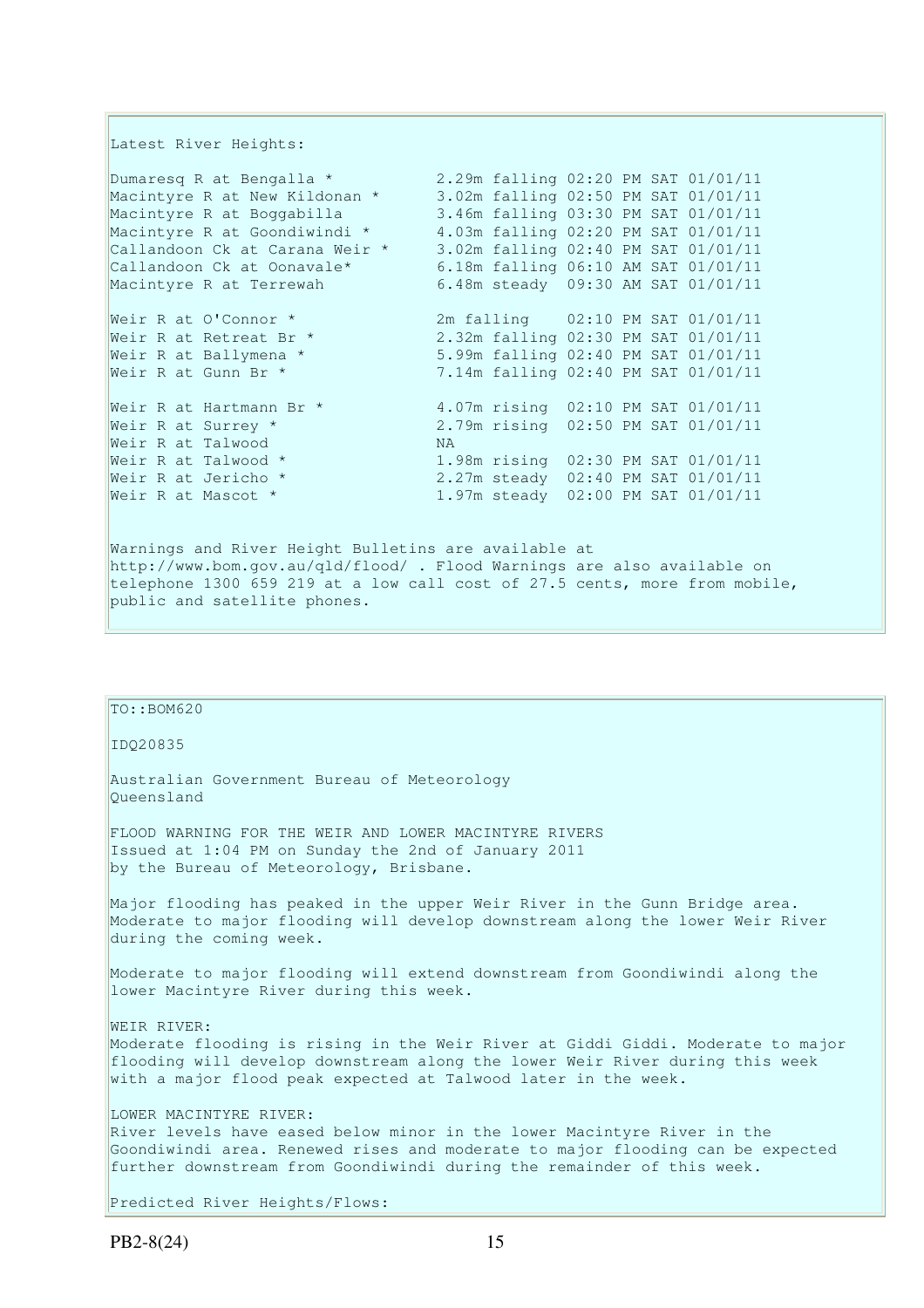Weir River: Talwood Automatic Reach 4.8 to 5 metres (major) Thu/Fri this week. Talwood Manual Reach 4 metres (major) Thu/Fri this week. Forecast heights for Talwood will be updated as upstream peaks are observed. Weather Forecast: Isolated thunderstorms in the afternoon and evening. Next Issue: The next warning will be issued at 1pm Monday. Latest River Heights: Dumaresq R at Glenarbon Weir \* 0.88m steady 12:00 PM SUN 02/01/11 Dumaresq R at Bengalla \* 1.83m steady 11:10 AM SUN 02/01/11 Macintyre R at New Kildonan \* 2.72m rising 11:50 AM SUN 02/01/11 Macintyre R at Boggabilla 2.87m falling 12:15 PM SUN 02/01/11 Macintyre R at Goondiwindi \* 3.49m falling 11:40 AM SUN 02/01/11 Callandoon Ck at Carana Weir \* 2.47m steady 11:00 AM SUN 02/01/11 Callandoon Ck at Oonavale\* 6.11m falling 05:40 AM SUN 02/01/11 Macintyre R at Terrewah NA Weir R at O'Connor \* 1.89m steady 11:00 AM SUN 02/01/11<br>Weir R at Retreat Br \* 2.01m falling 11:30 AM SUN 02/01/11 Weir R at Retreat Br \* 2.01m falling 11:30 AM SUN 02/01/11<br>Weir R at Ballymena \* 2.49m falling 11:30 AM SUN 02/01/11<br>Weir R at Gunn Br \* 4.09m falling 11:40 AM SUN 02/01/11 2.49m falling 11:30 AM SUN 02/01/11<br>4.09m falling 11:40 AM SUN 02/01/11 Weir R at Gunn Br \* 4.09m falling 11:40 AM SUN 02/01/11 Weir R at Giddi Giddi South \* 5.32m steady 11:40 AM SUN 02/01/11 Weir R at Hartmann Br  $\star$  4.43m rising 11:30 AM SUN 02/01/11 Weir R at Surrey \* 3.65m rising 11:40 AM SUN 02/01/11 Weir R at Talwood 1.65m steady 11:00 AM SUN 02/01/11 Weir R at Talwood \* 2.35m rising 11:20 AM SUN 02/01/11 Weir R at Talwood \* 2.35m rising 11:20 AM SUN 02/01/11<br>
Weir R at Jericho \* 2.15m falling 11:00 AM SUN 02/01/11<br>
Weir R at Mascot \* 1.96m steady 06:00 AM SUN 02/01/11 1.96m steady 06:00 AM SUN 02/01/11  $\star$  denotes automatic station. Warnings and River Height Bulletins are available at http://www.bom.gov.au/qld/flood/ . Flood Warnings are also available on telephone 1300 659 219 at a low call cost of 27.5 cents, more from mobile, public and satellite phones.

| $TO: BOM620$                                                                                                                                                        |
|---------------------------------------------------------------------------------------------------------------------------------------------------------------------|
| ID020835                                                                                                                                                            |
| Australian Government Bureau of Meteorology<br>Oueensland                                                                                                           |
| FLOOD WARNING FOR THE WEIR RIVER<br>Issued at 12:16 PM on Monday the 3rd of January 2011<br>by the Bureau of Meteorology, Brisbane.                                 |
| Moderate to major flooding is expected to develop downstream along the lower<br>Weir River during this week.                                                        |
| Moderate flooding is rising slowly in the Weir River at Giddi Giddi. Moderate to<br>major flooding will develop downstream during this week with a major flood peak |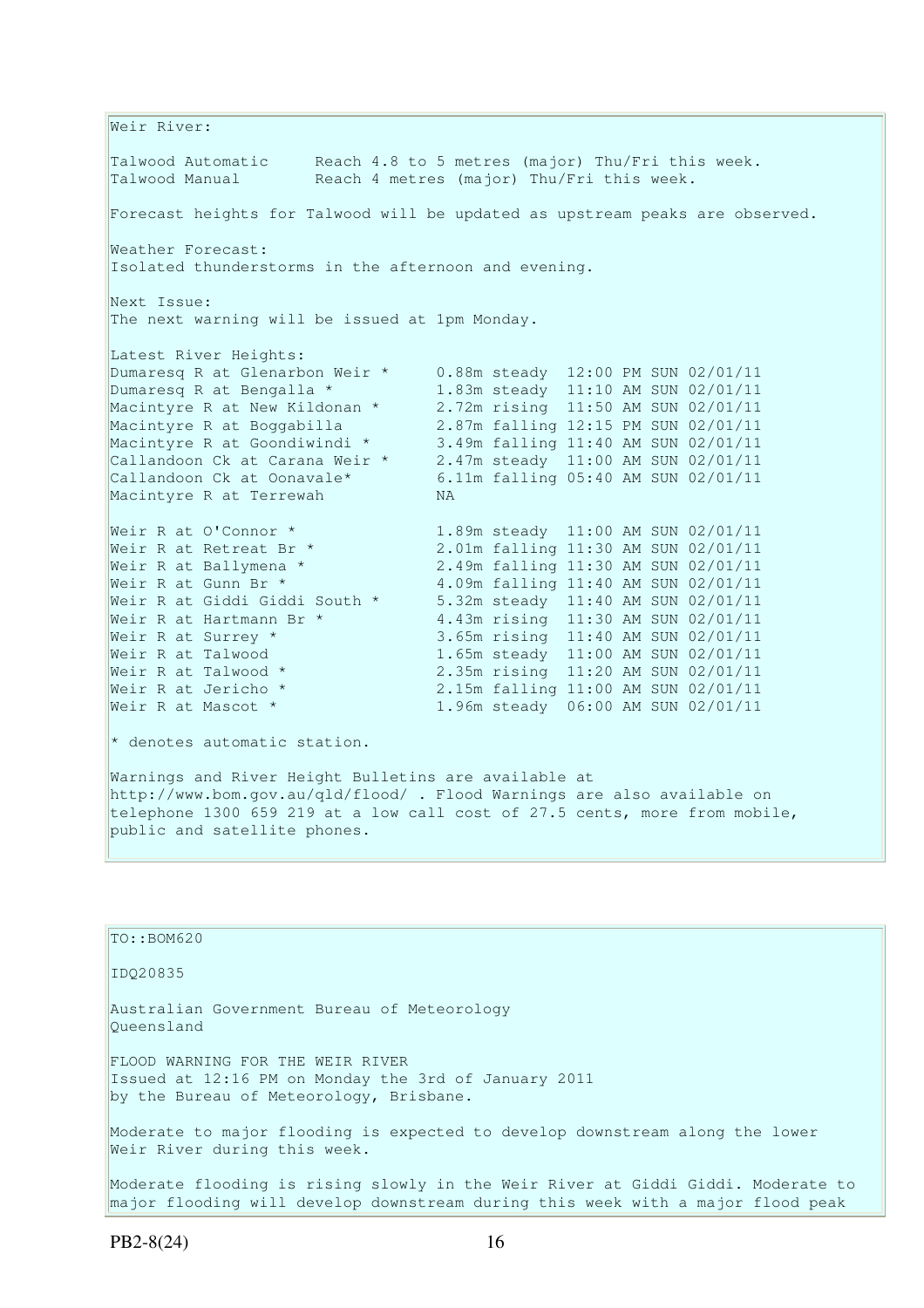expected at Talwood during Friday or Saturday. Overnight rainfalls have produced renewed rises and minor flood levels in the upper Weir River in the O'Connor area. Predicted River Heights/Flows: Weir River: Talwood Manual Peak around 4 metres (major) Fri/Sat. Forecast heights for Talwood will be updated as upstream peaks are observed. Weather Forecast: Isolated showers, becoming scattered in the afternoon with isolated thunderstorms. Next Issue: The next warning will be issued at 1pm Tuesday. Latest River Heights: Severn R at Ashford 0.94m steady 09:30 AM MON 03/01/11 Macintyre R at Holdfast 0.71m steady 10:00 AM MON 03/01/11 Dumaresq R at Farnbro \* 1.38m steady 08:00 AM MON 03/01/11 Pike Ck at Glenlyon Dam TW \* 1m steady 08:10 AM MON 03/01/11 Dumaresq R at Roseneath 1.25m steady 09:00 AM MON 03/01/11 Beardy R at Haystack 0.83m steady 01:00 PM SUN 02/01/11 Dumaresq R at Beardy Junction MA Dumaresq R at Bonshaw 3.24m steady 08:00 AM MON 03/01/11 Dumaresq R at Texas \* 1.86m steady 08:19 AM MON 03/01/11 Dumaresq R at Texas \* 1.86m steady 08:19 AM MON 03/01/11<br>Dumaresq R at Glenarbon Weir \* 0.85m steady 09:30 AM MON 03/01/11 Macintyre Bk at Coolmunda Dam TW \* -0.14m steady 08:15 AM MON 03/01/11 Macintyre Bk at Inglewood Br \* 2.28m falling 08:29 AM MON 03/01/11 Dumaresq R at Bengalla \* 1.57m steady 08:00 AM MON 03/01/11 Macintyre R at New Kildonan \* 2.53m rising 08:40 AM MON 03/01/11 Macintyre R at Boggabilla 2.38m falling 09:30 AM MON 03/01/11 Macintyre R at Goondiwindi \* 3.06m falling 08:10 AM MON 03/01/11 Callandoon Ck at Carana Weir \* 2.27m steady 08:00 AM MON 03/01/11 Callandoon Ck at Oonavale\* 4.66m falling 08:20 AM MON 03/01/11 Macintyre R at Terrewah NA Weir R at O'Connor \* 4.04m rising 08:10 AM MON 03/01/11 Weir R at Retreat Br \* 1.79m steady 08:00 AM MON 03/01/11 Weir R at Ballymena \* 2.04m falling 08:10 AM MON 03/01/11 Weir R at Gunn Br \* 1.78m falling 08:20 AM MON 03/01/11 Yarrill Ck at Medpark Br \* NA Weir R at Giddi Giddi South \* 5.66m rising 08:10 AM MON 03/01/11 Weir R at Hartmann Br \* 4.8m rising 08:10 AM MON 03/01/11 Weir R at Surrey \* 4.64m rising 08:40 AM MON 03/01/11 Weir R at Talwood 2.2m rising 09:00 AM MON 03/01/11<br>Weir R at Talwood \* 2.86m steady 08:00 AM MON 03/01/11<br>Weir R at Jericho \* 2.09m steady 08:00 AM MON 03/01/11 2.86m steady 08:00 AM MON 03/01/11 2.09m steady 08:00 AM MON 03/01/11 Weir R at Mascot \* 1.92m steady 06:00 AM MON 03/01/11 Warnings and River Height Bulletins are available at http://www.bom.gov.au/qld/flood/ . Flood Warnings are also available on telephone 1300 659 219 at a low call cost of 27.5 cents, more from mobile, public and satellite phones.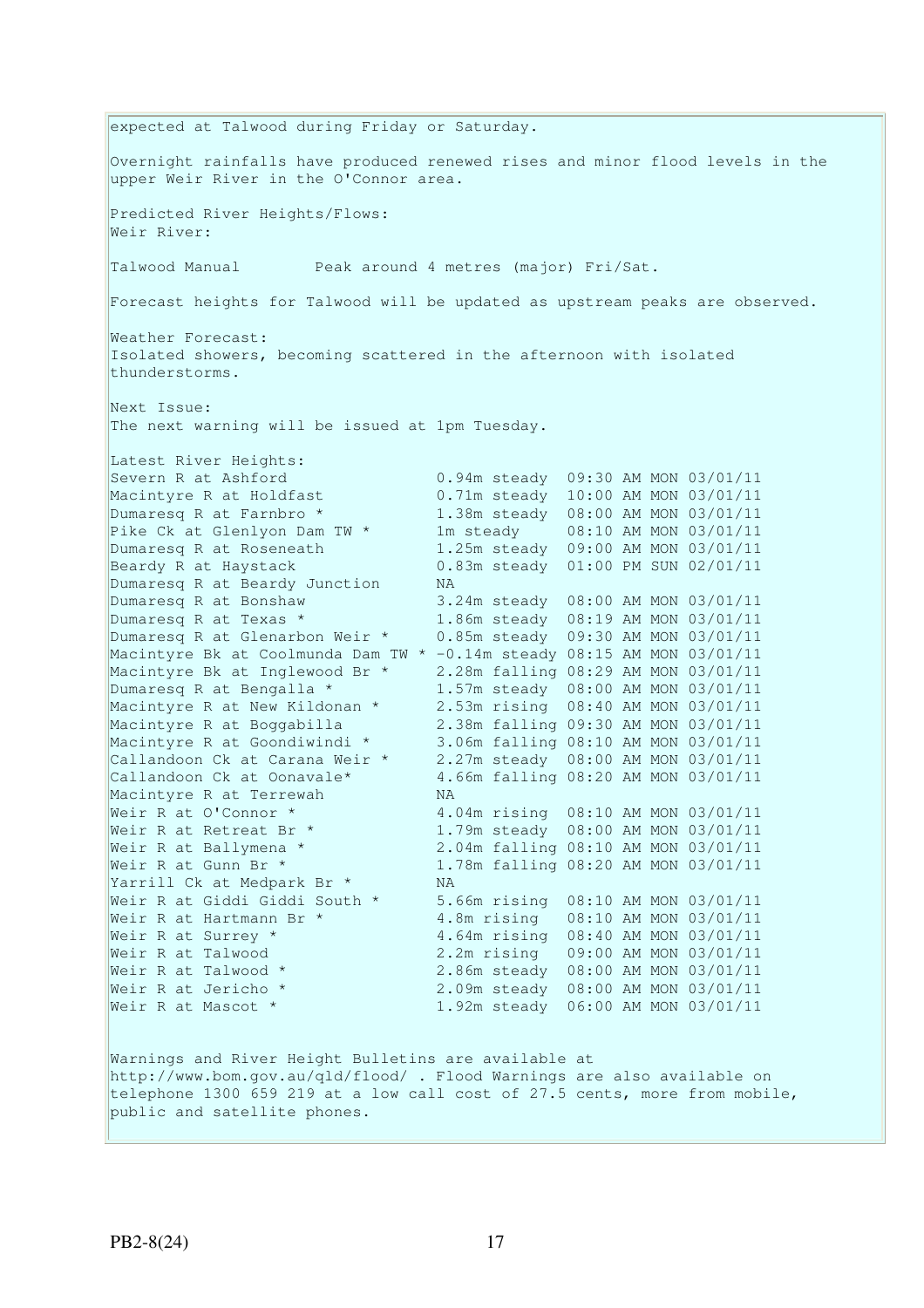$\vert$ TO::BOM620 IDQ20835 Australian Government Bureau of Meteorology Queensland FLOOD WARNING FOR THE WEIR RIVER Issued at 11:28 AM on Tuesday the 4th of January 2011 by the Bureau of Meteorology, Brisbane. Moderate to major flooding is expected to develop downstream along the lower Weir River during this week. Moderate flooding has peaked in the Weir River at Giddi Giddi. Moderate to major flooding will develop downstream during this week with a major flood peak expected at Talwood during Friday or Saturday. At 9am Tuesday the river level at Talwood (manual) was 2.7 metres and rising. Recent rainfalls have produced renewed rises in the upper Weir River but are not expected to effect levels in the lower Weir River downstream to the Jericho area. Predicted River Heights/Flows: Weir River: Talwood (Manual) Peak around 4 metres (major) Fri/Sat. Forecast heights for Talwood will be updated as upstream peaks are observed. Weather Forecast: Isolated afternoon or evening showers and thunderstorms. Next Issue: The next warning will be issued at 1pm Wednesday. Latest River Heights:<br>Weir R at O'Connor \* Weir R at O'Connor \*  $2.33$ m falling 08:10 AM TUE 04/01/11<br>Weir R at Retreat Br \* 3.66m rising 08:20 AM TUE 04/01/11 Weir R at Retreat Br \* 3.66m rising 08:20 AM TUE 04/01/11<br>Weir R at Ballymena \* 1.96m rising 08:20 AM TUE 04/01/11 1.96m rising 08:20 AM TUE 04/01/11 Weir R at Gunn Br \* 1.32m steady 08:00 AM TUE 04/01/11 Weir R at Giddi Giddi South \* 5.41m steady 08:20 AM TUE 04/01/11 Weir R at Hartmann Br \* 5.08m rising 08:00 AM TUE 04/01/11 Weir R at Surrey \* 5.41m rising 08:20 AM TUE 04/01/11 Weir R at Talwood (manual) 2.70m rising 09:00 AM TUE 04/01/11 Weir R at Talwood \* (auto) 3.37m rising 08:00 AM TUE 04/01/11 Weir R at Jericho \* 2.14m steady 08:00 AM TUE 04/01/11 Weir R at Mascot \* 1.89m steady 06:00 AM TUE 04/01/11 \* from automatic station Warnings and River Height Bulletins are available at http://www.bom.gov.au/qld/flood/ . Flood Warnings are also available on telephone 1300 659 219 at a low call cost of 27.5 cents, more from mobile, public and satellite phones.

TO::BOM620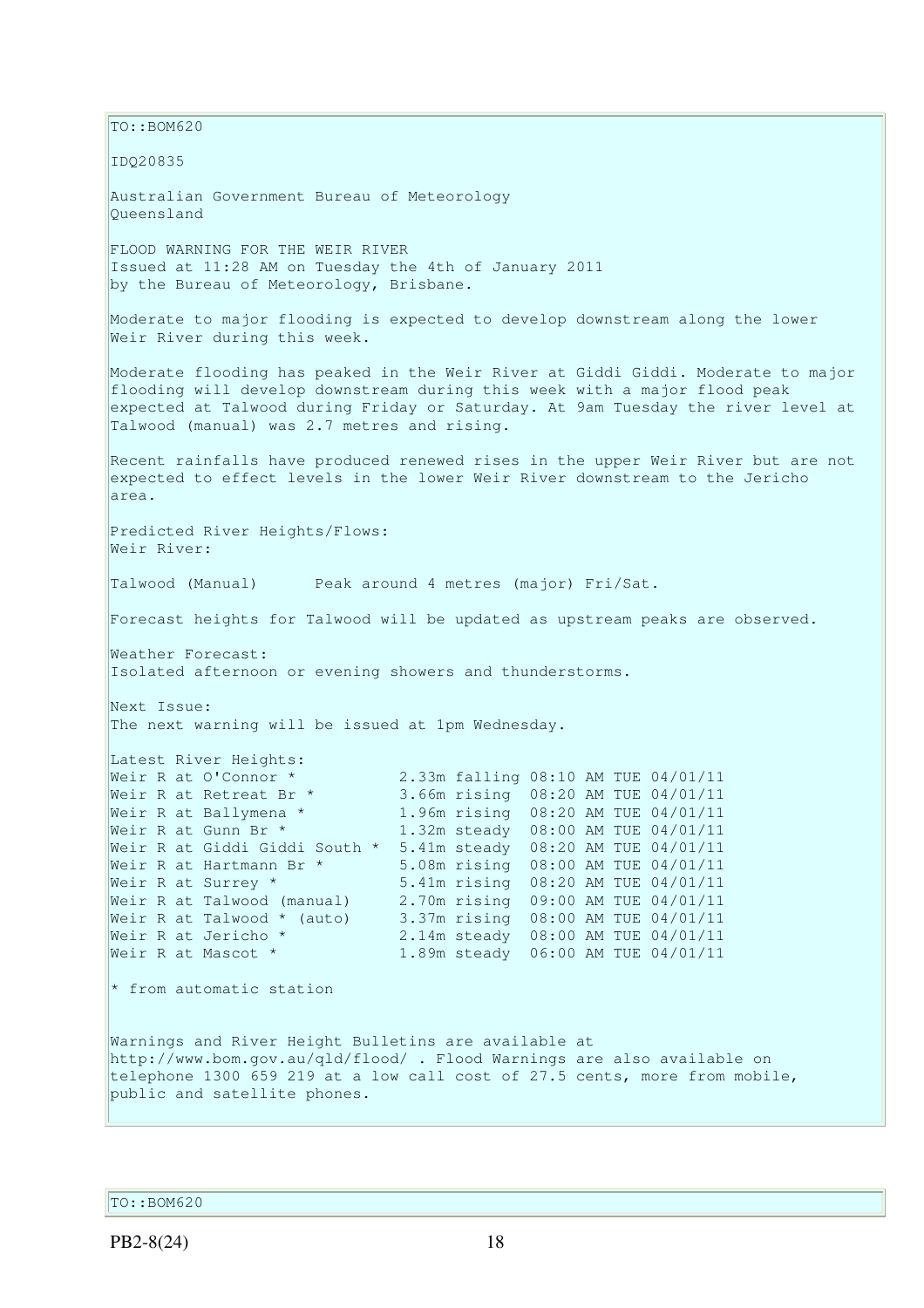IDQ20835 Australian Government Bureau of Meteorology Queensland FLOOD WARNING FOR THE WEIR RIVER Issued at 11:48 AM on Wednesday the 5th of January 2011 by the Bureau of Meteorology, Brisbane. Moderate to major flooding is being recorded along the lower Weir River between Giddi Giddi South and Surrey. Minor flooding continues to rise downstream between Talwood and Jericho. Major flooding is peaking in the Weir River at Surrey. Moderate to major flooding will develop downstream during this week. A peak is expected at Talwood of up to 4 metres (major) late Friday. At 9am Wednesday the river level at Talwood (manual) was 3.1 metres and rising. Predicted River Heights/Flows: Weir River: Talwood (Manual) Peak up to 4 metres (major) late Friday. Forecast heights for Talwood will be updated as upstream peaks are observed. Weather Forecast: Isolated showers and local thunder, increasing to scattered showers and thunderstorms in the afternoon. Rain areas developing by evening with some moderate to heavy falls possible. Next Issue: The next warning will be issued at 1pm Thursday. Latest River Heights: Weir R at O'Connor \* 2.17m rising 08:20 PM TUE 04/01/11 Weir R at Retreat Br \* 3.37m falling 11:40 PM TUE 04/01/11 Weir R at Ballymena \* 3.69m falling 08:20 AM WED 05/01/11 Weir R at Gunn Br \* 2.6m rising 08:10 AM WED 05/01/11 Yarrill Ck at Medpark Br \* 2.33m rising 07:00 PM TUE 04/01/11 Weir R at Hartmann Br \* 5.07m steady 05:00 PM TUE 04/01/11 Weir R at Surrey \* 5.59m falling 08:40 AM WED 05/01/11 Weir R at Talwood 3.1m rising 09:00 AM WED 05/01/11 Weir R at Talwood \* 3.73m rising 05:50 AM WED 05/01/11 Weir R at Jericho \* 2.28m steady 06:00 AM WED 05/01/11 Weir R at Mascot \* 1.88m steady 08:00 AM WED 05/01/11  $*$  from automatic station Warnings and River Height Bulletins are available at http://www.bom.gov.au/qld/flood/ . Flood Warnings are also available on telephone 1300 659 219 at a low call cost of 27.5 cents, more from mobile, public and satellite phones.

TO::BOM620

### IDQ20835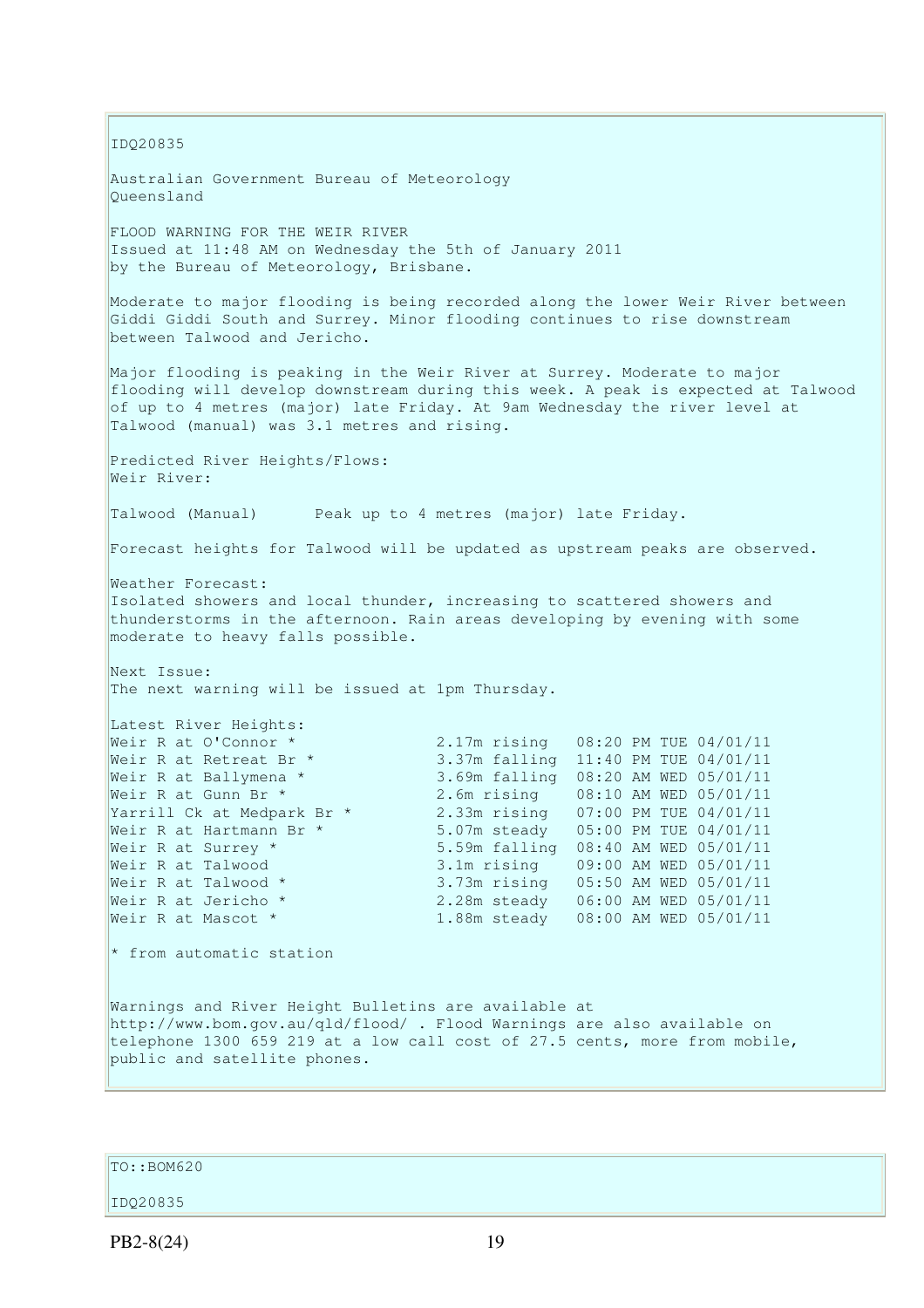Australian Government Bureau of Meteorology Queensland

FLOOD WARNING FOR THE WEIR AND MACINTYRE RIVERS Issued at 1:44 AM on Thursday the 6th of January 2011 by the Bureau of Meteorology, Brisbane.

Major flooding remains near a peak in the lower Weir River at Surrey. Minor flooding continues to rise downstream between Talwood and Jericho.

Recent rainfalls have resulted in renewed river rises and some localised minor flooding in the Macintyre Brook. Rises and some minor flooding are also likely along the lower Macintyre River between New Kildonan and Goondiwindi.

WEIR RIVER:

Major flooding remains near the peak in the Weir River at Surrey. Moderate to major flooding will develop downstream during this week, where a peak is expected at Talwood of up to 4 metres (major) late Friday. At 9pm Wednesday the river level at Talwood (manual) was 3.27 metres and rising.

#### MACINTYRE RIVER:

Recent rainfall of 20-35mm recorded during Wednesday afternoon has resulted in some localised fast rises along the Macintyre Brook with minor flooding rising at Woodspring. River rises are also occurring in the Dumaresq River in the Glenarbon Weir area, and along the Severn River. Minor flooding is occurring in Broadwater Creek in the Stanthorpe area.

Moderate rainfalls of 40-70mm have also been recorded in the Inverell (NSW) area situated in the upper Macintyre River.

Renewed river rises are occurring in the lower Macintyre River in the Kildonan area, with some minor flooding likely to develop going into the weekend between New Kildonan and Goondiwindi.

Predicted River Heights/Flows: WEIR RIVER:

Talwood (Manual) Peak up to 4 metres (major) late Friday.

Forecast heights for Talwood will be updated as upstream peaks are observed.

MACINTYRE RIVER:

Goondiwindi Minor flooding to develop going into the weekend between New Kildonan and Goondiwindi.

Next Issue: The next warning will be issued at 1pm Thursday.

Latest River Heights: Severn R at Ashford 0.8m steady 09:00 PM WED 05/01/11 Macintyre R at Holdfast  $0.84$ m steady 12:00 AM THU 06/01/11 Dumaresq R at Roseneath 1.71m steady 08:00 PM WED 05/01/11 Beardy R at Haystack 1.45m steady 10:23 PM WED 05/01/11 Dumaresq R at Bonshaw 3.49m steady 08:00 PM WED 05/01/11<br>Dumaresq R at Texas \* 2.16m steady 08:39 PM WED 05/01/11 Dumaresq R at Texas \* 2.16m steady 08:39 PM WED 05/01/11 Dumaresq R at Glenarbon Weir \* 1.23m steady 09:30 PM WED 05/01/11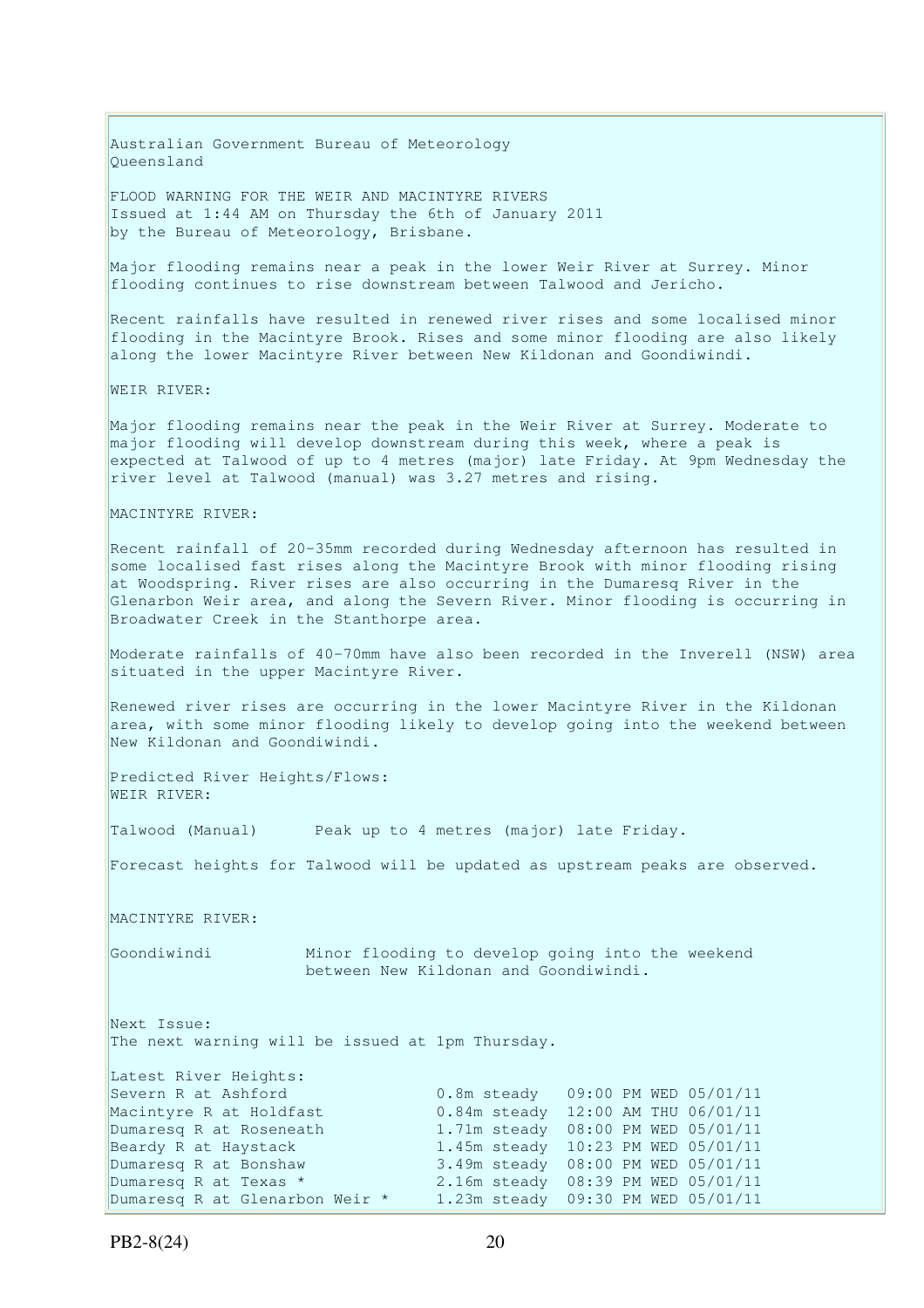Macintyre Bk at Coolmunda Dam TW \* 0.17m falling 11:35 PM WED 05/01/11 Macintyre Bk at Inglewood Br \* 3.89m rising 11:48 PM WED 05/01/11 Dumaresq R at Bengalla \* 2.52m rising 11:20 PM WED 05/01/11 Macintyre R at New Kildonan \* 2.73m falling 11:40 PM WED 05/01/11 Macintyre R at Boggabilla 2.28m steady 09:30 PM WED 05/01/11 Macintyre R at Goondiwindi \* 2.54m steady 06:00 AM WED 05/01/11 Callandoon Ck at Carana Weir \* 2.04m steady 06:00 AM WED 05/01/11 Weir R at Ballymena \*  $\begin{array}{ccc} 3.64 \text{m} & \text{falling} & 02:50 \text{ PM WED} & 05/01/11 \\ \text{Weir R at Gunn Br *} & 2.85 \text{m} & \text{falling} & 11:40 \text{ PM WED} & 05/01/11 \end{array}$ 2.85m falling 11:40 PM WED 05/01/11 Yarrill Ck at Medpark Br \* 2.06m falling 12:40 PM WED 05/01/11 Weir R at Hartmann Br \* 4.72m steady 11:30 PM WED 05/01/11 Weir R at Surrey  $*$  5.6m steady  $11:00$  PM WED 05/01/11 Weir R at Talwood 3.27m rising 09:00 PM WED 05/01/11<br>Weir R at Talwood \* 3.99m rising 11:30 PM WED 05/01/11<br>Weir R at Jericho \* 2.28m steady 06:00 AM WED 05/01/11 Weir R at Talwood \* 3.99m rising 11:30 PM WED 05/01/11 Weir R at Jericho \* 2.28m steady 06:00 AM WED 05/01/11 Weir R at Mascot \* 1.88m steady 08:00 AM WED 05/01/11  $*$  denotes automatic station.

Warnings and River Height Bulletins are available at http://www.bom.gov.au/qld/flood/ . Flood Warnings are also available on telephone 1300 659 219 at a low call cost of 27.5 cents, more from mobile, public and satellite phones.

TO::BOM620

IDQ20835

Australian Government Bureau of Meteorology Queensland

FLOOD WARNING FOR THE WEIR AND MACINTYRE RIVERS Issued at 11:42 AM on Thursday the 6th of January 2011 by the Bureau of Meteorology, Brisbane.

Major flooding continues in the lower Weir River at Surrey, where river levels are now peaking. Minor flooding continues to rise downstream between Talwood and Jericho.

Rainfall during Wednesday has resulted in renewed river rises and some localised minor to moderate flooding in Macintyre Brook. River rises and minor to possibly moderate flooding expected to develop along the lower Macintyre River between New Kildonan and Goondiwindi into the weekend.

WEIR RIVER:

Major flooding is now peaking in the Weir River at Surrey. Moderate to major flooding will develop downstream during Friday, where a peak is expected at Talwood of up to 4 metres (major) late Friday. At 9pm Thursday the river level at Talwood (manual) was 3.43 metres and rising.

MACINTYRE RIVER:

24-hour rainfalls to 9am Thursday of between 40 to 60mm over Macintyre Brook has resulted in some localised fast rises and moderate flooding nearing a peak at Woodspring. River rises have also occurred in the Dumaresq River in the Glenarbon Weir area, and along the Severn River. Minor flooding is also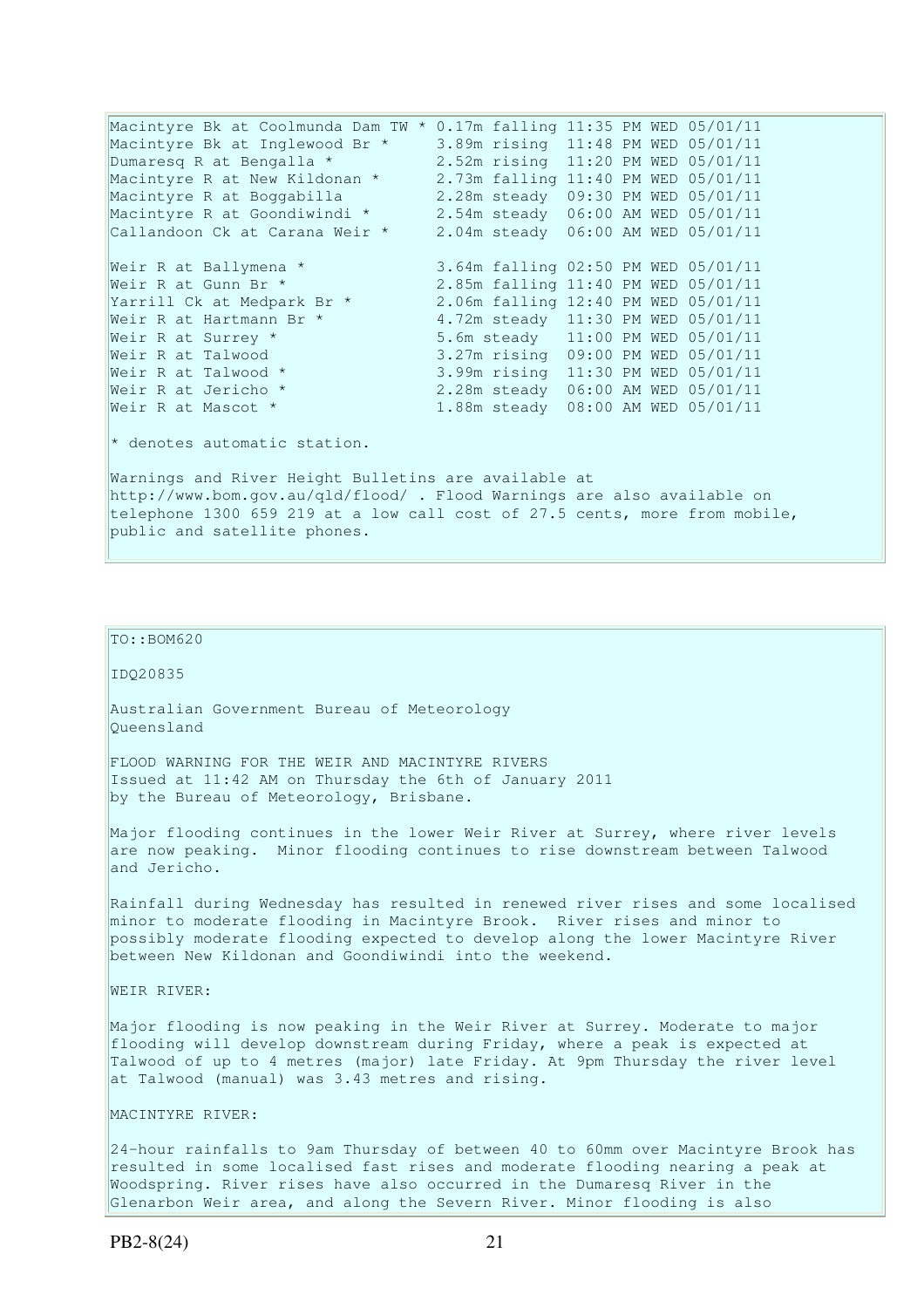occurring in Broadwater Creek in the Stanthorpe area. Moderate rainfalls of 40-70mm have also been recorded in the Inverell (NSW) area situated in the upper Macintyre River. Renewed river rises are occurring in the lower Macintyre River in the Kildonan area, with some minor to possibly moderate flooding expected to develop into the weekend between New Kildonan and Goondiwindi. Predicted River Heights/Flows: WEIR RIVER: Talwood (Manual) Peak up to 4 metres (major) late Friday. MACINTYRE RIVER: Goondiwindi Minor flooding to develop into the weekend between New Kildonan and Goondiwindi. Next Issue: The next warning will be issued at 1pm Friday. Latest River Heights: Severn R at Ashford 1.04m steady 09:30 AM THU 06/01/11 Macintyre R at Holdfast 0.89m steady 10:00 AM THU 06/01/11 Dumaresq R at Farnbro \* 1.77m rising 09:10 AM THU 06/01/11 Pike Ck at Glenlyon Dam TW \* 1.45m rising 08:00 AM THU 06/01/11 Dumaresq R at Roseneath 1.88m rising 09:15 AM THU 06/01/11 Beardy R at Haystack 2.44m rising 07:45 AM THU 06/01/11 Dumaresq R at Beardy Junction 3.05m rising 11:00 AM THU 06/01/11 Dumaresq R at Bonshaw 3.66m rising 09:30 AM THU 06/01/11 Dumaresq R at Texas \* 2.26m steady 08:19 AM THU 06/01/11 Dumaresq R at Glenarbon Weir \* 1.24m steady 06:30 AM THU 06/01/11 Macintyre Bk at Coolmunda Dam TW \* 0.62m rising 08:15 AM THU 06/01/11 Macintyre Bk at Inglewood Br \* 4.19m rising 08:29 AM THU 06/01/11 Dumaresq R at Bengalla \* 2.83m rising 08:30 AM THU 06/01/11 Macintyre R at New Kildonan \* 3.05m rising 08:40 AM THU 06/01/11 Macintyre R at Boggabilla 2.94m rising 09:45 AM THU 06/01/11 Macintyre R at Goondiwindi \* 3.13m rising 06:00 AM THU 06/01/11 Callandoon Ck at Carana Weir \* 2.04m steady 06:00 AM THU 06/01/11 Callandoon Ck at Oonavale\* 1.3m steady 09:00 AM THU 06/01/11 Weir R at O'Connor \* 3.63m rising 08:10 AM THU 06/01/11 Weir R at Retreat Br \* 2.39m rising 08:10 AM THU 06/01/11 Weir R at Ballymena \* 2.66m steady 08:10 AM THU 06/01/11 Weir R at Gunn Br \* 2.45m falling 08:20 AM THU 06/01/11 Yarrill Ck at Medpark Br \* 2.06m falling 12:40 PM WED 05/01/11 Weir R at Hartmann Br  $\star$  4.56m falling 08:10 AM THU 06/01/11 Weir R at Surrey \* 5.55m steady 08:00 AM THU 06/01/11 Weir R at Talwood 3.43m rising 09:00 AM THU 06/01/11 Weir R at Talwood \* 4.1m rising 08:00 AM THU 06/01/11 Weir R at Jericho \* 2.49m steady 06:10 AM THU 06/01/11  $*$  denotes automatic station. Warnings and River Height Bulletins are available at http://www.bom.gov.au/qld/flood/ . Flood Warnings are also available on telephone 1300 659 219 at a low call cost of 27.5 cents, more from mobile, public and satellite phones.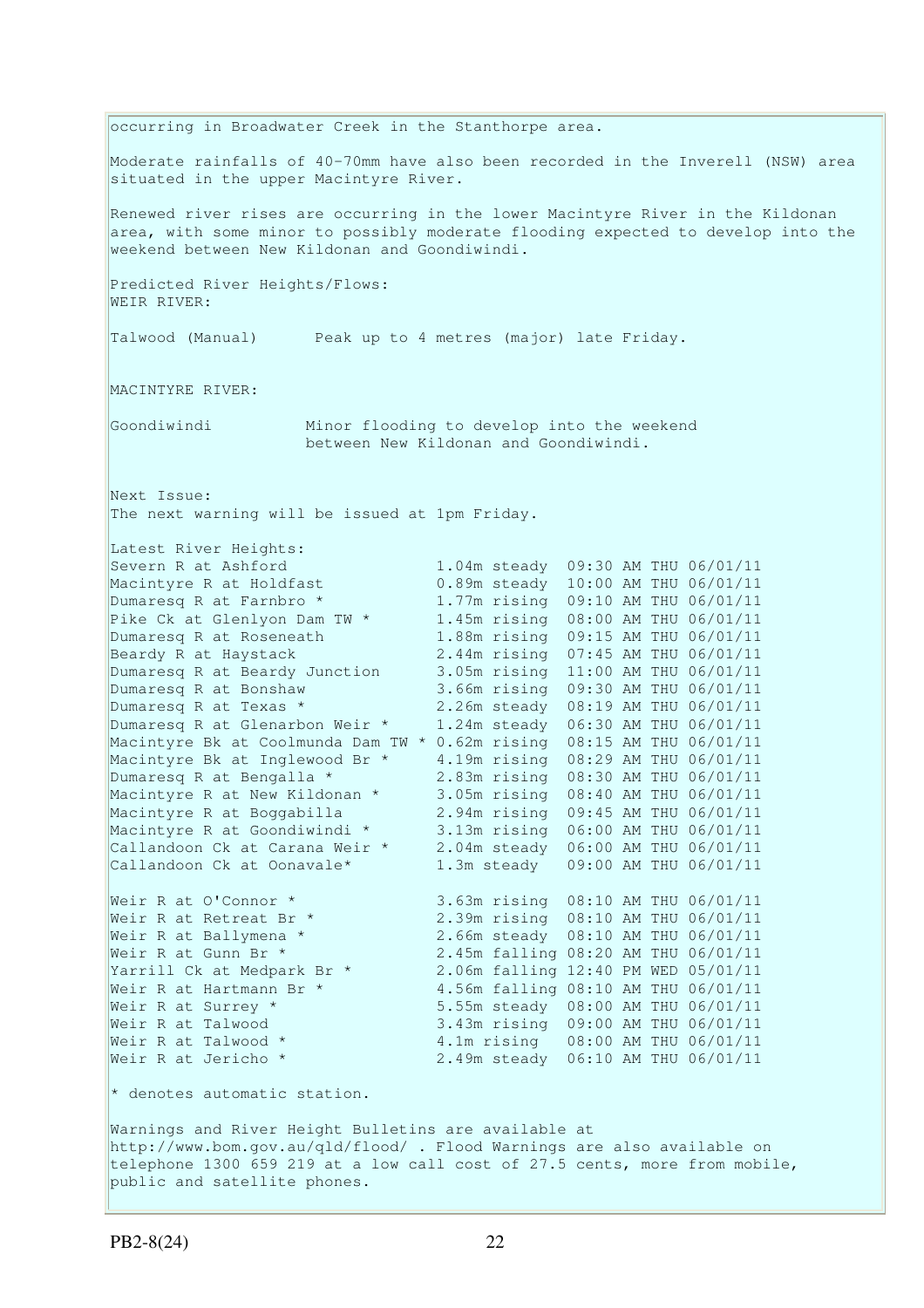$TO: **ROM620**$ 

IDQ20835

Australian Government Bureau of Meteorology Queensland

FLOOD WARNING FOR THE WEIR AND MACINTYRE RIVERS Issued at 4:17 PM on Thursday the 6th of January 2011 by the Bureau of Meteorology, Brisbane.

Major flooding continues in the lower Weir River at Surrey, where river levels are now peaking. Minor flooding continues to rise downstream between Talwood and Jericho.

Rainfall during Thursday has resulted in renewed river rises and minor to moderate flood levels in the Macintyre Brook Catchment. Major flood levels are possible at Inglewood Bridge during Friday. River rises and moderate flooding are expected to develop along the lower Macintyre River between New Kildonan and Goondiwindi into the weekend.

WEIR RIVER:

Major flooding is now peaking in the Weir River at Surrey. Moderate to major flooding will develop downstream during Friday, where a peak is expected at Talwood of up to 4 metres (major) late Friday. At 9pm Thursday the river level at Talwood (manual) was 3.43 metres and rising.

MACINTYRE RIVER CATCHMENT:

Macintyre Brook:

Heavy rainfall has continued in the Macintyre Brook area during Thursday with 82mm recorded at Barongarook since 9am. Moderate flooding continues at Woodspring. Minor flood levels are occurring at Terraine and Barongarook with moderate flood levels possible this evening. At Inglewood Bridge, at least moderate flood levels are likely during Friday. Major flood levels of above 9 metres are possible. Further predictions will be made once upstream peaks have been observed.

Dumaresq River: River rises have also occurred in the Dumaresq River in the Glenarbon Weir area, and along the Severn River. Minor flooding is also occurring in Broadwater Creek in the Stanthorpe area.

Lower Macintyre River: Renewed river rises are occurring in the lower Macintyre River in the Kildonan area, with moderate flooding expected to develop into the weekend between New Kildonan and Goondiwindi. Further predictions will be made as upstream peaks are observed.

Predicted River Heights/Flows: WEIR RIVER:

Talwood (Manual) Peak up to 4 metres (major) late Friday.

MACINTYRE RIVER:

Inglewood Bridge Moderate flood levels of above 8 metres likely during Friday with major flood levels possible.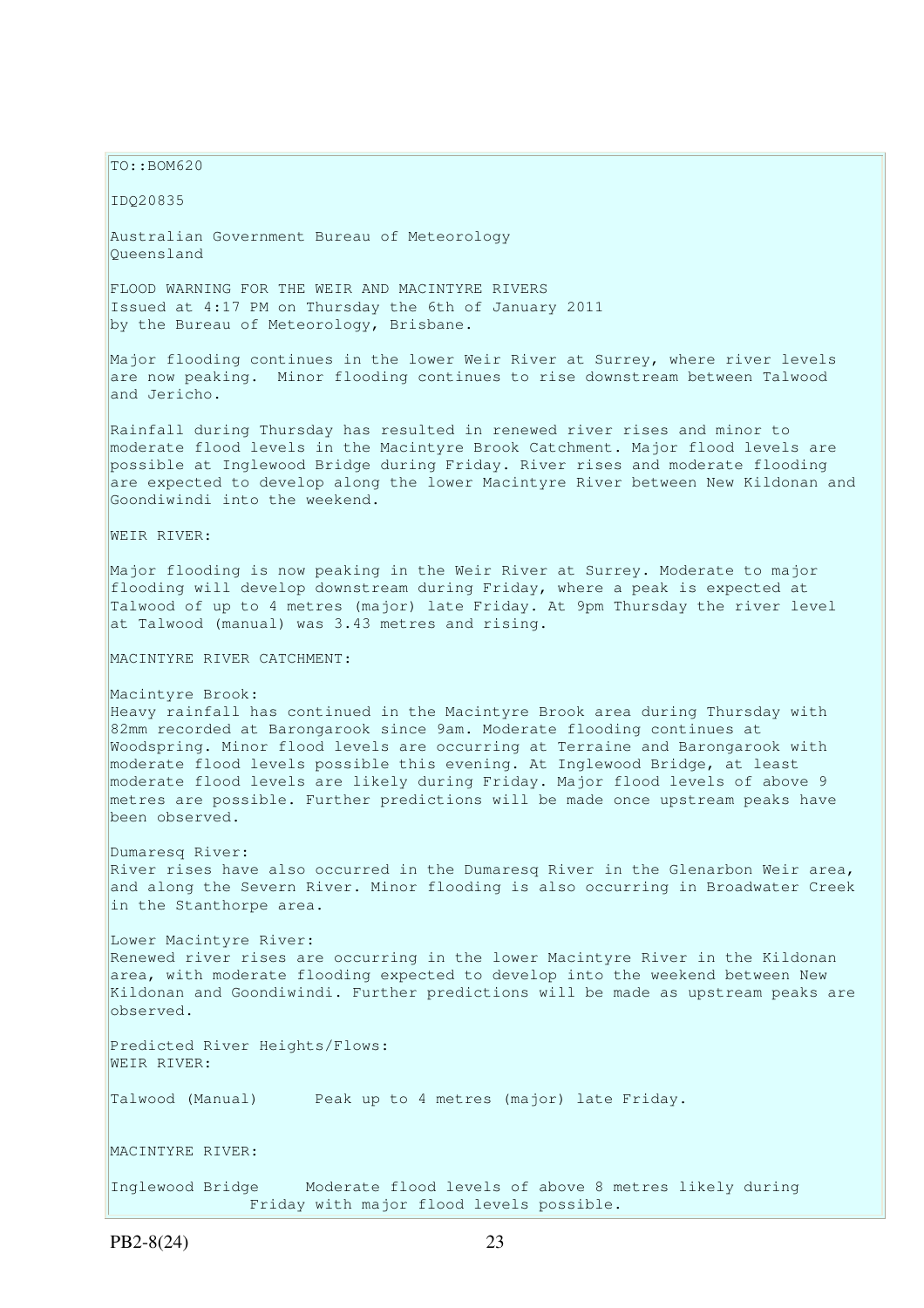Goondiwindi Moderate flood levels during the weekend. Further predictions will be made once with the upstream peaks have been observed. Next Issue: The next warning will be issued at 9pm Thursday. Latest River Heights: Severn R at Ashford 1.14m steady 12:30 PM THU 06/01/11 Macintyre R at Holdfast 0.91m steady 02:00 PM THU 06/01/11<br>Dumaresq R at Farnbro \* 1.77m rising 09:10 AM THU 06/01/11  $1.77m$  rising 09:10 AM THU 06/01/11 Pike Ck at Glenlyon Dam TW \* 1.79m rising 02:30 PM THU 06/01/11<br>Dumaresq R at Roseneath 2.38m rising 12:15 PM THU 06/01/11  $2.38$ m rising  $12:15$  PM THU 06/01/11 Beardy R at Haystack 3.06m rising 01:00 PM THU 06/01/11 Dumaresq R at Beardy Junction 3.05m rising 11:00 AM THU 06/01/11 Dumaresq R at Bonshaw 3.76m steady 12:15 PM THU 06/01/11 Dumaresq R at Texas \* 3.01m steady 02:39 PM THU 06/01/11 Dumaresq R at Glenarbon Weir \* 1.29m steady 12:15 PM THU 06/01/11 Macintyre Bk at Coolmunda Dam TW \* 0.96m rising 02:35 PM THU 06/01/11 Macintyre Bk at Inglewood Br \* 4.85m rising 02:50 PM THU 06/01/11 Dumaresq R at Bengalla \* 3.01m rising 02:40 PM THU 06/01/11 Macintyre R at New Kildonan \* 3.16m falling 02:50 PM THU 06/01/11 Macintyre R at Boggabilla 3.08m rising 12:30 PM THU 06/01/11 Macintyre R at Goondiwindi \* 3.58m rising 02:40 PM THU 06/01/11 Callandoon Ck at Carana Weir \* 2.04m steady 06:00 AM THU 06/01/11 Callandoon Ck at Oonavale\* 1.3m steady 09:00 AM THU 06/01/11 Weir R at O'Connor \* 4.28m rising 02:20 PM THU 06/01/11 Weir R at Retreat Br \* 2.78m rising 02:40 PM THU 06/01/11 Weir R at Ballymena \* 2.44m falling 02:10 PM THU 06/01/11 Weir R at Gunn Br \* 2.11m falling 02:30 PM THU 06/01/11 Weir R at Hartmann Br  $\star$  4.43m falling 02:40 PM THU 06/01/11 Weir R at Surrey \* 5.52m steady 02:00 PM THU 06/01/11 Weir R at Talwood 3.43m rising 09:00 AM THU 06/01/11 Weir R at Talwood \* 4.18m rising 02:40 PM THU 06/01/11 Weir R at Jericho \* 2.49m steady 06:10 AM THU 06/01/11 \*automatic station Warnings and River Height Bulletins are available at http://www.bom.gov.au/qld/flood/ . Flood Warnings are also available on telephone 1300 659 219 at a low call cost of 27.5 cents, more from mobile, public and satellite phones.

TO::BOM620 IDQ20835 Australian Government Bureau of Meteorology Queensland FLOOD WARNING FOR THE WEIR AND MACINTYRE RIVERS Issued at 8:58 PM on Thursday the 6th of January 2011 by the Bureau of Meteorology, Brisbane.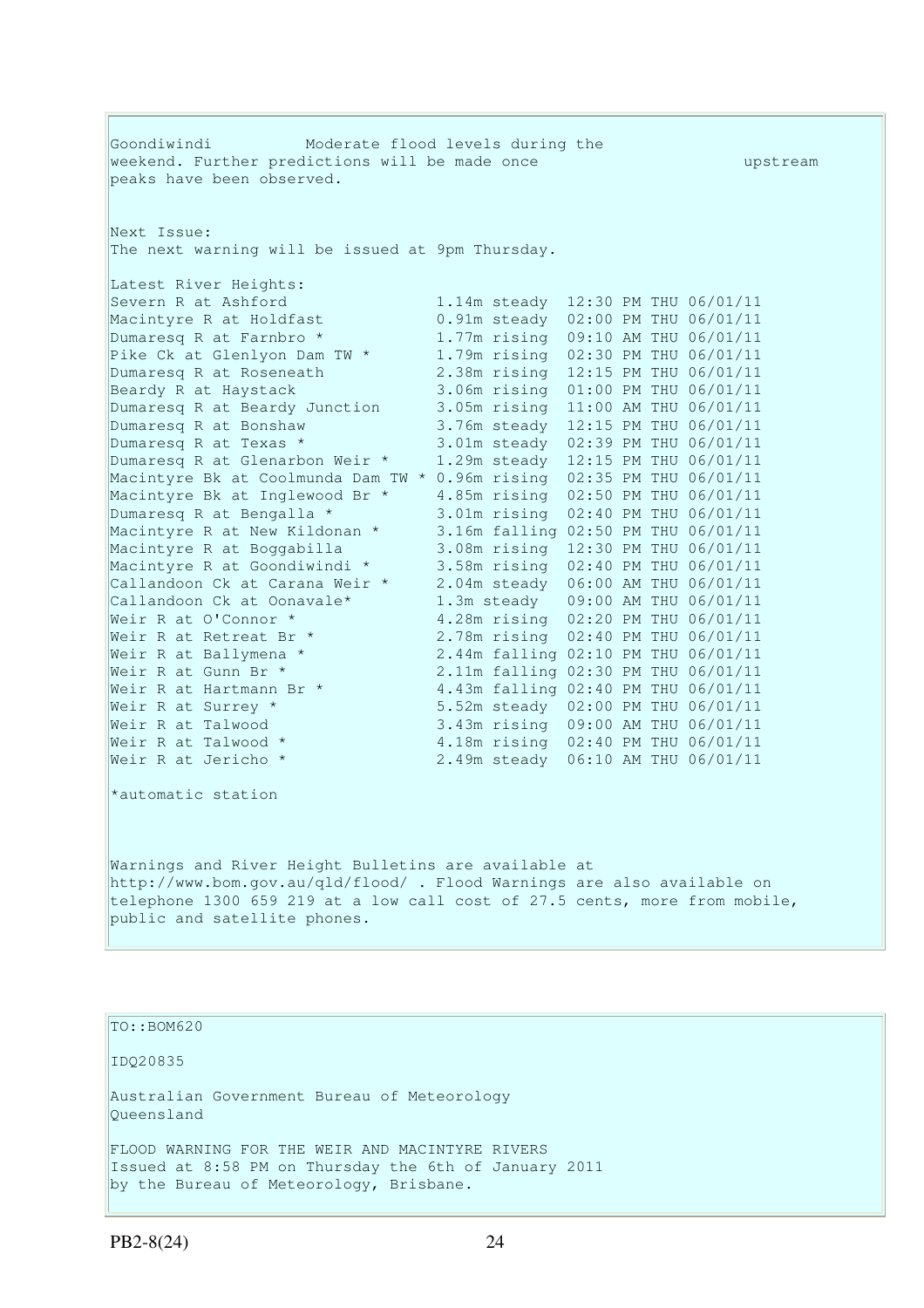Minor to moderate flooding continues in the lower Weir River between Hartman Bridge and Jericho, with the flood peak currently downstream of Surrey. Rainfall during Thursday has resulted in renewed rises and minor to moderate flooding along the Macintyre Brook Catchment. Major flood levels are possible at Inglewood Bridge during Friday. River rises and moderate flooding are expected to develop along the lower Macintyre River between New Kildonan and Goondiwindi going into the weekend. WEIR RIVER: Moderate flooding continues to slowly ease in the Weir River at Surrey. Moderate to major flooding will develop downstream during Friday, where a peak is expected at Talwood of up to 4 metres (major) overnight Friday. At 9am Thursday the river level at Talwood (manual) was 3.43 metres and rising. MACINTYRE RIVER CATCHMENT: Macintyre Brook: Minor to moderate flooding continues along the Macintyre Brook. At Inglewood Bridge, at least moderate flood levels are likely during Friday, with further rises and major flood levels above 9 metres possible. Further predictions will be made once upstream peaks have been observed. Dumaresq River: River rises are continuing along the Dumaresq and Severn Rivers, with minor flooding occurring at Ballandean. Minor flooding is also occurring in Broadwater and Quart Pot Creeks in the Stanthorpe area. Lower Macintyre River: River rises are occurring along the upper Macintyre River in NSW, and also along the lower Macintyre River downstream from Bengalla. Minor flooding continues to rise in the Kildonan area, with with further rises and moderate flooding expected to develop into the weekend between New Kildonan and Goondiwindi. Further predictions will be made as upstream peaks are observed. Predicted River Heights/Flows: WEIR RIVER: Talwood (Manual) Peak up to 4 metres (major) late Friday. MACINTYRE RIVER: Inglewood Bridge Exceed 8.0 metres (moderate) during Friday, with higher levels and major flooding possible. Goondiwindi Moderate flooding expected during the weekend. Further predictions will be made once upstream peaks have been observed. Next Issue: The next warning will be issued at 9am Friday. Latest River Heights: Severn R at Ashford 1.38m rising 06:30 PM THU 06/01/11<br>Macintyre R at Holdfast 0.92m steady 08:00 PM THU 06/01/11 0.92m steady 08:00 PM THU 06/01/11 Pike Ck at Glenlyon Dam TW \* 1.98m rising 08:30 PM THU 06/01/11 Dumaresq R at Roseneath 3.47m rising 06:15 PM THU 06/01/11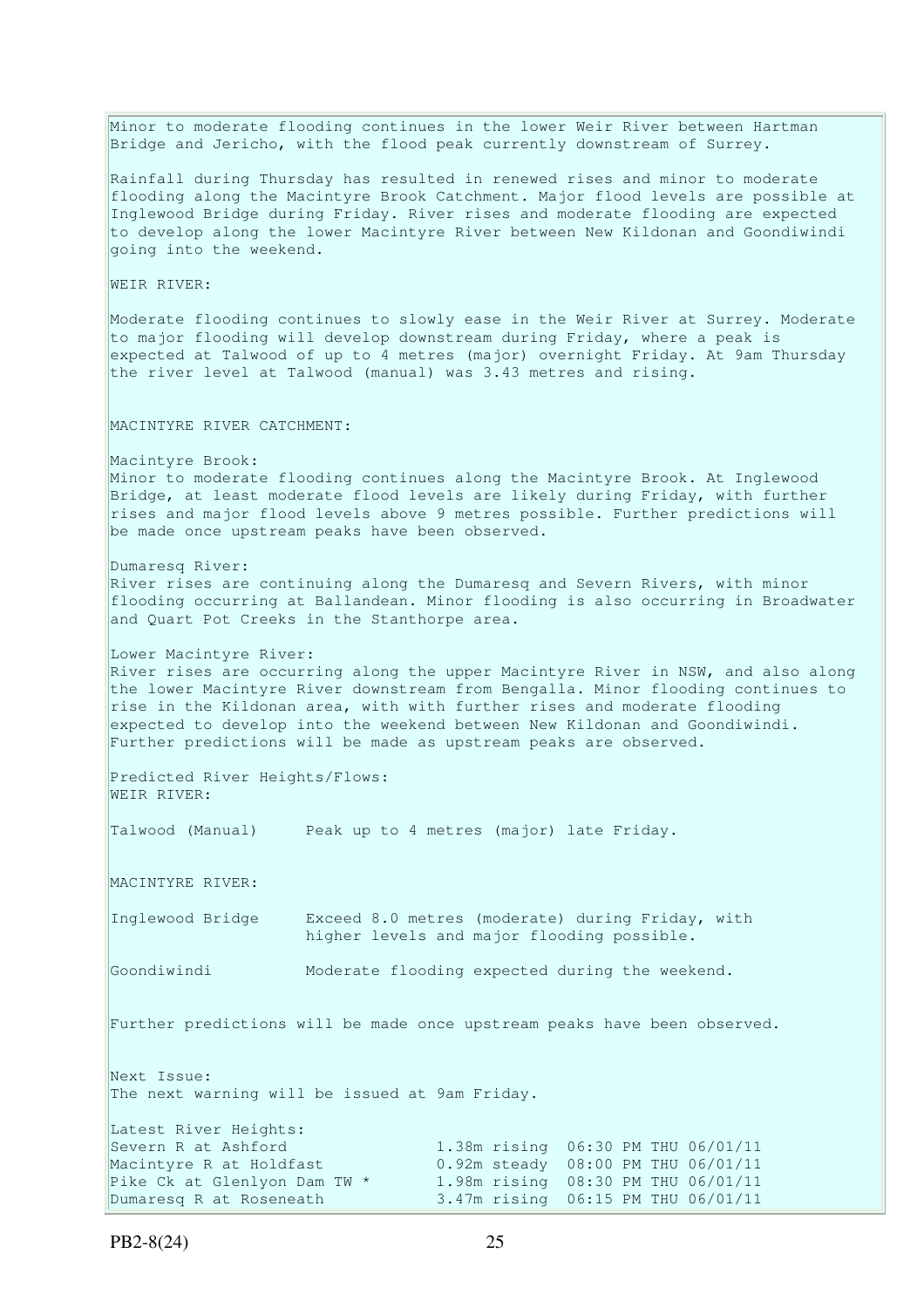Beardy R at Haystack 2.71m falling 07:15 PM THU 06/01/11 Dumaresq R at Beardy Junction 4.35m rising 07:00 PM THU 06/01/11 Dumaresq R at Bonshaw 4.04m rising 06:30 PM THU 06/01/11<br>
Dumaresq R at Texas \* 3.41m steady 08:39 PM THU 06/01/11 Dumaresq R at Texas \* 3.41m steady 08:39 PM THU 06/01/11 Dumaresq R at Glenarbon Weir \* 1.55m rising 06:30 PM THU 06/01/11 Macintyre Bk at Coolmunda Dam TW \* 3.62m rising 08:34 PM THU 06/01/11 Macintyre Bk at Inglewood Br \* 6.79m rising 08:49 PM THU 06/01/11 Dumaresq R at Bengalla \* 3.39m rising 05:40 PM THU 06/01/11 Macintyre R at New Kildonan \* 3.25m rising 05:50 PM THU 06/01/11 Macintyre R at Boggabilla 3.37m rising 06:30 PM THU 06/01/11 Macintyre R at Goondiwindi \* 3.85m rising 08:40 PM THU 06/01/11 Weir R at O'Connor \* 4.69m rising 08:30 PM THU 06/01/11<br>
Weir R at Retreat Br \* 3.71m rising 08:40 PM THU 06/01/11<br>
Weir R at Gunn Br \* 1.83m falling 08:40 PM THU 06/01/11 3.71m rising 08:40 PM THU 06/01/11<br>2.43m rising 08:40 PM THU 06/01/11 Weir R at Ballymena \* 2.43m rising 08:40 PM THU 06/01/11 Weir R at Gunn Br \* 1.83m falling 08:40 PM THU 06/01/11 Weir R at Hartmann Br \* 4.33m steady 08:40 PM THU 06/01/11 Weir R at Surrey \* 5.49m steady 05:10 PM THU 06/01/11 Weir R at Talwood 3.43m rising 09:00 AM THU 06/01/11 Weir R at Talwood \* 4.23m steady 08:00 PM THU 06/01/11 Weir R at Jericho \* 2.49m steady 06:10 AM THU 06/01/11  $*$  denotes automatic station. Warnings and River Height Bulletins are available at http://www.bom.gov.au/qld/flood/ . Flood Warnings are also available on telephone 1300 659 219 at a low call cost of 27.5 cents, more from mobile, public and satellite phones.

| TO::BOM620                                                                                                                                                                                                                                                                                                                                   |
|----------------------------------------------------------------------------------------------------------------------------------------------------------------------------------------------------------------------------------------------------------------------------------------------------------------------------------------------|
| ID020835                                                                                                                                                                                                                                                                                                                                     |
| Australian Government Bureau of Meteorology<br>Oueensland                                                                                                                                                                                                                                                                                    |
| FLOOD WARNING FOR THE WEIR AND MACINTYRE RIVERS<br>Issued at 6:22 AM on Friday the 7th of January 2011<br>by the Bureau of Meteorology, Brisbane.                                                                                                                                                                                            |
| Minor to moderate flooding continues in the lower Weir River between Hartman<br>Bridge and Jericho, with the flood peak currently downstream of Surrey.                                                                                                                                                                                      |
| Rainfall during Thursday has resulted in rises and minor to major flooding in<br>the Macintyre Brook Catchment. Major flood levels are possible at Inglewood<br>Bridge during Friday. River rises and moderate to major flooding are forecast<br>along the lower Macintyre River between New Kildonan and Goondiwindi during the<br>weekend. |
| WEIR RIVER:                                                                                                                                                                                                                                                                                                                                  |
| Moderate flooding continues to slowly ease in the Weir River at Surrey. Moderate<br>to major flooding will develop downstream during Friday, where a peak is<br>expected at Talwood of up to 4 metres (major) overnight Friday. At 9am Thursday<br>the river level at Talwood (manual) was 3.43 metres and rising.                           |
| MACINTYRE RIVER CATCHMENT:                                                                                                                                                                                                                                                                                                                   |
|                                                                                                                                                                                                                                                                                                                                              |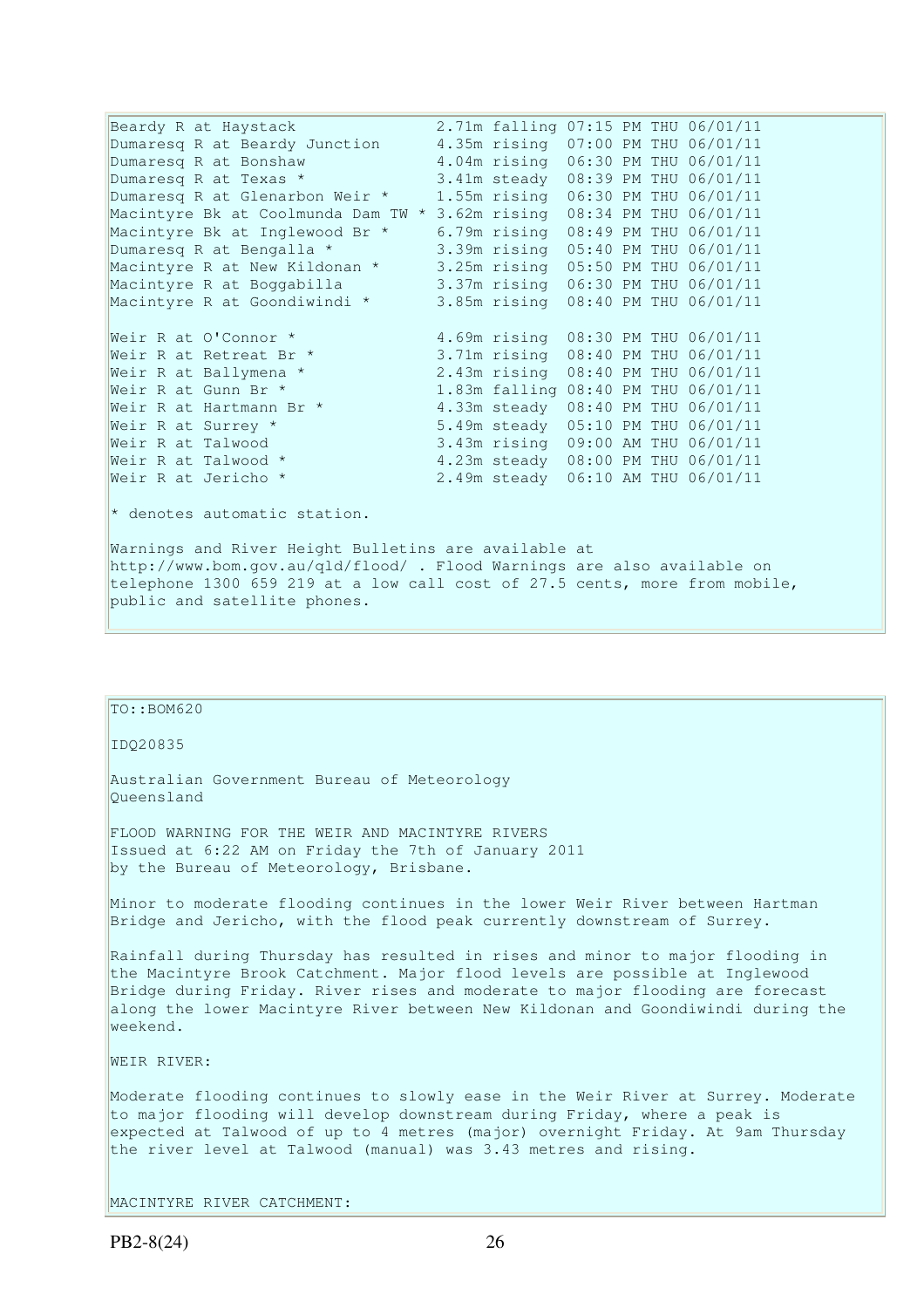Macintyre Brook: Major to moderate flooding continues along the Macintyre Brook. Major flood levels are rising at Woodspring. At Inglewood Bridge, moderate flood levels of above 9 metres are occurring with further rises possible today as brook levels at Woodspring continue to rise. Dumaresq River: River rises are continuing along the Dumaresq and Severn Rivers, with minor flooding occurring at Ballandean. Moderate flood levels are possible at Roseneath during today as Glenlyon Dam continues to discharge. Moderate flood levels of 7 metres are likely at Texas late today or overnight. Levels of at least 4 metres are expected at Glenarbon Weir on Saturday. Lower Macintyre River: River rises are occurring along the upper Macintyre River in NSW. Along the lower Macintyre, moderate flood levels are expected in the Kildonan area today with rises to between 10 and 11 metres likely over the weekend. At Goondiwindi, major flood levels of above 9 metres are expected with a peak likely early on Sunday. Further predictions will be made as upstream peaks are observed. Predicted River Heights/Flows: WEIR RIVER: Talwood (Manual) Peak up to 4 metres (major) late Friday. MACINTYRE RIVER: Goondiwindi Major flood levels above 9 metres expected during the weekend. Further predictions will be made once upstream peaks have been observed. Next Issue: The next warning will be issued at noon Friday. Latest River Heights: Severn R at Ashford 1.41m steady 03:30 AM FRI 07/01/11<br>
Macintyre R at Holdfast 0.97m steady 05:30 AM FRI 07/01/11<br>
Dumaresq R at Farnbro \* 1.77m rising 09:10 AM THU 06/01/11 Macintyre R at Holdfast 0.97m steady 05:30 AM FRI 07/01/11 Dumaresq R at Farnbro \* 1.77m rising 09:10 AM THU 06/01/11 Pike Ck at Glenlyon Dam TW \* 2.19m rising 02:30 AM FRI 07/01/11 Dumaresq R at Roseneath 5.99m rising 03:45 AM FRI 07/01/11 Beardy R at Haystack 2.31m steady 04:15 AM FRI 07/01/11 Dumaresq R at Beardy Junction 4.45m rising 09:00 PM THU 06/01/11 Dumaresq R at Bonshaw 4.68m rising 03:30 AM FRI 07/01/11 Dumaresq R at Texas \* 4.16m rising 02:40 AM FRI 07/01/11 Dumaresq R at Glenarbon Weir \* 2.12m rising 01:00 AM FRI 07/01/11 Macintyre Bk at Coolmunda Dam TW \* 2.52m falling 02:35 AM FRI 07/01/11 Macintyre Bk at Inglewood Br \* 9.06m rising 02:49 AM FRI 07/01/11 Dumaresq R at Bengalla \* 5.06m rising 02:50 AM FRI 07/01/11 Macintyre R at New Kildonan \* 3.86m rising 02:50 AM FRI 07/01/11 Macintyre R at Boggabilla 4.03m rising 03:30 AM FRI 07/01/11 Macintyre R at Goondiwindi \* 4.19m rising 02:40 AM FRI 07/01/11 Callandoon Ck at Carana Weir \* 2.04m steady 06:00 AM THU 06/01/11 Callandoon Ck at Oonavale\* 1.3m steady 09:00 AM THU 06/01/11 Weir R at O'Connor \* 5.13m rising 02:20 AM FRI 07/01/11 Weir R at Retreat Br \* 4.33m rising 02:30 AM FRI 07/01/11 Weir R at Ballymena \* 2.68m rising 02:40 AM FRI 07/01/11 Weir R at Gunn Br \* 1.68m falling 02:10 AM FRI 07/01/11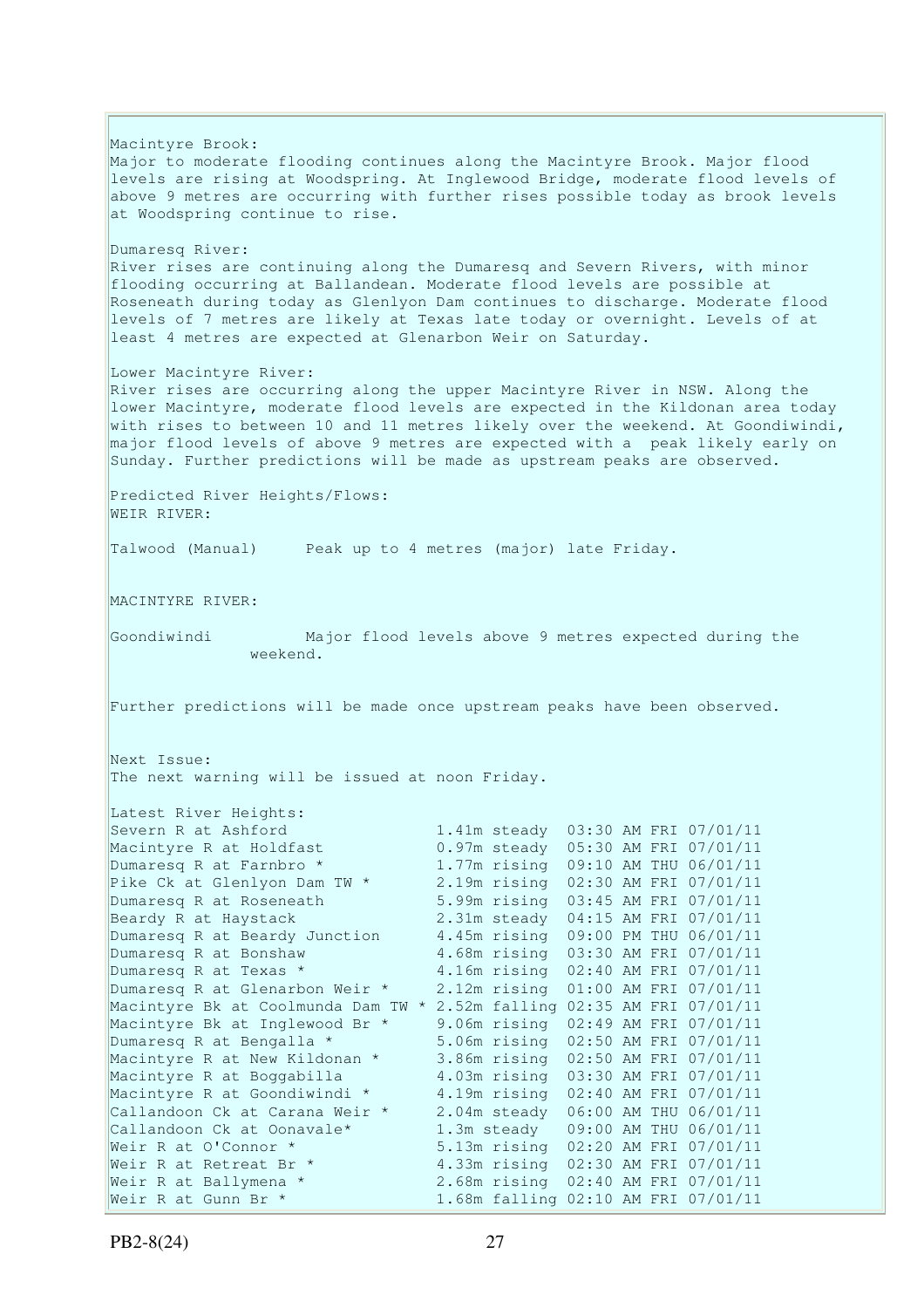Weir R at Hartmann Br \* 4.23m falling 02:10 AM FRI 07/01/11 Weir R at Surrey \* 5.38m falling 02:50 AM FRI 07/01/11 Weir R at Talwood 3.55m rising 09:00 PM THU 06/01/11 Weir R at Talwood \* 3.28m rising 02:00 AM FRI 07/01/11 Weir R at Jericho \* 2.62m rising 10:30 PM THU 06/01/11 Weir R at Mascot \* 1.95m steady 02:00 AM FRI 07/01/11 \*automatic station Warnings and River Height Bulletins are available at http://www.bom.gov.au/qld/flood/ . Flood Warnings are also available on telephone 1300 659 219 at a low call cost of 27.5 cents, more from mobile, public and satellite phones.

## IDQ20835 Australian Government Bureau of Meteorology Queensland FLOOD WARNING FOR THE WEIR AND MACINTYRE RIVERS Issued at 12:36 PM on Friday the 7th of January 2011 by the Bureau of Meteorology, Brisbane. Minor to moderate flooding continues in the lower Weir River between Hartman Bridge and Jericho, with the flood peak currently downstream of Surrey. Minor flooding is falling in the O'Connor area. Minor to major flooding continues in the Macintyre Brook and Dumaresq catchments. Moderate to major flooding is forecast along the lower Macintyre River between New Kildonan and Goondiwindi during the weekend. WEIR RIVER: Moderate flooding continues to ease in the Weir River at Surrey. Moderate flood levels will continue to rise at Talwood, where a peak is expected at Talwood of up to 4 metres (major) overnight Friday. At 9am Friday the river level at Talwood (manual) was 3.65 metres and rising. Rises will continue downstream at Jericho during Friday. MACINTYRE RIVER CATCHMENT: Macintyre Brook: Major to moderate flooding continues along the Macintyre Brook. Moderate flood levels are falling at Woodspring. At Inglewood Bridge, moderate flood levels are now easing with major flood levels falling at Inglewood Weir. Dumaresq River: River rises are continuing along the Dumaresq River, with minor flooding occurring at Roseneath and Beardy Junction. Moderate flood levels of 7 metres are likely at Texas late today or overnight. Levels of at least 4 metres are expected at Glenarbon Weir on Saturday. Lower Macintyre River:

River rises are occurring along the upper Macintyre River in NSW. Along the

TO::BOM620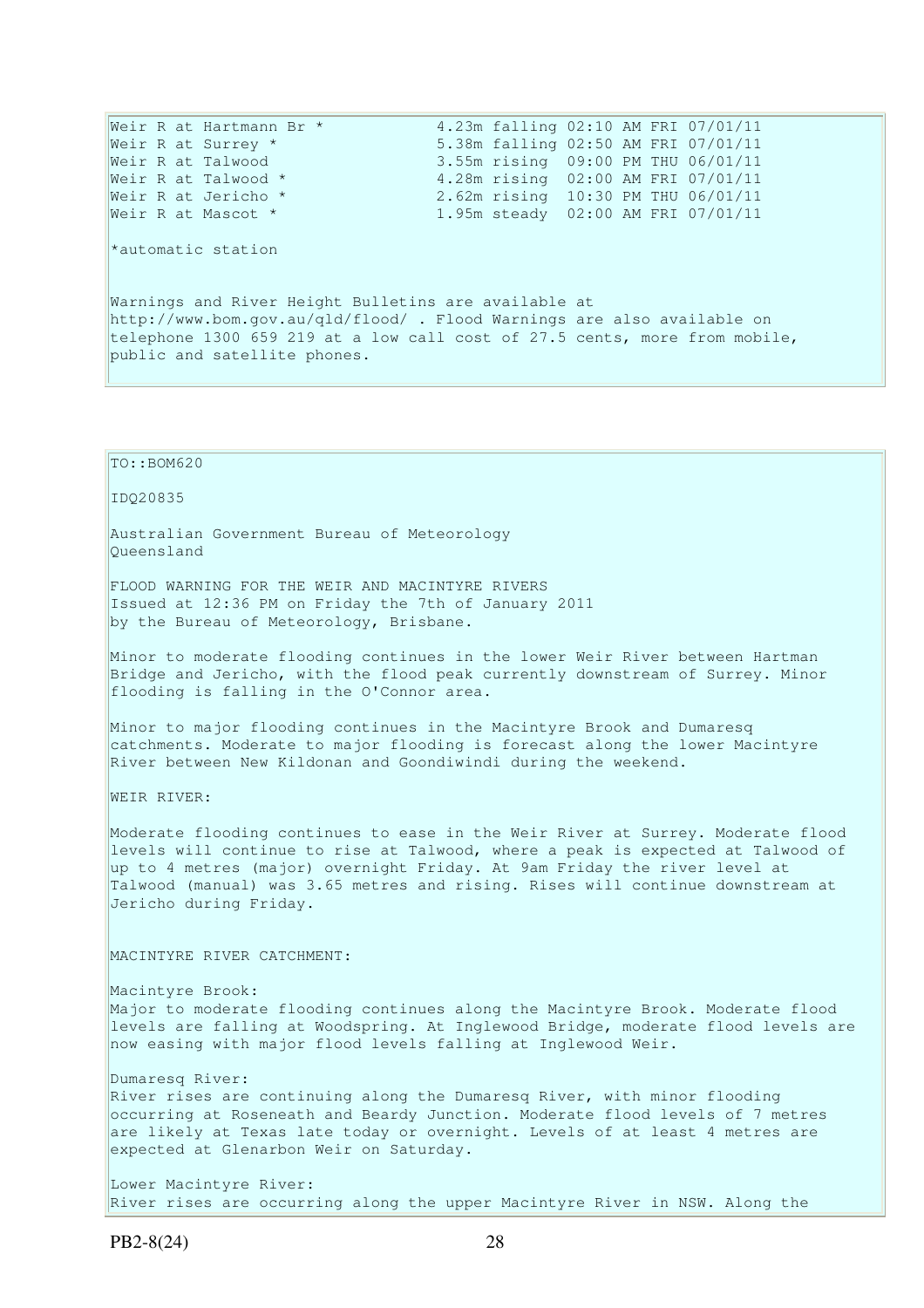lower Macintyre, moderate flood levels are expected in the Kildonan area today with rises to between 10 and 11 metres likely over the weekend. At Goondiwindi, major flood levels of above 9 metres are expected with a peak likely early on Sunday. Further predictions will be made as upstream peaks are observed. Predicted River Heights/Flows: WEIR RIVER: Talwood (Manual) Peak up to 4 metres (major) late Friday. MACINTYRE RIVER: Goondiwindi Major flood peak above 9 metres expected early Sunday. Further predictions will be made once upstream peaks have been observed. Next Issue: The next warning will be issued by 7:30am Saturday. Latest River Heights: Severn R at Ashford 1.36m steady 09:00 AM FRI 07/01/11<br>Macintyre R at Holdfast 1.03m steady 11:30 AM FRI 07/01/11 Macintyre R at Holdfast 1.03m steady 11:30 AM FRI 07/01/11 Pike Ck at Glenlyon Dam TW \* 2.29m steady 11:00 AM FRI 07/01/11 Dumaresq R at Roseneath 5.78m falling 09:15 AM FRI 07/01/11 Dumaresq R at Roseneath 5.78m falling 09:15 AM FRI 07/01/11<br>Beardy R at Haystack 2.21m falling 07:30 AM FRI 07/01/11 Dumaresq R at Beardy Junction 6.05m rising 09:00 AM FRI 07/01/11<br>Dumaresq R at Bonshaw 5.6m rising 09:45 AM FRI 07/01/11 5.6m rising 09:45 AM FRI 07/01/11 Dumaresq R at Texas \* 5.56m rising 11:45 AM FRI 07/01/11 Dumaresq R at Glenarbon Weir \* 2.6m rising 09:45 AM FRI 07/01/11 Macintyre Bk at Coolmunda Dam TW \* 1.47m falling 11:34 AM FRI 07/01/11 Macintyre Bk at Inglewood Br \*  $7.75$ m falling 11:48 AM FRI 07/01/11<br>Dumaresq R at Bengalla \* 6.23m rising 11:40 AM FRI 07/01/11 Dumaresq R at Bengalla \* 6.23m rising 11:40 AM FRI 07/01/11 Macintyre R at New Kildonan \* 4.96m rising 11:50 AM FRI 07/01/11 Macintyre R at Boggabilla 4.89m rising 09:30 AM FRI 07/01/11 Macintyre R at Goondiwindi \* 5.16m rising 11:40 AM FRI 07/01/11 Callandoon Ck at Carana Weir \* 2.6m steady 06:10 AM FRI 07/01/11 Weir R at O'Connor \* 4.82m falling 11:30 AM FRI 07/01/11 Weir R at Retreat Br \* 4.7m steady 11:00 AM FRI 07/01/11<br>Weir R at Ballymena \* 3.46m rising 11:40 AM FRI 07/01/11 3.46m rising 11:40 AM FRI 07/01/11 Weir R at Gunn Br \* 1.86m rising 11:30 AM FRI 07/01/11 Weir R at Hartmann Br \* 4.09m steady 11:00 AM FRI 07/01/11 Weir R at Surrey \* 5.22m steady 11:30 AM FRI 07/01/11 Weir R at Talwood 3.65m rising 09:00 AM FRI 07/01/11 Weir R at Talwood \* 4.33m rising 10:30 AM FRI 07/01/11 Weir R at Jericho \* 2.71m steady 11:00 AM FRI 07/01/11 Weir R at Mascot \* 1.95m steady 05:00 AM FRI 07/01/11 \*automatic station Warnings and River Height Bulletins are available at http://www.bom.gov.au/qld/flood/ . Flood Warnings are also available on telephone 1300 659 219 at a low call cost of 27.5 cents, more from mobile, public and satellite phones.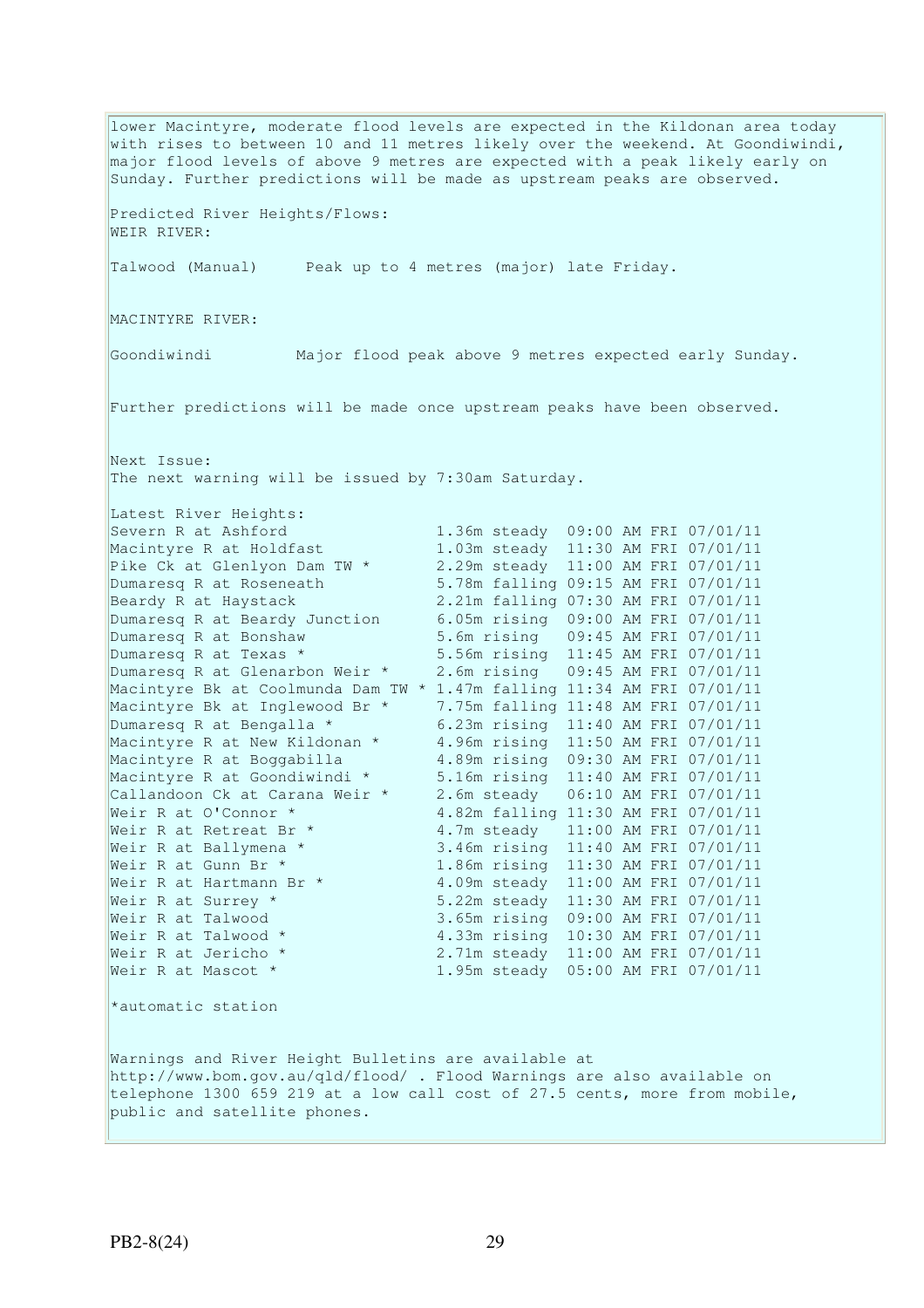$\vert$ TO::BOM620

IDQ20835

Australian Government Bureau of Meteorology Queensland

FLOOD WARNING FOR THE WEIR AND MACINTYRE RIVERS Issued at 6:51 AM on Saturday the 8th of January 2011 by the Bureau of Meteorology, Brisbane.

Minor to moderate flooding continues in the lower Weir River between Surrey and Jericho, with the flood peak currently approaching Talwood. Moderate flood levels are falling at Medpark Bridge.

Minor to major flooding continues in the Macintyre Brook and Dumaresq catchments. Moderate to major flooding is forecast along the lower Macintyre River between New Kildonan and Goondiwindi during the weekend with a peak expected at Goondiwindi of 9.2 metres on Sunday.

WEIR RIVER:

Moderate flooding continues to ease in the Weir River at Surrey. Moderate flood levels will continue to rise at Talwood, where a peak is expected at Talwood of near to 4 metres during today. At 9pm Friday the river level at Talwood (manual) was 3.75 metres and rising. Rises will continue downstream at Jericho during Saturday with major flood levels of 3 metres likely this weekend.

MACINTYRE RIVER CATCHMENT:

Macintyre Brook: Minor flood levels are falling at Inglewood with major flood levels approaching a peak at Booba Sands of just above 8 metres. Moderate flood levels continue to fall at Woodspring.

Dumaresq River: Minor flooding is falling at Roseneath and Beardy Junction with a flood peak now downstream of Texas. Levels of at least 4 metres are expected at Glenarbon Weir during today.

Lower Macintyre River: Minor flooding is occurring at Ashford along the upper Macintyre River in NSW. Along the lower Macintyre, moderate flood levels are expected in the Kildonan area today with rises to just above 10 metres forecast during Sunday. At Goondiwindi, a major flood peak of 9.2 metres is expected on Sunday.

A flood warning is current for the Macintyre River in NSW see: http://www.bom.gov.au/nsw/warnings/

Predicted River Heights/Flows: WEIR RIVER:

Talwood (Manual) Peak near to 4 metres during Saturday.

MACINTYRE RIVER:

Goondiwindi Major flood peak around 9.2 metres during Sunday.

Further predictions will be made once upstream peaks have been observed.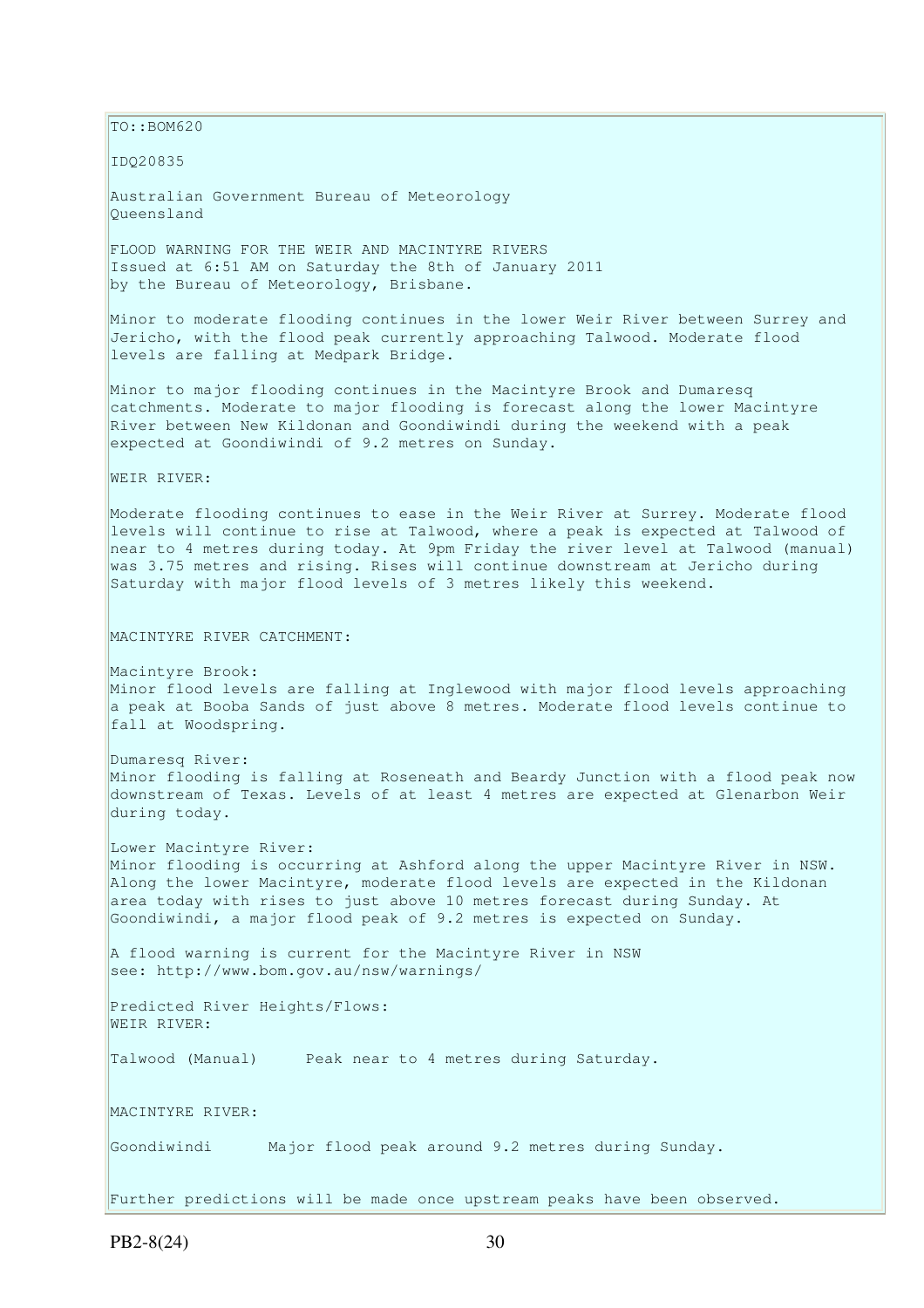Next Issue: The next warning will be issued by 7:30am Sunday. Latest River Heights: Severn R at Ashford 2.32m steady 03:30 AM SAT 08/01/11 Macintyre R at Holdfast 2.38m steady 05:45 AM SAT 08/01/11 Dumaresq R at Farnbro \* 2.38m steady<br>
Pike Ck at Glenlyon Dam TW \* 2.2m steady<br>
Dumaresq R at Roseneath 4m falling Pike Ck at Glenlyon Dam TW \* 2.2m steady 05:20 AM SAT 08/01/11<br>Dumaresq R at Roseneath 4m falling 03:00 AM SAT 08/01/11 Dumaresq R at Roseneath 4m falling 03:00 AM SAT 08/01/11<br>Beardy R at Haystack 2.08m steady 01:00 PM FRI 07/01/11 Beardy R at Haystack 2.08m steady 01:00 PM FRI 07/01/11 Dumaresq R at Beardy Junction 4.65m falling slowly 06:00 AM SAT 08/01/11 Dumaresq R at Bonshaw 5.19m falling 03:30 AM SAT 08/01/11 Dumaresq R at Texas \* 6.21m falling 05:39 AM SAT 08/01/11 Dumaresq R at Glenarbon Weir \* 3.66m rising 03:30 AM SAT 08/01/11 Macintyre Bk at Coolmunda Dam TW \* 0.87m falling 05:34 AM SAT 08/01/11 Macintyre Bk at Inglewood Br \* 4.76m falling 05:49 AM SAT 08/01/11 Dumaresq R at Bengalla \* 8.11m rising 05:40 AM SAT 08/01/11 Macintyre R at New Kildonan \* 6.71m rising 05:50 AM SAT 08/01/11 Macintyre R at Boggabilla 7.27m rising 03:30 AM SAT 08/01/11 Macintyre R at Goondiwindi \* 7.1m rising 05:40 AM SAT 08/01/11 Callandoon Ck at Oonavale\*  $5.05$ m rising  $05:40$  AM SAT  $08/01/11$ Weir R at O'Connor \* 3.15m falling 05:20 AM SAT 08/01/11 Weir R at Retreat Br \* 4.83m steady 05:10 AM SAT 08/01/11 Weir R at Ballymena \* 4.63m rising 05:00 AM SAT 08/01/11 Weir R at Gunn Br \* 3.3m rising 05:30 AM SAT 08/01/11 Yarrill Ck at Medpark Br \* 4.14m falling 05:20 AM SAT 08/01/11 Weir R at Hartmann Br  $\star$  3.86m falling 05:00 AM SAT 08/01/11 Weir R at Surrey \* 4.72m falling 05:30 AM SAT 08/01/11 Weir R at Talwood 3.75m rising slowly 09:00 PM FRI 07/01/11 Weir R at Talwood \* 4.41m steady 05:50 AM SAT 08/01/11 Weir R at Jericho \* 2.82m rising 05:10 AM SAT 08/01/11 Weir R at Mascot \* 2m steady 05:00 AM SAT 08/01/11

\*automatic station

Warnings and River Height Bulletins are available at http://www.bom.gov.au/qld/flood/ . Flood Warnings are also available on telephone 1300 659 219 at a low call cost of 27.5 cents, more from mobile, public and satellite phones.

| $TO: BOM620$                                                                                                                                      |
|---------------------------------------------------------------------------------------------------------------------------------------------------|
| ID020835                                                                                                                                          |
| Australian Government Bureau of Meteorology<br>Oueensland                                                                                         |
| FLOOD WARNING FOR THE WEIR AND MACINTYRE RIVERS<br>Issued at 6:32 AM on Sunday the 9th of January 2011<br>by the Bureau of Meteorology, Brisbane. |
| Minor to moderate flooding continues in the lower Weir River between Surrey and<br>Jericho, with the flood peak currently approaching Jericho.    |
| Moderate to major flooding is forecast along the lower Macintyre River between                                                                    |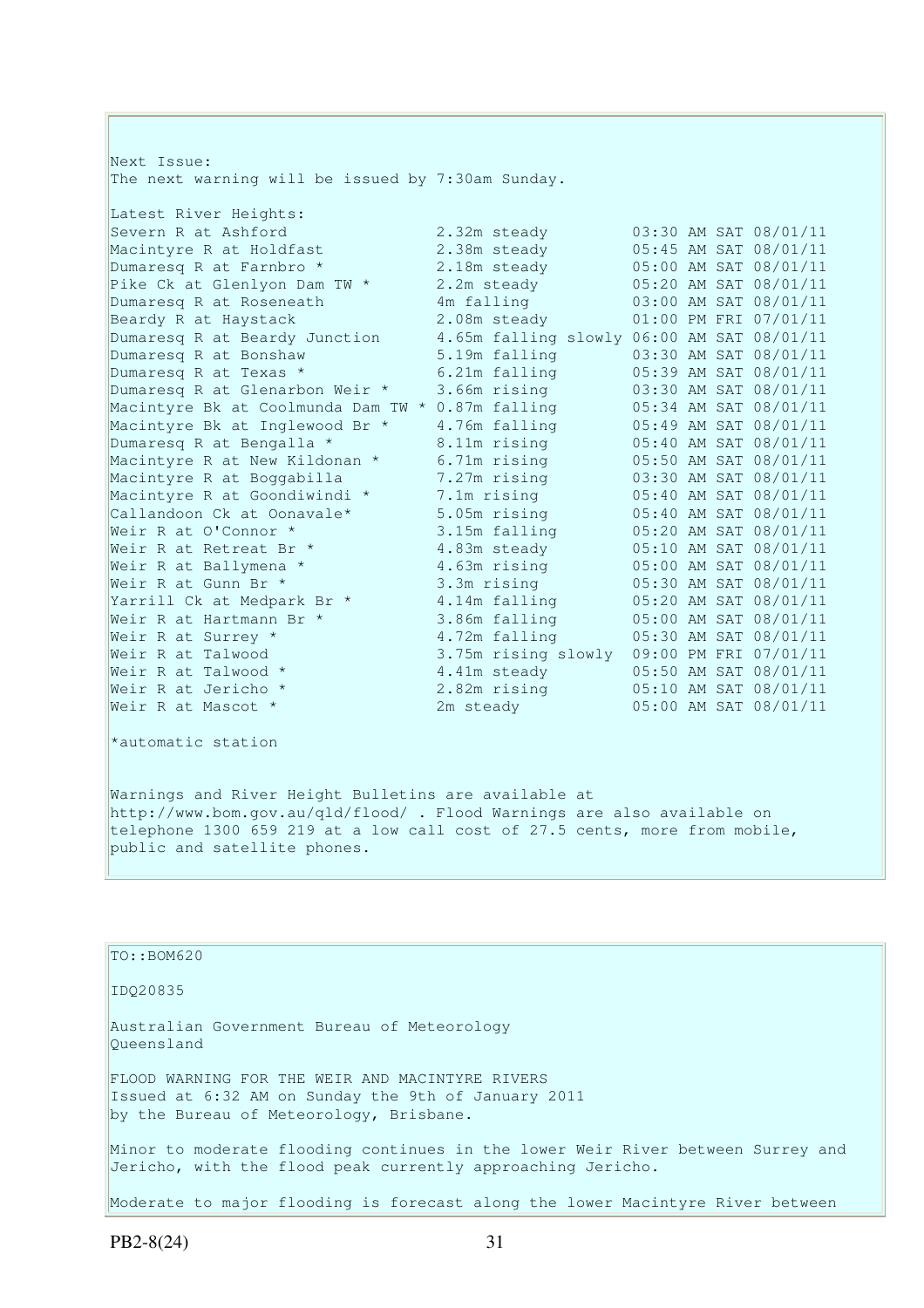Kildonan and Goondiwindi today with a peak expected at Goondiwindi of around 8.8 metres today. WEIR RIVER: Moderate flooding continues to ease in the Weir River at Surrey and has peaked at Talwood at 3.77 metres. At 9pm Saturday, the river level at Talwood (manual) was 3.74 metres and falling slowly. Rises will continue downstream at Jericho during Sunday with major flood levels continuing. MACINTYRE RIVER CATCHMENT: Macintyre Brook: Minor flood levels are falling at Booba Sands. Further rainfall overnight may lead to some renewed minor flood levels in the catchment. Lower Macintyre River: A moderate flood peak is expected in the Kildonan area today. At Goondiwindi, a major flood peak of around 8.8 metres is expected today. Predicted River Heights/Flows: Goondiwindi Major flood peak of about 8.8 metres today. Next Issue: The next warning will be issued by 7:30am Monday. Latest River Heights: Severn R at Ashford 1.75m steady 03:30 AM SUN 09/01/11 Macintyre R at Holdfast 2.3m steady 05:00 AM SUN 09/01/11 Dumaresq R at Farnbro \* 1.88m falling 05:30 AM SUN 09/01/11 Pike Ck at Glenlyon Dam TW \* 1.9m steady 05:00 AM SUN 09/01/11 Dumaresq R at Roseneath 3.2m steady 12:15 AM SUN 09/01/11 Beardy R at Haystack 1.41m steady 05:00 AM SUN 09/01/11 Dumaresq R at Bonshaw 4.43m steady 03:30 AM SUN 09/01/11 Dumaresq R at Texas  $*$  4.46m falling 05:39 AM SUN 09/01/11 Dumaresq R at Glenarbon Weir \* 3.53m falling 03:30 AM SUN 09/01/11 Macintyre Bk at Coolmunda Dam TW \* 0.67m steady 05:34 AM SUN 09/01/11 Macintyre Bk at Inglewood Br \* 3.37m falling 05:49 AM SUN 09/01/11 Dumaresq R at Bengalla \* 8.61m falling 05:50 AM SUN 09/01/11 Macintyre R at New Kildonan \* 8.6m rising 05:50 AM SUN 09/01/11 Macintyre R at Boggabilla 9.23m rising 03:30 AM SUN 09/01/11 Macintyre R at Goondiwindi \* 8.46m rising 05:30 AM SUN 09/01/11 Callandoon Ck at Oonavale\*  $6.14$ m steady  $0.5:20$  AM SUN 09/01/11 Macintyre R at Terrewah 6.4m steady 03:30 AM SUN 09/01/11 Weir R at O'Connor \* 2.24m steady 05:00 AM SUN 09/01/11 Weir R at Retreat Br \* 3.46m falling 05:40 AM SUN 09/01/11 Weir R at Ballymena \* 1.77m falling 1.85:40 AM SUN 09/01/11 Weir R at Gunn Br \* 3.93m rising 05:00 AM SUN 09/01/11 Yarrill Ck at Medpark Br \* 2.92m steady 05:30 AM SUN 09/01/11 Weir R at Hartmann Br \* 3.66m steady 05:20 AM SUN 09/01/11 Weir R at Surrey  $*$  4.09m steady 05:20 AM SUN 09/01/11 Weir R at Talwood 3.74m steady 09:00 PM SAT 08/01/11 Weir R at Talwood  $\star$  4.41m steady 04:30 AM SUN 09/01/11 Weir R at Jericho \* 2.96m rising 05:00 AM SUN 09/01/11 Weir R at Mascot  $\star$  2.01m steady 07:00 AM SAT 08/01/11 \*automatic station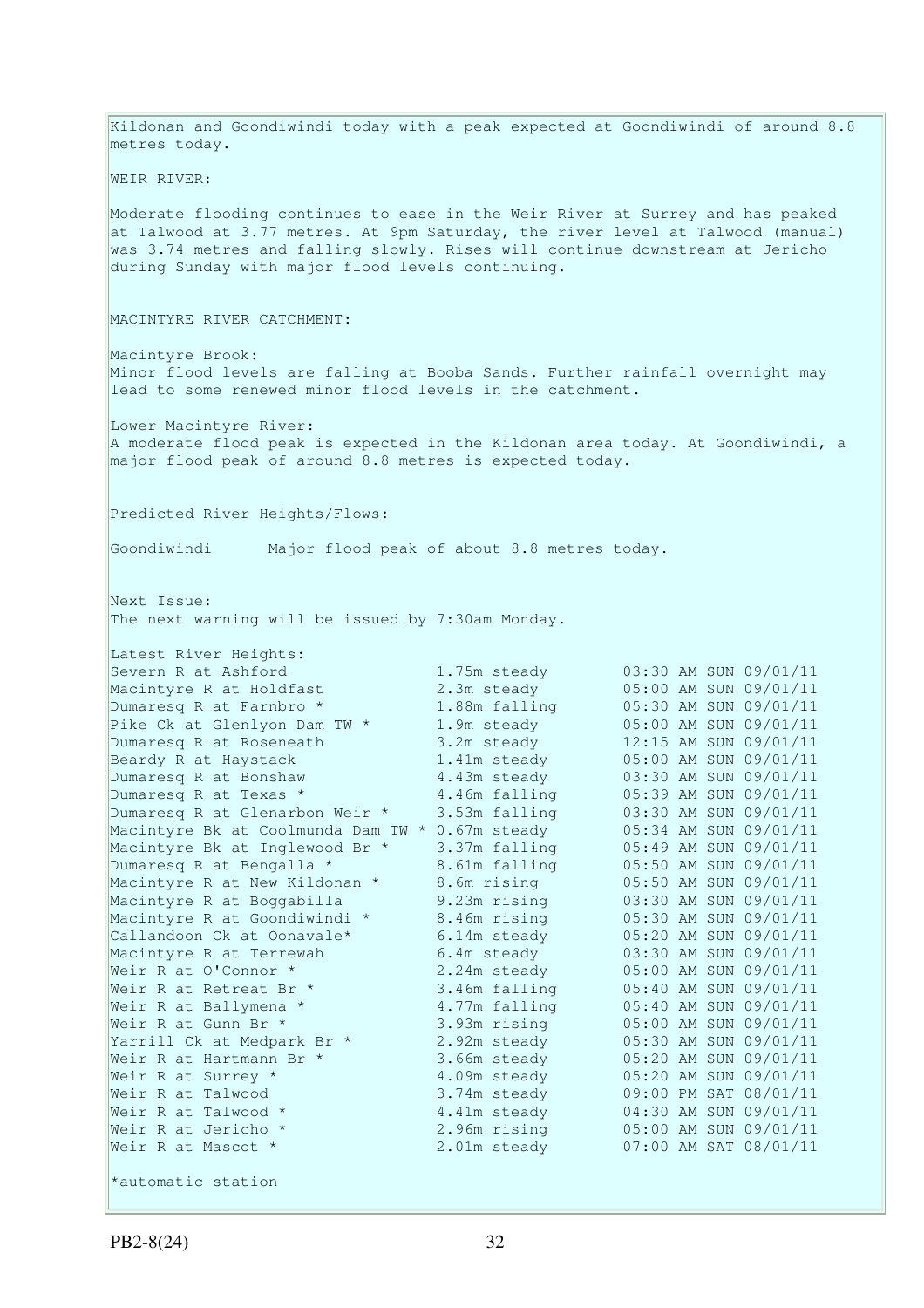Warnings and River Height Bulletins are available at http://www.bom.gov.au/qld/flood/ . Flood Warnings are also available on telephone 1300 659 219 at a low call cost of 27.5 cents, more from mobile, public and satellite phones.

TO::BOM620 IDQ20835 Australian Government Bureau of Meteorology Queensland FLOOD WARNING FOR THE WEIR AND MACINTYRE RIVERS Issued at 7:59 AM on Monday the 10th of January 2011 by the Bureau of Meteorology, Brisbane. Minor to moderate flooding continues in the lower Weir River between Surrey and Jericho, with the flood peak currently approaching Jericho. Moderate to major flooding has peaked along the lower Macintyre River between Kildonan and Goondiwindi. Rises will continue downstream to Terrewah today with moderate flooding. WEIR RIVER: Moderate flooding continues to ease in the Weir River at Surrey and has peaked at Talwood at 3.77 metres on Sunday. Rises will continue downstream at Jericho during Sunday with major flood levels continuing. MACINTYRE RIVER CATCHMENT: Macintyre Brook: A renewed minor peak is occurring at Inglewood with levels expected to fall later today. Lower Macintyre River: A major flood peak was recorded at Goondiwindi of 8.9 metres overnight. Flood levels will continue sto fall at Goondiwindi and Kildonan during today. Major flood levels will continue along Callandoon Creek during today. Moderate flood levels at Terrewah will continue rising through Monday. Next Issue: The next warning will be issued by 9:30am Tuesday. Latest River Heights:<br>Severn R at Ashford 1.36m steady 06:30 AM MON 10/01/11<br>1.72m steady 06:30 AM MON 10/01/11 Macintyre R at Holdfast Dumaresq R at Farnbro \* 1.77m steady 05:50 AM MON 10/01/11<br>Pike Ck at Glenlyon Dam TW \* 1.65m steady 06:00 AM MON 10/01/11 Pike Ck at Glenlyon Dam TW \*<br>Dumaresq R at Roseneath Dumaresq R at Roseneath 2.71m rising 06:15 AM MON 10/01/11 Beardy R at Haystack 1.75m rising 01:15 AM MON 10/01/11 Beardy R at Haystack<br>
Dumaresq R at Beardy Junction 3.25m falling slowly 09:00 PM SUN 09/01/11<br>
Dumaresq R at Bonshaw 3.91m steady 04:00 AM MON 10/01/11 Dumaresq R at Bonshaw 3.91m steady 04:00 AM MON 10/01/11 Dumaresq R at Texas \* 3.36m falling 05:39 AM MON 10/01/11 Dumaresq R at Glenarbon Weir \* 2.14m steady 06:30 AM MON 10/01/11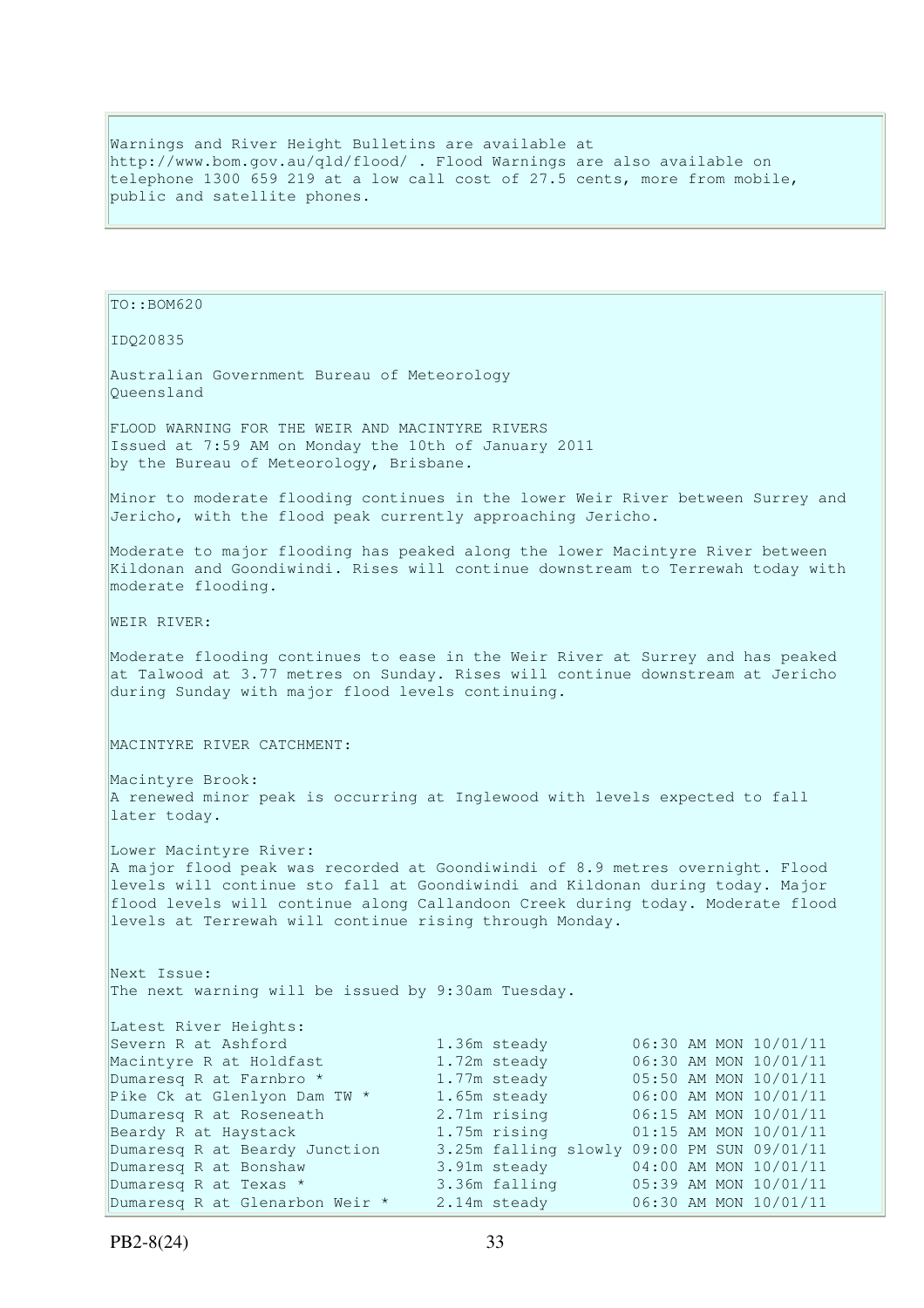| Macintyre Bk at Coolmunda Dam TW * 0.76m falling                           |               | 05:34 AM MON 10/01/11                     |  |  |  |
|----------------------------------------------------------------------------|---------------|-------------------------------------------|--|--|--|
| Macintyre Bk at Inglewood Br *                                             | 4.14m falling | 05:48 AM MON 10/01/11                     |  |  |  |
| Dumaresq R at Bengalla *                                                   | 6.56m falling | 05:50 AM MON 10/01/11                     |  |  |  |
| Macintyre R at New Kildonan *                                              | 8.38m falling | 05:50 AM MON 10/01/11                     |  |  |  |
| Macintyre R at Boggabilla                                                  | 9.79m falling | 06:15 AM MON 10/01/11                     |  |  |  |
| Macintyre R at Goondiwindi *                                               | 8.82m falling | 06:00 AM MON 10/01/11                     |  |  |  |
| Callandoon Ck at Carana Weir *                                             | 5.94m steady  | 06:00 AM MON 10/01/11                     |  |  |  |
| Callandoon Ck at Oonavale*                                                 | 6.36m steady  | 06:00 AM MON 10/01/11                     |  |  |  |
| Macintyre R at Terrewah                                                    | 6.58m steady  | 06:30 AM MON 10/01/11                     |  |  |  |
| Weir R at O'Connor *                                                       | 3.76m rising  | 05:30 AM MON 10/01/11                     |  |  |  |
| Weir R at Retreat Br *                                                     | 2.23m steady  | 05:30 AM MON 10/01/11                     |  |  |  |
| Weir R at Ballymena *                                                      | 3.28m falling | 05:40 AM MON 10/01/11                     |  |  |  |
| Weir R at Gunn Br *                                                        | 3.19m falling | 06:10 AM MON 10/01/11                     |  |  |  |
| Yarrill Ck at Medpark Br *                                                 | 2.03m falling | 05:20 AM MON 10/01/11                     |  |  |  |
| Weir R at Hartmann Br *                                                    | 3.54m falling | 05:30 AM MON 10/01/11                     |  |  |  |
| Weir R at Surrey *                                                         | 3.69m steady  | 05:20 AM MON 10/01/11                     |  |  |  |
| Weir R at Talwood                                                          |               | 3.7m falling slowly 09:00 PM SUN 09/01/11 |  |  |  |
| Weir R at Talwood *                                                        | 4.32m steady  | 05:30 AM MON 10/01/11                     |  |  |  |
| Weir R at Jericho *                                                        | 3.1m steady   | 06:00 AM MON 10/01/11                     |  |  |  |
| *automatic station                                                         |               |                                           |  |  |  |
| Warnings and River Height Bulletins are available at                       |               |                                           |  |  |  |
| http://www.bom.gov.au/qld/flood/ . Flood Warnings are also available on    |               |                                           |  |  |  |
| telephone 1300 659 219 at a low call cost of 27.5 cents, more from mobile, |               |                                           |  |  |  |
| public and satellite phones.                                               |               |                                           |  |  |  |

```
TO::BOM620
```
IDQ20835

Australian Government Bureau of Meteorology Queensland

FLOOD WARNING FOR THE WEIR AND MACINTYRE RIVERS Issued at 5:14 AM on Tuesday the 11th of January 2011 by the Bureau of Meteorology, Brisbane.

Major flooding is expected along the Dumaresq and Macintyre Rivers during the next 48 hours.

At Goondiwindi, major flood levels are expected to continue and rise again at Goondiwindi. Flood levels to about 10 metres are forecast during Thursday with further rises as rainfall continues.

Minor to moderate flooding continues in the lower Weir River between Surrey and Jericho, with the flood peak currently approaching Jericho.

WEIR RIVER:

Moderate flooding continues to ease in the Weir River at Surrey and has peaked at Talwood at 3.77 metres on Sunday. Rises will continue downstream at Jericho during Sunday with major flood levels continuing.

Further rises are possible in the Weir catchment following overnight rainfall.

MACINTYRE RIVER CATCHMENT: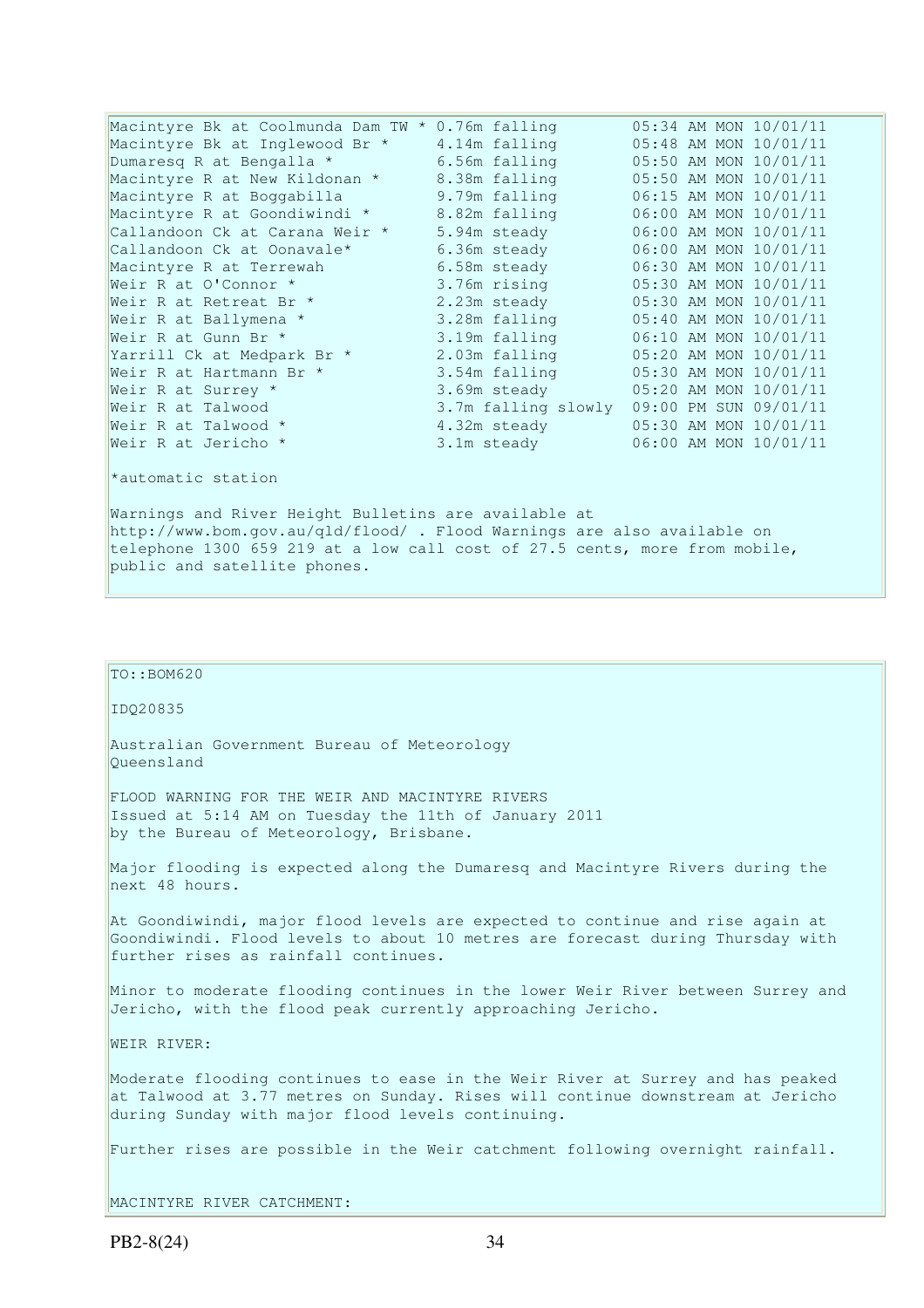Macintyre Brook: Minor flooding is expected to rise again along Macintyre Brook at Inglewood during today and Wednesday. Dumaresq River Heavy rainfall during Monday and overnight is expected to lead to major flood levels along the Dumaresq River during the next 24 hours. Major flood levels are expected at Roseneath today and at Texas overnight. Further rainfall is foreacst so it is not possible to predict a peak at this time. Flood levels at Texas of at least 8.5 metres are expected overnight. Flood levels of at least 5 metres are expected at Glenarbon on Wednesday morning. Upper Macintyre (NSW) A moderate flood warning is current for the upper Macintyre in NSW. see : http://www.bom.gov.au/nsw/index.shtml for details Lower Macintyre River: Major flood levels are expected along the lower Macintyre.from Glenarbon to Goondiwindi during the next 48 hours. Flood levels of about 11 metres or higher are expected at Kildonan early on Thursday. Higher levels are possible as rainfall continues. At Goondiwindi, major flood levels are expected to continue and rise again at Goondiwindi. Flood levels to about 10 metres are forecast during Thursday. Further rainfall is forecast so it is not possible to predict a peak at this time. Next Issue: The next warning will be issued by 5pm Tuesday. Latest River Heights:<br>Severn R at Ashford 1.72m steady 03:45 AM TUE 11/01/11 Macintyre R at Holdfast 1.38m steady 02:00 AM TUE 11/01/11<br>Dumaresq R at Farnbro \* 4.26m falling 02:30 AM TUE 11/01/11 Dumaresq R at Farnbro \* 4.26m falling 02:30 AM TUE 11/01/11 Pike Ck at Glenlyon Dam TW \* 1.94m rising 02:20 AM TUE 11/01/11 Pike Ck at Glenlyon Dam Iw (2008) 1.2.1 1.2.1 (2018) 1.45 AM TUE 11/01/11<br>Dumaresq R at Roseneath (2008) 2.14m falling 04:00 AM TUE 11/01/11 4.14m falling 04:00 AM TUE 11/01/11 Dumaresq R at Beardy Junction 3.65m rising 03:00 PM MON 10/01/11<br>Dumaresq R at Bonshaw 4.92m rising 03:30 AM TUE 11/01/11 4.92m rising 03:30 AM TUE 11/01/11 Dumaresq R at Texas \* 3.91m rising 11:39 PM MON 10/01/11 Dumaresq R at Glenarbon Weir \* 2.17m rising 03:30 AM TUE 11/01/11 Macintyre Bk at Coolmunda Dam TW \* 0.87m rising 02:34 AM TUE 11/01/11 Macintyre Bk at Inglewood Br \* 3.49m rising 11:48 PM MON 10/01/11 Dumaresq R at Bengalla \* 5.37m falling 11:50 PM MON 10/01/11 Macintyre R at New Kildonan \* 6.45m falling 11:30 PM MON 10/01/11 Macintyre R at Boggabilla 9.45m falling 12:30 PM MON 10/01/11 Macintyre R at Goondiwindi \* 7.76m falling 02:40 AM TUE 11/01/11 Callandoon Ck at Carana Weir \* 5.94m steady 06:00 AM MON 10/01/11 Callandoon Ck at Oonavale\* 6.51m rising 11:20 PM MON 10/01/11 Macintyre R at Terrewah 6.68m steady 03:30 AM TUE 11/01/11 Weir R at O'Connor \* 4.38m falling 11:30 PM MON 10/01/11 Weir R at Retreat Br \* 3.77m rising 11:40 PM MON 10/01/11<br>Weir R at Ballymena \* 2.4m rising 02:00 AM TUE 11/01/11 Weir R at Ballymena \* 2.4m rising 02:00 AM TUE 11/01/11 Weir R at Gunn Br \* 2.08m falling 11:30 PM MON 10/01/11 Yarrill Ck at Medpark Br \* 2.23m steady 11:40 PM MON 10/01/11 Weir R at Hartmann Br \* 3.57m rising 11:00 PM MON 10/01/11 Weir R at Surrey \* 3.46m steady 03:00 AM TUE 11/01/11 Weir R at Talwood 3.55m falling 09:00 PM MON 10/01/11 Weir R at Talwood \* 4.2m falling 11:20 PM MON 10/01/11 Weir R at Jericho \* 3.15m steady 02:00 AM TUE 11/01/11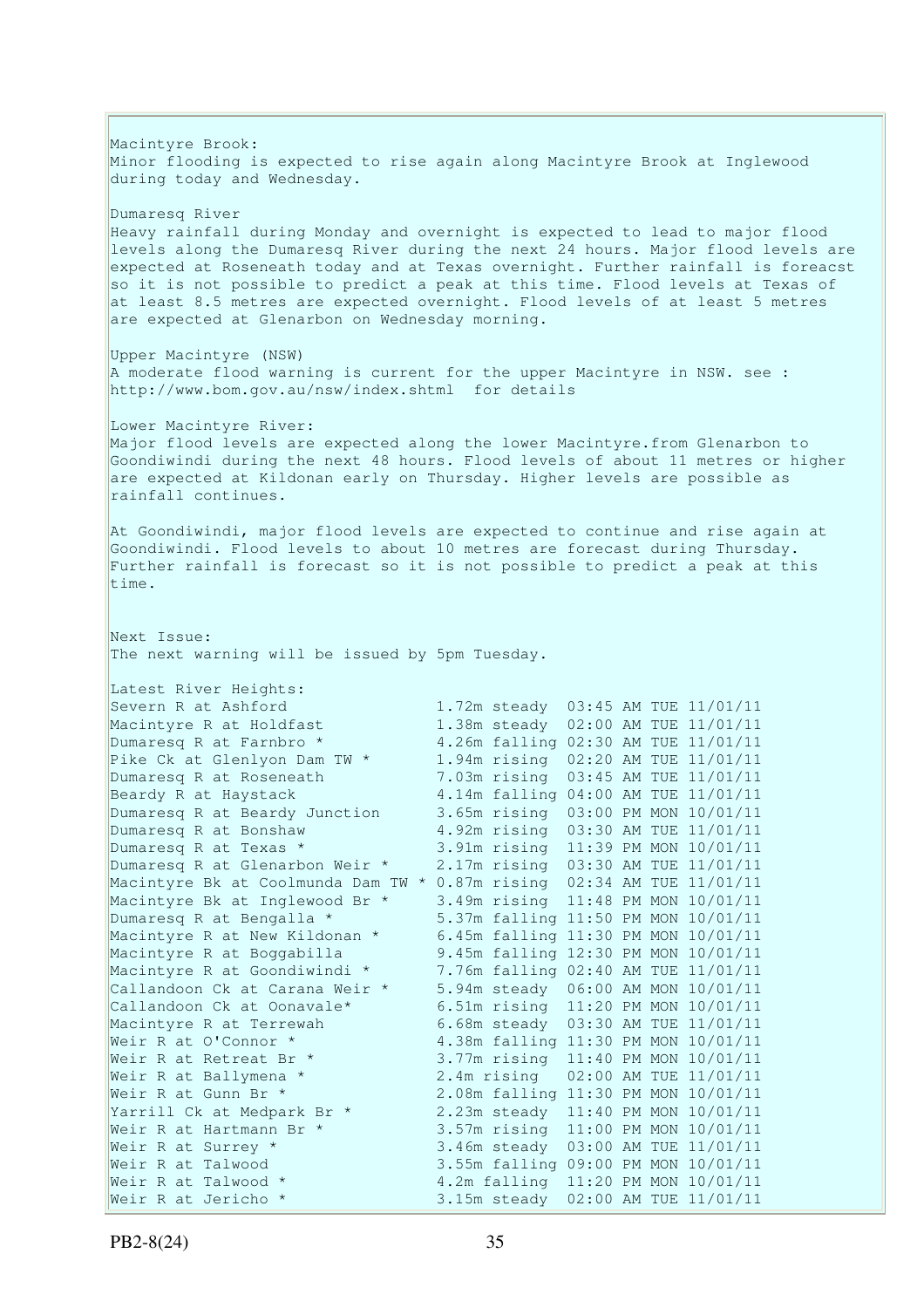#### \*automatic station

Warnings and River Height Bulletins are available at http://www.bom.gov.au/qld/flood/ . Flood Warnings are also available on telephone 1300 659 219 at a low call cost of 27.5 cents, more from mobile, public and satellite phones.

TO::BOM620

IDQ20835

Australian Government Bureau of Meteorology Queensland

FLOOD WARNING FOR THE WEIR AND MACINTYRE RIVERS Issued at 11:13 AM on Tuesday the 11th of January 2011 by the Bureau of Meteorology, Brisbane.

Rainfall continues over the eastern part of the catchment with falls of between  $40$  - 80 mm in the past 24 hours. This is causing further rises and major flooding along the Dumaresq River, with major flooding to develop in the Macintyre River during the next 48 hours.

At Goondiwindi, flood levels have now eased below major but further rises and a return to major flooding is expected late Wednesday. Flood levels to about 10.5 metres are forecast during Thursday with further rises as rainfall continues.

Minor to major flooding continues in the lower Weir River between Surrey and Jericho, with the flood peak currently around Jericho. Further rises and a return to moderate to major flooding is expected in the Upper Weir River following overnight rainfall.

WEIR RIVER:

Minor to moderate flooding continues to ease on the Weir River between Surrey and Talwood. The flood peak is now in the Jericho area where major river flooding has developed. Heavy rainfall will cause further rises and a return to moderate to major flooding in the upper Weir River in the next 24 hours.

MACINTYRE RIVER CATCHMENT:

Macintyre Brook: Minor flooding is expected to rise again along Macintryre Brook at Inglewood during today and Wednesday.

Dumaresq River Major flooding has developed along the Dumaresq River at Roseneath with further rises expected. Major flooding is expected to extend downstream to Texas later today. Further rainfall is foreacst so it is not possible to predict a peak at this time. Flood levels at Texas to around 9 metres are expected tonight. Flood levels of at least 5 metres are expected at Glenarbon overnight.

Upper Macintyre (NSW) A major flood warning is current for the upper Macintyre in NSW. see : http://www.bom.gov.au/nsw/index.shtml for details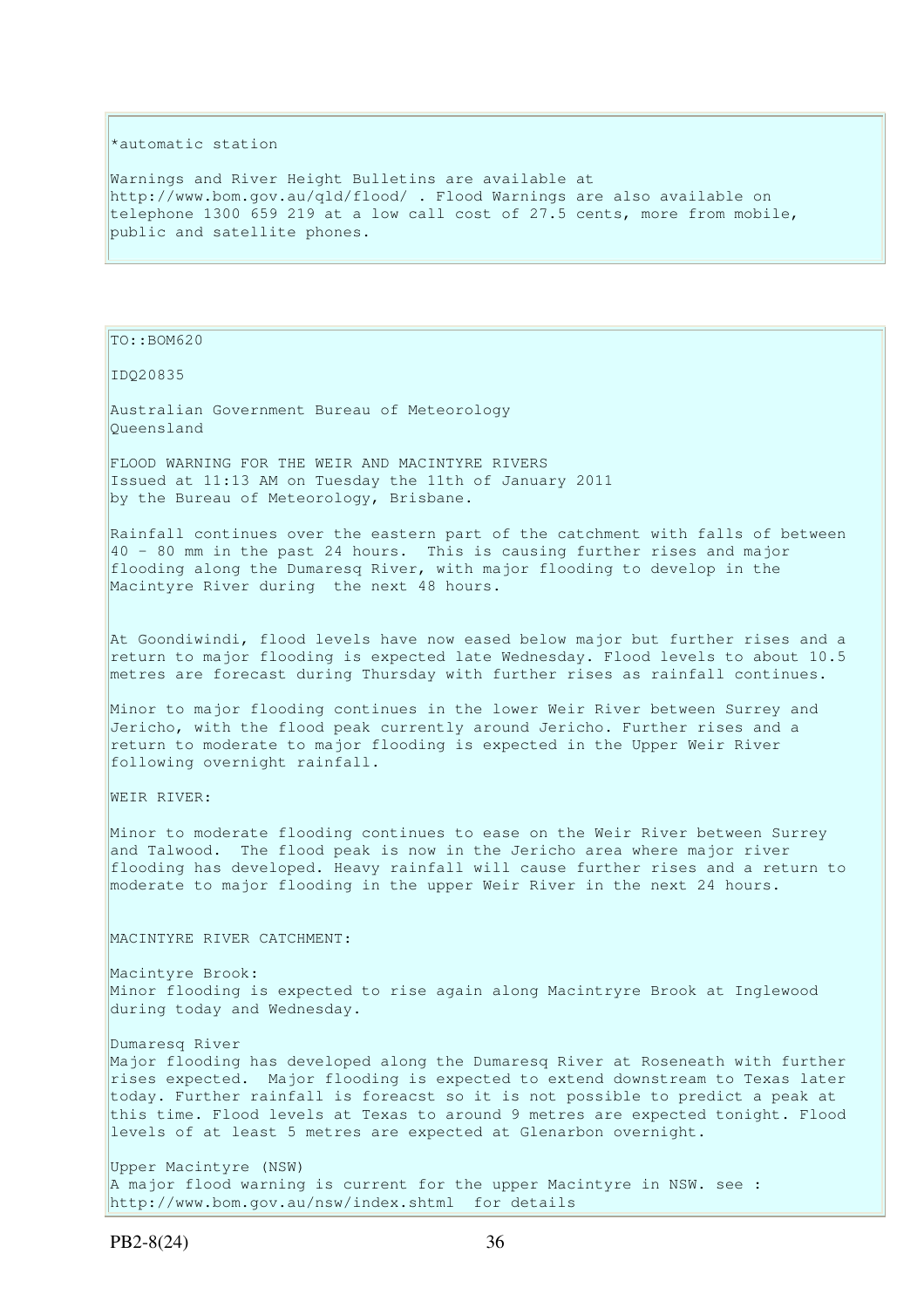Lower Macintyre River: Major flood levels are expected along the lower Macintyre River from Glenarbon to Goondiwindi during the next 48 hours. Flood levels of about 11 metres or higher are expected at Kildonan late Wednesday. Higher levels are possible as rainfall continues. At Goondiwindi, river levels have eased below the major flood level but are expected to again rise to around 10.5 metres Thursday. Further rainfall is forecast so it is not possible to predict a peak at this time. Next Issue: The next warning will be issued by 5pm Tuesday. Latest River Heights: Severn R at Ashford 5.04m rising 09:45 AM TUE 11/01/11 Macintyre R at Holdfast 1.33m steady 10:00 AM TUE 11/01/11 Dumaresq R at Farnbro \* 3.63m steady 08:00 AM TUE 11/01/11 Pike Ck at Glenlyon Dam TW \* 2.2m steady 08:00 AM TUE 11/01/11 Dumaresq R at Roseneath 8.52m rising 10:00 AM TUE 11/01/11 Beardy R at Haystack 3.65m rising 11:00 AM TUE 11/01/11 Dumaresq R at Beardy Junction 7.45m rising fast 09:00 AM TUE 11/01/11 Dumaresq R at Bonshaw 6.18m rising 09:30 AM TUE 11/01/11 Dumaresq R at Texas \* 4.76m rising 05:51 AM TUE 11/01/11 Dumaresq R at Glenarbon Weir \* 2.53m rising 09:15 AM TUE 11/01/11 Macintyre Bk at Coolmunda Dam TW \* 1.41m rising 08:19 AM TUE 11/01/11 Macintyre Bk at Inglewood Br \* 3.94m rising 08:28 AM TUE 11/01/11 Dumaresq R at Bengalla \* 5.41m rising 08:50 AM TUE 11/01/11 Macintyre R at New Kildonan \* 5.85m rising 08:50 AM TUE 11/01/11 Macintyre R at Boggabilla 9.45m falling 12:30 PM MON 10/01/11 Macintyre R at Goondiwindi \* 7.4m falling 08:20 AM TUE 11/01/11 Callandoon Ck at Carana Weir  $*$  5.97m steady 06:00 AM TUE 11/01/11 Callandoon Ck at Oonavale\* 6.51m rising 11:20 PM MON 10/01/11 Macintyre R at Terrewah 6.7m steady 09:30 AM TUE 11/01/11 Weir R at O'Connor \* 5.45m rising 05:50 AM TUE 11/01/11 Weir R at Retreat Br \* 3.77m rising 11:40 PM MON 10/01/11 Weir R at Ballymena \* 2.68m rising 08:20 AM TUE 11/01/11 Weir R at Gunn Br \* 1.84m falling 06:00 AM TUE 11/01/11 Yarrill Ck at Medpark Br \* 2.37m steady 05:50 AM TUE 11/01/11 Weir R at Hartmann Br  $\star$  3.62m steady 05:30 AM TUE 11/01/11 Weir R at Surrey  $*$  3.43m steady 08:20 AM TUE 11/01/11 Weir R at Talwood 3.43m falling 09:00 AM TUE 11/01/11 Weir R at Talwood \* 4.13m falling 08:10 AM TUE 11/01/11 Weir R at Jericho \* 3.17m steady 08:00 AM TUE 11/01/11  $*$  denotes automatic station. Warnings and River Height Bulletins are available at http://www.bom.gov.au/qld/flood/ . Flood Warnings are also available on telephone 1300 659 219 at a low call cost of 27.5 cents, more from mobile,

## TO::BOM620

public and satellite phones.

#### IDQ20835

Australian Government Bureau of Meteorology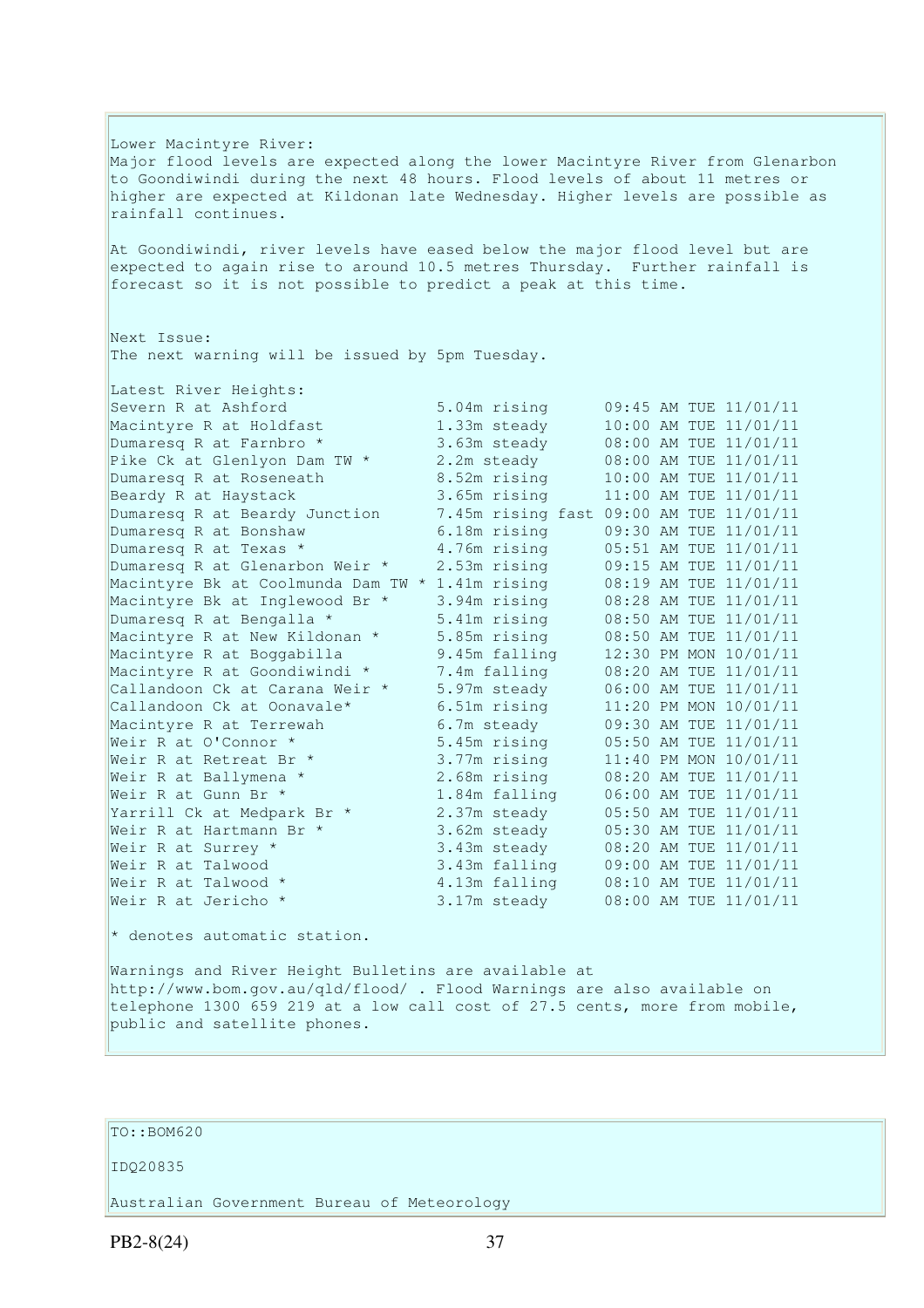Queensland FLOOD WARNING FOR THE WEIR AND MACINTYRE RIVERS Issued at 5:48 PM on Tuesday the 11th of January 2011 by the Bureau of Meteorology, Brisbane. Rainfall continues over the eastern part of the catchment with falls in excess of 180mm recorded in the Stanthorpe area in the past 24 hours. Rainfalls elsewhere in the catchment have been between 40-100mm in the past 24 hours. This is causing further rises and major flooding along the Dumaresq River, with major flooding to develop in the Macintyre River during the next 48 hours. At Goondiwindi, flood levels continue to ease but further rises and a return to major flooding is expected late Wednesday. Flood levels are expected peak around the January 1996 level of 10.6 metres late Thursday with further rises possible as rainfall continues. WEIR RIVER: Minor flooding continues to ease on the Weir River at Talwood. The flood peak is now in the Jericho area where major river flooding has developed. Heavy rainfall will cause further rises and a return to moderate to major flooding in the upper Weir River in the next 24 hours. MACINTYRE RIVER CATCHMENT: Macintyre Brook: Minor flooding is expected to rise again along Macintyre Brook at Inglewood Bridge during today and Wednesday. A moderate flood peak to about 8.3 metres likely during Wednesday. Dumaresq River: Major flooding has developed along the Dumaresq River at Roseneath with further rises expected. Major flooding is expected to extend downstream to Texas later today. A peak forecast is not possible for Texas at this time as rainfall is continuing. Flood levels at Texas are expected to reach at least 10 metres during Wednesday. Flood levels of at least 5 metres are expected at Glenarbon overnight. Upper Macintyre (NSW): A major flood warning is current for the upper Macintyre in NSW including information for Boggabilla and Mungindi: http://www.bom.gov.au/nsw/index.shtml . Lower Macintyre River: Major flood levels are expected along the lower Macintyre River from Glenarbon to Goondiwindi during the next 48 hours. Flood levels of about 11 metres or higher are expected at Kildonan Thursday morning. Higher levels are possible as rainfall continues. At Goondiwindi, river levels have eased below the major flood level but are expected to rise again and peak around the January 1996 flood level of 10.6 metres late Thursday. Predicted River Heights/Flows: Macintyre Brook at: Inglewood Bridge A moderate flood to about 8.3 metres during Wednesday. Dumaresq River:

PB2-8(24) 38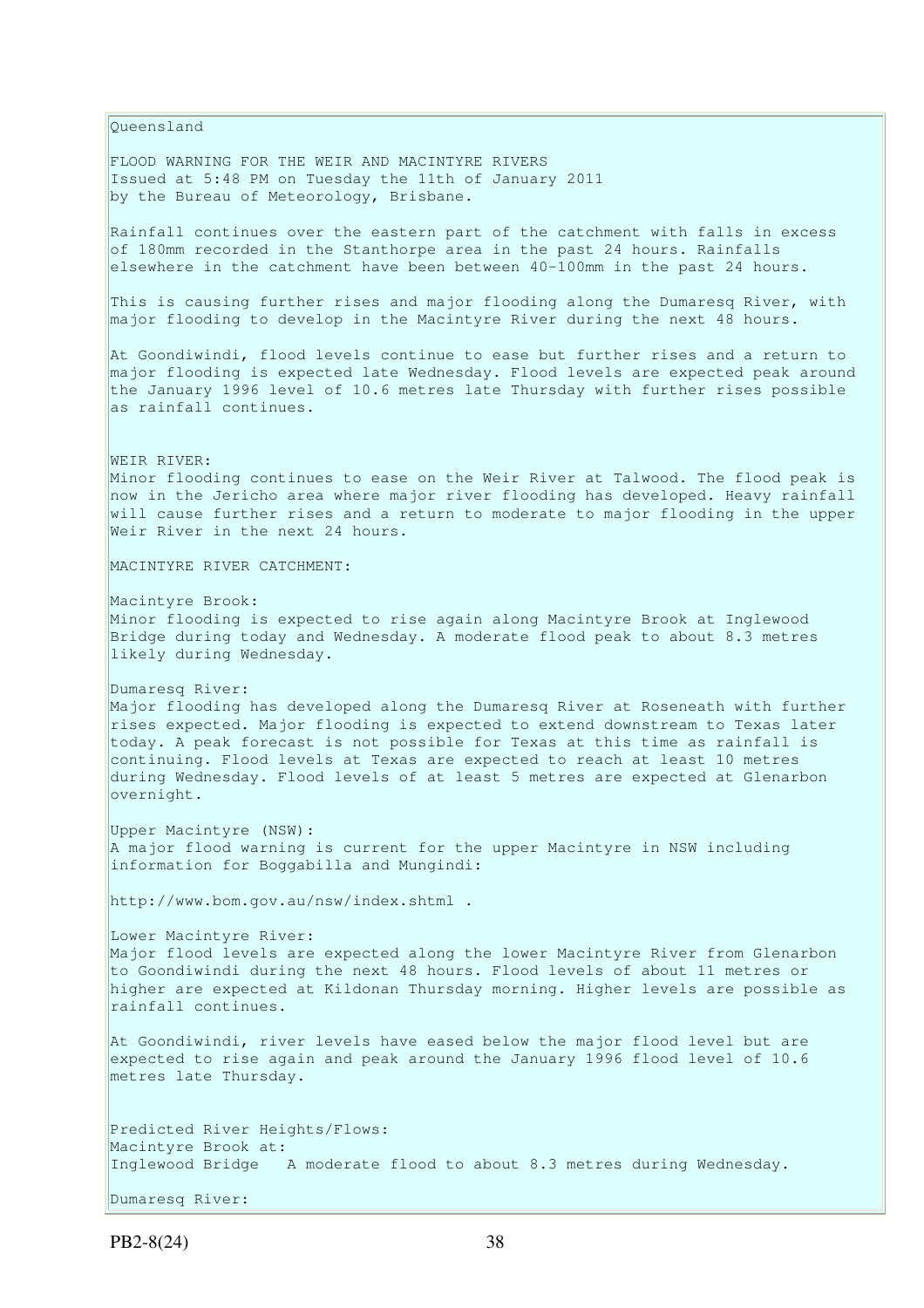Texas Reach at least 10 metres during Wednesday. Macintyre River at: Goondiwindi Peak around the January 1996 flood level of 10.6 metres late Thursday. Next Issue: The next warning will be issued by 11pm Tuesday. Latest River Heights: Severn R at Ashford 6.65m rising 05:00 PM TUE 11/01/11<br>
Macintyre R at Holdfast 1.44m steady 04:00 PM TUE 11/01/11<br>
Dumaresq R at Farnbro \* 5.42m rising 02:20 PM TUE 11/01/11<br>
Pike Ck at Glenlyon Dam TW \* 2005 1.44m steady 04:00 PM TUE 11/01/11 Dumaresq R at Farnbro \* 5.42m rising 02:20 PM TUE 11/01/11<br>Pike Ck at Glenlyon Dam TW \* 2.45m rising 02:20 PM TUE 11/01/11 Pike Ck at Glenlyon Dam TW \* 2.45m rising 02:20 PM TUE 11/01/11 Dumaresq R at Roseneath 8.88m falling 03:15 PM TUE 11/01/11 Dumaresq R at Roseneath 8.88m falling 03:15 PM TUE 11/01/11<br>Beardy R at Haystack 5.62m rising 04:15 PM TUE 11/01/11 Dumaresq R at Beardy Junction 8.8m rising 04:15 PM 10E 11/01/11<br>Dumaresq R at Bonshaw 7.07m rising 03:30 PM TUE 11/01/11<br>Dumaresq R at Texas \* 7.16m rising 02:45 PM TUE 11/01/11 7.07m rising 03:30 PM TUE 11/01/11 Dumaresq R at Texas \* 7.16m rising 02:45 PM TUE 11/01/11 Dumaresq R at Glenarbon Weir \* 3.21m rising 03:15 PM TUE 11/01/11 Macintyre Bk at Coolmunda Dam TW \* 3.57m rising 02:35 PM TUE 11/01/11 Macintyre Bk at Inglewood Br \* 7.02m rising 02:50 PM TUE 11/01/11 Dumaresq R at Bengalla \* 5.72m rising 02:40 PM TUE 11/01/11 Macintyre R at New Kildonan \* 5.63m rising 02:40 PM TUE 11/01/11 Macintyre R at Boggabilla 7.2m steady 03:30 PM TUE 11/01/11 Macintyre R at Goondiwindi \* 7.1m falling 02:30 PM TUE 11/01/11 Callandoon Ck at Carana Weir \* 5.97m steady 06:00 AM TUE 11/01/11 Callandoon Ck at Oonavale\* 6.56m steady 03:40 PM TUE 11/01/11 Macintyre R at Terrewah 6.73m steady 03:30 PM TUE 11/01/11 Weir R at O'Connor \* 9.34m rising 02:40 PM TUE 11/01/11 Weir R at Retreat Br \* 3.77m rising 11:40 PM MON 10/01/11 Weir R at Ballymena \* 3.53m rising 02:40 PM TUE 11/01/11 Weir R at Gunn Br \* 1.9m rising 02:40 PM TUE 11/01/11 Yarrill Ck at Medpark Br \* 2.56m rising 02:40 PM TUE 11/01/11 Weir R at Hartmann Br  $\star$  3.74m falling 02:40 PM TUE 11/01/11 Weir R at Surrey \* 3.44m steady 02:40 PM TUE 11/01/11 Weir R at Talwood 3.43m falling 09:00 AM TUE 11/01/11 Weir R at Talwood \* 4.07m steady 02:00 PM TUE 11/01/11 Weir R at Jericho \* 3.18m steady 02:00 PM TUE 11/01/11 \* from automatic station Warnings and River Height Bulletins are available at http://www.bom.gov.au/qld/flood/ . Flood Warnings are also available on telephone 1300 659 219 at a low call cost of 27.5 cents, more from mobile, public and satellite phones.

TO::BOM620

IDQ20835

Australian Government Bureau of Meteorology Queensland

FLOOD WARNING FOR THE WEIR AND MACINTYRE RIVERS Issued at 11:31 PM on Tuesday the 11th of January 2011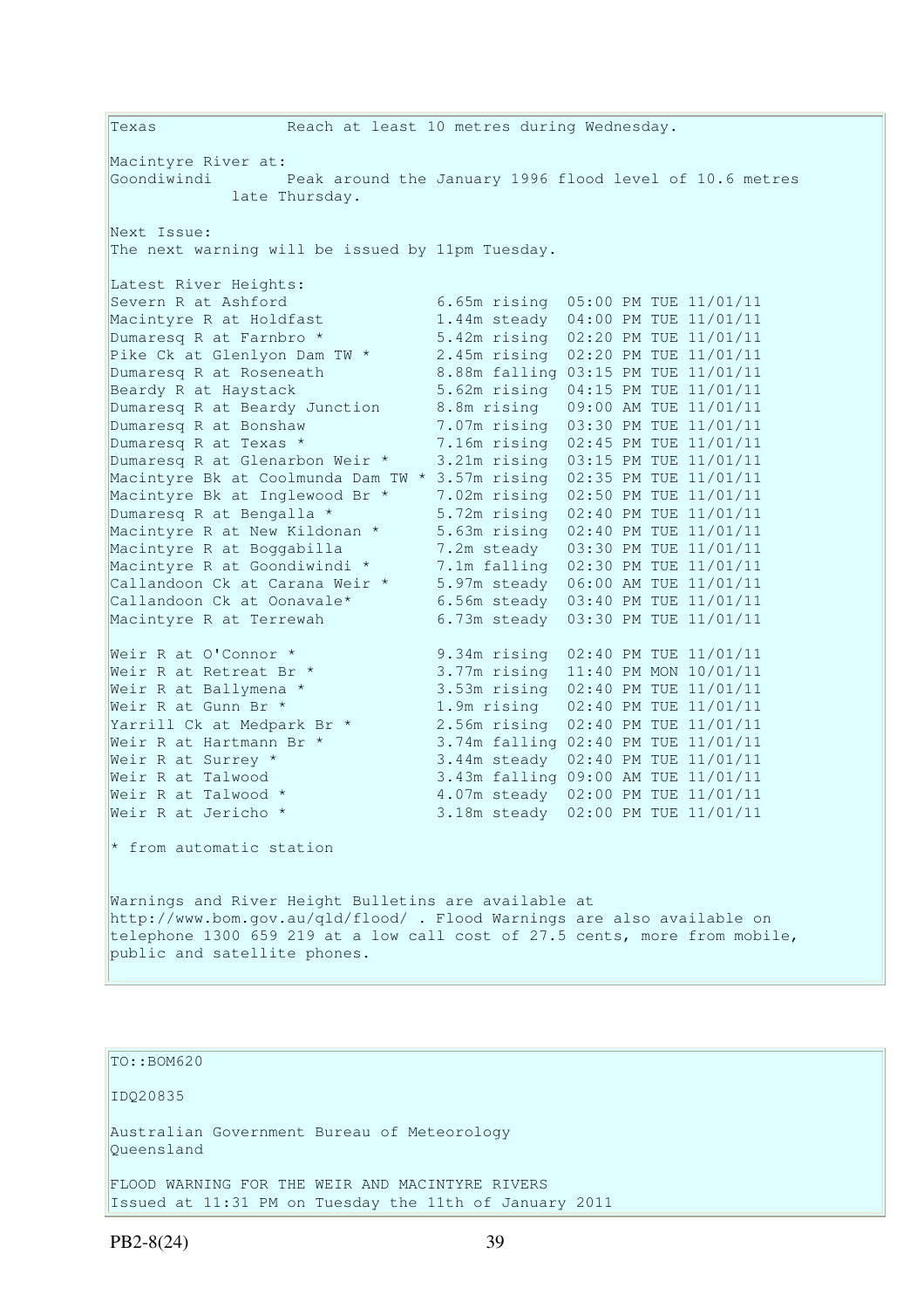by the Bureau of Meteorology, Brisbane. Rises and major flooding continue along the Dumaresq River and Macintyre Brook, with major flooding to develop in the lower Macintyre River during the next 48 hours. At Goondiwindi, flood levels continue to ease but further rises and a return to major flooding is expected late Wednesday. Flood levels are expected peak around the January 1996 level of 10.6 metres late Thursday with further rises possible. WEIR RIVER: Fast rises causing major flooding are being recorded on the upper Weir River at O'Connor. Moderate to major flooding is expected in the upper Weir River during the next 24 hours. MACINTYRE RIVER CATCHMENT: Macintyre Brook: Outflows from Coolmunda Dam are expected to peak overnight. Moderate flood levels continue to rise downstream at Inglewood and are currently at 9.1 metres and approaching a peak. Further small rises are possible overnight with river levels expected to begin easing during Wednesday morning. Major flood levels are forecast for the lower Macintyre Brook at Booba Sands during Wednesday. Dumaresq River: Major flooding has peaked along the Dumaresq River upstream of Bonshaw Weir. Further small rises are likely during the next few hours in the Bonshaw Weir area with a peak around the major flood level of 8 metres expected at Texas during Wednesday. Flood levels of at least 5 metres are expected at Glenarbon during Wednesday. Upper Macintyre (NSW): A major flood warning is current for the upper Macintyre in NSW including information for Boggabilla and Mungindi: http://www.bom.gov.au/nsw/index.shtml . Lower Macintyre River: Major flood levels are expected along the lower Macintyre River from Glenarbon to Goondiwindi during the next 48 hours. Flood levels of above 12 metres are expected at Kildonan during Thursday morning. At Goondiwindi, river levels have eased below the major flood level but are expected to rise again and peak around the January 1996 flood level of 10.6 metres late Thursday. Predicted River Heights/Flows: Macintyre Brook at: Inglewood Bridge Peak around current levels (9.1 metres) during Wednesday. Dumaresq River: Texas Peak around 8 metres (major) during Wednesday. Macintyre River at: Goondiwindi Peak around the January 1996 flood level of 10.6 metres late Thursday. Next Issue: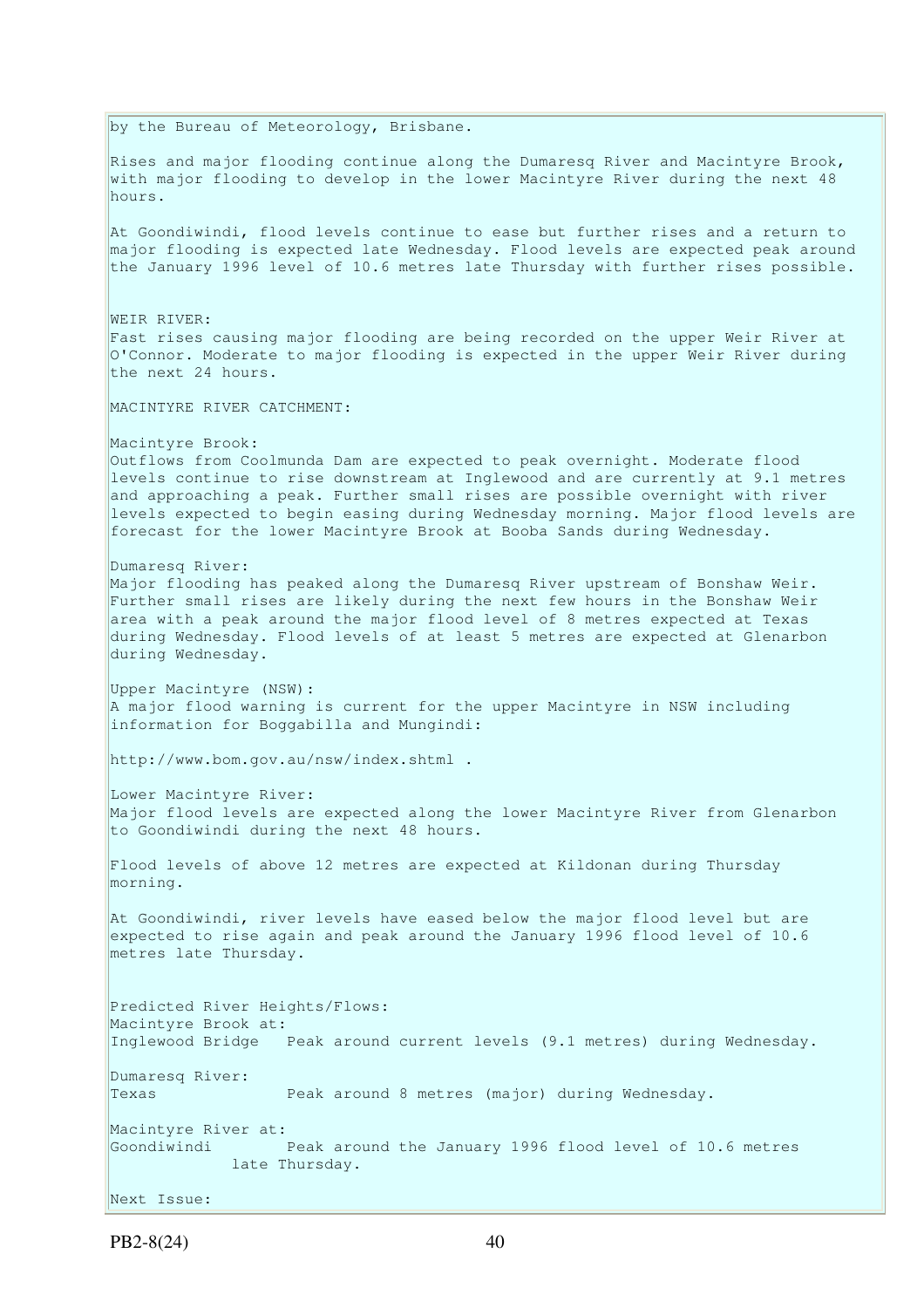The next warning will be issued by 8am Wednesday. Latest River Heights: Severn R at Ashford 7.43m rising 10:00 PM TUE 11/01/11 Macintyre R at Holdfast 1.63m rising 09:45 PM TUE 11/01/11 Dumaresq R at Farnbro \* 5.13m falling 08:30 PM TUE 11/01/11 Pike Ck at Glenlyon Dam TW \* 2.99m rising 08:40 PM TUE 11/01/11 Dumaresq R at Roseneath 8.88m falling 03:15 PM TUE 11/01/11 Beardy R at Haystack 4.09m falling 10:00 PM TUE 11/01/11 Dumaresq R at Beardy Junction 9.1m rising 09:00 PM TUE 11/01/11<br>Dumaresq R at Bonshaw 7.6m rising 09:45 PM TUE 11/01/11<br>Dumaresq R at Texas \* 7.61m rising 08:39 PM TUE 11/01/11 Dumaresq R at Bonshaw 7.6m rising 09:45 PM TUE 11/01/11<br>
Dumaresq R at Texas \* 7.61m rising 08:39 PM TUE 11/01/11 Dumaresq R at Texas \* 7.61m rising 08:39 PM TUE 11/01/11 Dumaresq R at Glenarbon Weir \* 3.8m rising 09:15 PM TUE 11/01/11 Macintyre Bk at Coolmunda Dam TW \* 3.71m falling 08:36 PM TUE 11/01/11 Macintyre Bk at Inglewood Br \* 9.12m rising 08:50 PM TUE 11/01/11 Dumaresq R at Bengalla \* 6.34m rising 08:50 PM TUE 11/01/11 Macintyre R at New Kildonan \* 5.77m rising 09:00 PM TUE 11/01/11 Macintyre R at Boggabilla 7.08m steady 08:15 PM TUE 11/01/11 Macintyre R at Goondiwindi \* 6.93m falling 08:30 PM TUE 11/01/11 Callandoon Ck at Carana Weir \* 5.97m steady 06:00 AM TUE 11/01/11 Callandoon Ck at Oonavale\* 6.58m rising 08:10 PM TUE 11/01/11 Macintyre R at Terrewah 6.76m steady 09:30 PM TUE 11/01/11 Weir R at O'Connor \* 11.4m rising 08:30 PM TUE 11/01/11 Weir R at Retreat Br \* 3.77m rising 11:40 PM MON 10/01/11 Weir R at Ballymena \* 4.22m rising 08:30 PM TUE 11/01/11 Weir R at Gunn Br \* 2.45m rising 08:40 PM TUE 11/01/11 Yarrill Ck at Medpark Br \* 3.4m rising 08:40 PM TUE 11/01/11 Weir R at Hartmann Br \* 3.83m rising 08:10 PM TUE 11/01/11 Weir R at Surrey \* 3.42m steady 09:00 PM TUE 11/01/11 Weir R at Talwood 3.35m falling 09:00 PM TUE 11/01/11 Weir R at Talwood \* 4.01m steady 08:40 PM TUE 11/01/11 Weir R at Jericho \* 3.17m steady 08:00 PM TUE 11/01/11  $*$  from automatic station Warnings and River Height Bulletins are available at

http://www.bom.gov.au/qld/flood/ . Flood Warnings are also available on telephone 1300 659 219 at a low call cost of 27.5 cents, more from mobile, public and satellite phones.

TO::BOM620 IDQ20835 Australian Government Bureau of Meteorology Queensland FLOOD WARNING FOR THE WEIR AND MACINTYRE RIVERS Issued at 8:38 AM on Wednesday the 12th of January 2011 by the Bureau of Meteorology, Brisbane. River levels exceeding the 1976 flood levels have been recorded on the Dumaresq River overnight. Major flooding continues to rise on the Dumaresq River downstream from Beardy Junction. River levels continue to rise on the Macintyre Brook at Booba Sands. Moderate to major flooding is rising on the MacIntryre

River with river levels at Goondiwindi expected to rise to around 1996 flood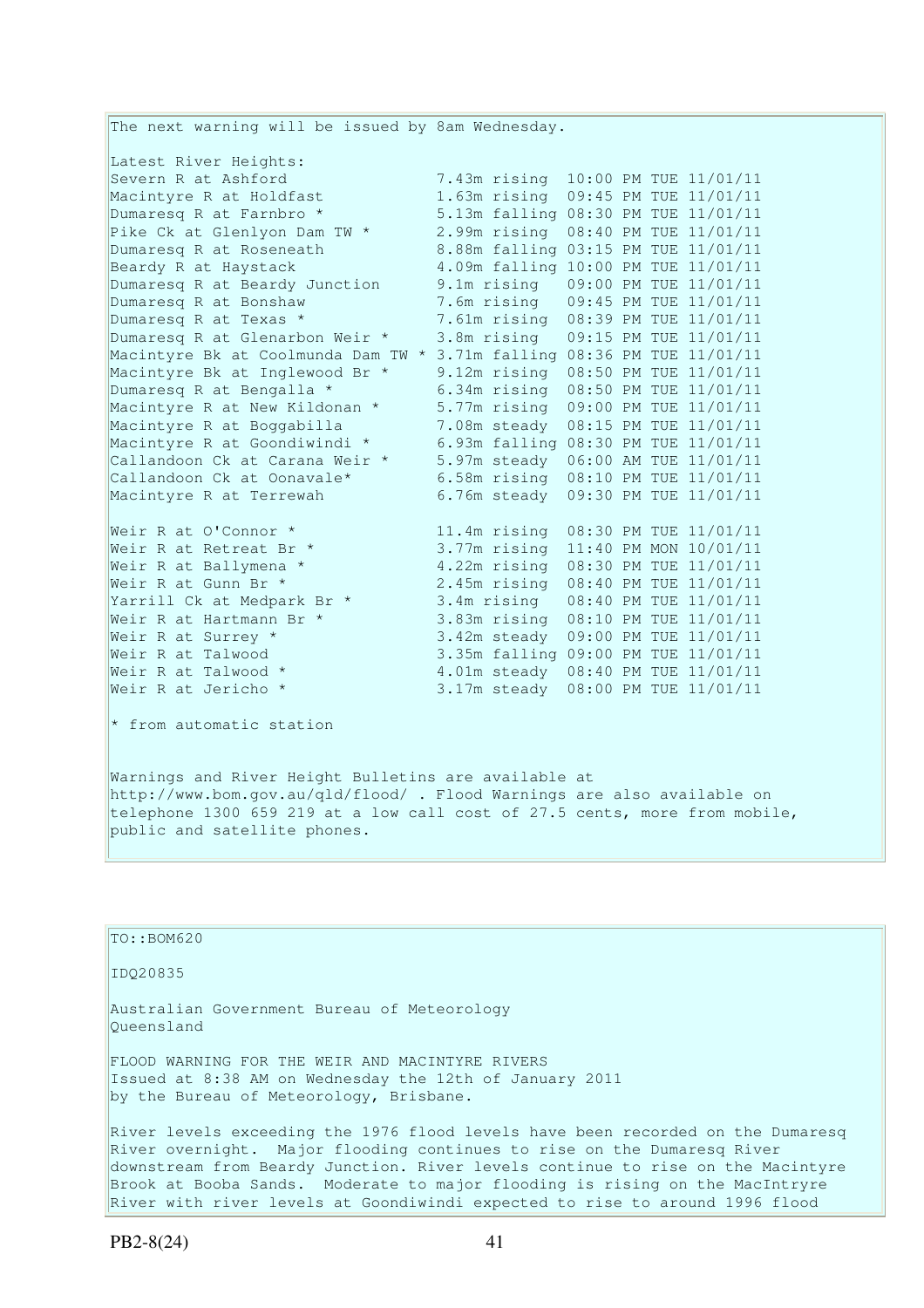levels during Thursday. WEIR RIVER: Major flooding with continued rises is occurring in the Upper Weir River at O'Connor. Major flooding is expected to developed downstream over the next several days. MACINTYRE RIVER CATCHMENT: Macintyre Brook: Moderate flood levels peaked at Inglewood Bridge on the Macintrye Brook overnight and are now falling. River levels rises and major flooding to develop at Booba Sands during Wednesday morning. Dumaresq River: The Dumaresq River at Beardy Junction peaked at 9.9 metres overnight. This exceeds the 1976 flood level of 9.8 metres. Rises are continuing downstream at Texas where river levels to around the 1996 flood level of 10.8 metres are expected during Wednesday. Upper Macintyre (NSW): A major flood warning is current for the upper Macintyre in NSW including information for Boggabilla and Mungindi: http://www.bom.gov.au/nsw/index.shtml . Lower Macintyre River: Major flood levels are expected along the lower Macintyre River from Glenarbon to Goondiwindi during the next 48 hours. Flood levels of above 12 metres are expected at Kildonan during Thursday morning with further rises possible. At Goondiwindi, flood levels are again rising and expected to reach the 1996 flood level of 10.6 metres late Thursday with further rises possible. Predicted River Heights/Flows: Macintyre Brook at: Inglewood Bridge Peaked overnight at 9.15 metres and now falling. Dumaresq River: Texas Reach levels similar to the 1976 flood peak of 10.8 metres later Wednesday. Macintyre River at: Goondiwindi Peak around the January 1996 flood level of 10.6 metres late Thursday. Next Issue: The next warning will be issued by 1pm Wednesday. Latest River Heights: Severn R at Ashford 7.55m steady 06:15 AM WED 12/01/11 Macintyre R at Holdfast 5.61m rising 07:00 AM WED 12/01/11 Dumaresq R at Farnbro  $\star$  4.55m falling 11:30 PM TUE 11/01/11 Pike Ck at Glenlyon Dam TW \* 3.28m steady 06:00 AM WED 12/01/11<br>
Dumaresq R at Roseneath 8.88m falling 03:15 PM TUE 11/01/11 8.88m falling 03:15 PM TUE 11/01/11<br>4.09m falling 10:00 PM TUE 11/01/11 Beardy R at Haystack  $4.09$ m falling  $10:00$  PM TUE  $11/01/11$ Dumaresq R at Beardy Junction 9.4m falling slowly 05:50 AM WED 12/01/11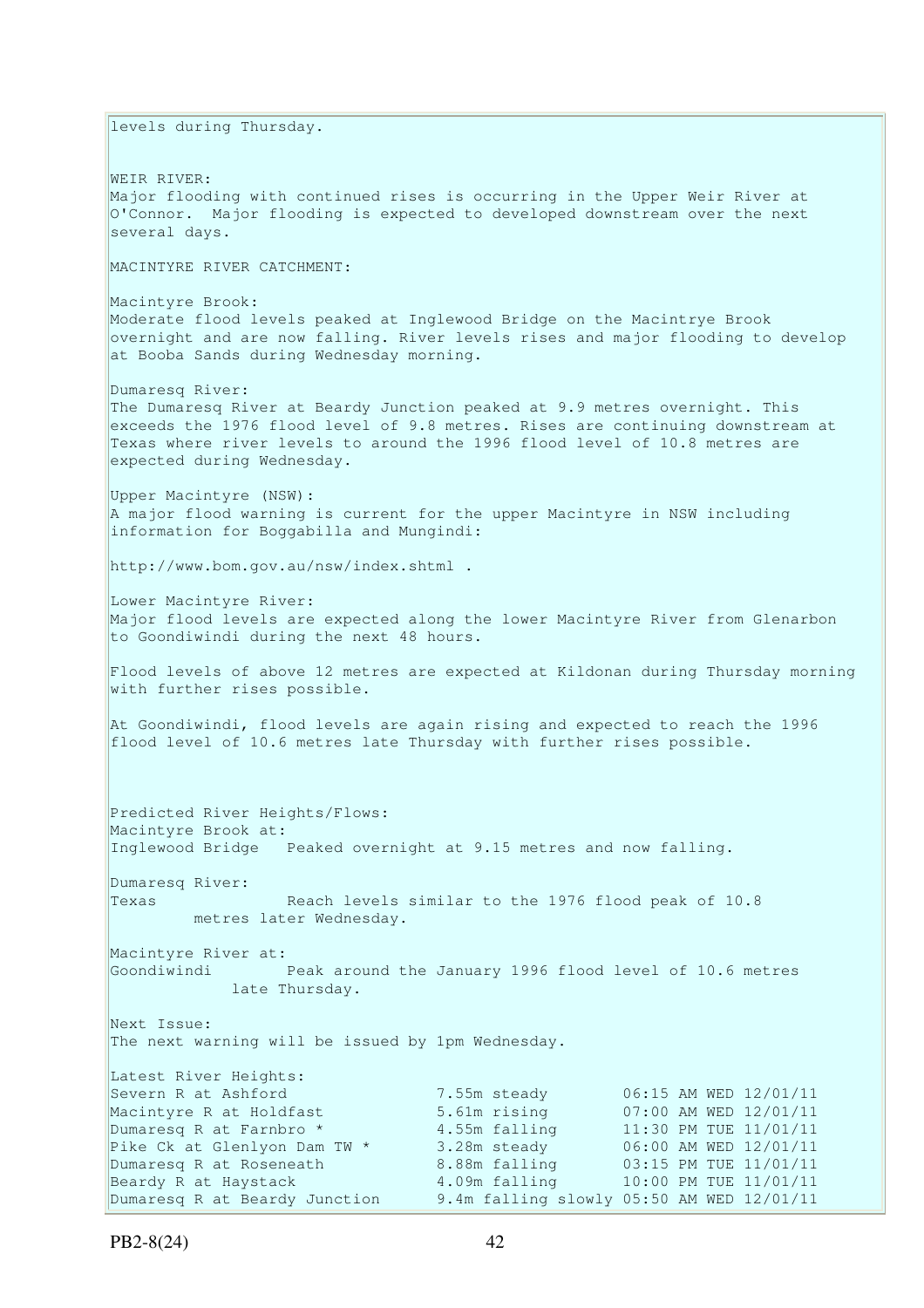| Dumaresg R at Bonshaw                                                      | 8.06m falling  | 06:30 AM WED 12/01/11 |  |  |  |  |  |  |  |
|----------------------------------------------------------------------------|----------------|-----------------------|--|--|--|--|--|--|--|
| Dumaresq R at Texas *                                                      | 8.61m rising   | 05:45 AM WED 12/01/11 |  |  |  |  |  |  |  |
| Dumaresq R at Glenarbon Weir *                                             | 4.29m rising   | 06:30 AM WED 12/01/11 |  |  |  |  |  |  |  |
| Macintyre Bk at Coolmunda Dam TW * 1.57m falling                           |                | 05:35 AM WED 12/01/11 |  |  |  |  |  |  |  |
| Macintyre Bk at Inglewood Br *                                             | 8.2m falling   | 05:48 AM WED 12/01/11 |  |  |  |  |  |  |  |
| Dumaresq R at Bengalla *                                                   | 7.42m rising   | 05:50 AM WED 12/01/11 |  |  |  |  |  |  |  |
| Macintyre R at New Kildonan *                                              | 6.35m rising   | 05:50 AM WED 12/01/11 |  |  |  |  |  |  |  |
| Macintyre R at Boggabilla                                                  | 7.33m rising   | 06:30 AM WED 12/01/11 |  |  |  |  |  |  |  |
| Macintyre R at Goondiwindi *                                               | 7.03m steady   | 06:00 AM WED 12/01/11 |  |  |  |  |  |  |  |
| Callandoon Ck at Carana Weir *                                             | 5.51m steady   | 06:10 AM WED 12/01/11 |  |  |  |  |  |  |  |
| Callandoon Ck at Oonavale*                                                 | 6.57m rising   | 06:10 AM WED 12/01/11 |  |  |  |  |  |  |  |
| Macintyre R at Terrewah                                                    | 6.82m steady   | 06:00 AM WED 12/01/11 |  |  |  |  |  |  |  |
| Weir R at O'Connor *                                                       | 11.52m falling | 05:30 AM WED 12/01/11 |  |  |  |  |  |  |  |
| Weir R at Ballymena *                                                      | 4.91m rising   | 05:40 AM WED 12/01/11 |  |  |  |  |  |  |  |
| Weir R at Gunn Br *                                                        | 2.45m rising   | 08:40 PM TUE 11/01/11 |  |  |  |  |  |  |  |
| Yarrill Ck at Medpark Br *                                                 | 4.09m rising   | 05:40 AM WED 12/01/11 |  |  |  |  |  |  |  |
| Weir R at Hartmann Br *                                                    | 3.95m steady   | 05:40 AM WED 12/01/11 |  |  |  |  |  |  |  |
| Weir R at Surrey *                                                         | 3.45m steady   | 05:00 AM WED 12/01/11 |  |  |  |  |  |  |  |
| Weir R at Talwood                                                          | 3.35m falling  | 09:00 PM TUE 11/01/11 |  |  |  |  |  |  |  |
| Weir R at Talwood *                                                        | 3.91m falling  | 05:30 AM WED 12/01/11 |  |  |  |  |  |  |  |
| Weir R at Jericho *                                                        | 3.16m steady   | 06:00 AM WED 12/01/11 |  |  |  |  |  |  |  |
| * denotes automatic station.                                               |                |                       |  |  |  |  |  |  |  |
| Warnings and River Height Bulletins are available at                       |                |                       |  |  |  |  |  |  |  |
| http://www.bom.gov.au/qld/flood/ . Flood Warnings are also available on    |                |                       |  |  |  |  |  |  |  |
| telephone 1300 659 219 at a low call cost of 27.5 cents, more from mobile, |                |                       |  |  |  |  |  |  |  |
| public and satellite phones.                                               |                |                       |  |  |  |  |  |  |  |

| ID020835                                                                                                                                                                                                                                                                                                                                                                                                                                                                                                                      |
|-------------------------------------------------------------------------------------------------------------------------------------------------------------------------------------------------------------------------------------------------------------------------------------------------------------------------------------------------------------------------------------------------------------------------------------------------------------------------------------------------------------------------------|
| Australian Government Bureau of Meteorology<br>Oueensland                                                                                                                                                                                                                                                                                                                                                                                                                                                                     |
| FLOOD WARNING FOR THE WEIR AND MACINTYRE RIVERS<br>Issued at 1:15 PM on Wednesday the 12th of January 2011<br>by the Bureau of Meteorology, Brisbane.                                                                                                                                                                                                                                                                                                                                                                         |
| River levels exceeding the 1976 flood levels have been recorded on the Dumaresg<br>River overnight. Major flooding continues to rise on the Dumaresq River<br>downstream from Bonshaw Weir where record flood levels were recorded Wednesday<br>morning. Major flooding has developed at Booba Sands on the Macintyre River with<br>further rises expected. Moderate to major flooding is rising on the Macintryre<br>River with river levels at Goondiwindi expected to rise to around 1996 flood<br>levels during Thursday. |
| WEIR RIVER:<br>Major flooding has peaked at O'Connor at 11.85 metres Wednesday morning and is<br>now falling. Rises and major flooding is expected downstream over the next<br>several days. River levels on the Weir River at Gunn Bridge are expected to<br>rise to around 7.5 metres by Saturday.                                                                                                                                                                                                                          |
| MACINTYRE RIVER CATCHMENT:                                                                                                                                                                                                                                                                                                                                                                                                                                                                                                    |
| Macintyre Brook:                                                                                                                                                                                                                                                                                                                                                                                                                                                                                                              |

TO::BOM620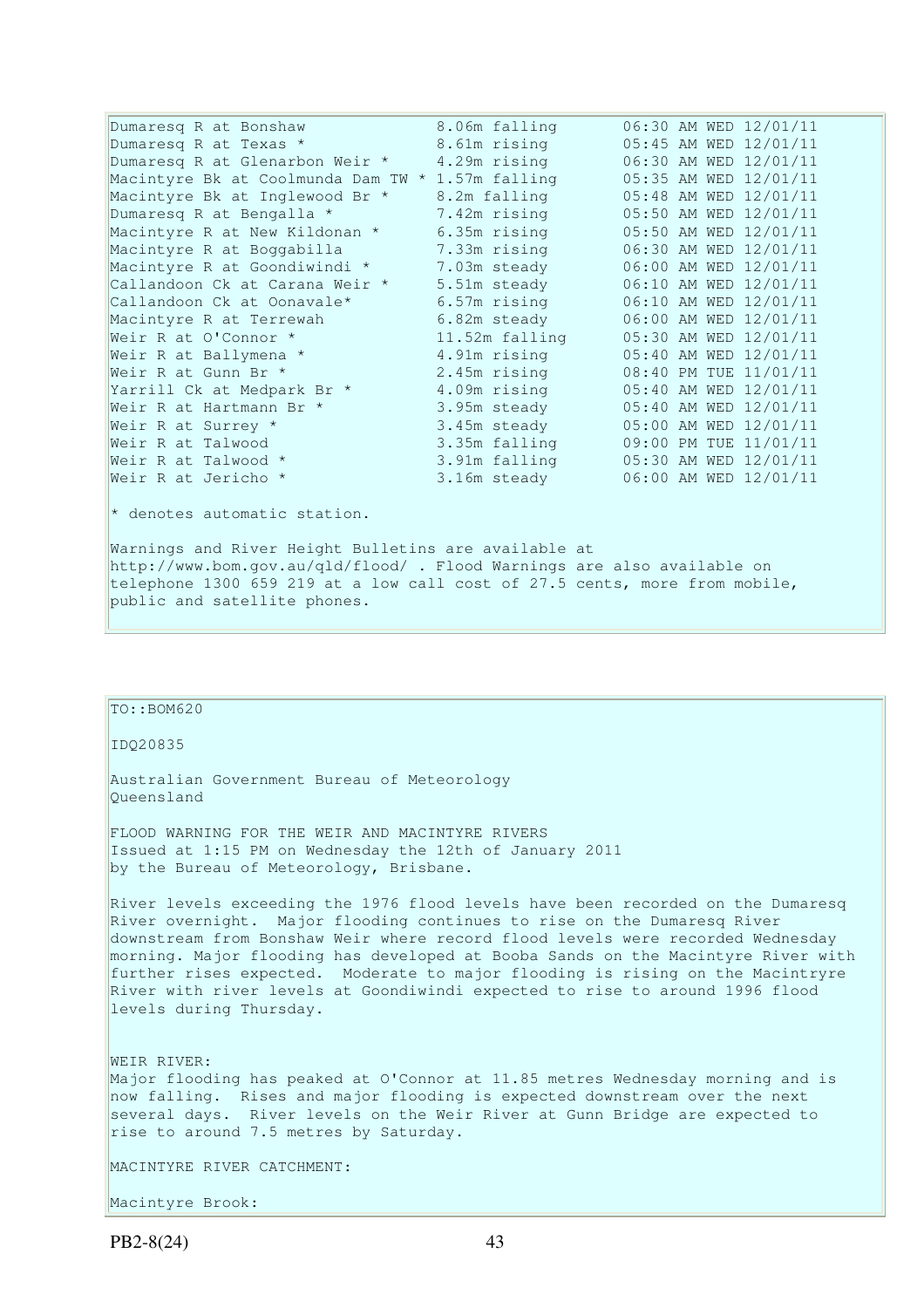Moderate flood levels peaked at Inglewood Bridge on the Macintrye Brook  $\overline{\text{overnight}}$  and are now falling. Major flooding has developed at Booba Sands with further rises expected during Wednesday. Dumaresq River: The Dumaresq River at Bonshaw Weir peaked at 8.12 metres Wednesday morning. This is a new record and exceeds the 1976 flood level by 0.25 metres. Rises are continuing downstream at Texas where river levels to around the 1996 flood level of 10.8 metres are expected during Wednesday night. Upper Macintyre (NSW): A major flood warning is current for the upper Macintyre in NSW including information for Boggabilla and Mungindi: http://www.bom.gov.au/nsw/index.shtml . Lower Macintyre River: Major flood levels are expected along the lower Macintyre River from Glenarbon to Goondiwindi during the next 48 hours. Flood levels of above 12 metres are expected at Kildonan during Thursday morning with further rises possible. At Goondiwindi, flood levels are again rising and expected to reach the 1996 flood level of 10.6 metres late Thursday with further rises possible. Predicted River Heights/Flows: Macintyre Brook at: Dumaresq River: Texas Reach levels similar to the 1976 flood peak of 10.8 metres Wednesday night. Macintyre River at: Goondiwindi Peak around the January 1996 flood level of 10.6 metres late Thursday. Next Issue: The next warning will be issued by 7pm Wednesday. Latest River Heights: Severn R at Ashford 7.28m falling 09:30 AM WED 12/01/11<br>
Macintyre R at Holdfast 7.41m rising 11:45 AM WED 12/01/11<br>
Dumaresq R at Farnbro \* 3.25m falling 11:20 AM WED 12/01/11<br>
Pike Ck at Glenlyon Dam TW \* 3.26m steady 08 Macintyre R at Holdfast 7.41m rising 11:45 AM WED 12/01/11 Dumaresq R at Farnbro  $\star$  3.25m falling 11:20 AM WED 12/01/11 Pike Ck at Glenlyon Dam TW \* 3.26m steady 08:00 AM WED 12/01/11 Dumaresq R at Roseneath 8.88m falling 03:15 PM TUE 11/01/11 Beardy R at Haystack 1.75m falling 10:15 AM WED 12/01/11 Dumaresq R at Beardy Junction 8.8m falling slowly 09:00 AM WED 12/01/11 Dumaresq R at Bonshaw 7.8m falling 09:30 AM WED 12/01/11 Dumaresq R at Texas  $*$  9.01m falling 11:39 AM WED 12/01/11 Dumaresq R at Glenarbon Weir \* 4.41m steady 09:15 AM WED 12/01/11 Macintyre Bk at Coolmunda Dam TW \* 1.47m falling 11:34 AM WED 12/01/11 Macintyre Bk at Inglewood Br \* 7.58m falling 11:48 AM WED 12/01/11 Dumaresq R at Bengalla  $*$  8.11m rising 11:50 AM WED 12/01/11 Macintyre R at New Kildonan \* 7.05m rising 11:40 AM WED 12/01/11 Macintyre R at Boggabilla 7.53m rising 09:30 AM WED 12/01/11 Macintyre R at Goondiwindi \* 7.18m rising 09:40 AM WED 12/01/11 Callandoon Ck at Carana Weir \* 5.48m steady 09:00 AM WED 12/01/11 Callandoon Ck at Oonavale\*  $6.56m$  falling  $11:30$  AM WED  $12/01/11$ Macintyre R at Terrewah 6.86m steady 09:30 AM WED 12/01/11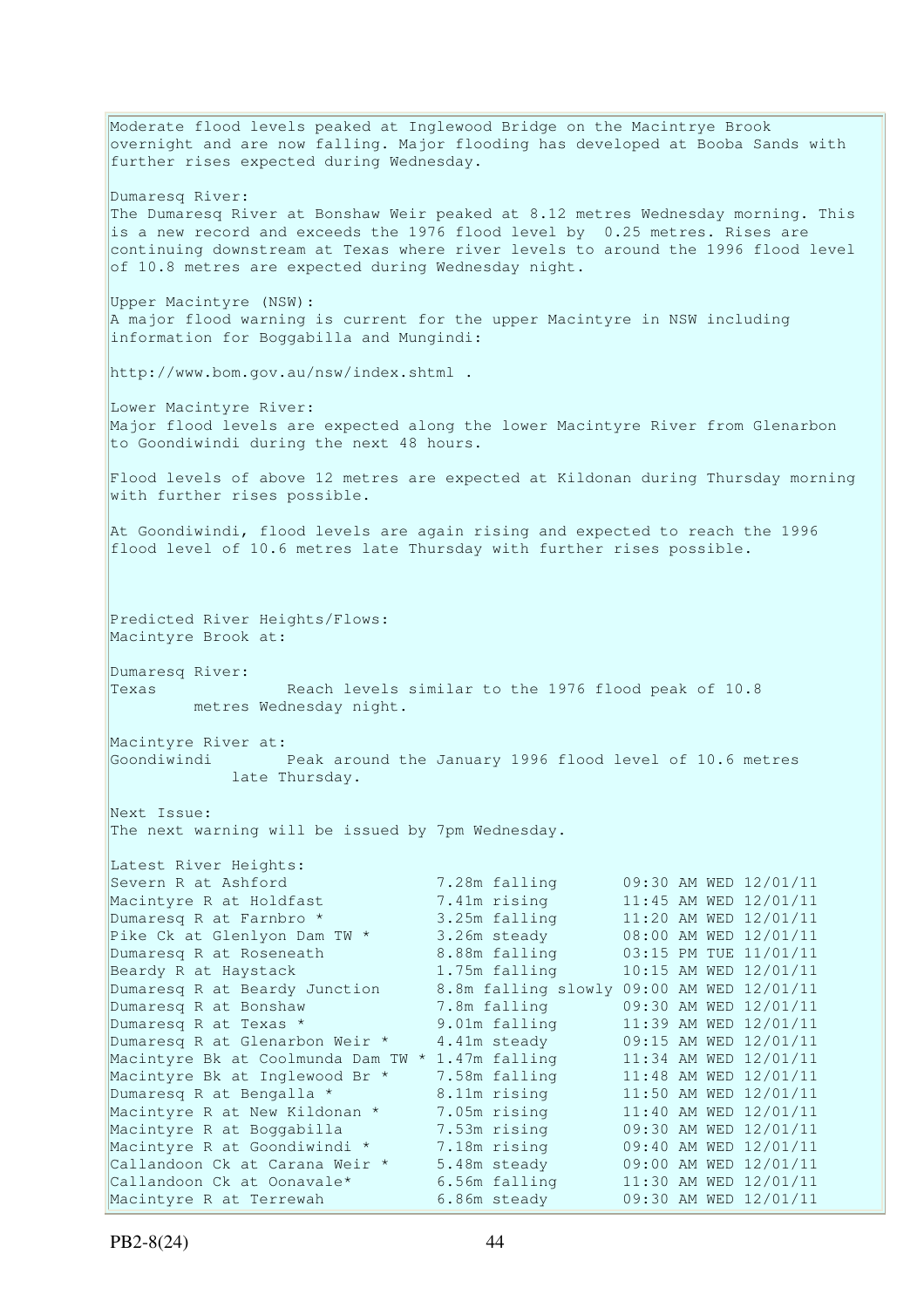| Weir R at O'Connor *                                                                 | 9.89m falling | 11:50 AM WED 12/01/11 |  |  |  |  |  |
|--------------------------------------------------------------------------------------|---------------|-----------------------|--|--|--|--|--|
| Weir R at Ballymena *                                                                | 5.34m rising  | 11:40 AM WED 12/01/11 |  |  |  |  |  |
| Weir R at Gunn Br *                                                                  | 3.74m rising  | 11:50 AM WED 12/01/11 |  |  |  |  |  |
| Yarrill Ck at Medpark Br *                                                           | 4.46m rising  | 11:30 AM WED 12/01/11 |  |  |  |  |  |
| Weir R at Hartmann Br *                                                              | 3.99m steady  | 12:00 PM WED 12/01/11 |  |  |  |  |  |
| Weir R at Surrey *                                                                   | 3.5m steady   | 12:00 PM WED 12/01/11 |  |  |  |  |  |
| Weir R at Talwood                                                                    | 3.2m falling  | 09:00 AM WED 12/01/11 |  |  |  |  |  |
| Weir R at Talwood $*$                                                                | 3.85m steady  | 12:00 PM WED 12/01/11 |  |  |  |  |  |
| Weir R at Jericho *                                                                  | 3.16m steady  | 12:00 PM WED 12/01/11 |  |  |  |  |  |
| $\star$ denotes automatic station.                                                   |               |                       |  |  |  |  |  |
| Warnings and River Height Bulletins are available at                                 |               |                       |  |  |  |  |  |
| $\frac{1}{1}$ http://www.bom.qov.au/q1d/flood/. Flood Warnings are also available on |               |                       |  |  |  |  |  |
| telephone 1300 659 219 at a low call cost of 27.5 cents, more from mobile,           |               |                       |  |  |  |  |  |

public and satellite phones.

# TO::BOM620

#### IDQ20835

Australian Government Bureau of Meteorology Queensland

FLOOD WARNING FOR THE WEIR AND MACINTYRE RIVERS Issued at 7:23 PM on Wednesday the 12th of January 2011 by the Bureau of Meteorology, Brisbane.

River levels exceeding the 1976 flood levels have been recorded in the Dumaresq River overnight. Major flooding continues to rise in the Dumaresq River downstream from Bonshaw Weir where record flood levels were recorded Wednesday morning. Major flooding has developed at Booba Sands in the Macintyre River with a peak expected overnight Wednesday. Moderate to major flooding is rising in the Macintyre River with river levels at Goondiwindi expected to reach around 1996 flood levels during Thursday with further rises possible.

WEIR RIVER: Major flooding has peaked at O'Connor at 11.85 metres Wednesday morning and is now falling. Rises and major flooding is expected downstream over the next several days. River levels on the Weir River at Gunn Bridge are expected to rise to around 7.5 metres by Saturday.

MACINTYRE RIVER CATCHMENT:

Macintyre Brook: Minor flood levels are continuing to fall at Inglewood Bridge on the Macintyre Brook. Major flooding has developed at Booba Sands with a peak expected overnight Wednesday.

Dumaresq River: The Dumaresq River at Bonshaw Weir peaked at 8.12 metres Wednesday morning. This is a new record and exceeds the 1976 flood level by 0.25 metres. River levels have peaked at Texas during today and fast rises are occuring at Glenarbon Weir and Bengalla.

Upper Macintyre (NSW): A major flood warning is current for the upper Macintyre in NSW including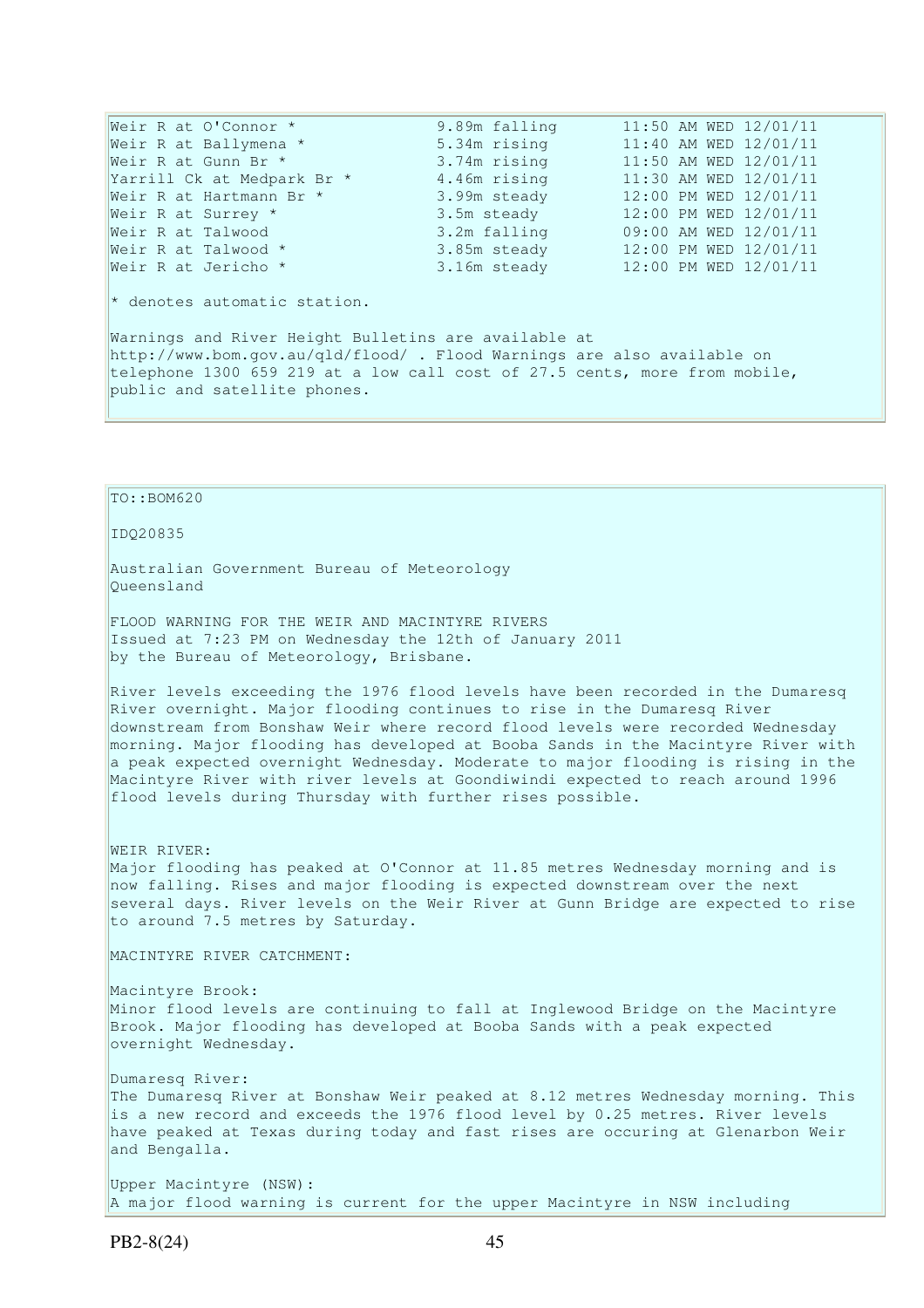information for Boggabilla and Mungindi: http://www.bom.gov.au/nsw/index.shtml . Lower Macintyre River: Major flood levels are expected along the lower Macintyre River from Glenarbon to Goondiwindi during the next 48 hours. Flood levels of above 12 metres are expected at Kildonan during Thursday morning with further rises possible. At Goondiwindi, flood levels are again rising and expected to reach the 1996 flood level of 10.6 metres late Thursday with further rises possible. Predicted River Heights/Flows: Macintyre River at: Goondiwindi Reach around the January 1996 flood level of 10.6 metres late Thursday with further rises possible. Next Issue: The next warning will be issued by 11pm Wednesday. Latest River Heights: Severn R at Ashford 5.72m falling 03:30 PM WED 12/01/11 Macintyre R at Holdfast 8.13m rising 06:00 PM WED 12/01/11 Dumaresq R at Farnbro \* 3.06m falling 02:20 PM WED 12/01/11 Pike Ck at Glenlyon Dam TW \* 3.06m falling 05:00 PM WED 12/01/11 Beardy R at Haystack 1.75m falling 10:15 AM WED 12/01/11 Dumaresq R at Beardy Junction 7m falling 06:00 PM WED 12/01/11 Dumaresq R at Bonshaw 7.44m rising 04:45 PM WED 12/01/11 Dumaresq R at Texas \* 9.01m falling 11:39 AM WED 12/01/11 Dumaresq R at Glenarbon Weir \* 5.28m rising 04:00 PM WED 12/01/11 Macintyre Bk at Coolmunda Dam TW \* 0.62m falling 05:34 PM WED 12/01/11 Macintyre Bk at Inglewood Br \* 7.58m falling 11:48 AM WED 12/01/11<br>Dumaresq R at Bengalla \* 8.11m rising 11:50 AM WED 12/01/11 Dumaresq R at Bengalla \* 8.11m rising 11:50 AM WED 12/01/11 Macintyre R at New Kildonan \* 7.05m rising 11:40 AM WED 12/01/11 Macintyre R at Boggabilla 8.24m rising 04:00 PM WED 12/01/11 Macintyre R at Goondiwindi \* 7.84m rising 05:40 PM WED 12/01/11 Callandoon Ck at Carana Weir \* 5.46m steady 12:40 PM WED 12/01/11 Callandoon Ck at Oonavale\* 6.56m rising 05:40 PM WED 12/01/11 Macintyre R at Terrewah 6.97m rising 03:15 PM WED 12/01/11 Weir R at O'Connor \* 9.89m falling 11:50 AM WED 12/01/11 Weir R at Ballymena \* 5.34m rising 11:40 AM WED 12/01/11 Weir R at Gunn Br \* 3.79m rising 12:40 PM WED 12/01/11 Yarrill Ck at Medpark Br \* 4.46m rising 11:30 AM WED 12/01/11 Weir R at Hartmann Br \* 3.99m steady 12:00 PM WED 12/01/11 Weir R at Surrey \* 3.57m steady 05:00 PM WED 12/01/11 Weir R at Talwood 3.2m falling 09:00 AM WED 12/01/11 Weir R at Talwood \* 3.84m steady 12:50 PM WED 12/01/11 Weir R at Jericho \* 3.15m steady 05:00 PM WED 12/01/11 \* from automatic station. Warnings and River Height Bulletins are available at http://www.bom.gov.au/qld/flood/ . Flood Warnings are also available on telephone 1300 659 219 at a low call cost of 27.5 cents, more from mobile, public and satellite phones.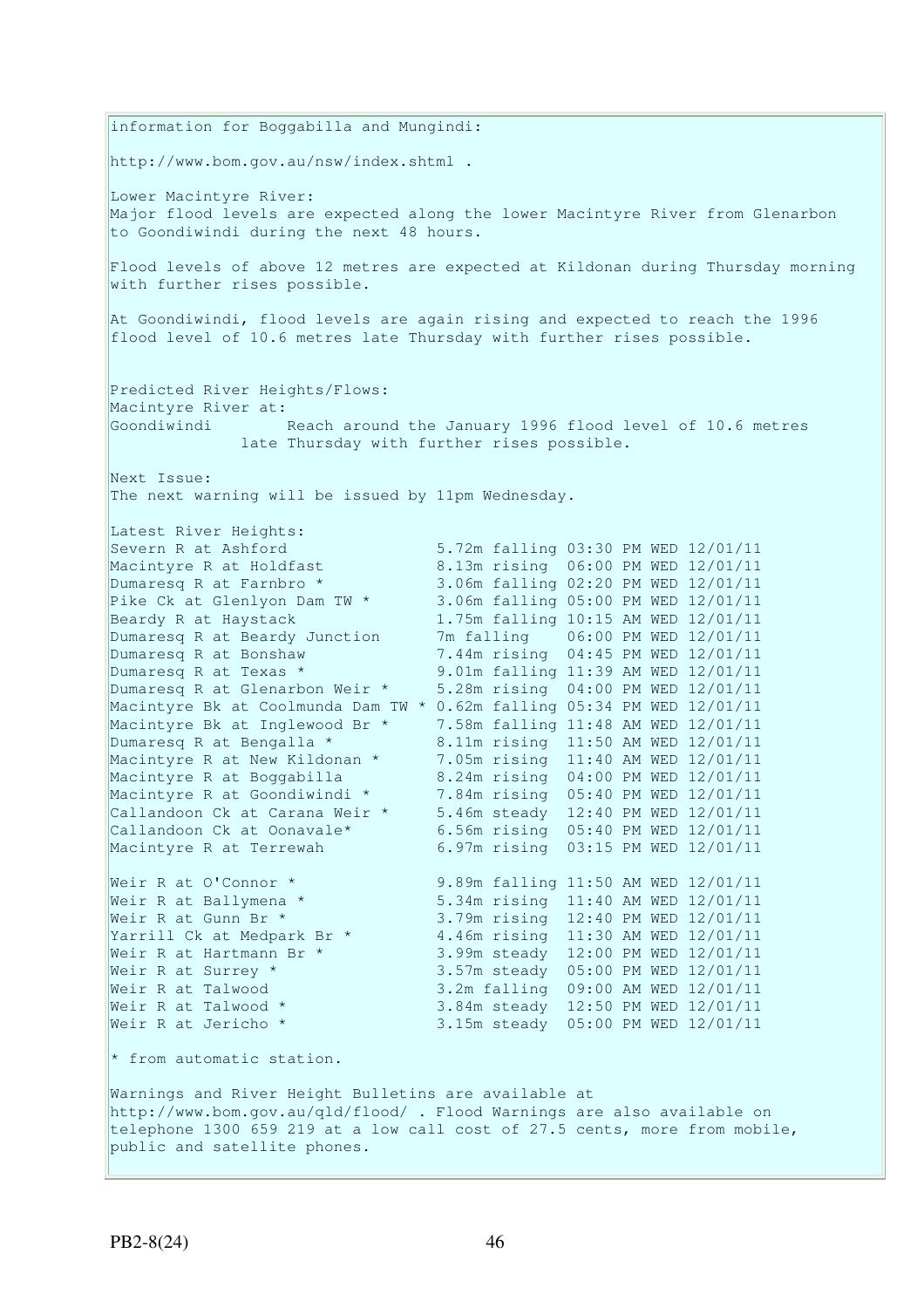$\vert$ TO::BOM620

IDQ20835

Australian Government Bureau of Meteorology Queensland

FLOOD WARNING FOR THE WEIR AND MACINTYRE RIVERS Issued at 11:39 PM on Wednesday the 12th of January 2011 by the Bureau of Meteorology, Brisbane.

River levels exceeding the 1976 flood levels have been recorded in the Dumaresq River over Tuesday night. Major flooding continues to fall in the Dumaresq River downstream from Bonshaw Weir where record flood levels were recorded Wednesday morning. Major flooding has developed at Booba Sands in the Macintyre River with a peak currently occurring. Moderate to major flooding is rising in the Macintyre River with river levels at Goondiwindi expected to reach around 1996 flood levels during Thursday with further rises possible.

WEIR RIVER:

Major flooding has peaked at O'Connor at 11.85 metres Wednesday morning and is now falling. Rises and major flooding is expected downstream over the next several days. River levels on the Weir River at Gunn Bridge are expected to rise to around 7.5 metres by Saturday.

MACINTYRE RIVER CATCHMENT:

Macintyre Brook: Minor flood levels are continuing to fall at Inglewood Bridge on the Macintyre Brook. Major flooding has developed at Booba Sands and is peaking overnight Wednesday.

Dumaresq River: The Dumaresq River at Bonshaw Weir peaked at 8.12 metres Wednesday morning. This is a new record and exceeds the 1976 flood level by 0.25 metres. River levels peaked at Texas during Wednesday and fast rises are occuring at Glenarbon Weir and Bengalla.

Upper Macintyre (NSW): A major flood warning is current for the upper Macintyre in NSW including information for Boggabilla and Mungindi:

http://www.bom.gov.au/nsw/index.shtml .

Lower Macintyre River: Major flood levels are expected along the lower Macintyre River from Glenarbon to Goondiwindi during the next 48 hours.

Flood levels of above 12 metres are expected at Kildonan during Thursday morning with further rises possible.

At Goondiwindi, flood levels are again rising and expected to reach the 1996 flood level of 10.6 metres late Thursday with further rises possible.

Predicted River Heights/Flows: Macintyre River at: Goondiwindi Reach around the January 1996 flood level of 10.6 metres late Thursday with further rises possible.

Next Issue: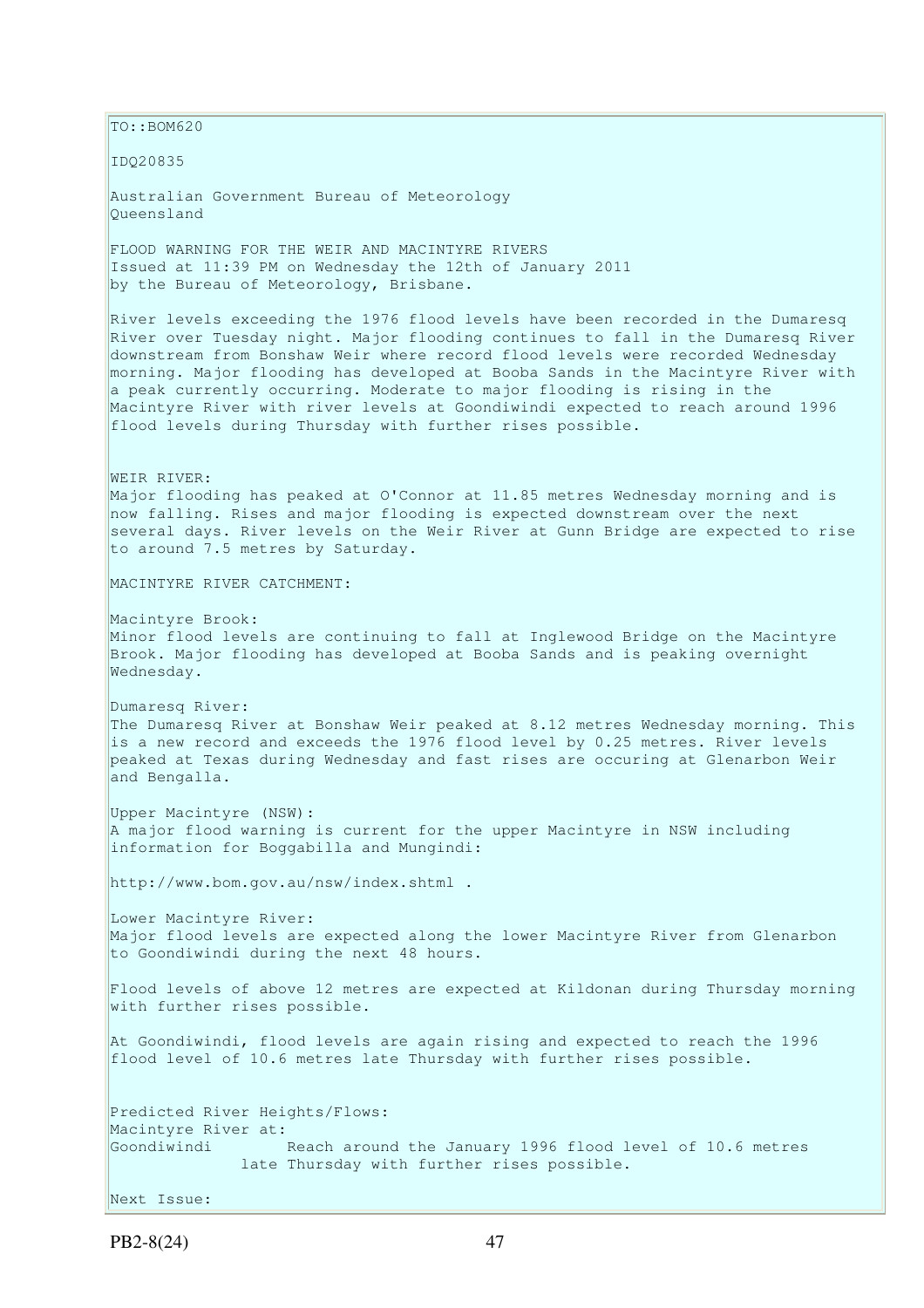The next warning will be issued by 11am Thursday. Latest River Heights: Severn R at Ashford 4.59m falling 10:00 PM WED 12/01/11 Macintyre R at Holdfast 8.34m falling 09:45 PM WED 12/01/11 Dumaresq R at Farnbro \* 3.06m falling 02:20 PM WED 12/01/11 Pike Ck at Glenlyon Dam TW \* 2.95m falling 08:20 PM WED 12/01/11 Beardy R at Haystack 1.01m falling 10:45 PM WED 12/01/11 Dumaresq R at Beardy Junction 6.6m falling 09:00 PM WED 12/01/11 Dumaresq R at Bonshaw 7.26m rising 09:30 PM WED 12/01/11 Dumaresq R at Texas \* 8.46m steady 08:57 PM WED 12/01/11 Dumaresq R at Glenarbon Weir \* 6.82m falling 09:45 PM WED 12/01/11 Macintyre Bk at Coolmunda Dam TW \* 1.47m rising 08:34 PM WED 12/01/11 Macintyre Bk at Inglewood Br \* 7.58m falling 11:48 AM WED 12/01/11 Dumaresq R at Bengalla \* 8.11m rising 11:50 AM WED 12/01/11 Macintyre R at New Kildonan \* 7.05m rising 11:40 AM WED 12/01/11 Macintyre R at Boggabilla 9.06m rising 09:30 PM WED 12/01/11 Macintyre R at Goondiwindi \* 8.15m rising 08:40 PM WED 12/01/11 Callandoon Ck at Carana Weir \* 5.46m steady 12:40 PM WED 12/01/11 Callandoon Ck at Oonavale\* 6.56m rising 08:40 PM WED 12/01/11 Macintyre R at Terrewah 7.06m steady 09:00 PM WED 12/01/11 Weir R at O'Connor \* 9.89m falling 11:50 AM WED 12/01/11 Weir R at Ballymena \* 5.34m rising 11:40 AM WED 12/01/11 Weir R at Gunn Br \* 3.98m rising 03:40 PM WED 12/01/11 Yarrill Ck at Medpark Br \* 4.46m rising 11:30 AM WED 12/01/11 Weir R at Hartmann Br \* 3.99m steady 12:00 PM WED 12/01/11 Weir R at Surrey \* 3.62m steady 09:00 PM WED 12/01/11 Weir R at Talwood 3.1m falling 09:00 PM WED 12/01/11 Weir R at Talwood \* 3.84m steady 12:50 PM WED 12/01/11 Weir R at Jericho \* 3.14m steady 08:00 PM WED 12/01/11 Warnings and River Height Bulletins are available at http://www.bom.gov.au/qld/flood/ . Flood Warnings are also available on telephone 1300 659 219 at a low call cost of 27.5 cents, more from mobile, public and satellite phones.

#### TO::BOM620

IDQ20835

Australian Government Bureau of Meteorology Queensland

PRIORITY - FOR IMMEDIATE BROADCAST FLOOD WARNING FOR THE WEIR AND MACINTYRE RIVERS Issued at 12:09 PM on Thursday the 13th of January 2011 by the Bureau of Meteorology, Brisbane.

Major flooding is rising in the Macintyre River with levels at Goondiwindi expected to reach above the 1996 record flood peak level of 10.6 metres overnight.

A peak exceeding the 1976 flood level has been recorded in the Dumaresq River at Bengalla this morning. Major flooding is easing at Booba Sands in the Macintyre Brook.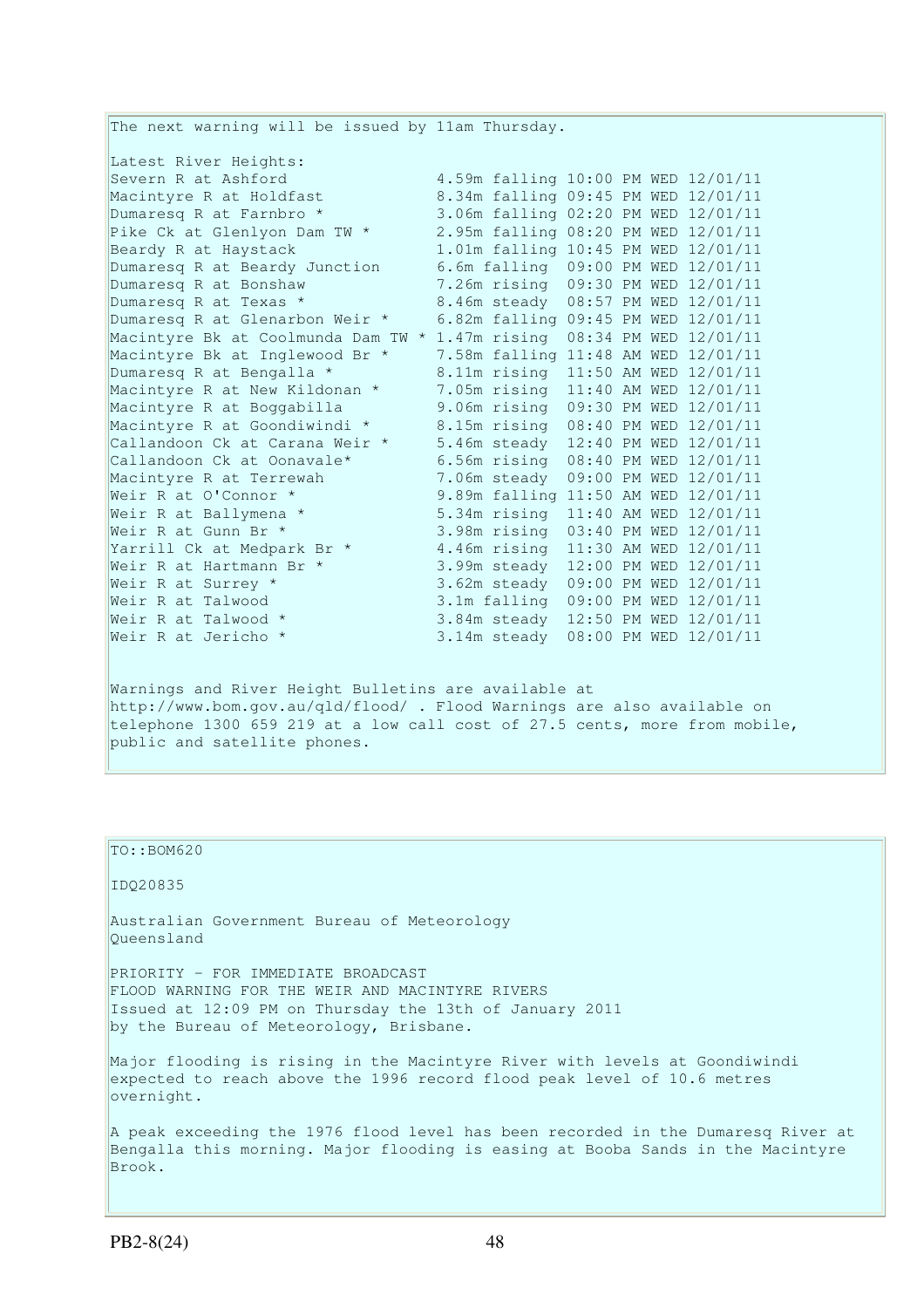WEIR RIVER: Major flooding peaked at O'Connor at 11.85 metres Wednesday morning and is now falling. Rises with some moderate to major flooding are expected downstream over the next several days. River levels along the Weir River at Gunn Bridge are expected to rise to around 7.5 metres by Saturday. MACINTYRE RIVER CATCHMENT: Macintyre Brook: Minor flood levels are continuing to fall at Inglewood Bridge on the Macintyre Brook. Major flooding is easing at Booba Sands. Dumaresq River: The Dumaresq River at Bonshaw Weir peaked at 8.12 metres Wednesday morning. This is a new record and exceeded the 1976 flood level by 0.25 metres. River levels peaked at Bengalla this morning at 10.95 metres which is above the 1976 flood peak. Upper Macintyre (NSW): A major flood warning is current for the upper Macintyre in NSW including information for Boggabilla and Mungindi: http://www.bom.gov.au/nsw/index.shtml Lower Macintyre River: Major flood levels are expected to continue rising along the lower Macintyre River from Kildonan to Goondiwindi during today with record flood peaks forecast during Thursday and overnight. Flood levels above the 1996 record flood of 12.51 metres are expected at Kildonan during Thursday. At Goondiwindi, flood levels are expected to rise above the 1996 flood level of 10.6 metres late Thursday. Predicted River Heights/Flows: Macintyre River at: Kildonan: Reach above the 1996 flood level of 12.51 metres during today with record flood levels. Goondiwindi: Reach above the 1996 flood level of 10.6 metres late Thursday. A record flood peak is expected. Next Issue: The next warning will be issued by 2pm Thursday. Latest River Heights: Severn R at Ashford 3.4m falling 09:30 AM THU 13/01/11 Macintyre R at Holdfast 8.42m rising 09:45 AM THU 13/01/11<br>Dumaresq R at Farnbro \* 3.06m falling 02:20 PM WED 12/01/11 Dumaresq R at Farnbro \* 3.06m falling 02:20 PM WED 12/01/11 Pike Ck at Glenlyon Dam TW \* 2.66m steady 08:00 AM THU 13/01/11 Beardy R at Haystack 0.87m steady 04:30 AM THU 13/01/11 Dumaresq R at Beardy Junction 5.5m falling 09:00 AM THU 13/01/11<br>Dumaresq R at Bonshaw 6.23m falling 09:45 AM THU 13/01/11 6.23m falling 09:45 AM THU 13/01/11 Dumaresq R at Texas \* 8.46m steady 08:57 PM WED 12/01/11 Dumaresq R at Glenarbon Weir \* 6.14m rising 09:15 AM THU 13/01/11 Macintyre Bk at Coolmunda Dam TW \* 0.31m falling 08:14 AM THU 13/01/11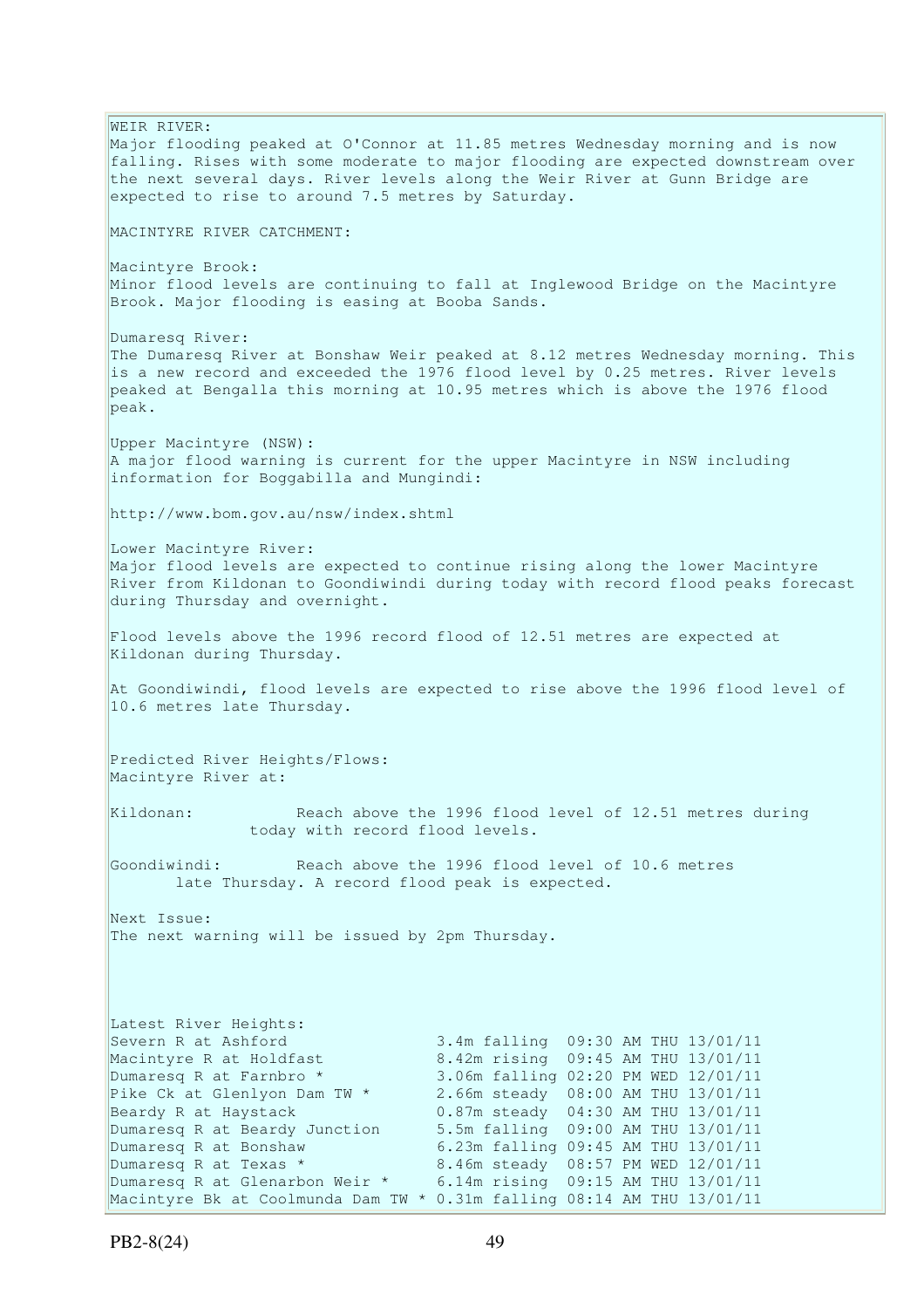| Macintyre Bk at Inglewood Br *                                                                                                                                                                                                                | 7.58m falling 11:48 AM WED 12/01/11 |  |  |  |  |  |
|-----------------------------------------------------------------------------------------------------------------------------------------------------------------------------------------------------------------------------------------------|-------------------------------------|--|--|--|--|--|
| Dumaresq R at Bengalla *                                                                                                                                                                                                                      | 10.88m steady 09:40 AM THU 13/01/11 |  |  |  |  |  |
| Macintyre R at New Kildonan *                                                                                                                                                                                                                 | 9.9m rising 05:00 AM THU 13/01/11   |  |  |  |  |  |
| Macintyre R at Boggabilla                                                                                                                                                                                                                     | 10.58m rising 09:30 AM THU 13/01/11 |  |  |  |  |  |
| Macintyre R at Goondiwindi *                                                                                                                                                                                                                  | 9.19m rising 08:10 AM THU 13/01/11  |  |  |  |  |  |
| Callandoon Ck at Carana Weir *                                                                                                                                                                                                                | 5.46m steady 12:40 PM WED 12/01/11  |  |  |  |  |  |
| Callandoon Ck at Oonavale*                                                                                                                                                                                                                    | 6.53m falling 08:20 AM THU 13/01/11 |  |  |  |  |  |
| Macintyre R at Terrewah                                                                                                                                                                                                                       | 7.13m steady 09:15 AM THU 13/01/11  |  |  |  |  |  |
| Weir R at O'Connor *                                                                                                                                                                                                                          | 9.89m falling 11:50 AM WED 12/01/11 |  |  |  |  |  |
| Weir R at Ballymena *                                                                                                                                                                                                                         | 5.34m rising 11:40 AM WED 12/01/11  |  |  |  |  |  |
| Weir R at Gunn Br *                                                                                                                                                                                                                           | 3.98m rising 03:40 PM WED 12/01/11  |  |  |  |  |  |
| Yarrill Ck at Medpark Br *                                                                                                                                                                                                                    | 4.46m rising 11:30 AM WED 12/01/11  |  |  |  |  |  |
| Weir R at Hartmann Br *                                                                                                                                                                                                                       | 3.99m steady 12:00 PM WED 12/01/11  |  |  |  |  |  |
| Weir R at Surrey *                                                                                                                                                                                                                            | 3.78m steady 08:00 AM THU 13/01/11  |  |  |  |  |  |
| Weir R at Talwood                                                                                                                                                                                                                             | 2.95m falling 09:00 AM THU 13/01/11 |  |  |  |  |  |
| Weir R at Talwood *                                                                                                                                                                                                                           | 3.84m steady 12:50 PM WED 12/01/11  |  |  |  |  |  |
| Weir R at Jericho *                                                                                                                                                                                                                           | 3.11m steady 08:00 AM THU 13/01/11  |  |  |  |  |  |
| *automatic station                                                                                                                                                                                                                            |                                     |  |  |  |  |  |
| Warnings and River Height Bulletins are available at<br>http://www.bom.gov.au/qld/flood/ . Flood Warnings are also available on<br>telephone 1300 659 219 at a low call cost of 27.5 cents, more from mobile,<br>public and satellite phones. |                                     |  |  |  |  |  |

```
TO::BOM620
```
IDQ20835

Australian Government Bureau of Meteorology Queensland

PRIORITY - FOR IMMEDIATE BROADCAST FLOOD WARNING FOR THE WEIR AND MACINTYRE RIVERS Issued at 2:04 PM on Thursday the 13th of January 2011 by the Bureau of Meteorology, Brisbane.

Major flooding is rising in the Macintyre River with levels at Goondiwindi expected to reach above the 1996 record flood peak level of 10.6 metres overnight. A peak of 10.85 metres is expected with possible further rises.

A peak exceeding the 1976 flood level has been recorded in the Dumaresq River at Bengalla this morning. Major flooding is easing at Booba Sands in the Macintyre Brook.

WEIR RIVER: Major flooding peaked at O'Connor at 11.85 metres Wednesday morning and is now falling. Rises with some moderate to major flooding are expected downstream over the next several days. River levels along the Weir River at Gunn Bridge are expected to rise to around 7.5 metres by Saturday.

MACINTYRE RIVER CATCHMENT:

Macintyre Brook: Minor flood levels are continuing to fall at Inglewood Bridge on the Macintyre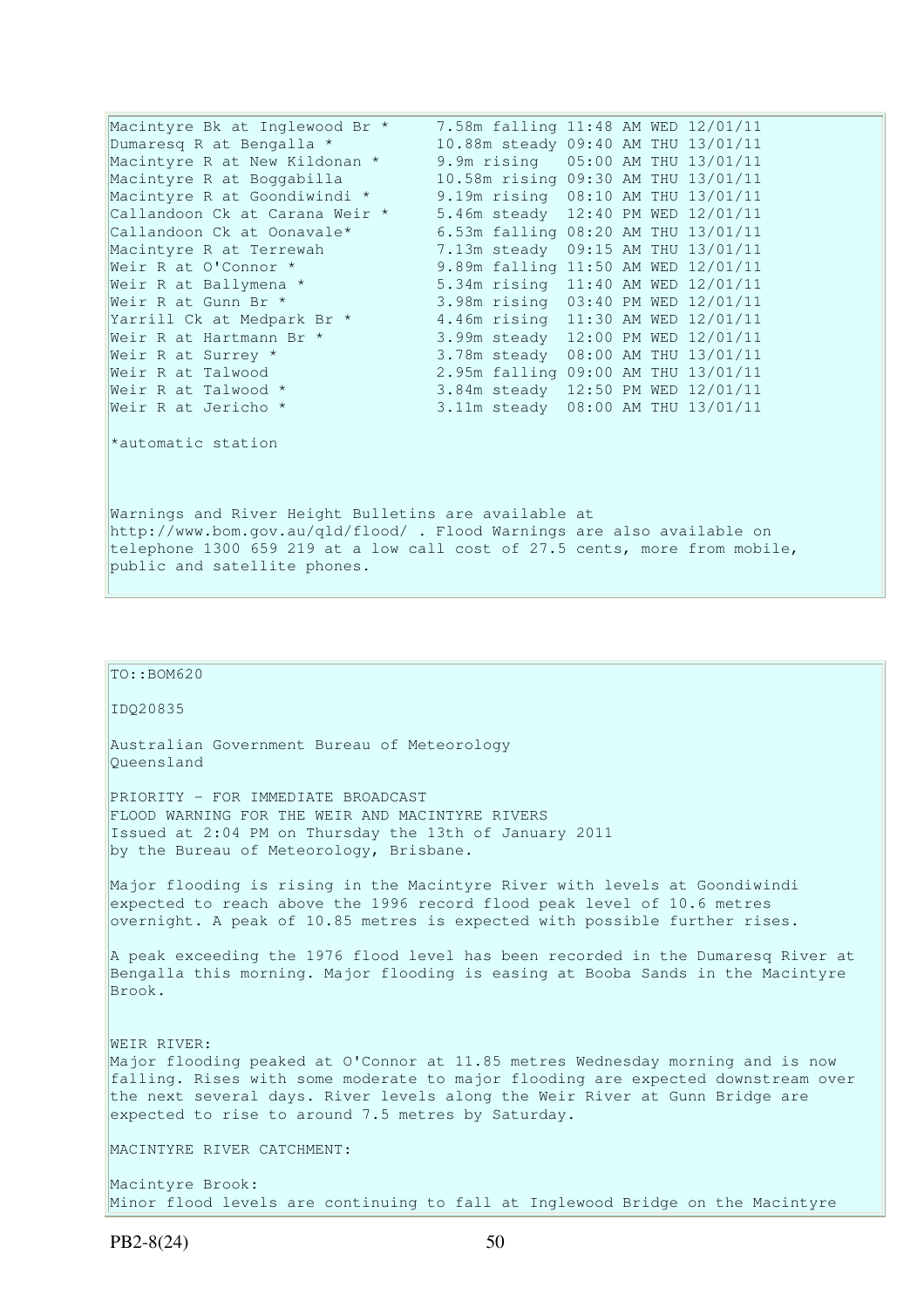Brook. Major flooding is easing at Booba Sands. Dumaresq River: The Dumaresq River at Bonshaw Weir peaked at 8.12 metres Wednesday morning. This is a new record and exceeded the 1976 flood level by 0.25 metres. River levels peaked at Bengalla this morning at 10.95 metres which is above the 1976 flood peak. Upper Macintyre (NSW): A major flood warning is current for the upper Macintyre in NSW including information for Boggabilla and Mungindi: http://www.bom.gov.au/nsw/index.shtml Lower Macintyre River: Major flood levels are expected to continue rising along the lower Macintyre River from Kildonan to Goondiwindi during today with record flood peaks forecast during Thursday and overnight. Flood levels above the 1996 record flood of 12.51 metres are expected at Kildonan during Thursday. At Goondiwindi, flood levels are expected to rise above the 1996 flood level of 10.6 metres late Thursday. A record flood peak of 10.85 metres is expected with possible further rises. Predicted River Heights/Flows: Macintyre River at: Kildonan: Reach above the 1996 flood level of 12.51 metres during today with record flood levels. Goondiwindi: Reach above the 1996 flood level of 10.6 metres late Thursday. A record flood peak of 10.85 metres with possible further rises. Next Issue: The next warning will be issued by 6pm Thursday. Latest River Heights: Severn R at Ashford 3.19m falling 12:30 PM THU 13/01/11<br>
Macintyre R at Holdfast 8.28m falling 11:30 AM THU 13/01/11<br>
Dumaresq R at Farnbro \* 3.06m falling 02:20 PM WED 12/01/11 8.28m falling 11:30 AM THU 13/01/11 3.06m falling 02:20 PM WED 12/01/11 Pike Ck at Glenlyon Dam TW \* 2.59m falling 11:00 AM THU 13/01/11 Beardy R at Haystack 0.87m steady 04:30 AM THU 13/01/11 Dumaresq R at Beardy Junction 5.5m falling 09:00 AM THU 13/01/11<br>Dumaresq R at Bonshaw 5.99m falling 12:30 PM THU 13/01/11 5.99m falling 12:30 PM THU 13/01/11 Dumaresq R at Texas \* 8.46m steady 08:57 PM WED 12/01/11 Dumaresq R at Glenarbon Weir \* 5.91m falling 12:45 PM THU 13/01/11 Macintyre Bk at Coolmunda Dam TW \* 0.56m rising 11:34 AM THU 13/01/11 Dumaresq R at Bengalla \* 10.88m steady 09:40 AM THU 13/01/11 Macintyre R at New Kildonan \* 9.9m rising 05:00 AM THU 13/01/11 Macintyre R at Boggabilla 11.08m rising 12:45 PM THU 13/01/11 Macintyre R at Goondiwindi \* 9.48m rising 11:40 AM THU 13/01/11 Callandoon Ck at Oonavale\* 6.54m steady 11:00 AM THU 13/01/11 Macintyre R at Terrewah 7.14m steady 12:00 PM THU 13/01/11 Weir R at Ballymena \* 8.83m rising 11:50 AM THU 13/01/11 Weir R at Gunn Br \* 3.98m rising 03:40 PM WED 12/01/11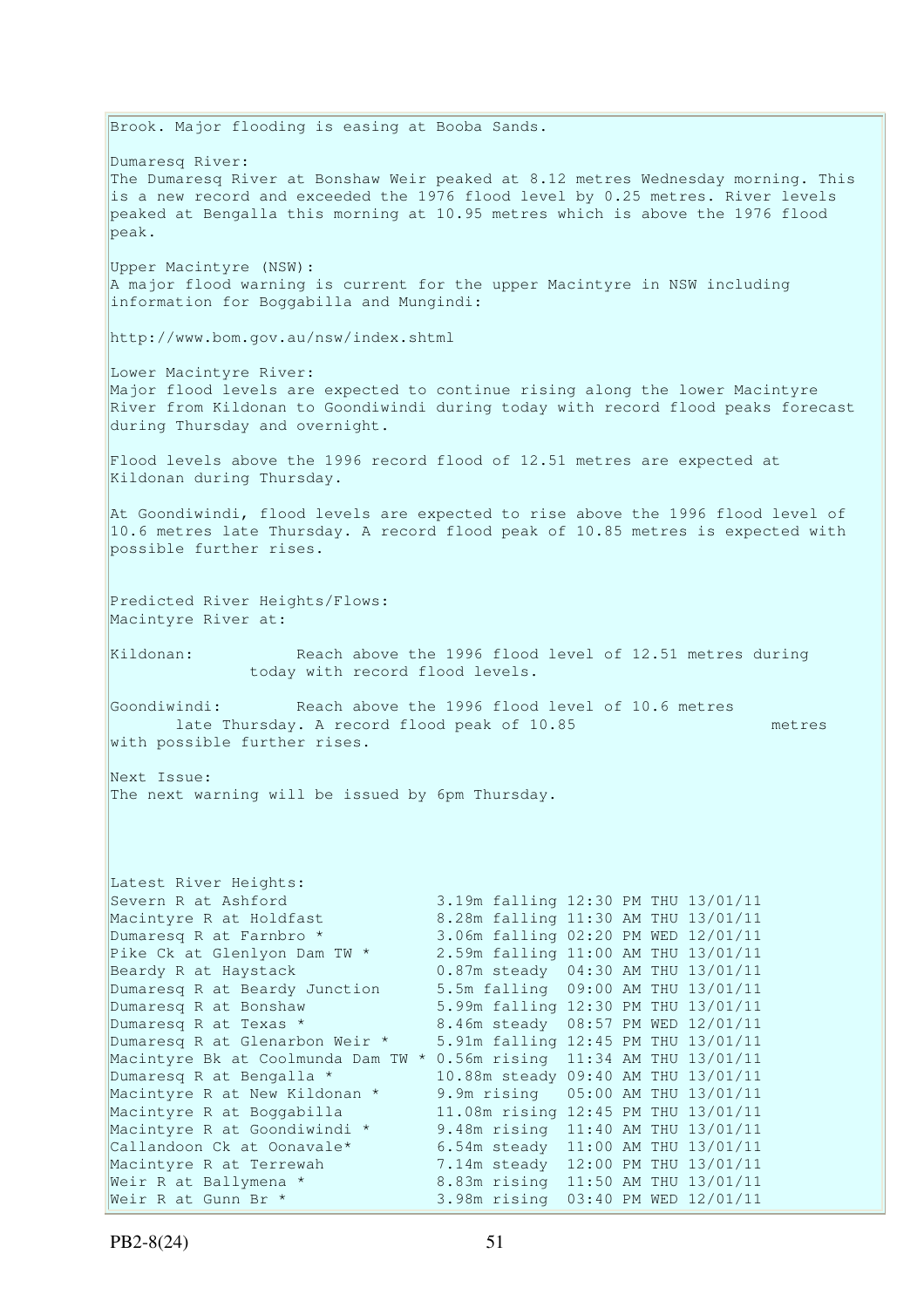Weir R at Surrey \* 3.81m steady 12:00 PM THU 13/01/11 Weir R at Talwood 2.95m falling 09:00 AM THU 13/01/11 Weir R at Talwood \* 3.61m falling 11:40 AM THU 13/01/11 Weir R at Jericho \* 3.1m steady 11:00 AM THU 13/01/11 \*automatic station Warnings and River Height Bulletins are available at http://www.bom.gov.au/qld/flood/ . Flood Warnings are also available on telephone 1300 659 219 at a low call cost of 27.5 cents, more from mobile, public and satellite phones.

 $To:BOM620$ 

IDQ20835

Australian Government Bureau of Meteorology Queensland

PRIORITY - FOR IMMEDIATE BROADCAST FLOOD WARNING FOR THE WEIR AND MACINTYRE RIVERS Issued at 6:40 PM on Thursday the 13th of January 2011 by the Bureau of Meteorology, Brisbane.

Major flooding is rising in the Macintyre River. Flood levels at Goondiwindi will rise above the record 1996 flood peak level of 10.6 metres this evening. A peak of 10.85 metres is expected with possible further rises. At 6pm Thursday, the height at Goondiwindi was 10.1 metres and rising fast.

A peak exceeding the 1976 flood level has been recorded in the Dumaresq River at Bengalla this morning.

WEIR RIVER: Major flooding peaked at O'Connor at 11.85 metres Wednesday morning and is now falling. Rises with some moderate to major flooding are expected downstream over the next several days. River levels along the Weir River at Gunn Bridge are expected to rise to around 7.5 metres by Saturday.

MACINTYRE RIVER CATCHMENT:

Macintyre Brook: Minor flood levels are continuing to fall at Inglewood Bridge on the Macintyre Brook. Major flooding is easing at Booba Sands.

Dumaresq River: The Dumaresq River at Bonshaw Weir peaked at 8.12 metres Wednesday morning. This is a new record and exceeded the 1976 flood level by 0.25 metres. River levels peaked at Bengalla this morning at 10.95 metres which is above the 1976 flood peak.

Upper Macintyre (NSW): A major flood warning is current for the upper Macintyre in NSW including information for Boggabilla and Mungindi:

http://www.bom.gov.au/nsw/index.shtml

Lower Macintyre River: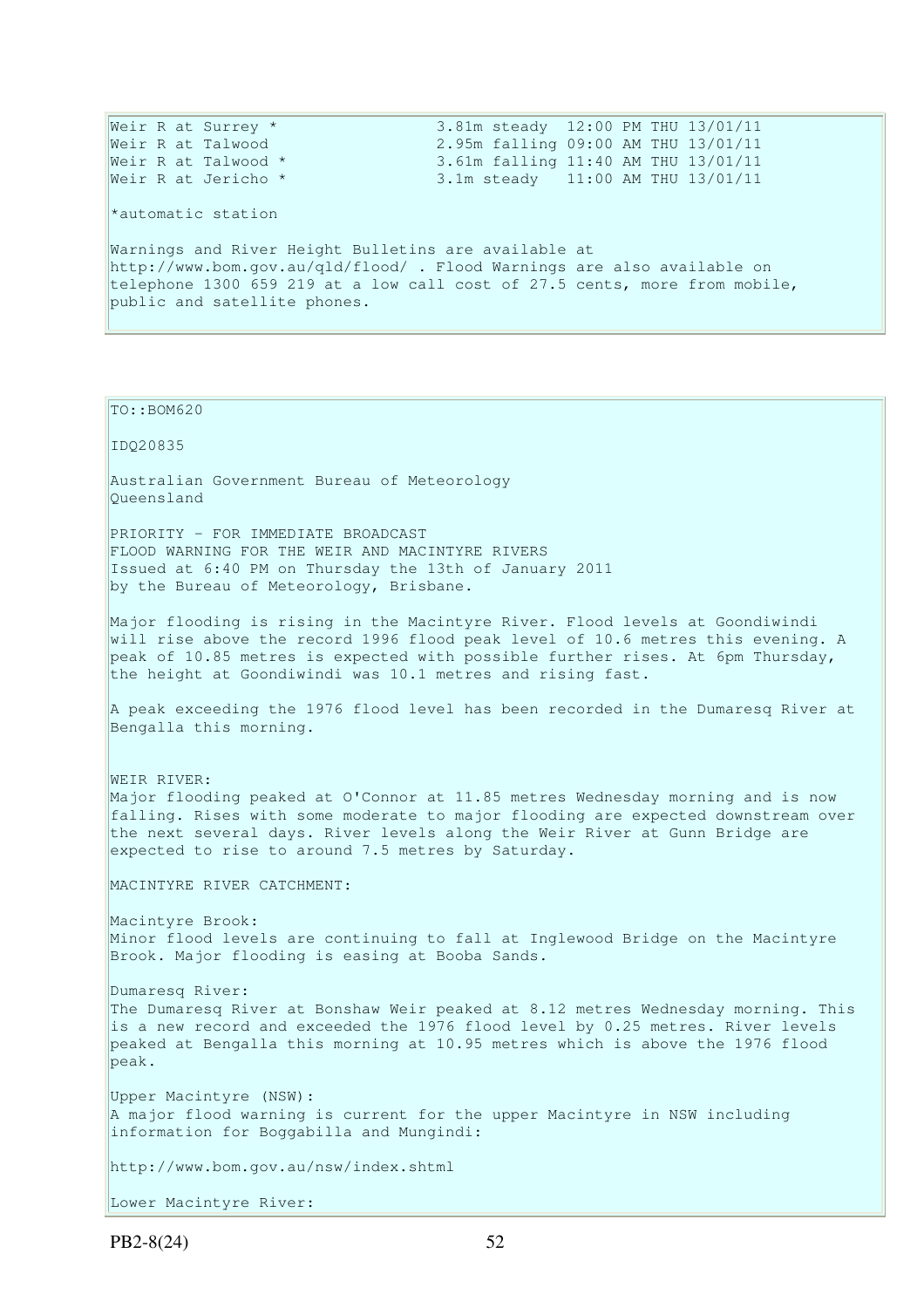Major flood levels are expected to continue rising along the lower Macintyre River from Kildonan to Goondiwindi during today with record flood peaks forecast during Thursday and overnight. The flood level at Kildonan was 12.77 metres and rising at 6.30pm. This is 0.26 metres above the 1996 record flood of 12.51 metres. At Goondiwindi, flood levels will rise above the 1996 flood level of 10.6 metres this evening. A record flood peak of 10.85 metres is expected with possible further rises. Predicted River Heights/Flows: Macintyre River at: Kildonan: The flood level at Kildonan was 12.77 metres and rising at 6:30pm Thursday. This is 0.26 metres above the 1996 record flood of 12.51 metres. A peak is expected this evening. Goondiwindi: Reach above the 1996 flood level of 10.6 metres late Thursday. A record flood peak of 10.85 metres with possible further rises. Next Issue: The next warning will be issued by 8pm Thursday. Latest River Heights: Severn R at Ashford 3.01m falling 03:30 PM THU 13/01/11 Macintyre R at Holdfast 7.32m falling 06:00 PM THU 13/01/11 Pike Ck at Glenlyon Dam TW \* 2.46m steady 05:00 PM THU 13/01/11 Beardy R at Haystack 0.87m steady 04:30 AM THU 13/01/11 Dumaresq R at Beardy Junction 5.3m falling 03:00 PM THU 13/01/11 Dumaresq R at Bonshaw 5.77m falling 03:30 PM THU 13/01/11 Dumaresq R at Texas \* 8.46m steady 08:57 PM WED 12/01/11 Dumaresq R at Glenarbon Weir \* 5.77m steady 03:15 PM THU 13/01/11 Macintyre Bk at Coolmunda Dam TW \* 0.92m rising 05:34 PM THU 13/01/11 Dumaresq R at Bengalla \* 10.76m rising 03:20 PM THU 13/01/11 Macintyre R at New Kildonan \* 12.77m rising 06:35 PM THU 13/01/11 Macintyre R at Boggabilla 11.69m rising 04:45 PM THU 13/01/11 Macintyre R at Goondiwindi \* 10.08m rising 05:30 PM THU 13/01/11 Callandoon Ck at Oonavale\* 6.52m falling 05:30 PM THU 13/01/11 Macintyre R at Terrewah 7.13m rising 03:00 PM THU 13/01/11 Weir R at Ballymena \* 8.83m rising 11:50 AM THU 13/01/11 Weir R at Surrey \* 3.85m steady 05:00 PM THU 13/01/11 Weir R at Talwood 2.95m falling 09:00 AM THU 13/01/11 Weir R at Talwood \* 3.61m falling 11:40 AM THU 13/01/11 Weir R at Jericho \* 3.09m steady 05:00 PM THU 13/01/11 \*automatic station Warnings and River Height Bulletins are available at http://www.bom.gov.au/qld/flood/ . Flood Warnings are also available on telephone 1300 659 219 at a low call cost of 27.5 cents, more from mobile, public and satellite phones.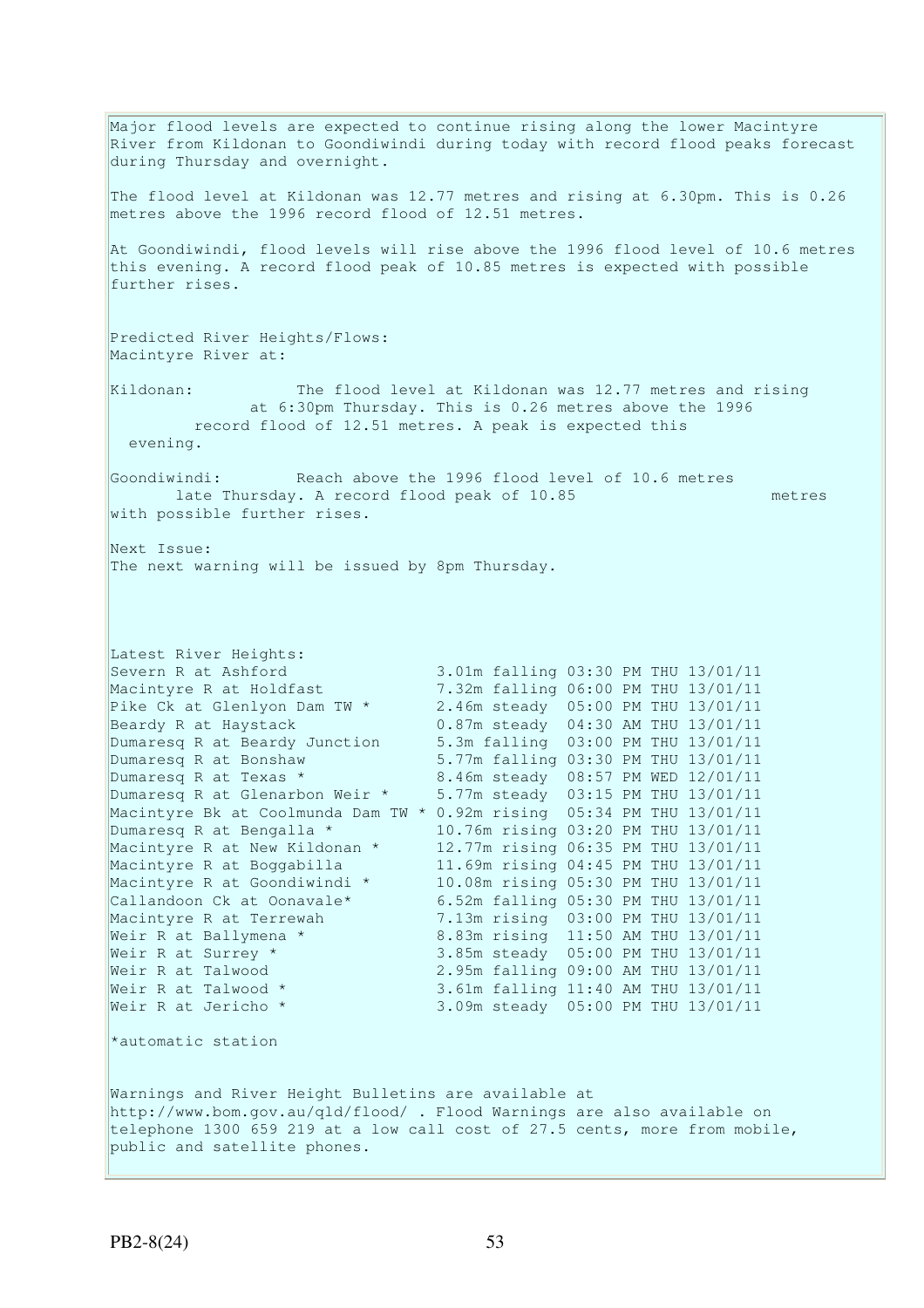$\vert$ TO::BOM620 IDQ20835 Australian Government Bureau of Meteorology Queensland PRIORITY - FOR IMMEDIATE BROADCAST FLOOD WARNING FOR THE WEIR AND MACINTYRE RIVERS Issued at 8:14 PM on Thursday the 13th of January 2011 by the Bureau of Meteorology, Brisbane. Major flooding is rising in the Macintyre River. Flood levels at Goondiwindi will rise above the record 1996 flood peak level of 10.6 metres this evening. Based on rises observed at Kildonan in the past few hours, a record flood level higher than 10.85 metres is likely overnight at Goondiwindi. At 6pm Thursday, the height at Goondiwindi was 10.1 metres and rising fast. A peak exceeding the 1976 flood level has been recorded in the Dumaresq River at Bengalla this morning. WEIR RIVER: Major flooding peaked at O'Connor at 11.85 metres Wednesday morning and is now falling. Rises with some moderate to major flooding are expected downstream over the next several days. River levels along the Weir River at Gunn Bridge are expected to rise to around 7.5 metres by Saturday. MACINTYRE RIVER CATCHMENT: Macintyre Brook: Minor flood levels are continuing to fall at Inglewood Bridge on the Macintyre Brook. Major flooding is easing at Booba Sands. Dumaresq River: The Dumaresq River at Bonshaw Weir peaked at 8.12 metres Wednesday morning. This is a new record and exceeded the 1976 flood level by 0.25 metres. River levels peaked at Bengalla this morning at 10.95 metres which is above the 1976 flood peak. Upper Macintyre (NSW): A major flood warning is current for the upper Macintyre in NSW including information for Boggabilla and Mungindi: http://www.bom.gov.au/nsw/index.shtml Lower Macintyre River: Major flood levels will continue rising along the lower Macintyre River from Kildonan to Goondiwindi with record flood peaks forecast overnight Thursday. The flood level at Kildonan was 12.85 metres and rising at 7.30pm. This is 0.34 metres above the 1996 record flood of 12.51 metres. Based on rises observed at Kildonan in the past few hours, a record flood level higher than 10.85 metres is likely overnight at Goondiwindi. Predicted River Heights/Flows: Macintyre River at: Kildonan: The flood level at Kildonan was 12.85 metres and rising at 7:30pm Thursday. This is 0.34 metres above the 1996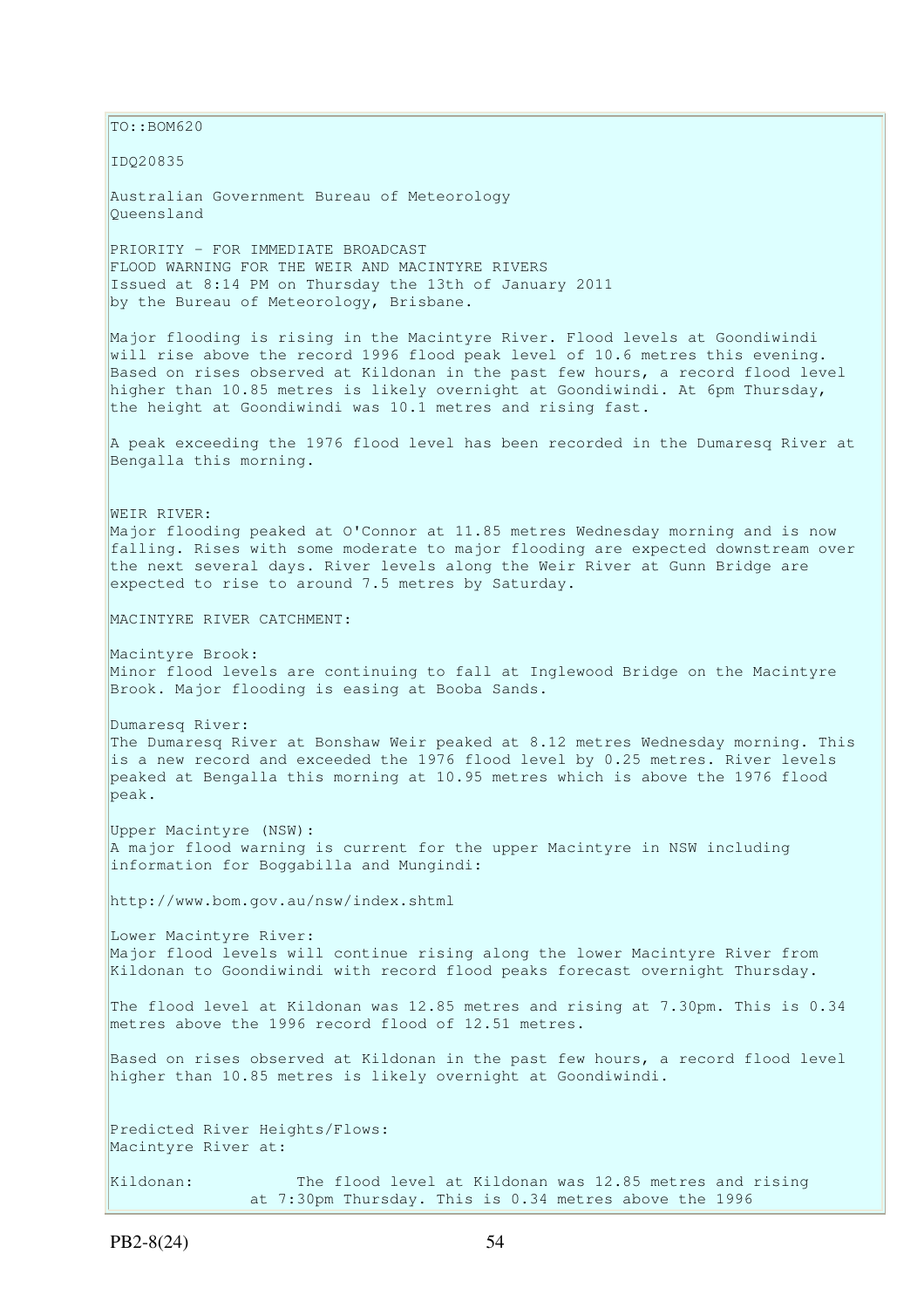record flood of 12.51 metres. A peak is expected overnight. Goondiwindi: Reach above the 1996 flood level of 10.6 metres overnight Thursday. A record flood level of higher than 10.85 metres is likely. Next Issue: The next warning will be issued by midnight Thursday. Latest River Heights: Severn R at Ashford 2.83m falling 06:45 PM THU 13/01/11 Macintyre R at Holdfast 7.32m falling 06:00 PM THU 13/01/11 Pike Ck at Glenlyon Dam TW \* 2.46m steady 05:00 PM THU 13/01/11 Beardy R at Haystack 0.87m steady 04:30 AM THU 13/01/11<br>
Dumaresq R at Beardy Junction 5.3m falling 03:00 PM THU 13/01/11<br>
Dumaresq R at Bonshaw 5.55m falling 07:15 PM THU 13/01/11 Dumaresq R at Beardy Junction 5.3m falling 03:00 PM THU 13/01/11 Dumaresq R at Bonshaw 5.55m falling 07:15 PM THU 13/01/11 Dumaresq R at Texas \* 8.46m steady 08:57 PM WED 12/01/11 Dumaresq R at Glenarbon Weir \* 5.61m steady 06:45 PM THU 13/01/11 Macintyre Bk at Coolmunda Dam TW \* 0.92m rising 05:34 PM THU 13/01/11 Dumaresq R at Bengalla \* 10.76m rising 03:20 PM THU 13/01/11 Macintyre R at New Kildonan \* 12.85m rising 07:35 PM THU 13/01/11 Macintyre R at Boggabilla 11.91m rising 06:30 PM THU 13/01/11 Macintyre R at Goondiwindi \* 10.08m rising 05:30 PM THU 13/01/11 Callandoon Ck at Oonavale\* 6.52m falling 05:30 PM THU 13/01/11 Macintyre R at Terrewah 7.13m steady 06:00 PM THU 13/01/11 Weir R at Ballymena \* 8.83m rising 11:50 AM THU 13/01/11 Weir R at Surrey \* 3.85m steady 05:00 PM THU 13/01/11 Weir R at Talwood 2.95m falling 09:00 AM THU 13/01/11 Weir R at Talwood \* 3.61m falling 11:40 AM THU 13/01/11 Weir R at Jericho \* 3.09m steady 05:00 PM THU 13/01/11 \*automatic station Warnings and River Height Bulletins are available at

http://www.bom.gov.au/qld/flood/ . Flood Warnings are also available on telephone 1300 659 219 at a low call cost of 27.5 cents, more from mobile, public and satellite phones.

TO::BOM620 IDQ20835 Australian Government Bureau of Meteorology Queensland PRIORITY - FOR IMMEDIATE BROADCAST FLOOD WARNING FOR THE WEIR AND MACINTYRE RIVERS Issued at 12:09 AM on Friday the 14th of January 2011 by the Bureau of Meteorology, Brisbane. Major flooding is rising in the lower Macintyre River. Flood levels at Goondiwindi will rise above the record 1996 flood peak level of 10.6 metres this evening. Based on rises observed at New Kildonan in the past few hours, a record

PB2-8(24) 55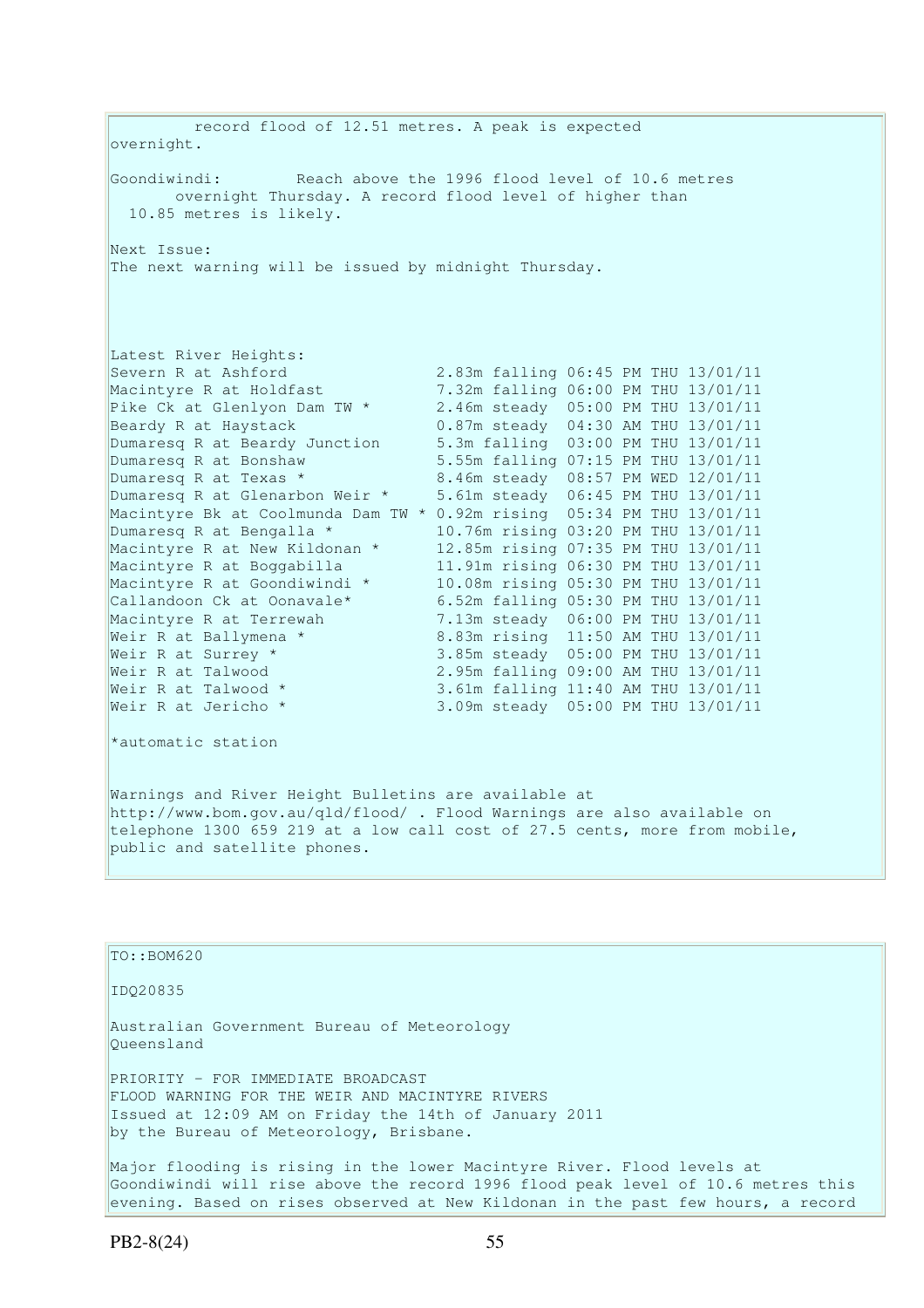flood level higher than 10.85 metres is likely overnight at Goondiwindi. At midnight Thursday, the height at Goondiwindi was 10.53 metres and rising slowly. A peak exceeding the 1976 flood level has been recorded in the Dumaresq River at Bengalla this morning. WEIR RIVER: Major flooding peaked at O'Connor at 11.85 metres Wednesday morning and is now falling. Rises with some moderate to major flooding are expected downstream over the next several days. River levels along the Weir River at Gunn Bridge are expected to rise to around 7.5 metres by Saturday. MACINTYRE RIVER CATCHMENT: Macintyre Brook: Minor flood levels continue to fall on the Macintyre Brook at Booba Sands. Dumaresq River: The Dumaresq River at Bonshaw Weir peaked at 8.12 metres Wednesday morning. This is a new record and exceeded the 1976 flood level by 0.25 metres. River levels peaked at Bengalla Thursday morning at 10.95 metres which is above the 1976 flood peak. Upper Macintyre (NSW): A major flood warning is current for the upper Macintyre in NSW including information for Boggabilla and Mungindi: http://www.bom.gov.au/nsw/index.shtml Lower Macintyre River: Major flood levels will continue rising along the lower Macintyre River from Kildonan to Goondiwindi with record flood peaks forecast overnight Thursday. The flood level at Kildonan was 13.01 metres and steady at 11.55pm. This is 0.5 metres above the 1996 record flood of 12.51 metres. Based on rises observed at Kildonan in the past few hours, a record flood level higher than 10.85 metres is likely overnight at Goondiwindi. Predicted River Heights/Flows: Macintyre River at: Kildonan: The flood level at Kildonan was 13.01 metres and steady at 11:15pm Thursday. This is 0.5 metres above the 1996 record flood of 12.51 metres. A peak is expected overnight. Goondiwindi: Reach above the 1996 flood level of 10.6 metres early Friday morning. A record flood level of higher than 10.85 metres is likely. Next Issue: The next warning will be issued by 4am Friday. Latest River Heights: Severn R at Ashford 2.69m steady 09:30 PM THU 13/01/11<br>Macintyre R at Holdfast 6.36m falling 10:45 PM THU 13/01/11 Macintyre R at Holdfast 6.36m falling 10:45 PM THU 13/01/11<br>Pike Ck at Glenlyon Dam TW \* 2.41m falling 08:00 PM THU 13/01/11 2.41m falling 08:00 PM THU 13/01/11 Beardy R at Haystack 0.87m steady 04:30 AM THU 13/01/11 Dumaresq R at Beardy Junction 5m falling 09:00 PM THU 13/01/11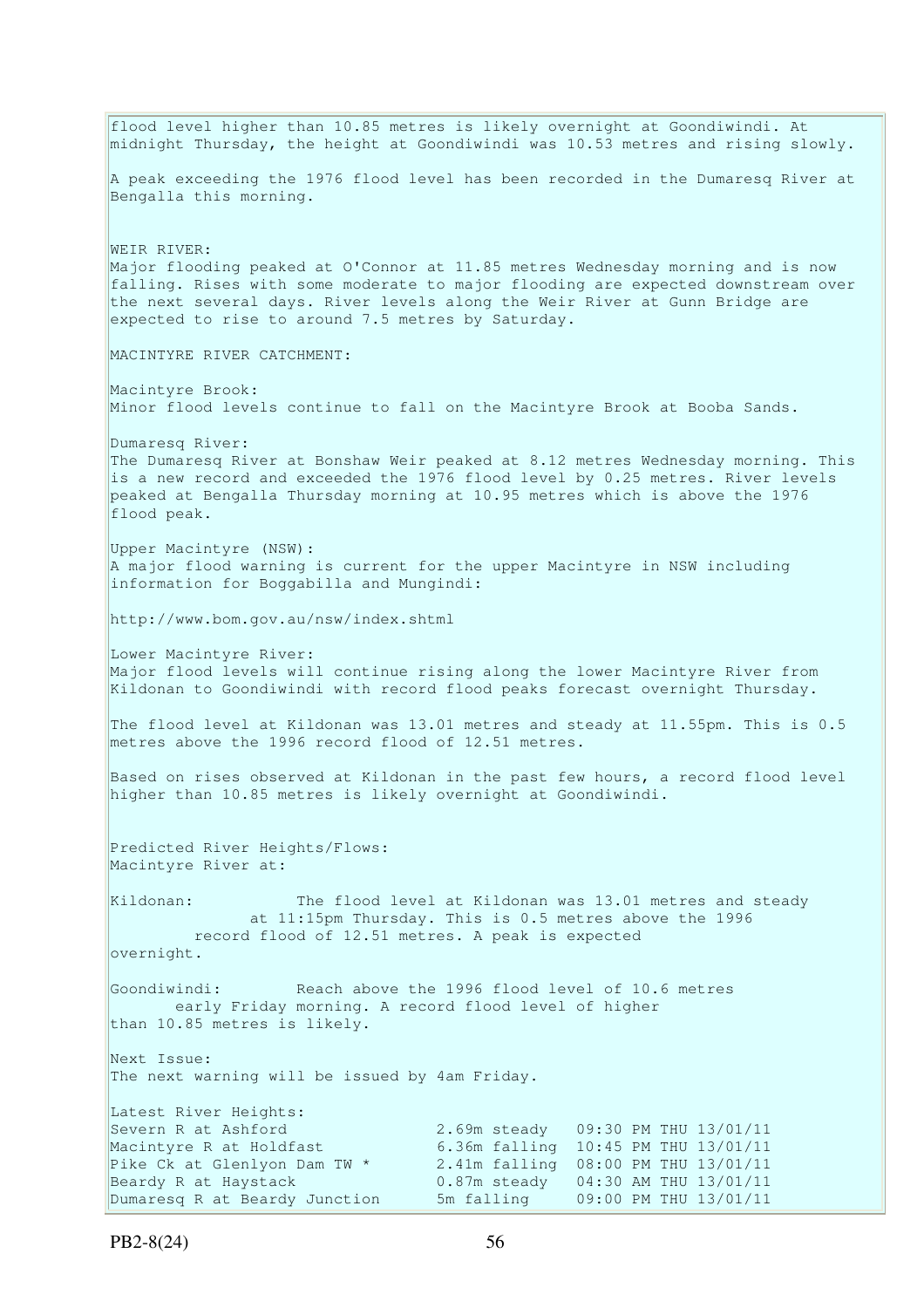| Dumaresq R at Bonshaw                                                      | 5.43m falling                        |  |  |  | 09:30 PM THU 13/01/11 |  |  |
|----------------------------------------------------------------------------|--------------------------------------|--|--|--|-----------------------|--|--|
| Dumaresq R at Texas *                                                      | 6.96m steady                         |  |  |  | 08:51 PM THU 13/01/11 |  |  |
| Dumaresq R at Glenarbon Weir *                                             | 5.49m falling 09:15 PM THU 13/01/11  |  |  |  |                       |  |  |
| Macintyre Bk at Coolmunda Dam TW * 0.62m falling 08:34 PM THU 13/01/11     |                                      |  |  |  |                       |  |  |
| Macintyre Bk at Inglewood Br *                                             | 3.54m falling 08:58 PM THU 13/01/11  |  |  |  |                       |  |  |
| Dumaresq R at Bengalla *                                                   | 10.56m falling 09:00 PM THU 13/01/11 |  |  |  |                       |  |  |
| Macintyre R at New Kildonan *                                              | 13.01m steady                        |  |  |  | 11:55 PM THU 13/01/11 |  |  |
| Macintyre R at Boggabilla                                                  | 12.19m rising 09:45 PM THU 13/01/11  |  |  |  |                       |  |  |
| Macintyre R at Goondiwindi                                                 | 10.53m rising                        |  |  |  | 12:00 AM FRI 14/01/11 |  |  |
| Callandoon Ck at Oonavale*                                                 | 6.53m rising                         |  |  |  | 08:10 PM THU 13/01/11 |  |  |
| Macintyre R at Terrewah                                                    | 7.13m rising                         |  |  |  | 09:15 PM THU 13/01/11 |  |  |
| Weir R at O'Connor *                                                       | 3.68m falling 04:20 PM THU 13/01/11  |  |  |  |                       |  |  |
| Weir R at Ballymena *                                                      | 9.66m rising                         |  |  |  | 08:50 PM THU 13/01/11 |  |  |
| Yarrill Ck at Medpark Br *                                                 | 5.14m falling 08:40 PM THU 13/01/11  |  |  |  |                       |  |  |
| Weir R at Hartmann Br *                                                    | 4.01m falling                        |  |  |  | 08:00 PM THU 13/01/11 |  |  |
| Weir R at Surrey *                                                         | 3.88m steady                         |  |  |  | 09:00 PM THU 13/01/11 |  |  |
| Weir R at Talwood                                                          | 2.9m falling                         |  |  |  | 09:00 PM THU 13/01/11 |  |  |
| Weir R at Talwood *                                                        | 3.55m falling 08:30 PM THU 13/01/11  |  |  |  |                       |  |  |
| Weir R at Jericho *                                                        | 3.07m falling 08:10 PM THU 13/01/11  |  |  |  |                       |  |  |
| *automatic station                                                         |                                      |  |  |  |                       |  |  |
| Warnings and River Height Bulletins are available at                       |                                      |  |  |  |                       |  |  |
| http://www.bom.gov.au/qld/flood/ . Flood Warnings are also available on    |                                      |  |  |  |                       |  |  |
| telephone 1300 659 219 at a low call cost of 27.5 cents, more from mobile, |                                      |  |  |  |                       |  |  |
| public and satellite phones.                                               |                                      |  |  |  |                       |  |  |

### TO::BOM620

IDQ20835

Australian Government Bureau of Meteorology Queensland

PRIORITY - FOR IMMEDIATE BROADCAST FLOOD WARNING FOR THE WEIR AND MACINTYRE RIVERS Issued at 4:12 AM on Friday the 14th of January 2011 by the Bureau of Meteorology, Brisbane.

Major flooding is rising in the lower Macintyre River. Flood levels at Goondiwindi will rise above the record 1996 flood peak level of 10.6 metres this morning. Based on rises observed at New Kildonan in the past few hours, a record flood level higher than 10.85 metres is likely this morning at Goondiwindi. At 4am Friday, the height at Goondiwindi was 10.6 metres and rising slowly.

A peak exceeding the 1976 flood level has been recorded in the Dumaresq River at Bengalla Thursday morning.

WEIR RIVER: Major flooding peaked at O'Connor at 11.85 metres Wednesday morning and is now falling. Rises with some moderate to major flooding are expected downstream over the next several days. River levels along the Weir River at Gunn Bridge are expected to rise to around 7.5 metres by Saturday.

MACINTYRE RIVER CATCHMENT:

Macintyre Brook: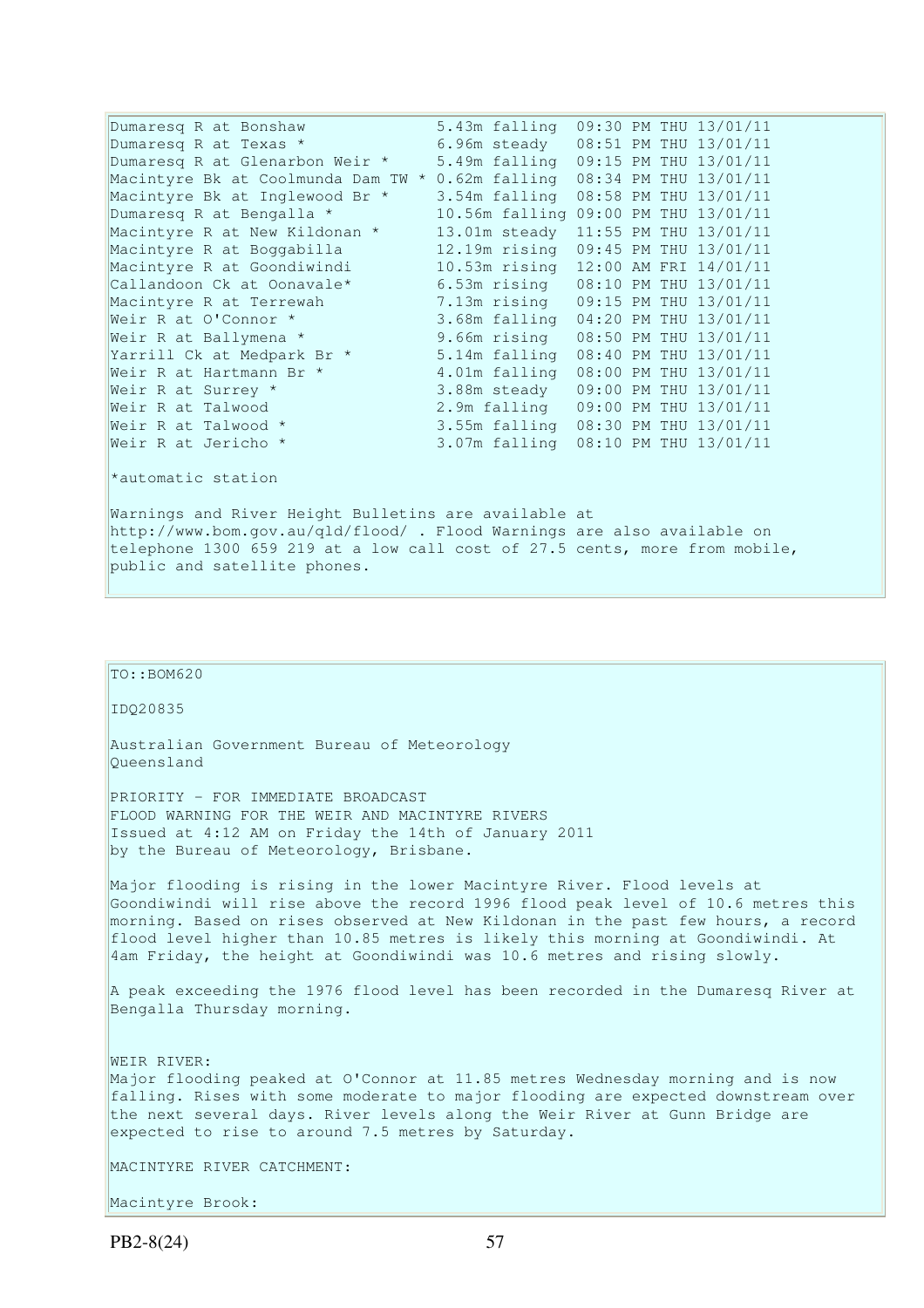Minor flood levels continue to fall on the Macintyre Brook at Booba Sands. Dumaresq River: The Dumaresq River at Bonshaw Weir peaked at 8.12 metres Wednesday morning. This is a new record and exceeded the 1976 flood level by 0.25 metres. River levels peaked at Bengalla Thursday morning at 10.95 metres which is above the 1976 flood peak. Upper Macintyre (NSW): A major flood warning is current for the upper Macintyre in NSW including information for Boggabilla and Mungindi: http://www.bom.gov.au/nsw/index.shtml Lower Macintyre River: Major flood levels will continue rising along the lower Macintyre River from Kildonan to Goondiwindi with record flood peaks forecast Friday morning. The flood level at Kildonan was 13.02 metres and steady at 4:00am. This is 0.51 metres above the 1996 record flood of 12.51 metres. Based on rises observed at Kildonan in the past few hours, a record flood level higher than 10.85 metres is likely Friday morning at Goondiwindi. Predicted River Heights/Flows: Macintyre River at: Kildonan: The flood level at Kildonan was 13.02 metres and steady at 4:00am Thursday. This is 0.51 metres above the 1996 record flood of 12.51 metres. Goondiwindi: Reach above the 1996 flood level of 10.6 metres early Friday morning. A record flood level of higher than 10.85 metres is likely. Next Issue: The next warning will be issued by 8am Friday. Latest River Heights: Severn R at Ashford 2.44m steady 03:30 AM FRI 14/01/11 Macintyre R at Holdfast 5.54m falling 02:45 AM FRI 14/01/11 Pike Ck at Glenlyon Dam TW \* 2.3m falling 02:10 AM FRI 14/01/11 Dumaresq R at Beardy Junction 5m falling 09:00 PM THU 13/01/11 Dumaresq R at Bonshaw 5.15m falling 03:30 AM FRI 14/01/11 Dumaresq R at Texas  $\star$  6.26m steady 02:39 AM FRI 14/01/11 Dumaresq R at Glenarbon Weir \* 5.36m steady 12:15 AM FRI 14/01/11 Macintyre Bk at Coolmunda Dam TW \* 0.01m falling 02:34 AM FRI 14/01/11 Macintyre Bk at Inglewood Br \* 3.35m falling 02:48 AM FRI 14/01/11 Dumaresq R at Bengalla \* 10.32m falling 02:50 AM FRI 14/01/11 Macintyre R at New Kildonan \* 13.02m steady 04:00 AM FRI 14/01/11 Macintyre R at Boggabilla 12.34m rising 12:30 AM FRI 14/01/11 Macintyre R at Goondiwindi \* 10.6m rising 04:00 AM FRI 14/01/11 Callandoon Ck at Carana Weir \* 5.86m steady 10:50 AM THU 13/01/11 Callandoon Ck at Oonavale\* 6.54m steady 02:00 AM FRI 14/01/11 Macintyre R at Terrewah 7.12m steady 03:15 AM FRI 14/01/11 Weir R at O'Connor \* 3.1m steady 02:20 AM FRI 14/01/11 Weir R at Ballymena \* 9.91m rising 02:30 AM FRI 14/01/11 Yarrill Ck at Medpark Br \* 4.83m falling 02:40 AM FRI 14/01/11 Weir R at Hartmann Br \* 3.99m steady 02:00 AM FRI 14/01/11 Weir R at Surrey \* 3.9m steady 03:00 AM FRI 14/01/11 Weir R at Talwood 2.9m falling 09:00 PM THU 13/01/11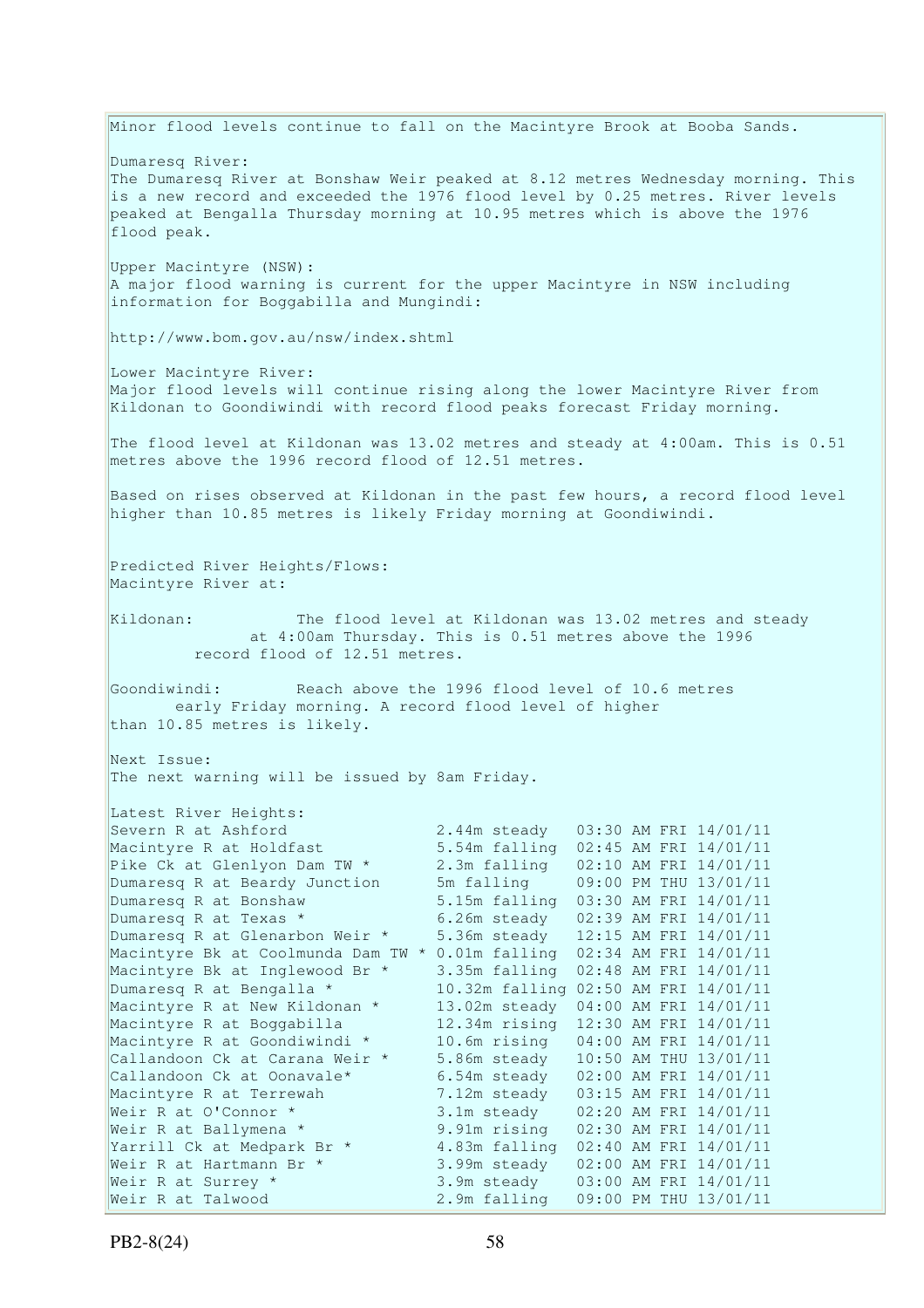|  | Weir R at Talwood * |  | 3.53m falling 01:00 AM FRI 14/01/11 |  |  |  |
|--|---------------------|--|-------------------------------------|--|--|--|
|  | Weir R at Jericho * |  | 3.05m falling 02:00 AM FRI 14/01/11 |  |  |  |

\*automatic station

Warnings and River Height Bulletins are available at http://www.bom.gov.au/qld/flood/ . Flood Warnings are also available on telephone 1300 659 219 at a low call cost of 27.5 cents, more from mobile, public and satellite phones.

#### TO::BOM620

#### IDQ20835

Australian Government Bureau of Meteorology Queensland

PRIORITY - FOR IMMEDIATE BROADCAST FLOOD WARNING FOR THE WEIR AND MACINTYRE RIVERS Issued at 7:28 AM on Friday the 14th of January 2011 by the Bureau of Meteorology, Brisbane.

Major flooding is continuing along the lower Macintyre River. Flood levels at Goondiwindi are now above the 1996 flood peak level of 10.6 metres. Based on rises observed at Kildonan overnight, a record flood level of 10.85 metres or possibly higher is likely during Friday at Goondiwindi.

WEIR RIVER: Major flooding peaked at O'Connor at 11.85 metres Wednesday morning and continues to fall. Rises with some moderate to major flooding are expected downstream over the next several days. River levels along the Weir River at Gunn Bridge are expected to rise to around 7.5 metres by Saturday.

MACINTYRE RIVER CATCHMENT:

Macintyre Brook: Minor flood levels continue to fall on the Macintyre Brook at Booba Sands.

Macintyre River: Major flood levels will continue this morning with record flood levels.

The flood level at Kildonan was 12.97 metres and falling at 7:00am. A flood peak of 13.05 metres was recorded overnight. This was  $0.53$  metres over the previous record.

Based on rises observed at Kildonan overnight, a record flood level of 10.85 metres or possibly higher is likely during Friday at Goondiwindi.

A major flood warning is current for the upper Macintyre in NSW including information for Boggabilla and Mungindi: http://www.bom.gov.au/nsw/index.shtml

Predicted River Heights/Flows: Macintyre River at: Kildonan: Gradually fall through Friday.

Goondiwindi: Rises continuing this morning. Record flood peak today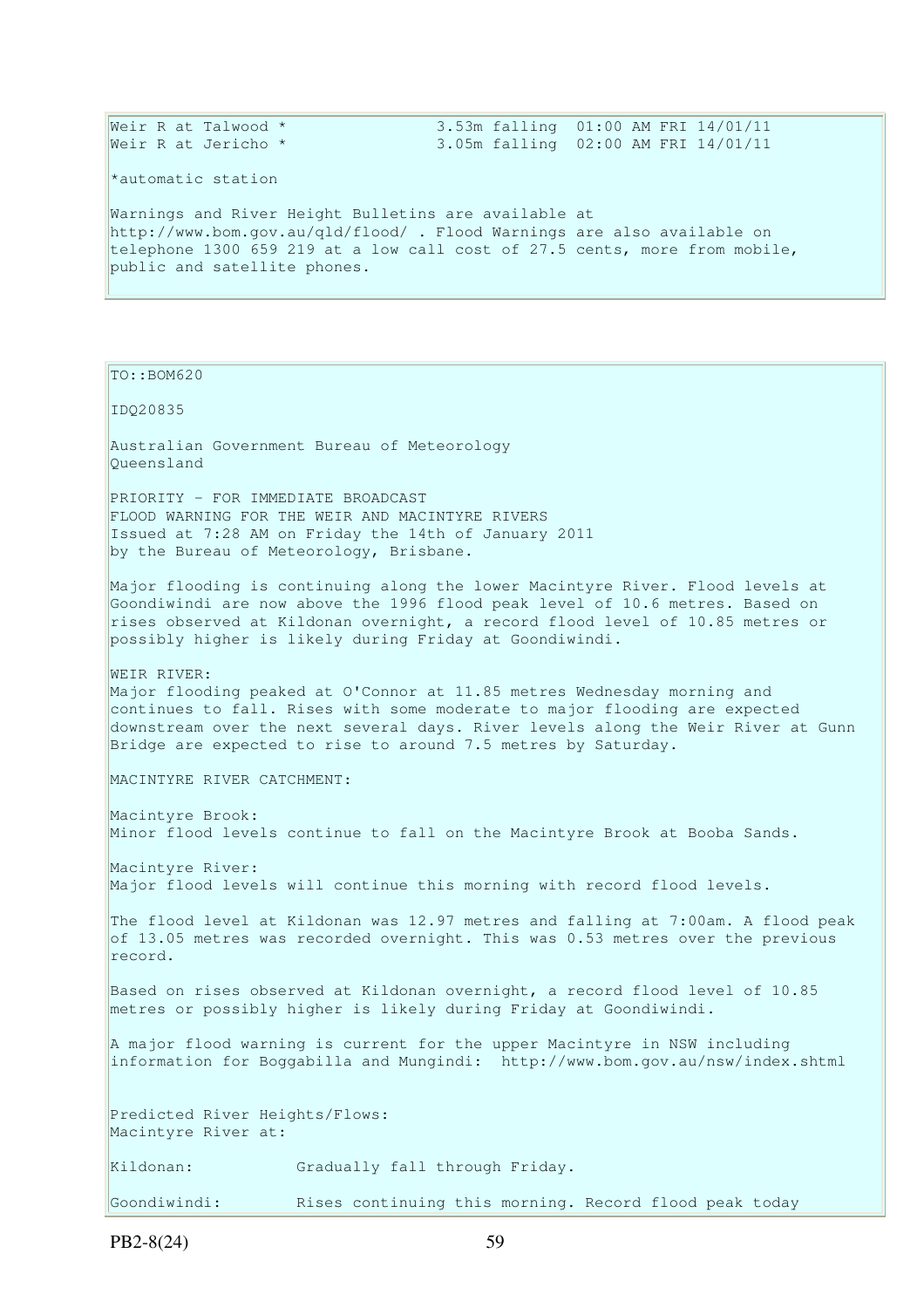of 10.85 metres, possibly higher. Next Issue: The next warning will be issued by noon Friday. Latest River Heights: Severn R at Ashford 2.33m steady 06:30 AM FRI 14/01/11<br>Macintyre R at Holdfast 4.77m falling 06:45 AM FRI 14/01/11 4.77m falling 06:45 AM FRI 14/01/11 Dumaresq R at Beardy Junction 4.6m falling 06:00 AM FRI 14/01/11<br>Dumaresq R at Bonshaw 5.04m steady 06:30 AM FRI 14/01/11 Dumaresq R at Bonshaw 5.04m steady 06:30 AM FRI 14/01/11<br>Dumaresq R at Texas \* 5.96m steady 05:39 AM FRI 14/01/11 5.96m steady 05:39 AM FRI 14/01/11 Dumaresq R at Glenarbon Weir \* 5.1m falling 06:15 AM FRI 14/01/11 Macintyre Bk at Coolmunda Dam TW \* 0.01m steady 05:34 AM FRI 14/01/11 Macintyre Bk at Inglewood Br \* 2.7m falling 05:49 AM FRI 14/01/11 Dumaresq R at Bengalla \* 10.19m falling 05:40 AM FRI 14/01/11 Macintyre R at New Kildonan \* 12.97m falling 05:50 AM FRI 14/01/11 Macintyre R at Boggabilla 12.53m rising 06:30 AM FRI 14/01/11 Macintyre R at Goondiwindi \* 10.6m rising 05:20 AM FRI 14/01/11 Callandoon Ck at Carana Weir \* 6.17m steady 05:00 AM FRI 14/01/11 Callandoon Ck at Oonavale\* 6.55m steady 05:00 AM FRI 14/01/11 Macintyre R at Terrewah 7.12m steady 06:00 AM FRI 14/01/11 Weir R at O'Connor \* 2.98m falling 05:30 AM FRI 14/01/11 Weir R at Ballymena \* 9.97m rising 05:30 AM FRI 14/01/11 Weir R at Gunn Br \* 6.95m rising 05:30 AM FRI 14/01/11 Yarrill Ck at Medpark Br \* 4.62m falling 05:40 AM FRI 14/01/11 Weir R at Hartmann Br \* 3.98m falling 05:00 AM FRI 14/01/11 Weir R at Surrey \* 3.91m steady 05:00 AM FRI 14/01/11 Weir R at Talwood 2.9m falling 09:00 PM THU 13/01/11 Weir R at Talwood \* 3.52m falling 04:20 AM FRI 14/01/11 3.04m steady 05:00 AM FRI 14/01/11 Weir R at Talwood \*<br>Weir R at Jericho \* \*automatic station Warnings and River Height Bulletins are available at http://www.bom.gov.au/qld/flood/ . Flood Warnings are also available on

telephone 1300 659 219 at a low call cost of 27.5 cents, more from mobile, public and satellite phones.

TO::BOM620 IDQ20835 Australian Government Bureau of Meteorology Queensland PRIORITY - FOR IMMEDIATE BROADCAST FLOOD WARNING FOR THE WEIR AND MACINTYRE RIVERS Issued at 12:18 PM on Friday the 14th of January 2011 by the Bureau of Meteorology, Brisbane. Major flooding is continuing along the lower Macintyre River. Flood levels at Goondiwindi are now above the 1996 flood peak level of 10.6 metres. Based on rises observed at Kildonan overnight, a record flood level of 10.85 metres or possibly higher is likely during Friday afternoon at Goondiwindi. WEIR RIVER: Major flooding peaked at Ballymena at 9.97 metres Friday morning and continues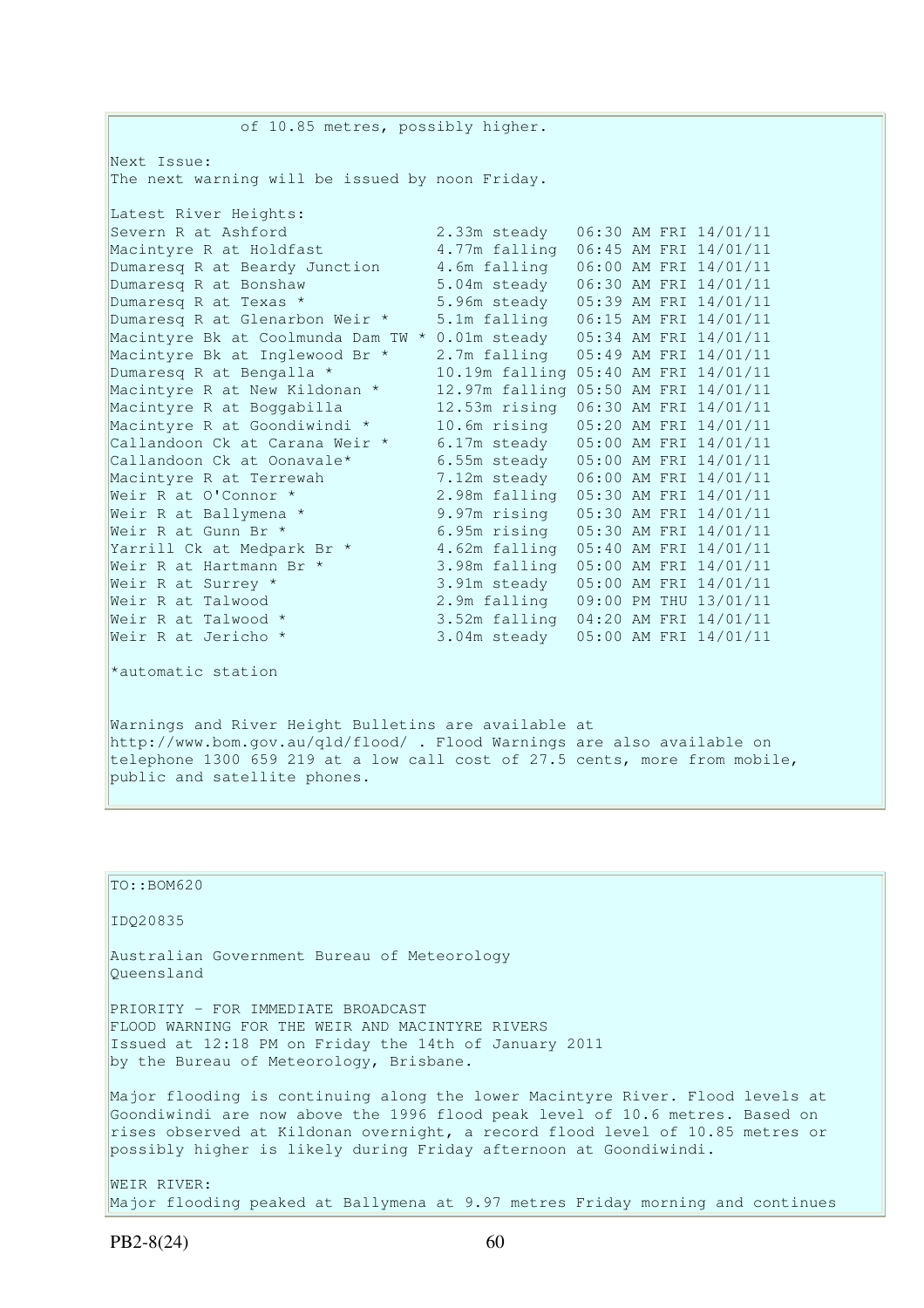to fall. Rises with major flooding are expected downstream over the next several days. River levels along the Weir River at Gunn Bridge are expected to rise to around 7.5 metres by Saturday. MACINTYRE RIVER CATCHMENT: Macintyre Brook: Minor flood levels continue to fall on the Macintyre Brook at Booba Sands. Macintyre River: Major flood levels will continue this afternoon with record flood levels. The flood level at Kildonan was 12.83 metres and falling at 11:40am. A flood peak of 13.05 metres was recorded overnight. This was 0.53 metres over the previous record. Based on rises observed at Kildonan overnight, a record flood level of 10.85 metres or possibly higher is likely during Friday at Goondiwindi. A major flood warning is current for the upper Macintyre in NSW including information for Boggabilla and Mungindi: http://www.bom.gov.au/nsw/index.shtml Predicted River Heights/Flows: Macintyre River at: Kildonan: Gradually fall through Friday. Goondiwindi: Rises continuing this afternoon. Record flood peak today of 10.85 metres, possibly higher. Next Issue: The next warning will be issued by 4pm Friday. Latest River Heights:<br>Severn R at Ashford 2.22m steady 09:30 AM FRI 14/01/11 Macintyre R at Holdfast 4.11m falling 11:00 AM FRI 14/01/11 Pike Ck at Glenlyon Dam TW \* 2.18m steady 08:00 AM FRI 14/01/11 Dumaresq R at Beardy Junction 4.6m falling 09:00 AM FRI 14/01/11 Dumaresq R at Bonshaw 4.94m steady 09:30 AM FRI 14/01/11 Dumaresq R at Texas \* 5.71m steady 08:20 AM FRI 14/01/11 Dumaresq R at Glenarbon Weir \* 4.97m falling 09:15 AM FRI 14/01/11 Macintyre Bk at Coolmunda Dam TW \* 0.87m rising 08:14 AM FRI 14/01/11 Macintyre Bk at Inglewood Br \* 2.41m falling 08:29 AM FRI 14/01/11 Dumaresq R at Bengalla \* 10.04m falling 08:30 AM FRI 14/01/11 Macintyre R at New Kildonan \* 12.83m falling 11:40 AM FRI 14/01/11 Macintyre R at Boggabilla 12.54m rising 12:00 PM FRI 14/01/11 Macintyre R at Goondiwindi \* 10.64m rising 12:00 PM FRI 14/01/11 Callandoon Ck at Carana Weir \* 6.2m steady 08:00 AM FRI 14/01/11 Callandoon Ck at Oonavale\* 6.56m rising 08:00 AM FRI 14/01/11 Macintyre R at Terrewah 7.11m steady 09:15 AM FRI 14/01/11 Weir R at O'Connor \* 2.89m steady 08:00 AM FRI 14/01/11<br>Weir R at Ballymena \* 9.97m steady 08:20 AM FRI 14/01/11<br>Weir R at Gunn Br \* 7.07m falling 08:30 AM FRI 14/01/11<br>Narrill Chat Maduus 2000 9.97m steady 08:20 AM FRI 14/01/11 7.07m falling 08:30 AM FRI 14/01/11 Yarrill Ck at Medpark Br \*  $4.44$ m falling  $08:20$  AM FRI  $14/01/11$ Weir R at Hartmann Br \* 3.96m falling 08:00 AM FRI 14/01/11 Weir R at Surrey \* 3.91m steady 08:00 AM FRI 14/01/11 Weir R at Talwood 2.85m falling 09:00 AM FRI 14/01/11 Weir R at Talwood \* 3.51m steady 08:00 AM FRI 14/01/11 Weir R at Jericho \* 3.04m steady 08:00 AM FRI 14/01/11 \*automatic station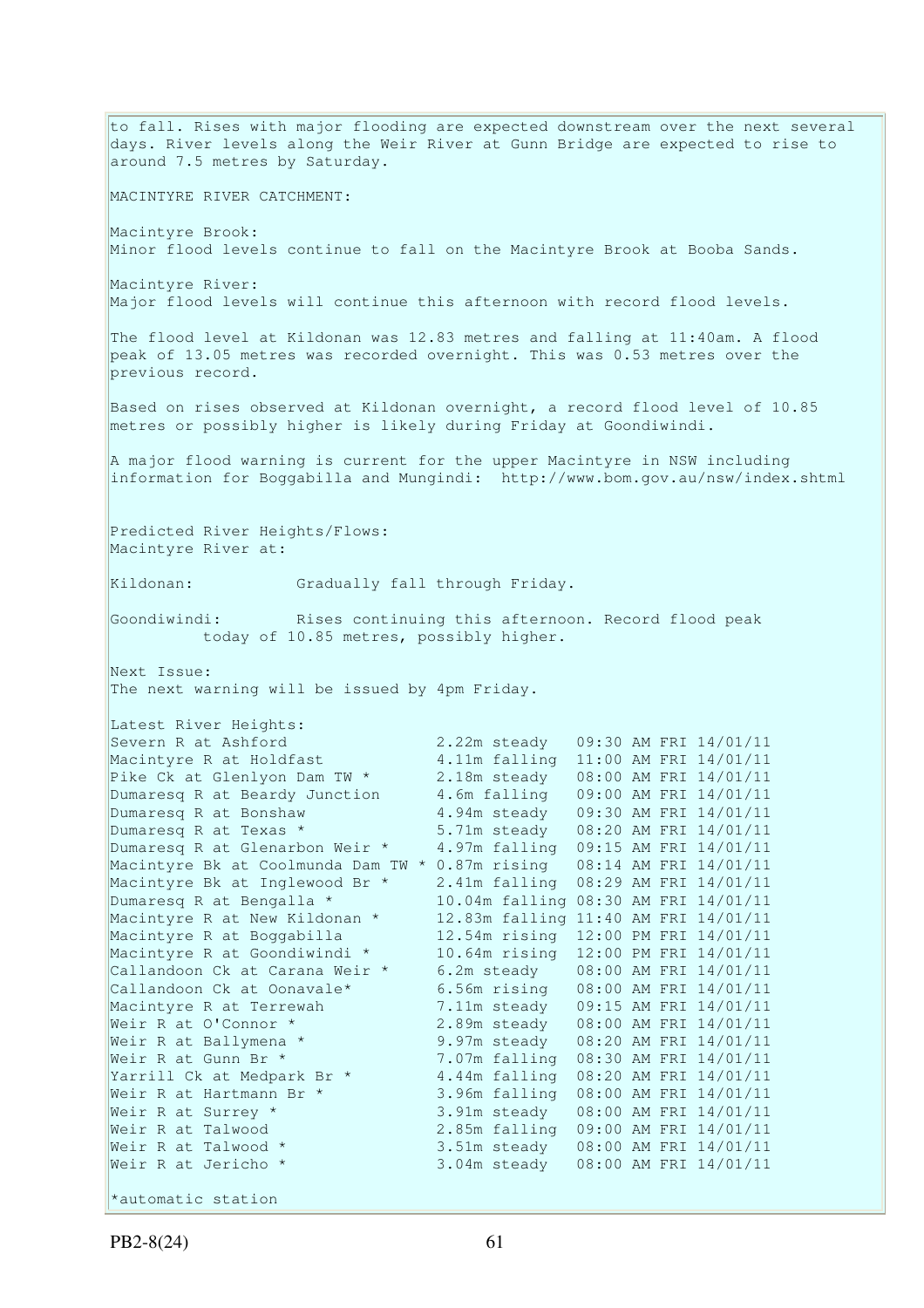Warnings and River Height Bulletins are available at http://www.bom.gov.au/qld/flood/ . Flood Warnings are also available on telephone 1300 659 219 at a low call cost of 27.5 cents, more from mobile, public and satellite phones.

```
TO::BOM620 
IDQ20835 
Australian Government Bureau of Meteorology 
Queensland 
PRIORITY - FOR IMMEDIATE BROADCAST 
FLOOD WARNING FOR THE WEIR AND MACINTYRE RIVERS 
Issued at 4:05 PM on Friday the 14th of January 2011 
by the Bureau of Meteorology, Brisbane.
Major flooding is continuing along the lower Macintyre River. Flood levels at 
Goondiwindi are now steady at a record level of 10.64 metres, above the 1996
flood peak level of 10.6 metres. A record flood level of 10.64 metres is being 
observed at Goondiwindi with further rises possible during Friday evening. 
WEIR RIVER: 
Major flooding peaked at Ballymena at 9.97 metres Friday morning and continues 
to fall. Rises with major flooding are expected downstream over the next several 
days. River levels along the Weir River at Gunn Bridge are expected to rise to 
around 7.5 metres by Saturday. 
MACINTYRE RIVER CATCHMENT: 
Macintyre Brook: 
Minor flood levels continue to fall on the Macintyre Brook at Booba Sands. 
Macintyre River: 
Major flood levels will continue this afternoon with record flood levels. 
The flood level at Kildonan was 12.67 metres and falling at 2:40pm. A flood peak 
of 13.05 metres was recorded overnight. This was 0.53 metres over the previous
record. 
A record flood level of 10.64 metres is being observed at Goondiwindi with 
further rises possible during Friday evening. 
A major flood warning is current for the upper Macintyre in NSW including 
information for Boggabilla and Mungindi: http://www.bom.gov.au/nsw/index.shtml 
Predicted River Heights/Flows: 
Macintyre River at: 
Kildonan: Gradually fall through Friday.
Goondiwindi: Steady at record flood level of 10.64 metres with 
          further rises possible this evening. 
Next Issue: 
The next warning will be issued by 8pm Friday.
```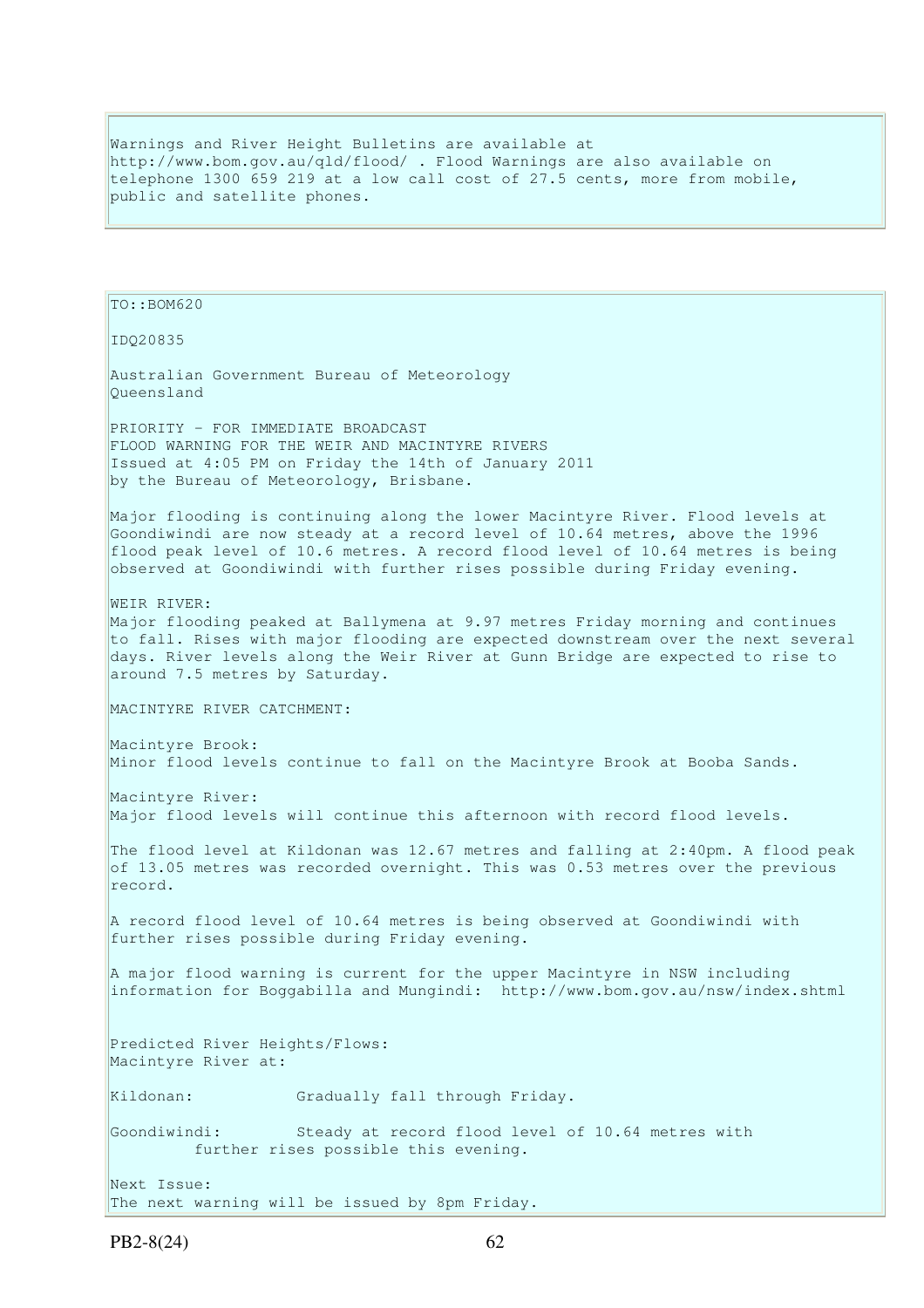Latest River Heights: Severn R at Ashford 2.13m steady 12:30 PM FRI 14/01/11<br>Macintyre R at Holdfast 3.66m falling 02:45 PM FRI 14/01/11 Macintyre R at Holdfast 3.66m falling 02:45 PM FRI 14/01/11 Pike Ck at Glenlyon Dam TW  $*$  2.07m steady 02:00 PM FRI 14/01/11 Dumaresq R at Beardy Junction 4.3m falling 02:50 PM FRI 14/01/11 Dumaresq R at Bonshaw 4.84m falling 12:30 PM FRI 14/01/11 Dumaresq R at Texas  $\star$  5.21m steady 02:39 PM FRI 14/01/11 Dumaresq R at Glenarbon Weir \* 4.82m falling 12:15 PM FRI 14/01/11 Macintyre Bk at Coolmunda Dam TW  $*$  0.62m falling 02:34 PM FRI 14/01/11 Macintyre Bk at Inglewood Br \* 3.53m rising 02:53 PM FRI 14/01/11 Dumaresq R at Bengalla \* 9.7m falling 02:40 PM FRI 14/01/11 Macintyre R at New Kildonan \* 12.67m falling 02:40 PM FRI 14/01/11 Macintyre R at Boggabilla 12.51m falling 03:15 PM FRI 14/01/11 Macintyre R at Goondiwindi 10.64m steady 03:00 PM FRI 14/01/11 Callandoon Ck at Carana Weir \* 6.24m steady 02:00 PM FRI 14/01/11 Callandoon Ck at Oonavale\* 6.59m steady 02:00 PM FRI 14/01/11 Macintyre R at Terrewah 7.1m steady 12:30 PM FRI 14/01/11 Weir R at O'Connor \* 2.69m falling 02:10 PM FRI 14/01/11 Weir R at Retreat Br \* 5.3m falling 02:40 PM FRI 14/01/11 Weir R at Ballymena \* 9.71m falling 02:40 PM FRI 14/01/11 Weir R at Gunn Br \* 7.25m rising 02:10 PM FRI 14/01/11 Yarrill Ck at Medpark Br \* 3.96m falling 02:40 PM FRI 14/01/11 Weir R at Hartmann Br \* 3.94m rising 02:30 PM FRI 14/01/11 Weir R at Surrey \* 3.91m steady 03:00 PM FRI 14/01/11 Weir R at Talwood 2.85m falling 09:00 AM FRI 14/01/11 Weir R at Talwood \* 3.5m steady 12:00 PM FRI 14/01/11 Weir R at Jericho \* 3.02m steady 02:00 PM FRI 14/01/11 \*automatic station Warnings and River Height Bulletins are available at

http://www.bom.gov.au/qld/flood/ . Flood Warnings are also available on telephone 1300 659 219 at a low call cost of 27.5 cents, more from mobile, public and satellite phones.

TO::BOM620 IDQ20835 Australian Government Bureau of Meteorology Queensland PRIORITY - FOR IMMEDIATE BROADCAST FLOOD WARNING FOR THE WEIR AND MACINTYRE RIVERS Issued at 7:56 PM on Friday the 14th of January 2011 by the Bureau of Meteorology, Brisbane. Record major flood levels at Goondiwindi have remained steady at a record level of 10.64 metres with further small rises possible during Friday evening. This is above the 1996 flood peak level of 10.6 metres. MACINTYRE RIVER: Record major flood levels of 10.64 metres have remained steady from 7am through to 7pm Friday at Goondiwindi. A major flood warning is current for the Macintyre River in NSW including information for Boggabilla and Mungindi: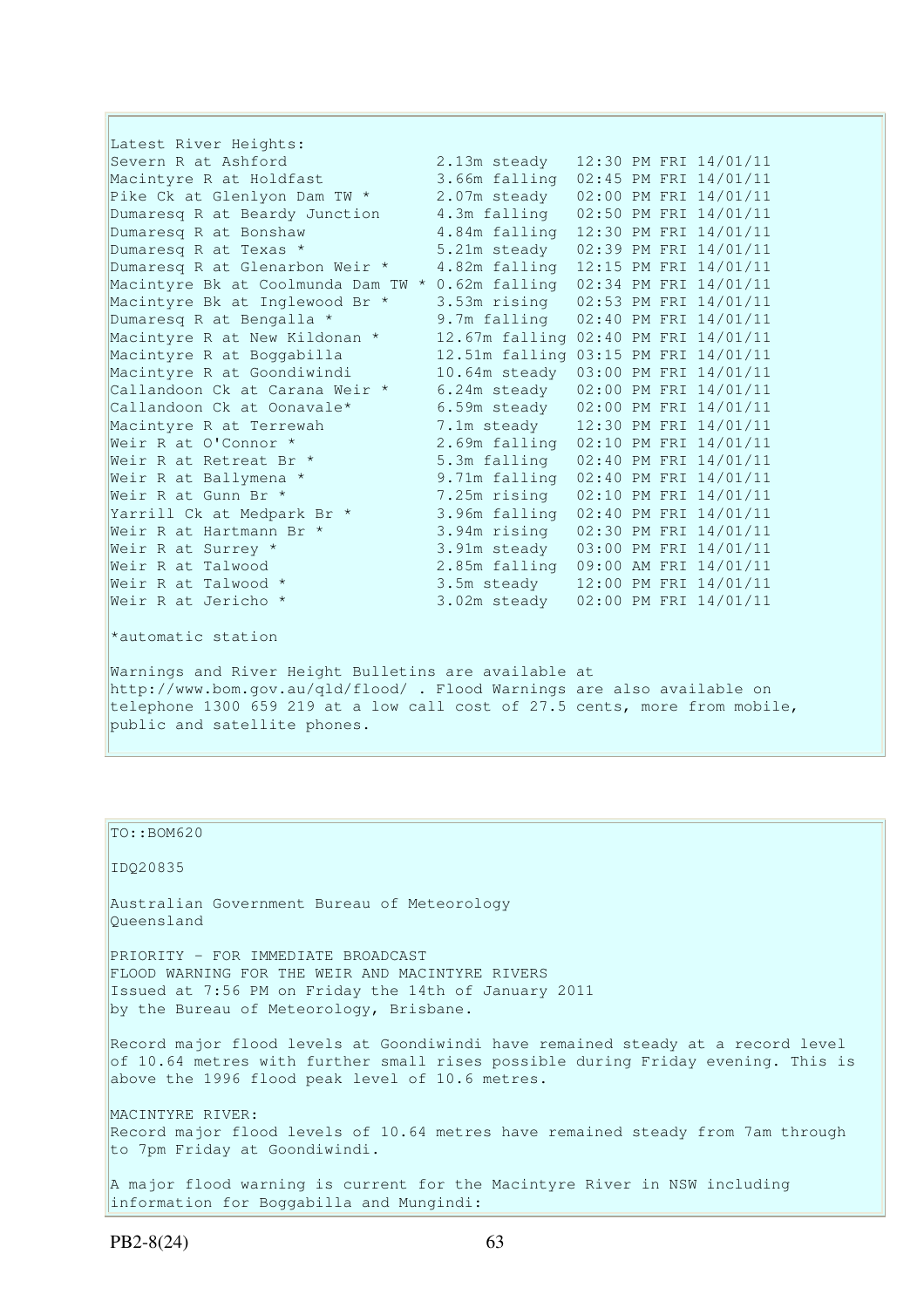http://www.bom.gov.au/nsw/index.shtml WEIR RIVER: River level rises causing major flooding are likely downstream from Gunn Bridge during the next few days. Major flood levels are forecast to peak around 7.5 metres during Saturday. Predicted River Heights/Flows: Macintyre River at: Goondiwindi: Steady at record flood level of 10.64 metres with further rises possible this evening. Next Issue: The next warning will be issued by 8am Saturday. Latest River Heights: Macintyre R at Holdfast 3.28m falling 07:00 PM FRI 14/01/11 Dumaresq R at Glenarbon Weir \* 4.56m falling 06:15 PM FRI 14/01/11 Macintyre Bk at Inglewood Br \* 3.33m falling 05:48 PM FRI 14/01/11 Dumaresq R at Bengalla \* 9.56m falling 05:50 PM FRI 14/01/11 Macintyre R at New Kildonan \* 12.55m falling 05:50 PM FRI 14/01/11 Macintyre R at Boggabilla 12.47m falling 06:15 PM FRI 14/01/11 Macintyre R at Goondiwindi 10.64m steady 05:40 PM FRI 14/01/11 Callandoon Ck at Carana Weir \* 6.24m steady 05:00 PM FRI 14/01/11 Callandoon Ck at Oonavale\* 6.60m steady 05:00 PM FRI 14/01/11 Macintyre R at Terrewah 7.09m rising 06:45 PM FRI 14/01/11 Weir R at O'Connor \* 2.62m falling 05:20 PM FRI 14/01/11<br>Weir R at Retreat Br \* 4.64m falling 06:00 PM FRI 14/01/11 4.64m falling 06:00 PM FRI 14/01/11 Weir R at Ballymena \* 9.47m falling 05:40 PM FRI 14/01/11 Weir R at Gunn Br \* 7.29m rising 05:40 PM FRI 14/01/11 Yarrill Ck at Medpark Br \* 3.72m falling 05:40 PM FRI 14/01/11 Weir R at Hartmann Br \* 3.94m steady 05:00 PM FRI 14/01/11 Weir R at Surrey \* 3.9m steady 06:00 PM FRI 14/01/11 Weir R at Talwood 2.85m falling 09:00 AM FRI 14/01/11 Weir R at Talwood \* 3.50m steady 04:00 PM FRI 14/01/11<br>Weir R at Jericho \* 3.01m steady 05:00 PM FRI 14/01/11 3.01m steady 05:00 PM FRI 14/01/11  $*$  from automatic station Warnings and River Height Bulletins are available at http://www.bom.gov.au/qld/flood/ . Flood Warnings are also available on telephone 1300 659 219 at a low call cost of 27.5 cents, more from mobile, public and satellite phones. TO::BOM620 IDQ20835 Australian Government Bureau of Meteorology Queensland FLOOD WARNING FOR THE WEIR AND MACINTYRE RIVERS Issued at 8:13 AM on Saturday the 15th of January 2011

by the Bureau of Meteorology, Brisbane.

Record major flood levels at Goondiwindi have peaked at 10.64 metres overnight.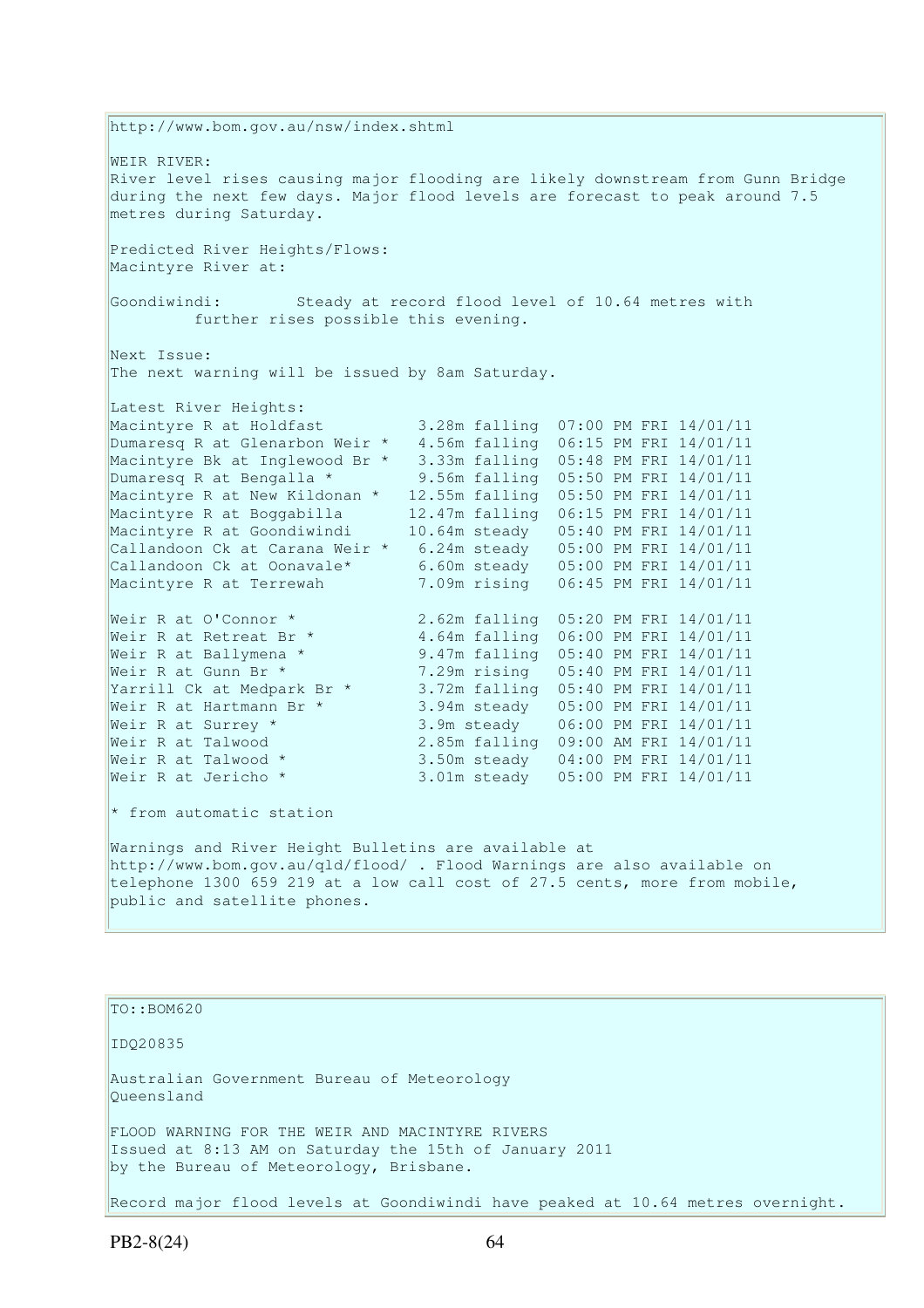At 6am Saturday, the flood level at Goodniwindi was 10.56 and falling slowly. Flood levels are expected to remain above 9.5 metres until overnight Sunday. MACINTYRE RIVER: Record major flood levels at Goondiwindi have peaked at 10.64 metres overnight. At 6am Saturday, the flood level at Goodniwindi was 10.56 and falling slowly. Flood levels are expected to remain above 9.5 metres until overnight Sunday. Major flood levels will continue into next week along Callandoon Creek and through next week at Terrewah on the Macintyre River. A major flood warning is current for the Macintyre River in NSW including information for Boggabilla and Mungindi: http://www.bom.gov.au/nsw/index.shtml WEIR RIVER: River level rises causing major flooding are predicted downstream from Gunn Bridge during the weekend. Major flood levels peaked at Gunn Bridge at 7.3 metres yesterday evening. A flood peak around 5.5 metres at Giddi Giddi is expected overnight Sunday. Flood levels at Talwood will rise next week to a peak of about 3.75 metres late next week. Predicted River Heights/Flows: Macintyre River at: Goondiwindi: Fall slowly through the weekend. Talwood: Rise to 3.5 metres late next week. Next Issue: The next warning will be issued by 3pm Saturday. Latest River Heights: Severn R at Ashford 1.74m steady 06:30 AM SAT 15/01/11<br>Macintyre R at Holdfast 2.62m falling 06:30 AM SAT 15/01/11 2.62m falling 06:30 AM SAT 15/01/11 Pike Ck at Glenlyon Dam TW \* 1.83m falling 05:20 AM SAT 15/01/11 Beardy R at Haystack 0.75m steady 02:30 AM SAT 15/01/11 Dumaresq R at Beardy Junction 4.3m falling 02:50 AM SAT 13/01/11<br>Dumaresq R at Bonshaw 4.39m steady 06:30 AM SAT 15/01/11 4.39m steady 06:30 AM SAT 15/01/11 Dumaresq R at Texas \* 4.41m steady 05:42 AM SAT 15/01/11 Dumaresq R at Glenarbon Weir \* 3.39m falling 06:30 AM SAT 15/01/11 Macintyre Bk at Coolmunda Dam TW \* 0.01m steady 05:34 AM SAT 15/01/11 Macintyre Bk at Inglewood Br \* 2.27m falling 05:49 AM SAT 15/01/11<br>Dumaresq R at Bengalla \* 9.01m falling 05:50 AM SAT 15/01/11 Dumaresq R at Bengalla \* 9.01m falling 05:50 AM SAT 15/01/11 Macintyre R at New Kildonan \* 11.77m falling 05:50 AM SAT 15/01/11 Macintyre R at Boggabilla 12.26m falling 06:30 AM SAT 15/01/11 Macintyre R at Goondiwindi \* 10.56m rising 05:00 AM SAT 15/01/11 Callandoon Ck at Carana Weir \* 6.26m steady 05:00 AM SAT 15/01/11 Callandoon Ck at Oonavale\* 6.67m steady 05:00 AM SAT 15/01/11 Macintyre R at Terrewah 7.11m steady 06:15 AM SAT 15/01/11 Weir R at O'Connor \* 2.37m falling 05:30 AM SAT 15/01/11<br>
Weir R at Retreat Br \* 4.64m falling 06:00 PM FRI 14/01/11<br>
Weir R at Ballymena \* 7.82m falling 05:40 AM SAT 15/01/11<br>
Weir R at Gunn Br \* 7.26m rising 05:20 AM SAT 4.64m falling 06:00 PM FRI 14/01/11 7.82m falling 05:40 AM SAT 15/01/11 Weir R at Gunn Br \* 7.26m rising 05:20 AM SAT 15/01/11 Yarrill Ck at Medpark Br \* 3.18m falling 05:30 AM SAT 15/01/11 Weir R at Hartmann Br  $\star$  3.98m steady 05:20 AM SAT 15/01/11 Weir R at Surrey \* 3.87m steady 06:00 AM SAT 15/01/11 Weir R at Talwood 2.83m steady 09:00 PM FRI 14/01/11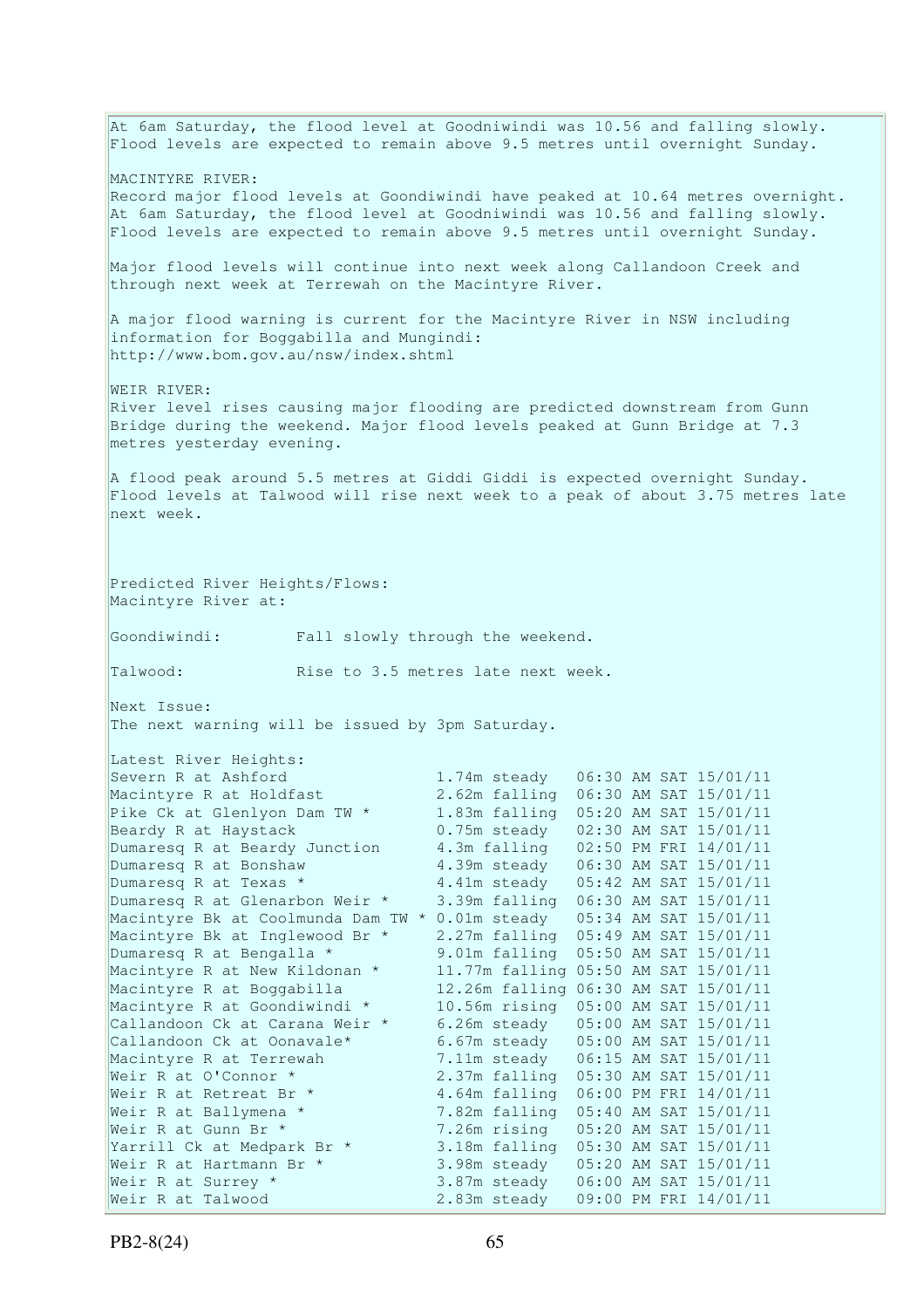|  | Weir R at Talwood * |  | $3.51$ m steady $04:00$ AM SAT $15/01/11$ |  |  |  |
|--|---------------------|--|-------------------------------------------|--|--|--|
|  | Weir R at Jericho * |  | 2.97m steady 05:00 AM SAT 15/01/11        |  |  |  |
|  |                     |  |                                           |  |  |  |

\*automatic station

Warnings and River Height Bulletins are available at http://www.bom.gov.au/qld/flood/ . Flood Warnings are also available on telephone 1300 659 219 at a low call cost of 27.5 cents, more from mobile, public and satellite phones.

| TO::BOM620                                                                                                                                                                                                                                                                                                         |  |
|--------------------------------------------------------------------------------------------------------------------------------------------------------------------------------------------------------------------------------------------------------------------------------------------------------------------|--|
| IDQ20835                                                                                                                                                                                                                                                                                                           |  |
| Australian Government Bureau of Meteorology<br>Oueensland                                                                                                                                                                                                                                                          |  |
| FLOOD WARNING FOR THE WEIR AND MACINTYRE RIVERS<br>Issued at 3:36 PM on Saturday the 15th of January 2011<br>by the Bureau of Meteorology, Brisbane.                                                                                                                                                               |  |
| Record major flood levels at Goondiwindi peaked at 10.64 metres overnight. At<br>noon Saturday, the flood level at Goondiwindi was 10.45 and falling slowly.<br>Flood levels are expected to remain above 9.5 metres until overnight Sunday.                                                                       |  |
| MACINTYRE RIVER:<br>Record major flood levels at Goondiwindi peaked at 10.64 metres overnight. At<br>noon Saturday, the flood level at Goondiwindi was 10.45 and falling slowly.<br>Flood levels are expected to remain above 9.5 metres until overnight Sunday.                                                   |  |
| Major flood levels will continue into next week along Callandoon Creek and<br>through next week at Terrewah on the Macintyre River.                                                                                                                                                                                |  |
| A major flood warning is current for the Macintyre River in NSW including<br>information for Boggabilla, Mungindi and Terrewah:<br>http://www.bom.gov.au/nsw/index.shtml                                                                                                                                           |  |
| WEIR RIVER:<br>River level rises causing major flooding are predicted downstream from Gunn<br>Bridge during the weekend. Major flood levels peaked at Gunn Bridge at 7.3<br>metres yesterday evening.                                                                                                              |  |
| A flood peak around 5.5 metres at Giddi Giddi is expected overnight Sunday.<br>Flood levels at Talwood will rise next week to a peak of about 3.75 metres late<br>next week.                                                                                                                                       |  |
| River levels along the lower Weir river could be affected by the record flood in<br>the Macintyre River. Unexpected movements of water across the floodplain are<br>possible this week from the Talwood area downstream to Mascot and Jericho. A<br>return to major flood levels at Jericho is expected this week. |  |
| Predicted River Heights/Flows:<br>Macintyre River at:                                                                                                                                                                                                                                                              |  |
| Goondiwindi:<br>Fall slowly through the weekend.                                                                                                                                                                                                                                                                   |  |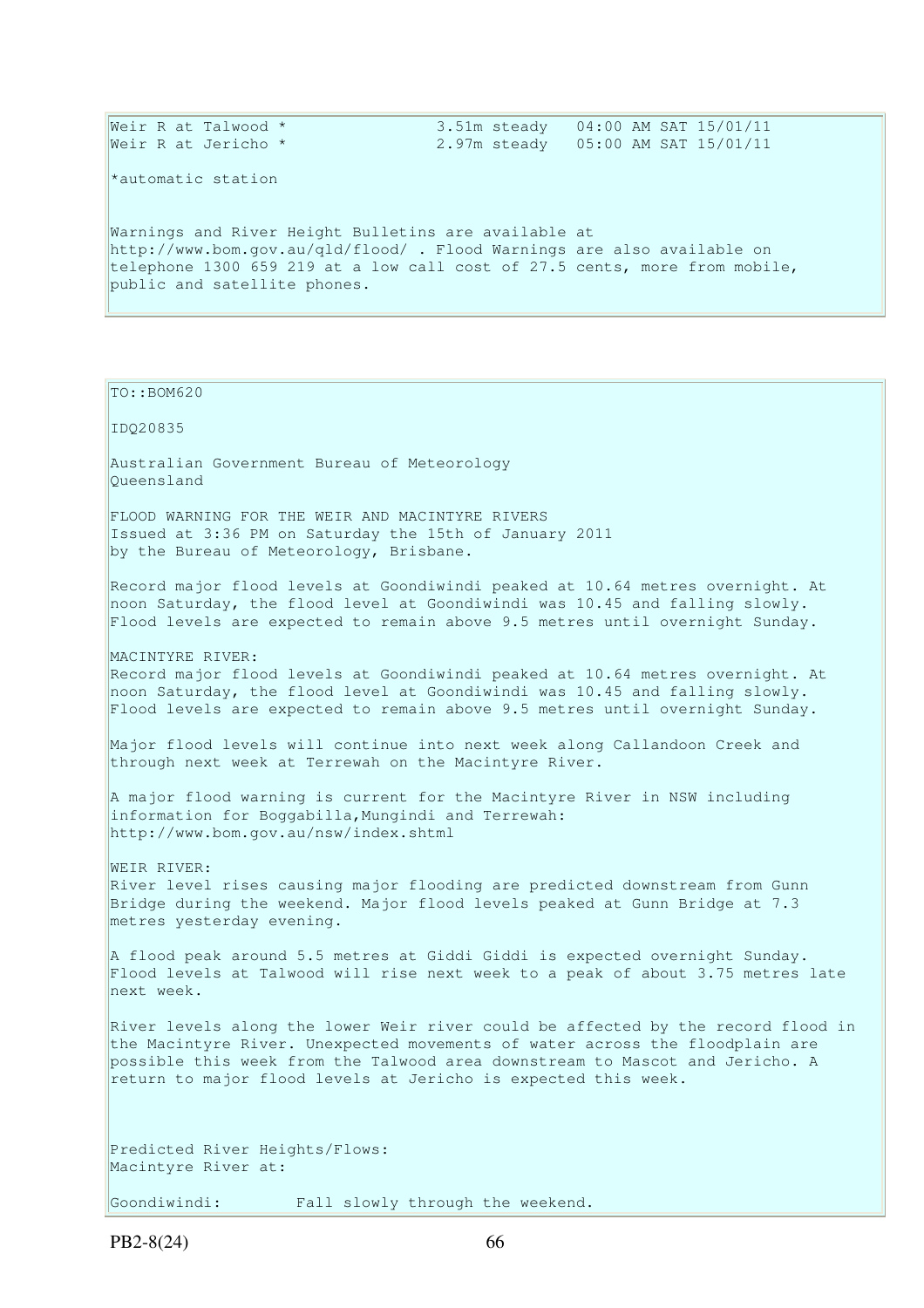| Talwood:                                        | Rise to 3.75 metres late next week.  |  |                       |
|-------------------------------------------------|--------------------------------------|--|-----------------------|
| Next Issue:                                     |                                      |  |                       |
| The next warning will be issued by 10am Sunday. |                                      |  |                       |
| Latest River Heights:                           |                                      |  |                       |
| Severn R at Ashford                             | 1.62m steady                         |  | 03:30 PM SAT 15/01/11 |
| Macintyre R at Holdfast                         | 2.36m falling                        |  | 01:45 PM SAT 15/01/11 |
| Pike Ck at Glenlyon Dam TW *                    | 1.7m falling                         |  | 02:30 PM SAT 15/01/11 |
| Beardy R at Haystack                            | 0.75m steady                         |  | 02:30 AM SAT 15/01/11 |
| Dumaresq R at Beardy Junction                   | 4m falling                           |  | 09:00 AM SAT 15/01/11 |
| Dumaresq R at Bonshaw                           | 4.22m steady                         |  | 02:45 PM SAT 15/01/11 |
| Dumaresq R at Texas *                           | 4.06m steady                         |  | 02:39 PM SAT 15/01/11 |
| Dumaresq R at Glenarbon Weir *                  | 2.8m steady                          |  | 03:15 PM SAT 15/01/11 |
| Macintyre Bk at Coolmunda Dam TW *              | 0.17m falling                        |  | 02:34 PM SAT 15/01/11 |
| Macintyre Bk at Inglewood Br *                  | 2.2m falling                         |  | 02:48 PM SAT 15/01/11 |
| Dumaresq R at Bengalla *                        | 8.22m falling                        |  | 02:50 PM SAT 15/01/11 |
| Macintyre R at New Kildonan *                   | 10.89m falling 02:50 PM SAT 15/01/11 |  |                       |
| Macintyre R at Boggabilla                       | 11.96m falling 03:30 PM SAT 15/01/11 |  |                       |
| Macintyre R at Goondiwindi *                    | 10.42m falling 02:40 PM SAT 15/01/11 |  |                       |
| Callandoon Ck at Carana Weir *                  | 6.26m steady                         |  | 02:00 PM SAT 15/01/11 |
| Callandoon Ck at Oonavale*                      | 6.69m steady                         |  | 11:00 AM SAT 15/01/11 |
| Macintyre R at Terrewah                         | 7.2m rising                          |  | 03:00 PM SAT 15/01/11 |
| Weir R at O'Connor *                            | 2.23m steady                         |  | 02:10 PM SAT 15/01/11 |
| Weir R at Retreat Br *                          | 4.64m falling                        |  | 06:00 PM FRI 14/01/11 |
| Weir R at Ballymena *                           | 5.99m falling                        |  | 02:40 PM SAT 15/01/11 |
| Weir R at Gunn Br *                             | 6.85m rising                         |  | 02:50 PM SAT 15/01/11 |
| Yarrill Ck at Medpark Br *                      | 2.78m falling                        |  | 02:40 PM SAT 15/01/11 |
| Weir R at Hartmann Br *                         | 4.12m steady                         |  | 02:30 PM SAT 15/01/11 |
| Weir R at Surrey *                              | 3.82m steady                         |  | 03:00 PM SAT 15/01/11 |
| Weir R at Talwood                               | 2.84m steady                         |  | 09:00 AM SAT 15/01/11 |
| Weir R at Talwood *                             | 3.52m steady                         |  | 12:00 PM SAT 15/01/11 |
| Weir R at Jericho *                             | 2.95m falling                        |  | 02:20 PM SAT 15/01/11 |
| *automatic station                              |                                      |  |                       |
|                                                 |                                      |  |                       |
|                                                 |                                      |  |                       |

Warnings and River Height Bulletins are available at http://www.bom.gov.au/qld/flood/ . Flood Warnings are also available on telephone 1300 659 219 at a low call cost of 27.5 cents, more from mobile, public and satellite phones.

| $ITO: BOM620$                                                                                                 |
|---------------------------------------------------------------------------------------------------------------|
| ID020835                                                                                                      |
| Australian Government Bureau of Meteorology                                                                   |
| Oueensland                                                                                                    |
| FLOOD WARNING FOR THE LOWER WEIR AND MACINTYRE RIVERS<br>Issued at 9:57 AM on Sunday the 16th of January 2011 |
| by the Bureau of Meteorology, Brisbane.                                                                       |
| Major flooding continues along the lower Macintyre River between Goondiwindi and                              |
| Terrewah, where river levels at Goondiwindi continue to ease during Sunday.                                   |
| Minor to moderate flooding continues along the lower Weir River, with the flood                               |
| peak currently in the Giddi Giddi area.                                                                       |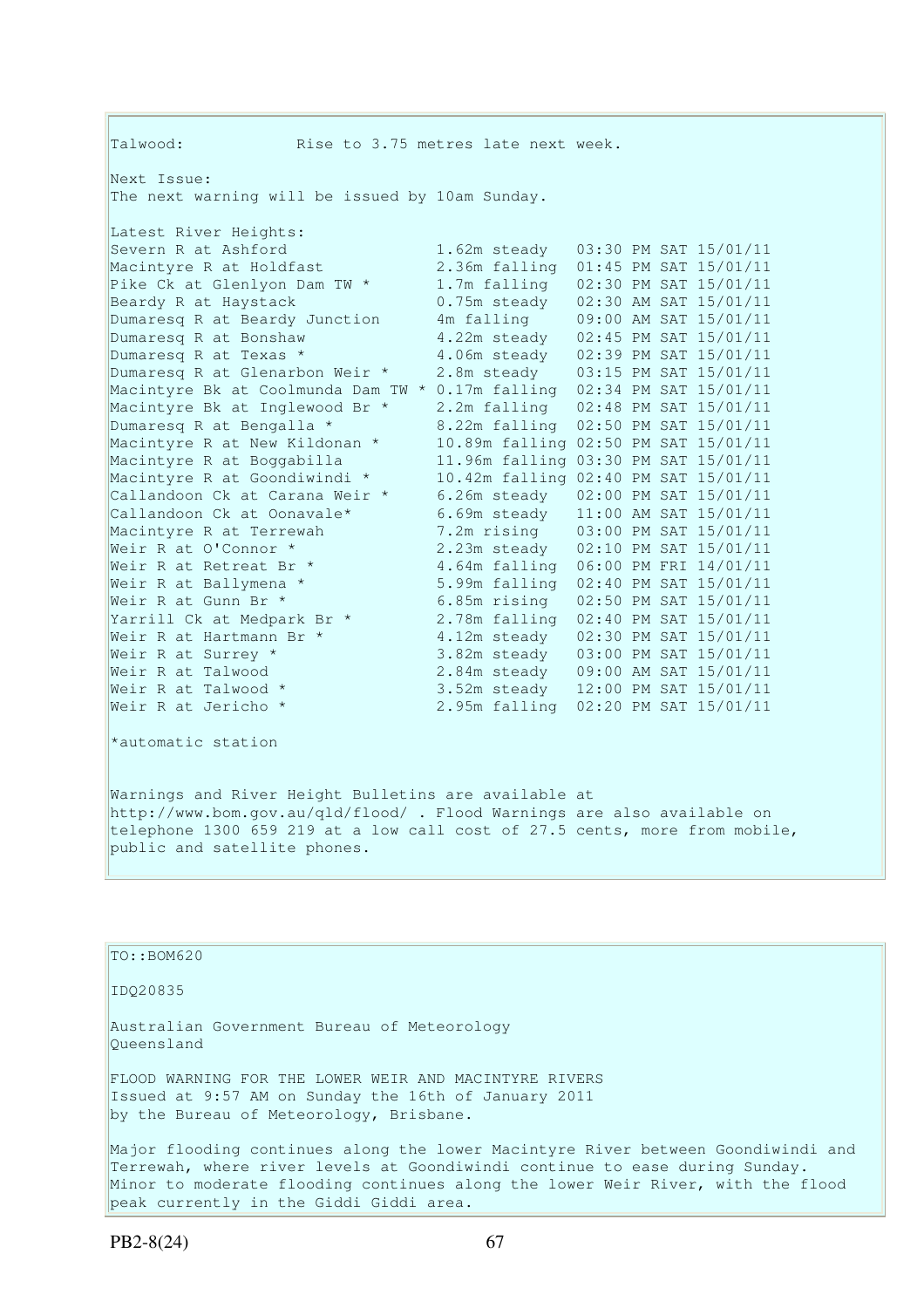LOWER MACINTYRE RIVER: Moderate to major flooding continues along the lower Macintyre River downstream from the Kildonan area through to Terrewah. At 8:20am Sunday, the river level at Goondiwindi was 9.63 and falling slowly with major flooding. Flood levels are expected to further ease below 9.5 metres early Sunday afternoon. The flood peak is currently approaching the Terrewah area. Major flooding continues along Callandoon Creek. A major flood warning is current for the Macintyre River in NSW including information for Terrewah and Mungindi: http://www.bom.gov.au/nsw/index.shtml LOWER WEIR RIVER. River level rises causing moderate to major flooding is occurring in the lower Weir River at Giddi Giddi, where a flood peak around 5.5 metres is expected overnight Sunday. River levels at Talwood will rise again with minor flood levels during this week, and higher levels and moderate flooding expected later this week. River levels along the lower Weir river could be affected by the record flood in the Macintyre River. Unexpected movements of water across the floodplain are possible this week from the Talwood area downstream to Mascot and Jericho. A return to major flood levels at Jericho is expected this week. Predicted River Heights/Flows: Macintyre River at: Goondiwindi Fall slowly through the weekend. Weir River at: Talwood **Rises to 3.75 metres (moderate)** later this week. Weather Forecast: Isolated showers and isolated afternoon thunderstorms. Next Issue: The next warning will be issued by 10am Monday. Latest River Heights: Macintyre R at Holdfast 1.87m steady 09:00 AM SUN 16/01/11 Dumaresq R at Farnbro \* 1.91m falling 08:00 AM SUN 16/01/11 Beardy R at Haystack 0.75m steady 07:45 AM SUN 16/01/11 Dumaresq R at Bonshaw 3.97m steady 07:15 AM SUN 16/01/11 Dumaresq R at Texas \* 3.46m falling 08:19 AM SUN 16/01/11 Dumaresq R at Glenarbon Weir \* 2.26m falling 06:45 AM SUN 16/01/11 Dumaresq R at Bengalla \* 5.95m falling 08:40 AM SUN 16/01/11 Macintyre R at New Kildonan \* 8.68m falling 08:50 AM SUN 16/01/11 Macintyre R at Boggabilla 11.03m falling 06:30 AM SUN 16/01/11 Macintyre R at Goondiwindi \* 9.63m falling 08:20 AM SUN 16/01/11 Callandoon Ck at Carana Weir \* 6.24m steady 08:00 AM SUN 16/01/11 Callandoon Ck at Oonavale\*  $6.72$ m steady  $05:00$  AM SUN  $16/01/11$ Macintyre R at Terrewah 7.39m rising slowly 06:15 AM SUN 16/01/11 Weir R at O'Connor \* 2.05m falling 08:00 AM SUN 16/01/11 Weir R at Ballymena \* 3.19m falling 08:20 AM SUN 16/01/11 Weir R at Gunn Br \* 4.35m falling 08:20 AM SUN 16/01/11 Yarrill Ck at Medpark Br \* 2.1m falling 08:10 AM SUN 16/01/11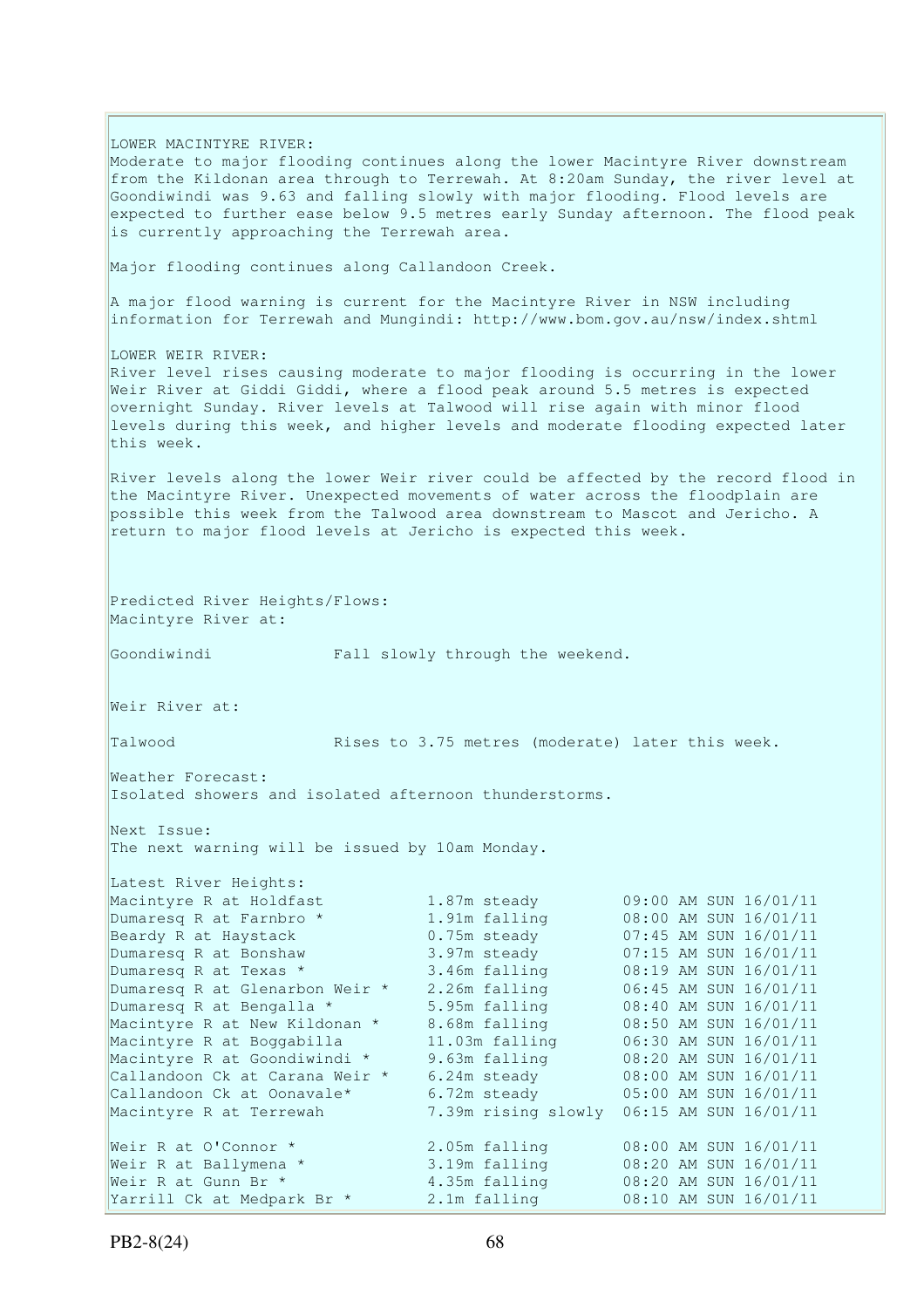Weir R at Giddi Giddi South \* NA Weir R at Hartmann Br \* 4.45m rising 08:00 AM SUN 16/01/11 Weir R at Surrey \* 3.93m rising slowly 08:40 AM SUN 16/01/11 Weir R at Talwood 2.88m steady 09:00 AM SUN 16/01/11 Weir R at Talwood \* 3.54m steady 08:00 AM SUN 16/01/11 Weir R at Jericho \* 2.93m falling slowly 08:00 AM SUN 16/01/11 Weir R at Mascot \* NA  $*$  denotes automatic station. Warnings and River Height Bulletins are available at http://www.bom.gov.au/qld/flood/ . Flood Warnings are also available on telephone 1300 659 219 at a low call cost of 27.5 cents, more from mobile, public and satellite phones. TO::BOM620 IDQ20835 Australian Government Bureau of Meteorology Queensland FLOOD WARNING FOR THE LOWER WEIR AND MACINTYRE RIVERS Issued at 8:41 AM on Monday the 17th of January 2011 by the Bureau of Meteorology, Brisbane. Major flooding continues along the lower Macintyre River downstream of Goondiwindi to Terrewah. Minor to moderate flooding continues along the lower Weir River, with the flood peak currently approaching the Hartmann area. LOWER MACINTYRE RIVER: Moderate to major flooding continues along the lower Macintyre River downstream from the Kildonan area through to Terrewah. The flood peak is currently approaching the Terrewah area with major flood levels. Major flooding will start to ease along Callandoon Creek at Carana Weir today. A major flood warning is current for the Macintyre River in NSW including information for Terrewah and Mungindi: http://www.bom.gov.au/nsw/index.shtml LOWER WEIR RIVER: River level rises causing moderate to major flooding are occurring in the lower Weir River. The flood peak is currently approaching the Hartmann area. River levels at Talwood will rise again with minor flood levels during Tuesday and higher levels to 3.75 metres and moderate flooding expected later this week. High level major flood levels are expected at Jericho this week. River levels along the lower Weir river could be affected by the record flood in the Macintyre River. Unexpected movements of water across the flood plain are possible this week from the Talwood area downstream to Mascot and Jericho. Predicted River Heights/Flows: Weir River at: Talwood **Rises to 3.75 metres** (moderate) later this week.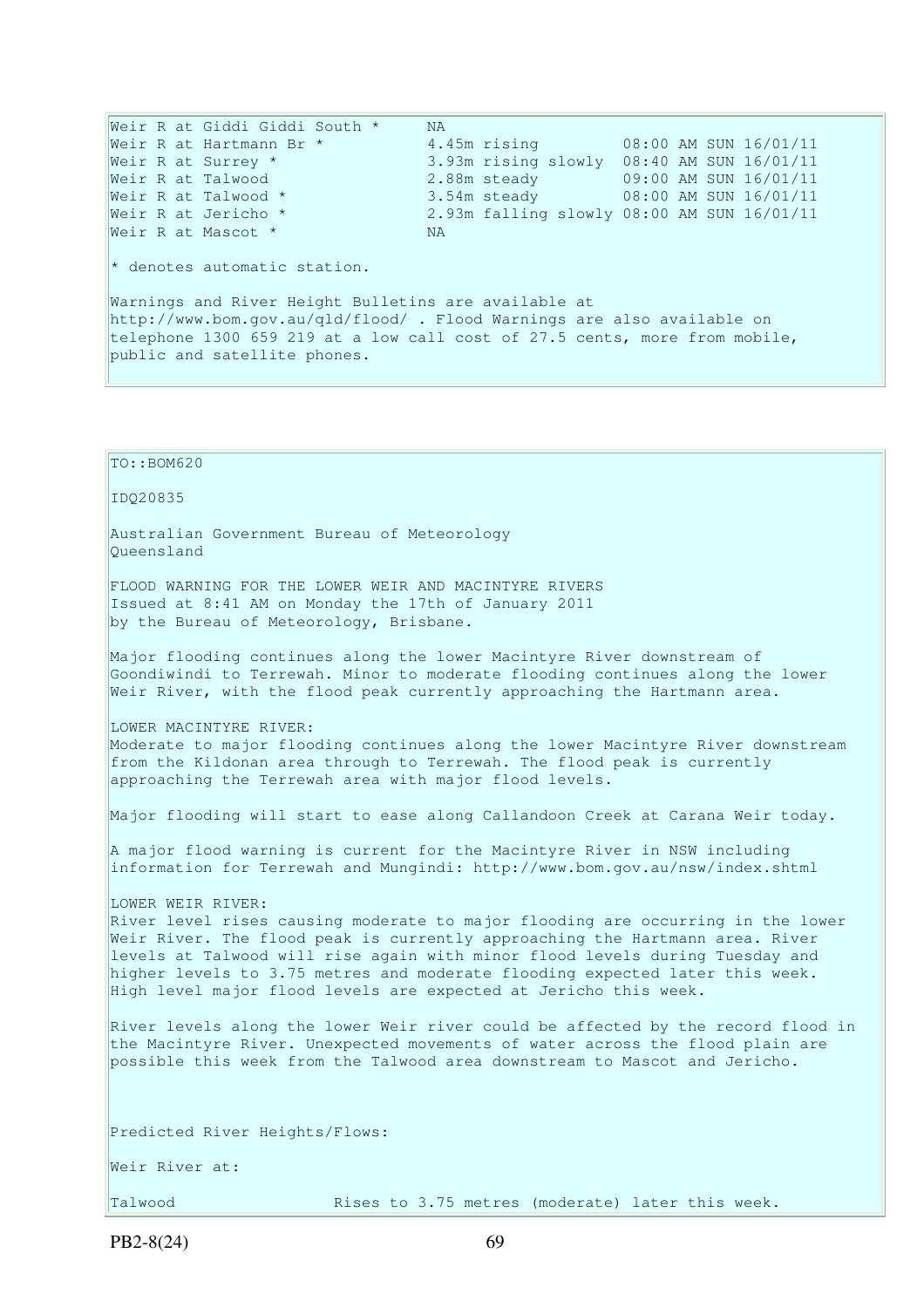| Next Issue:                                      |                                           |                       |
|--------------------------------------------------|-------------------------------------------|-----------------------|
| The next warning will be issued by 10am Tuesday. |                                           |                       |
| Latest River Heights:                            |                                           |                       |
| Severn R at Ashford                              | 1.27m steady                              | 07:30 AM MON 17/01/11 |
| Macintyre R at Holdfast                          | 1.52m steady                              | 06:30 AM MON 17/01/11 |
| Dumaresq R at Farnbro *                          | 1.84m falling                             | 05:10 AM MON 17/01/11 |
| Pike Ck at Glenlyon Dam TW *                     | 1.29m falling                             | 05:00 AM MON 17/01/11 |
| Beardy R at Haystack                             | 0.74m steady                              | 05:00 AM MON 17/01/11 |
| Dumaresq R at Bonshaw                            | 3.76m steady                              | 07:15 AM MON 17/01/11 |
| Dumaresq R at Texas *                            | 2.96m falling                             | 05:39 AM MON 17/01/11 |
| Dumaresq R at Glenarbon Weir *                   | 1.8m steady                               | 07:15 AM MON 17/01/11 |
| Macintyre Bk at Coolmunda Dam TW * 0.01m steady  |                                           | 05:34 AM MON 17/01/11 |
| Macintyre Bk at Inglewood Br *                   | 2.14m steady                              | 05:49 AM MON 17/01/11 |
| Dumaresq R at Bengalla *                         | 4.63m rising                              | 05:50 AM MON 17/01/11 |
| Macintyre R at New Kildonan *                    | 5.85m steady                              | 05:50 AM MON 17/01/11 |
| Macintyre R at Boggabilla                        | 7.57m falling                             | 07:45 AM MON 17/01/11 |
| Macintyre R at Goondiwindi *                     | 7.61m falling                             | 05:40 AM MON 17/01/11 |
| Callandoon Ck at Carana Weir *                   | 6.09m falling                             | 05:00 AM MON 17/01/11 |
| Callandoon Ck at Oonavale*                       | 6.69m steady                              | 05:00 AM MON 17/01/11 |
| Macintyre R at Terrewah                          | 7.41m steady                              | 10:00 AM SUN 16/01/11 |
| Weir R at O'Connor *                             | 1.91m falling                             | 05:00 AM MON 17/01/11 |
| Weir R at Ballymena *                            | 2.4m steady                               | 05:10 AM MON 17/01/11 |
| Weir R at Gunn Br *                              | 1.91m falling                             | 05:30 AM MON 17/01/11 |
| Yarrill Ck at Medpark Br *                       | 1.61m falling                             | 05:10 AM MON 17/01/11 |
| Weir R at Hartmann Br *                          | 4.86m rising                              | 05:40 AM MON 17/01/11 |
| Weir R at Surrey *                               | 4.35m rising                              | 05:40 AM MON 17/01/11 |
| Weir R at Talwood                                | 2.88m rising slowly 09:00 AM SUN 16/01/11 |                       |
| Weir R at Talwood *                              | 3.59m steady                              | 04:00 AM MON 17/01/11 |
| Weir R at Jericho *                              | 3.01m steady                              | 05:30 AM MON 17/01/11 |
| *automatic station                               |                                           |                       |

Warnings and River Height Bulletins are available at http://www.bom.gov.au/qld/flood/ . Flood Warnings are also available on telephone 1300 659 219 at a low call cost of 27.5 cents, more from mobile, public and satellite phones.

TO::BOM620 IDQ20835 Australian Government Bureau of Meteorology Queensland FLOOD WARNING FOR THE LOWER WEIR AND MACINTYRE RIVERS Issued at 10:07 AM on Tuesday the 18th of January 2011 by the Bureau of Meteorology, Brisbane. Minor flooding continues to ease along the lower Macintyre River in the Goondiwindi area. Minor to moderate flooding continues along the lower Weir River, with the flood peak currently approaching the Hartmann area. Major flooding is rising further downstream at Jericho.

LOWER MACINTYRE RIVER: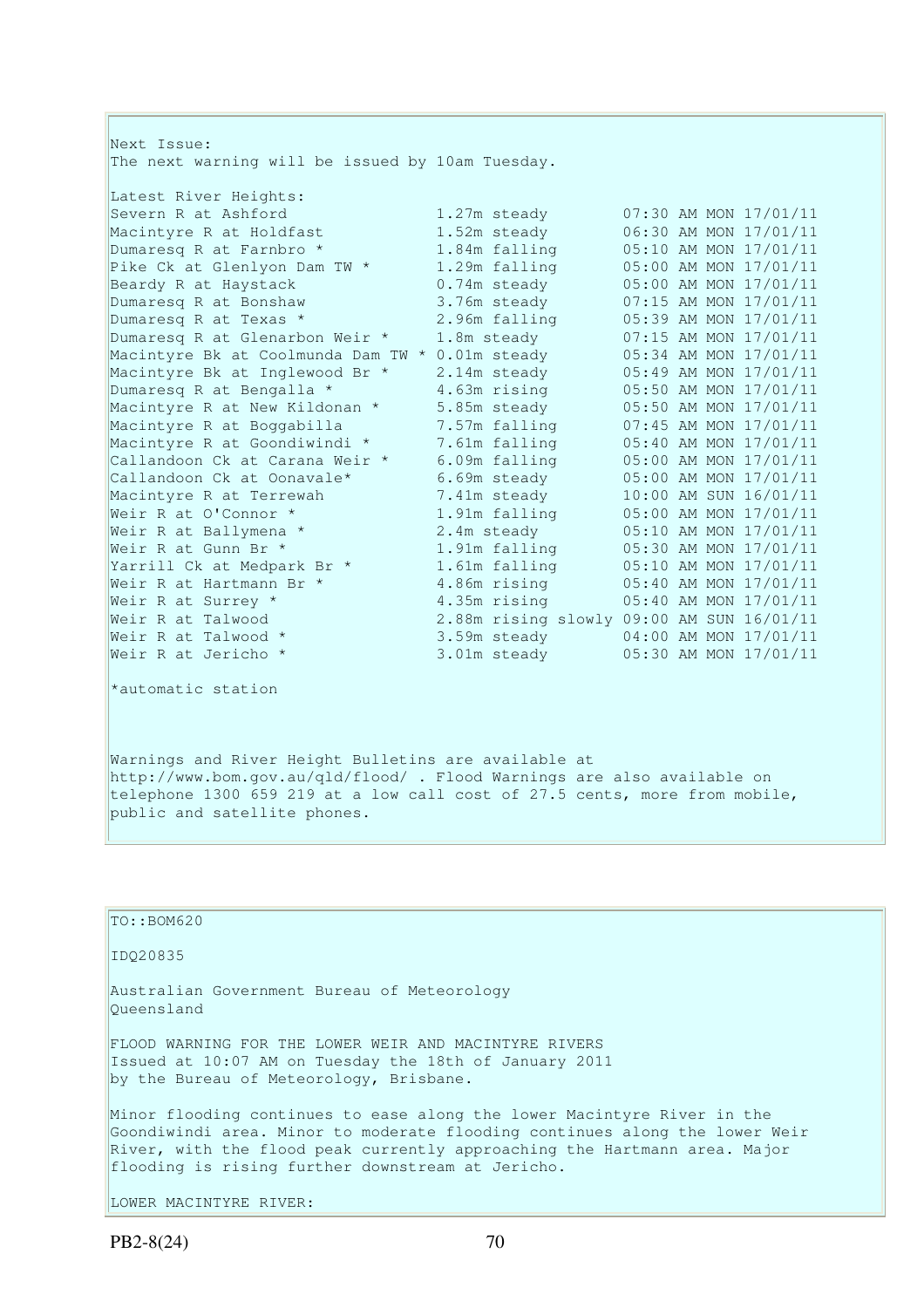Minor flooding continues to ease along the lower Macintyre River between the Kildonan area and Goondiwindi. The flood peak is currently in the Terrewah area with major flooding. Moderate flooding is easing along Callandoon Creek at Carana Weir. A major flood warning is current for the Macintyre River in NSW including information for Terrewah and Mungindi: http://www.bom.gov.au/nsw/index.shtml LOWER WEIR RIVER: River level rises causing moderate to major flooding are occurring in the lower Weir River. The flood peak is currently approaching the Hartmann Bridge area. Minor flooding is rising at Talwood with higher levels and moderate flooding expected later this week. At Major flooding is occurring downstream at Jericho. River levels along the lower Weir river could be affected by the record flood in the Macintyre River. Unexpected movements of water across the flood plain are possible this week from the Talwood area downstream to Mascot and Jericho. Predicted River Heights/Flows: Weir River at: Talwood Exceed 3.5 metres (moderate) later this week. Next Issue: The next warning will be issued by 10am Wednesday. Latest River Heights: Macintyre R at Holdfast 1.25m steady 08:00 AM TUE 18/01/11 Dumaresq R at Bonshaw 3.6m steady 08:00 AM TUE 18/01/11 Dumaresq R at Texas \* 2.51m falling 08:19 AM TUE 18/01/11 Dumaresq R at Glenarbon Weir \* 1.51m steady 08:15 AM TUE 18/01/11 Dumaresq R at Bengalla \* 3.65m falling 08:20 AM TUE 18/01/11 Macintyre R at New Kildonan \* 4.51m falling 08:50 AM TUE 18/01/11 Macintyre R at Boggabilla 5.28m falling 08:30 AM TUE 18/01/11 Macintyre R at Goondiwindi \* 5.76m falling 08:20 AM TUE 18/01/11 Callandoon Ck at Carana Weir \* 5.26m falling 08:00 AM TUE 18/01/11 Callandoon Ck at Oonavale\* 6.64m steady 05:00 AM TUE 18/01/11 Macintyre R at Terrewah NA Weir R at O'Connor \* 1.82m falling 08:00 AM TUE 18/01/11 Weir R at Retreat Br \* 1.59m steady 07:00 AM TUE 18/01/11 Weir R at Ballymena \* 2.06m steady 08:00 AM TUE 18/01/11 Weir R at Gunn Br \* 1.31m falling 08:00 AM TUE 18/01/11 Yarrill Ck at Medpark Br \* 1.27m steady 08:00 AM TUE 18/01/11 Weir R at Hartmann Br \* 5.32m steady 08:00 AM TUE 18/01/11 Weir R at Surrey \* 4.99m rising 08:30 AM TUE 18/01/11 Weir R at Talwood 3.07m rising 09:00 AM TUE 18/01/11 Weir R at Talwood \* 3.74m rising 08:10 AM TUE 18/01/11 Weir R at Jericho \* 3.32m steady 08:00 AM TUE 18/01/11  $*$  denotes automatic station. Warnings and River Height Bulletins are available at http://www.bom.gov.au/qld/flood/ . Flood Warnings are also available on telephone 1300 659 219 at a low call cost of 27.5 cents, more from mobile, public and satellite phones.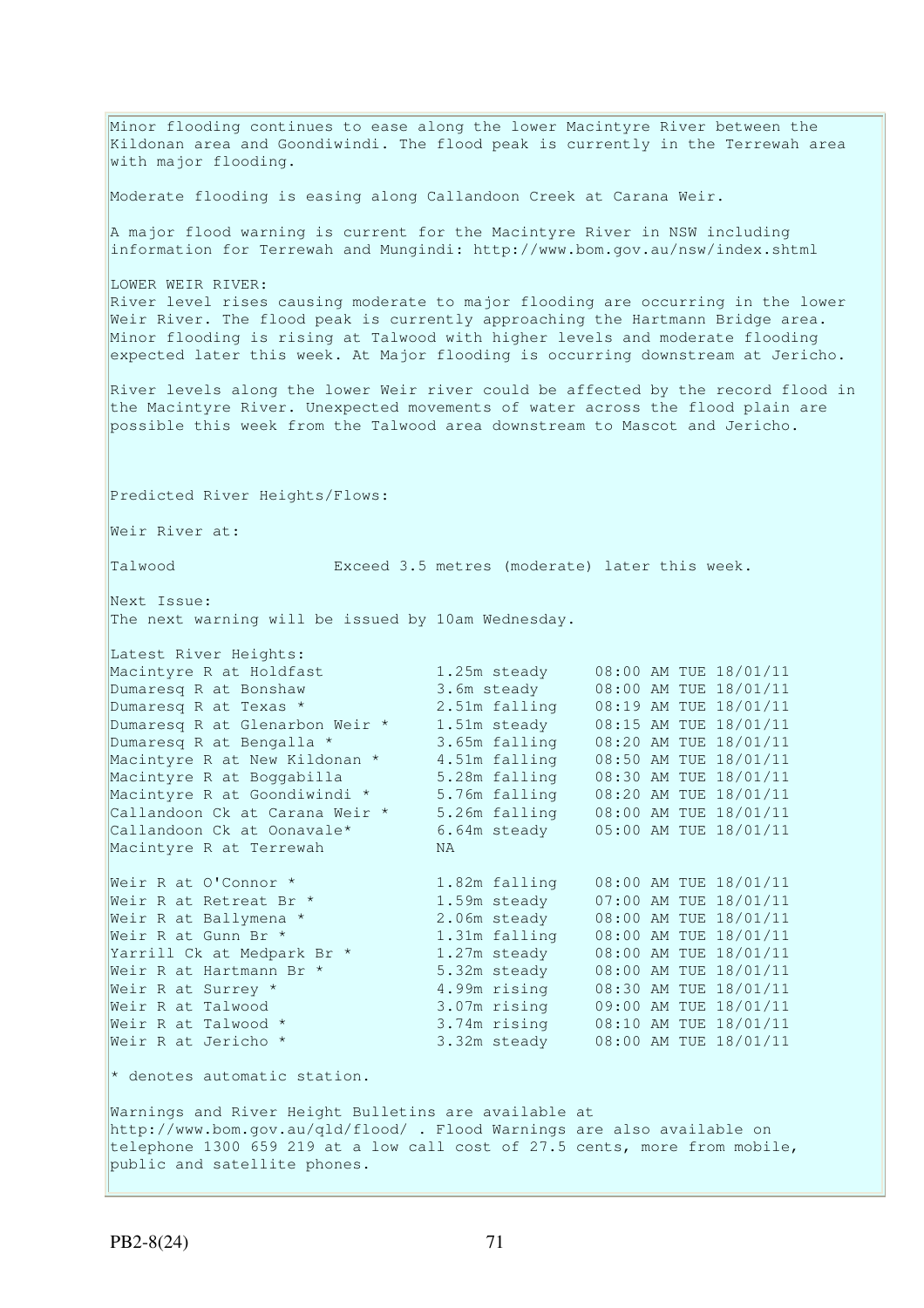$TO: **ROM620**$ IDQ20835 Australian Government Bureau of Meteorology Queensland FLOOD WARNING FOR THE LOWER WEIR AND MACINTYRE RIVERS Issued at 9:55 AM on Wednesday the 19th of January 2011 by the Bureau of Meteorology, Brisbane. Minor flooding continues to ease along the lower Macintyre River in the Goondiwindi area. Moderate to major flooding continues along the lower Weir River between Giddi Giddi and Surrey, with the flood peak in the Hartmann Bridge area. Major flooding is rising further downstream at Jericho. LOWER MACINTYRE RIVER: Minor flooding continues to slowly ease along the lower Macintyre River between the Kildonan area and Goondiwindi. Minor flooding is also easing along Callandoon Creek at Carana Weir. A major flood warning is current for the Macintyre River in NSW including information for Terrewah and Mungindi: http://www.bom.gov.au/nsw/index.shtml . LOWER WEIR RIVER: Moderate to major flooding is occurring in the lower Weir River between Giddi Giddi and Surrey, where the flood peak is currently in the Hartmann Bridge area. Minor flooding continues to rise at Talwood with higher levels and moderate to major flooding expected later this week. Major flooding continues to slowly rise downstream at Jericho. River levels along the lower Weir river could be affected by the record flood in the Macintyre River. Unexpected movements of water across the flood plain are possible this week from the Talwood area downstream to Mascot and Jericho. Predicted River Heights/Flows: Weir River at: Talwood Exceed 3.5 metres (moderate) during Wednesday. Peak near 4.0 metres (major) during the weekend. Weather Forecast: Scattered afternoon showers, with a possible thunderstorm. Next Issue: The next warning will be issued by 10am Thursday. Latest River Heights: Macintyre R at Holdfast 1.11m steady 09:00 AM WED 19/01/11<br>
Dumaresq R at Farnbro \* 1.72m steady 08:00 AM WED 19/01/11<br>
Dumaresq R at Bonshaw 3.49m steady 09:15 AM WED 19/01/11 Dumaresq R at Farnbro \* 1.72m steady 08:00 AM WED 19/01/11 Dumaresq R at Bonshaw 3.49m steady 09:15 AM WED 19/01/11 Dumaresq R at Texas \* 2.21m falling 08:19 AM WED 19/01/11<br>Dumaresq R at Glenarbon Weir \* 1.33m steady 09:00 AM WED 19/01/11 Dumaresq R at Glenarbon Weir \* 1.33m steady 09:00 AM WED 19/01/11 Dumaresq R at Bengalla \* 3.16m steady 08:00 AM WED 19/01/11 Macintyre R at New Kildonan \* 4m falling 08:50 AM WED 19/01/11 Macintyre R at Boggabilla and M. Farring to the Minister of Macintyre R at Boggabilla and 4.69m steady 09:15 AM WED 19/01/11 Macintyre R at Goondiwindi \* 5.1m falling 08:10 AM WED 19/01/11 Callandoon Ck at Carana Weir \* 4.46m falling 08:00 AM WED 19/01/11 Callandoon Ck at Oonavale\* 6.56m rising 05:10 AM WED 19/01/11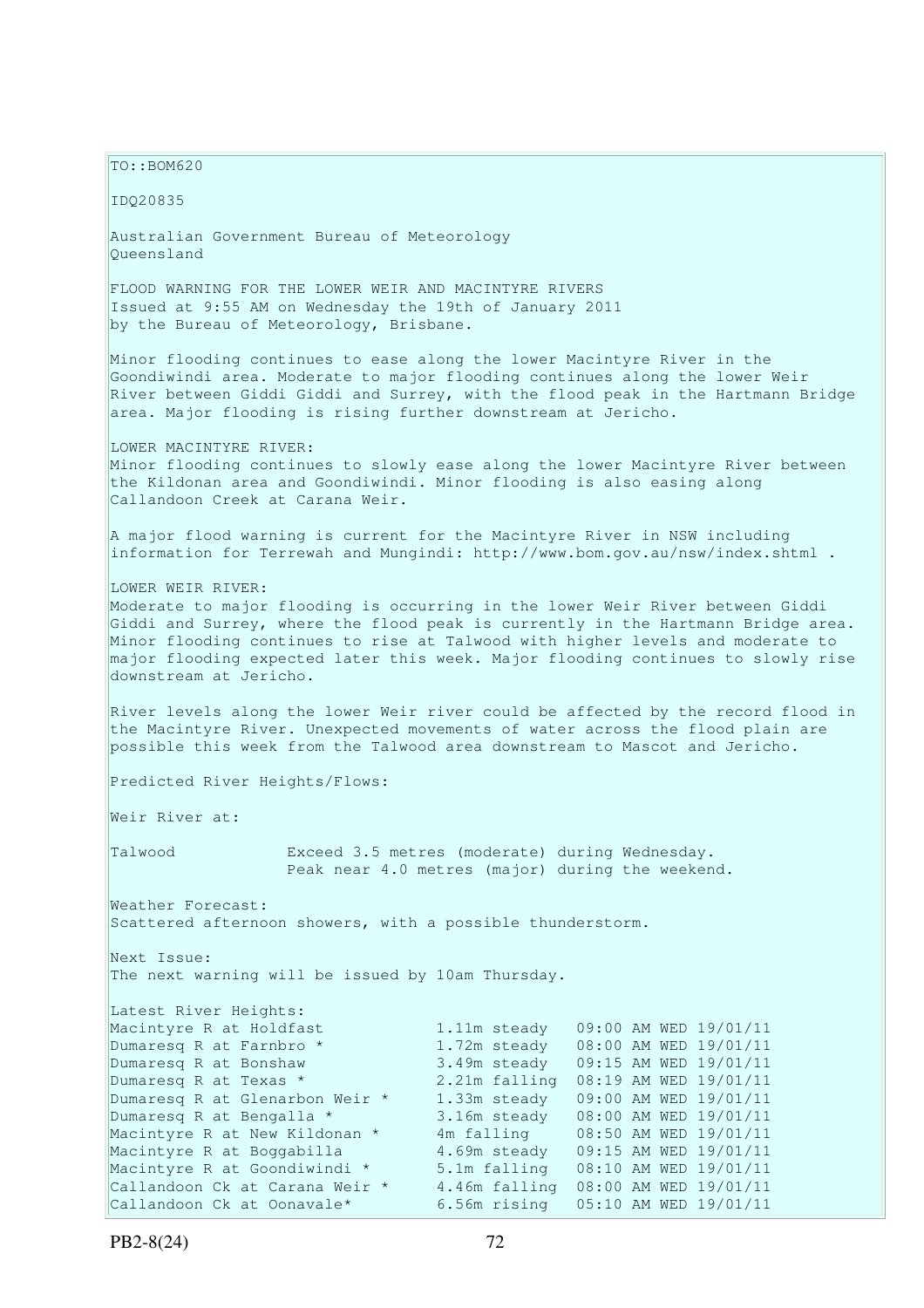Macintyre R at Terrewah NA Weir R at O'Connor \* 1.74m falling 08:00 AM WED 19/01/11 Weir R at Ballymena \* 2.08m falling 08:00 AM WED 19/01/11 Weir R at Gunn Br \* 1.61m falling 08:20 AM WED 19/01/11 Yarrill Ck at Medpark Br \* 1.11m falling 08:00 AM WED 19/01/11 Weir R at Giddi Giddi South \* NA Weir R at Hartmann Br \* 5.54m steady 08:00 AM WED 19/01/11 Weir R at Surrey \* 5.49m steady 08:00 AM WED 19/01/11 Weir R at Talwood  $\overline{3.16m}$  rising 09:00 PM TUE 18/01/11<br>Weir R at Talwood \* 3.95m steady 09:30 AM WED 19/01/11 Weir R at Talwood \* 3.95m steady 09:30 AM WED 19/01/11 Weir R at Jericho \* 3.59m steady 08:00 AM WED 19/01/11 Weir R at Mascot \* NA  $*$  denotes automatic station. Warnings and River Height Bulletins are available at http://www.bom.gov.au/qld/flood/ . Flood Warnings are also available on telephone 1300 659 219 at a low call cost of 27.5 cents, more from mobile, public and satellite phones.

 $TO: **ROM620**$ IDQ20835 Australian Government Bureau of Meteorology Queensland FLOOD WARNING FOR THE LOWER WEIR AND MACINTYRE RIVERS Issued at 8:39 AM on Thursday the 20th of January 2011 by the Bureau of Meteorology, Brisbane. Minor flooding continues to ease along the lower Macintyre River. Moderate to major flooding continues along the lower Weir River between Giddi Giddi and Surrey, with the flood peak approaching Surrey. Major flood levels continue at Jericho. LOWER WEIR RIVER: Moderate to major flooding is occurring between Giddi Giddi and Surrey. A major flood peak of about 5.8 metres is forecast for Surrey during Friday morning. At Talwood, flood levels are likely to peak around the major flood level of 4 metres late in the weekend. Major flooding continues to slowly rise downstream at Jericho. River levels along the lower Weir river could be affected by the record flood in the Macintyre River. Unexpected movements of water across the flood plain are possible this week from the Talwood area downstream to Mascot and Jericho. LOWER MACINTYRE RIVER: Minor flooding continues to ease between the Kildonan area and Goondiwindi. Minor flood levels are falling along Callandoon Creek. A major flood warning is current for the Macintyre River in NSW including information for Terrewah and Mungindi: http://www.bom.gov.au/nsw/index.shtml . Predicted River Heights/Flows:

Weir River at: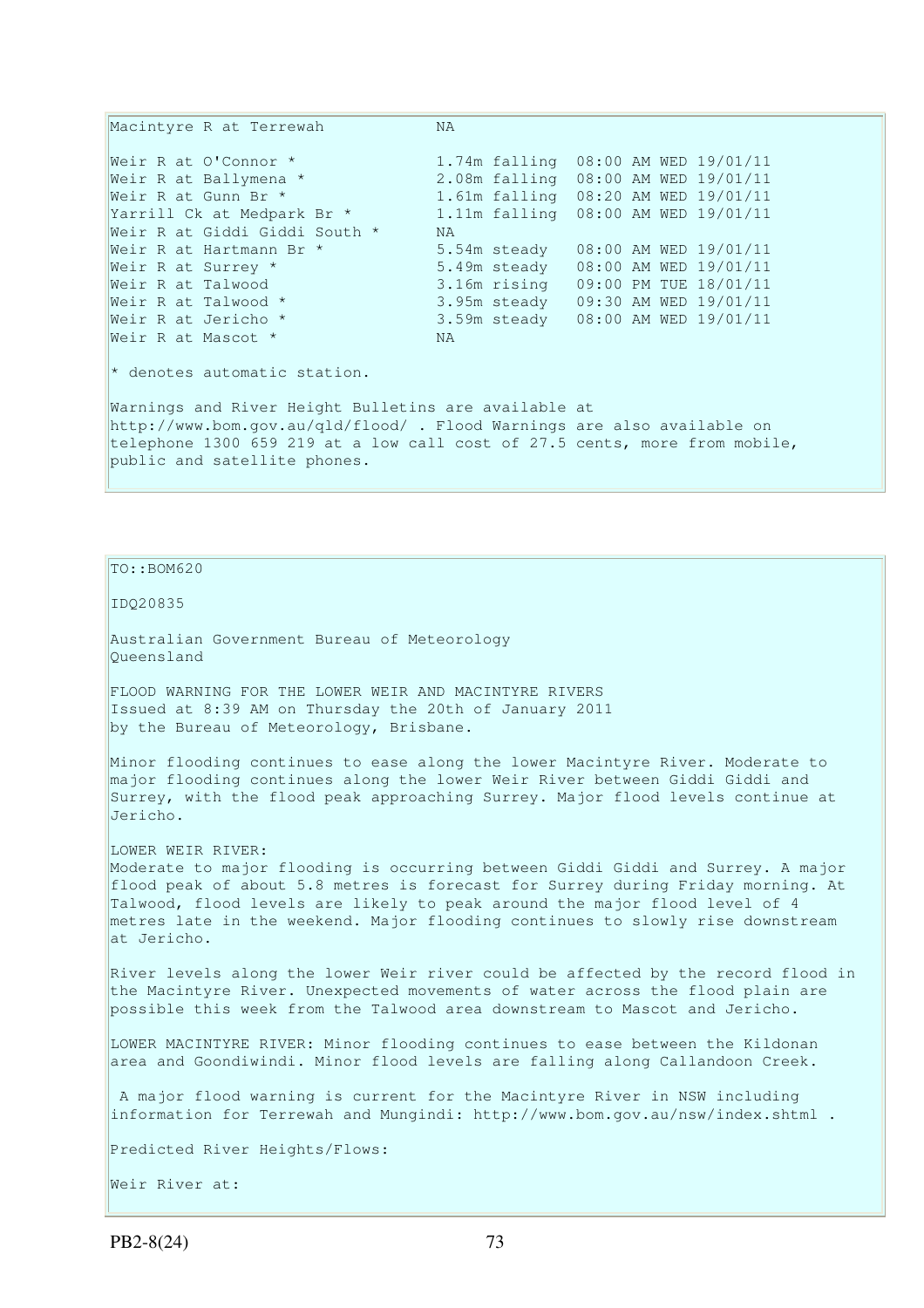Talwood Peak around 4.0 metres (major) late in the weekend. Next Issue: The next warning will be issued by 10am Friday. Latest River Heights: Dumaresq R at Glenarbon Weir \* 1.21m steady 07:00 AM THU 20/01/11 Macintyre Bk at Coolmunda Dam TW \* -0.19m steady 05:34 AM THU 20/01/11 Macintyre Bk at Inglewood Br \* 1.84m steady 05:49 AM THU 20/01/11 Dumaresq R at Bengalla \* 2.85m falling 05:40 AM THU 20/01/11 Macintyre R at New Kildonan \* 3.7m steady 05:20 AM THU 20/01/11 Macintyre R at Boggabilla 4.17m steady 07:15 AM THU 20/01/11 Macintyre R at Goondiwindi \* 4.62m steady 07:00 AM THU 20/01/11 Callandoon Ck at Carana Weir \* 3.8m falling 07:00 AM THU 20/01/11 Callandoon Ck at Oonavale\* 6.45m steady 07:00 AM THU 20/01/11 Weir R at O'Connor \* 1.68m steady 05:00 AM THU 20/01/11 Weir R at Ballymena \* 1.88m falling 05:10 AM THU 20/01/11 Weir R at Gunn Br \* 0.99m steady 07:00 AM THU 20/01/11<br>
Yarrill Ck at Medpark Br \* 1.02m falling 05:20 AM THU 20/01/11<br>
Weir R at Hartmann Br \* 5.48m falling 05:30 AM THU 20/01/11  $1.02m$  falling 05:20 AM THU 20/01/11 5.48m falling 05:30 AM THU 20/01/11 Weir R at Surrey \* 5.64m steady 05:00 AM THU 20/01/11 Weir R at Talwood \* 4.29m steady 07:30 AM THU 20/01/11 Weir R at Jericho \* 3.66m steady 07:00 AM THU 20/01/11 \*automatic station Warnings and River Height Bulletins are available at http://www.bom.gov.au/qld/flood/ . Flood Warnings are also available on telephone 1300 659 219 at a low call cost of 27.5 cents, more from mobile, public and satellite phones.

#### TO::BOM620

IDQ20835

Australian Government Bureau of Meteorology Queensland

FLOOD WARNING FOR THE LOWER WEIR AND MACINTYRE RIVERS Issued at 7:43 AM on Friday the 21st of January 2011 by the Bureau of Meteorology, Brisbane.

Moderate to major flooding continues along the lower Weir River between Hartmann Bridge and Surrey, with the flood peak around Surrey. Major flood levels continue at Jericho. Minor flooding continues to ease along the lower Macintyre River.

LOWER WEIR RIVER: Moderate to major flooding is occurring between Hartmann Bridge and Jericho. A major flood peak of about 5.7 metres is currently in the Surrey area. At Talwood, flood levels are expected to peak around the major flood level of 4 metres late in the weekend. Major flooding continues to rise downstream at Jericho.

LOWER MACINTYRE RIVER: Minor flooding continues to ease between the Kildonan area and Goondiwindi.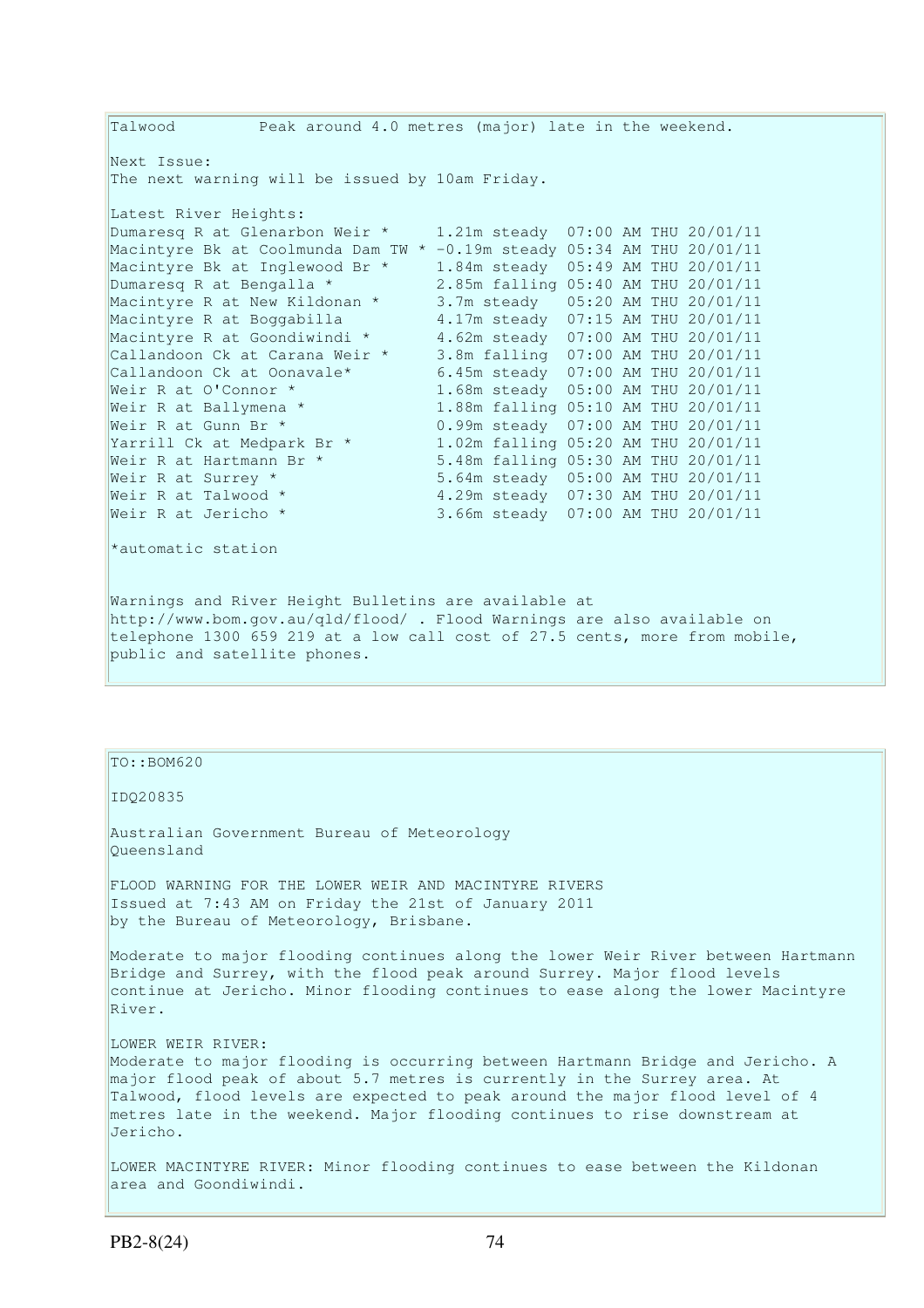A flood warning is current for the Macintyre River in NSW including information for Terrewah and Mungindi: http://www.bom.gov.au/nsw/index.shtml . Predicted River Heights/Flows: Weir River at: Talwood Peak around 4.0 metres (major) late in the weekend. Next Issue: The next warning will be issued by 10am Saturday. Latest River Heights: Severn R at Ashford 1.08m steady 06:00 AM FRI 21/01/11 Macintyre R at Holdfast 1.1m steady 06:00 AM FRI 21/01/11 Dumaresq R at Farnbro \* 1.73m steady 04:00 AM FRI 21/01/11 Pike Ck at Glenlyon Dam TW \* 0.91m steady 06:00 AM FRI 21/01/11 Beardy R at Haystack 0.74m steady 02:26 PM THU 20/01/11 Dumaresq R at Bonshaw 3.45m steady 06:00 AM FRI 21/01/11 Dumaresq R at Texas \* 2.11m rising 05:39 AM FRI 21/01/11 Dumaresq R at Glenarbon Weir \* 1.13m steady 06:00 AM FRI 21/01/11 Macintyre Bk at Inglewood Br \* 1.81m steady 05:49 AM FRI 21/01/11 Dumaresq R at Bengalla \* 2.58m falling 05:40 AM FRI 21/01/11 Macintyre R at New Kildonan \* 3.44m steady 05:20 AM FRI 21/01/11 Macintyre R at Boggabilla 3.8m steady 05:30 AM FRI 21/01/11 Macintyre R at Goondiwindi \* 4.31m steady 06:00 AM FRI 21/01/11 Callandoon Ck at Carana Weir \* 2.96m steady 06:00 AM FRI 21/01/11 Callandoon Ck at Oonavale\* 6.2m steady 06:20 AM FRI 21/01/11 Weir R at O'Connor \* 2.49m falling 05:20 AM FRI 21/01/11 Weir R at Retreat Br \* 1.55m steady 06:00 AM FRI 21/01/11 Weir R at Ballymena \* 1.77m steady 05:00 AM FRI 21/01/11 Weir R at Gunn Br \* 0.82m steady 05:20 AM FRI 21/01/11 Yarrill Ck at Medpark Br \* 0.93m steady 05:00 AM FRI 21/01/11 Weir R at Hartmann Br \* 5.18m falling 05:20 AM FRI 21/01/11 Weir R at Surrey \* 5.67m steady 06:00 AM FRI 21/01/11 Weir R at Talwood 3.7m rising 09:00 PM THU 20/01/11 Weir R at Talwood \* 4.43m rising 06:30 AM FRI 21/01/11 Weir R at Jericho \* 3.64m steady 06:00 AM FRI 21/01/11 \*automatic station Warnings and River Height Bulletins are available at http://www.bom.gov.au/qld/flood/ . Flood Warnings are also available on telephone 1300 659 219 at a low call cost of 27.5 cents, more from mobile, public and satellite phones.

### TO::BOM620

IDQ20835

Australian Government Bureau of Meteorology Queensland

FLOOD WARNING FOR THE LOWER WEIR RIVER Issued at 9:00 AM on Saturday the 22nd of January 2011 by the Bureau of Meteorology, Brisbane.

Minor to major flooding is occurring between Hartmann Bridge and Jericho. At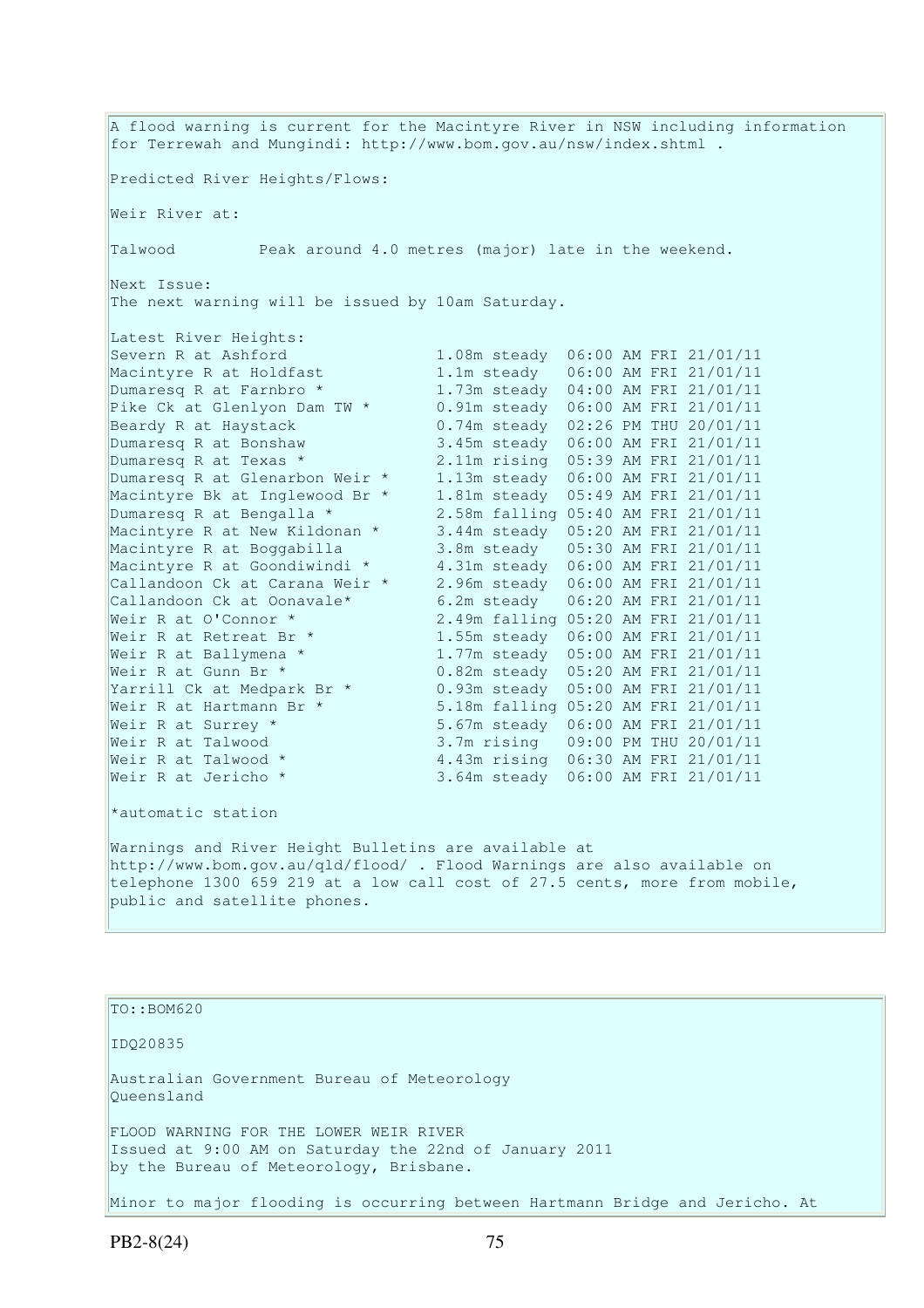Talwood, flood levels are expected to peak around the major level of 4 metres on Sunday. Major flood levels are steady at Jericho. Minor flooding continues to ease along the lower Macintyre River. Information for Mungindi is issued by NSW warning centre: http://www.bom.gov.au/nsw/index.shtml. Predicted River Heights/Flows: Weir River at: Talwood Peak around 4.0 metres (major) late in the weekend. Next Issue: The next warning will be issued by 10am Sunday. Latest River Heights: Macintyre R at New Kildonan \* 3.34m steady 08:00 AM SAT 22/01/11 Macintyre R at Boggabilla 3.62m steady 05:15 AM SAT 22/01/11 Macintyre R at Goondiwindi \* 4.13m steady 08:00 AM SAT 22/01/11 Callandoon Ck at Carana Weir \* 2.66m steady 08:00 AM SAT 22/01/11 Callandoon Ck at Oonavale\* 5.4m steady 07:00 AM SAT 22/01/11 Weir R at O'Connor \* 1.78m steady 08:00 AM SAT 22/01/11 Weir R at Ballymena \* 1.43m falling 08:20 AM SAT 22/01/11 Weir R at Gunn Br \* 0.7m steady 07:00 AM SAT 22/01/11 Yarrill Ck at Medpark Br \* 0.87m steady 08:00 AM SAT 22/01/11 Weir R at Hartmann Br  $\star$  4.61m falling 08:20 AM SAT 22/01/11 Weir R at Surrey \* 5.61m steady 06:00 AM SAT 22/01/11 Weir R at Talwood 3.8m rising 09:00 PM FRI 21/01/11 Weir R at Talwood \* 4.51m steady 08:00 AM SAT 22/01/11 Weir R at Jericho \* 3.59m steady 08:20 AM SAT 22/01/11 Weir R at Talwood \*<br>Weir R at Jericho \* \*automatic station Warnings and River Height Bulletins are available at http://www.bom.gov.au/qld/flood/ . Flood Warnings are also available on telephone 1300 659 219 at a low call cost of 27.5 cents, more from mobile, public and satellite phones.

| TO::BOM620                                                                                                                                                                                                                                                                                                                                                                    |
|-------------------------------------------------------------------------------------------------------------------------------------------------------------------------------------------------------------------------------------------------------------------------------------------------------------------------------------------------------------------------------|
| ID020835                                                                                                                                                                                                                                                                                                                                                                      |
| Australian Government Bureau of Meteorology<br>Oueensland                                                                                                                                                                                                                                                                                                                     |
| FLOOD WARNING FOR THE LOWER WEIR RIVER<br>Issued at 10:04 AM on Sunday the 23rd of January 2011<br>by the Bureau of Meteorology, Brisbane.                                                                                                                                                                                                                                    |
| Minor to major flooding is occurring along the Weir River between Hartmann<br>Bridge and Jericho. At Talwood, flood levels are expected to peak around the<br>major flood level of 4 metres during Sunday. Major flood levels are currently<br>easing slowly further downstream at Jericho, however renewed rises and higher<br>levels are expected during the next few days. |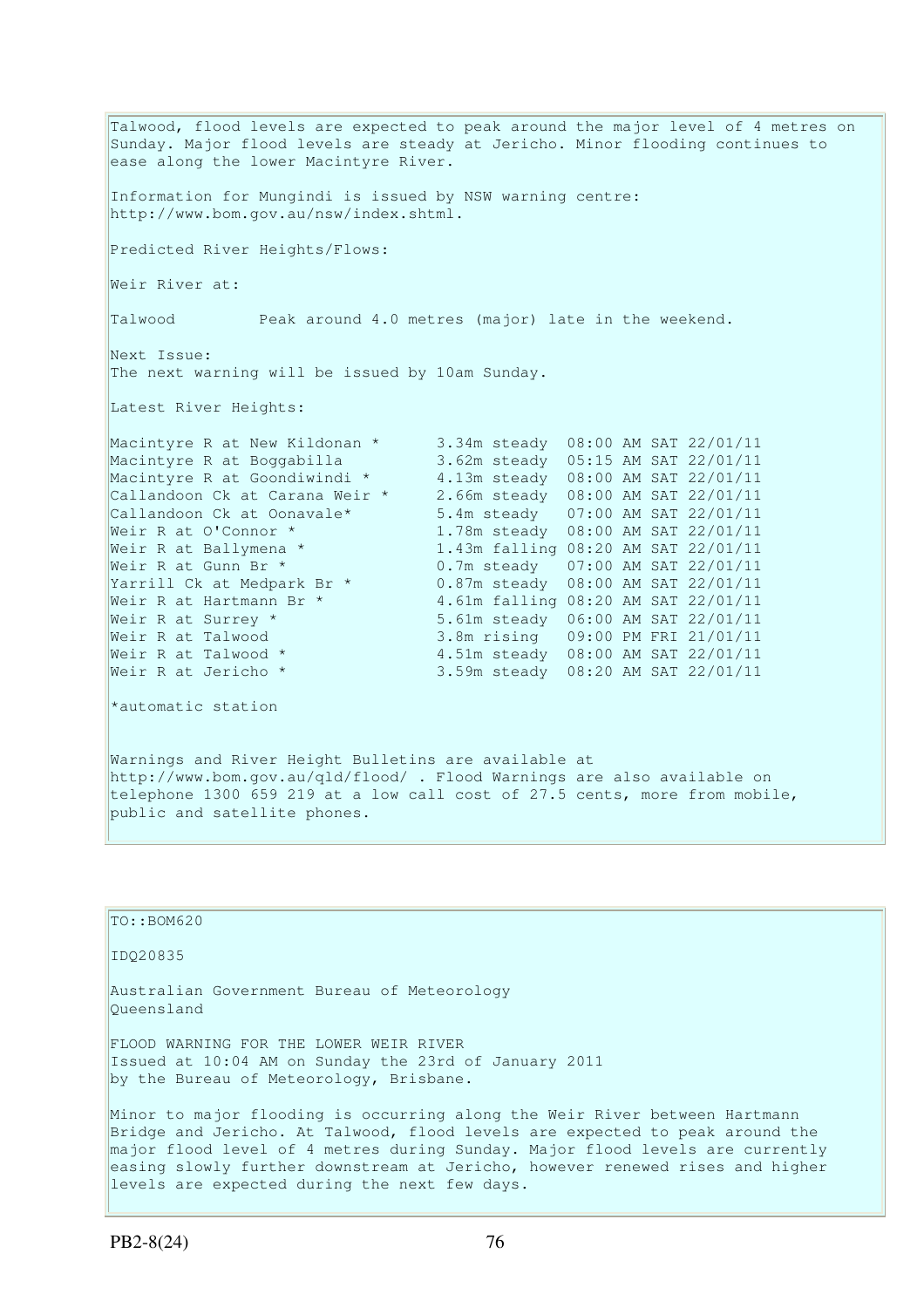At 9am Sunday, the river level at Talwood was at 3.92 metres and rising slowly. Some isolated minor flooding remains in the lower Macintyre River at Kildonan. A flood warning for moderate to major flooding is current for NSW townships downstream from Boggabilla including Mungindi. For more information see: www.bom.gov.au/nsw/flood . Predicted River Heights/Flows: Weir River at: Talwood Peak around 4.0 metres (major) during Sunday. Next Issue: The next warning will be issued at about 10am Monday. Latest River Heights:<br>Weir R at O'Connor \* 1.59m falling 08:00 AM SUN 23/01/11 Weir R at Ballymena \* 2.19m steady 08:10 AM SUN 23/01/11 Weir R at Gunn Br \* 1.33m rising 08:10 AM SUN 23/01/11 Yarrill Ck at Medpark Br \* 0.85m steady 05:00 PM SAT 22/01/11 Weir R at Hartmann Br  $\star$  4.12m steady 08:00 AM SUN 23/01/11 Weir R at Hartmann Br \* 4.12m steady 08:00 AM SUN 23/01/11<br>Weir R at Surrey \* 5.29m falling 08:40 AM SUN 23/01/11 Weir R at Talwood 3.92m rising 09:00 AM SUN 23/01/11 Weir R at Talwood \* 4.59m steady 08:00 AM SUN 23/01/11 Weir R at Jericho \* 3.55m steady 08:20 AM SUN 23/01/11 Weir R at Mascot \* NA  $*$  denotes automatic station. Warnings and River Height Bulletins are available at http://www.bom.gov.au/qld/flood/ . Flood Warnings are also available on telephone 1300 659 219 at a low call cost of 27.5 cents, more from mobile, public and satellite phones.

| $TO: BOM620$                                                                                                                                                                                                                                                    |
|-----------------------------------------------------------------------------------------------------------------------------------------------------------------------------------------------------------------------------------------------------------------|
| ID020835                                                                                                                                                                                                                                                        |
| Australian Government Bureau of Meteorology<br>Oueensland                                                                                                                                                                                                       |
| FLOOD WARNING FOR THE LOWER WEIR RIVER<br>Issued at 9:40 AM on Monday the 24th of January 2011<br>by the Bureau of Meteorology, Brisbane.                                                                                                                       |
| Moderate to major flooding is occurring along the Weir River between Surrey and<br>Jericho. At Talwood, flood levels are currently peaking around 4.0 metres.<br>Major flood levels to continue at Jericho with renewed rises expected in the<br>next few days. |
| River levels have now fallen below minor in the lower Macintyre River at<br>Kildonan.                                                                                                                                                                           |
| A flood warning for moderate to major flooding is current for NSW townships                                                                                                                                                                                     |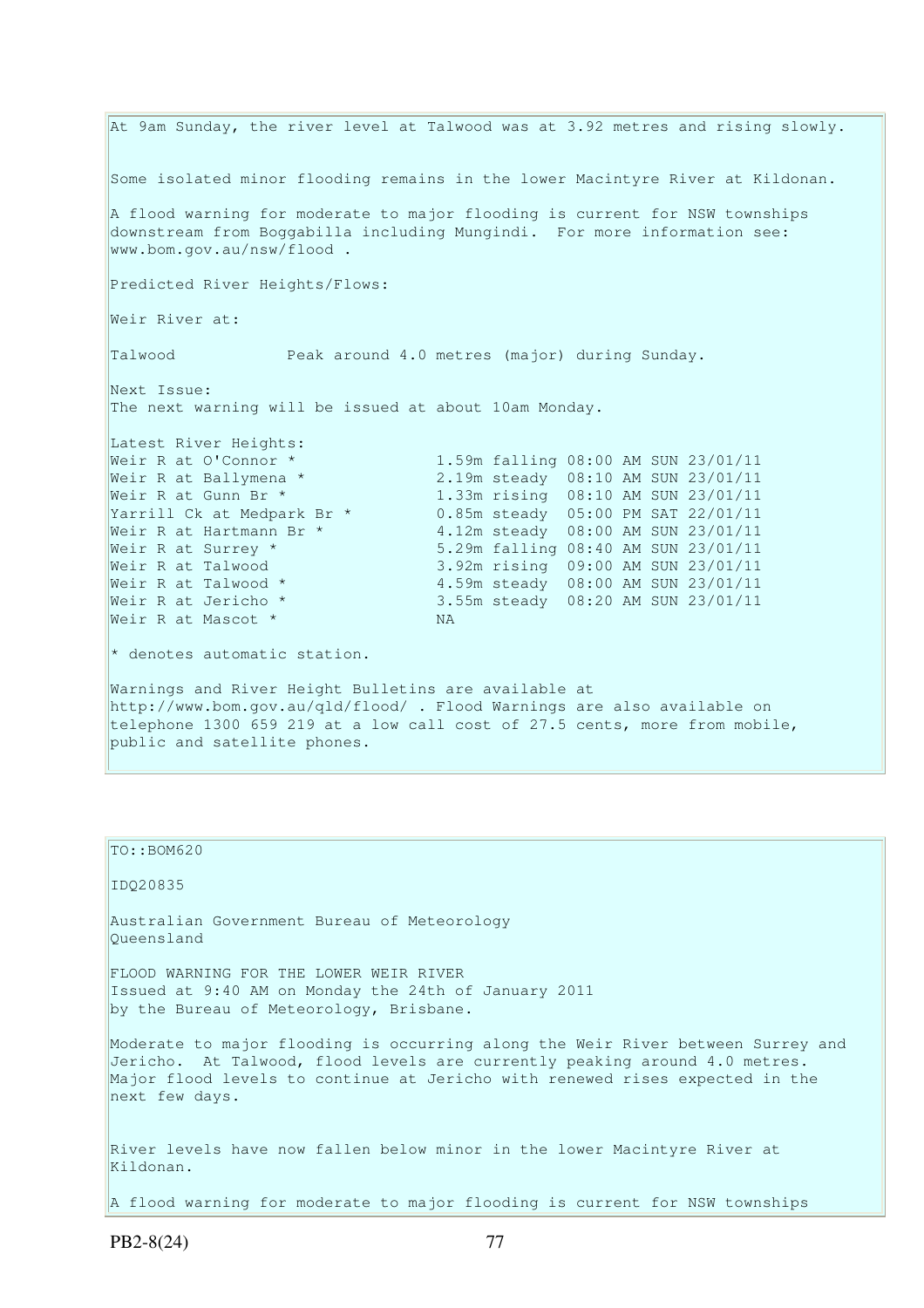downstream from Boggabilla including Mungindi. For more information see: www.bom.gov.au/nsw/flood . Predicted River Heights/Flows: Weir River at: Talwood Currently peaking around 4.0 metres (major). Next Issue: The next warning will be issued at about 10am Tuesday. Latest River Heights: Macintyre R at New Kildonan \* 2.93m falling 08:00 AM MON 24/01/11 Macintyre R at Boggabilla 2.96m steady 09:15 AM MON 24/01/11 Macintyre R at Goondiwindi \* 3.58m falling 08:10 AM MON 24/01/11 Weir R at Hartmann Br \*  $\begin{array}{l} 3.65m \text{ falling } 08:10 \text{ AM MON } 24/01/11 \\ \text{Weir R at Survey *} \end{array}$ Weir R at Surrey \* 3.54m falling 08:40 AM MON 24/01/11<br>Weir R at Talwood 3.95m steady 09:00 PM SUN 23/01/11 Weir R at Talwood 3.95m steady 09:00 PM SUN 23/01/11 Weir R at Talwood \* 4.62m steady 08:00 AM MON 24/01/11 Weir R at Jericho \* 3.51m steady 08:00 AM MON 24/01/11 \* denotes automatic station. Warnings and River Height Bulletins are available at http://www.bom.gov.au/qld/flood/ . Flood Warnings are also available on telephone 1300 659 219 at a low call cost of 27.5 cents, more from mobile, public and satellite phones.

 $TO::BOM620$ IDQ20835 Australian Government Bureau of Meteorology Queensland FLOOD WARNING FOR THE LOWER WEIR RIVER Issued at 9:24 AM on Tuesday the 25th of January 2011 by the Bureau of Meteorology, Brisbane. Minor to major flooding is occurring along the Weir River between Surrey and Jericho. At Talwood, moderate flood levels are falling slowly. Major flood levels will continue at Jericho with levels expected to remain around current levels until at least the weekend. A flood warning for moderate to major flooding is current for NSW townships downstream from Boggabilla including Mungindi. For more information see: www.bom.gov.au/nsw/flood . Next Issue: The next warning will be issued by 11am Wednesday. Latest River Heights: Severn R at Ashford 0.78m steady 08:00 AM TUE 25/01/11 Macintyre R at Holdfast 0.87m steady 08:00 AM TUE 25/01/11 Dumaresq R at Farnbro \* 1.57m steady 08:00 AM TUE 25/01/11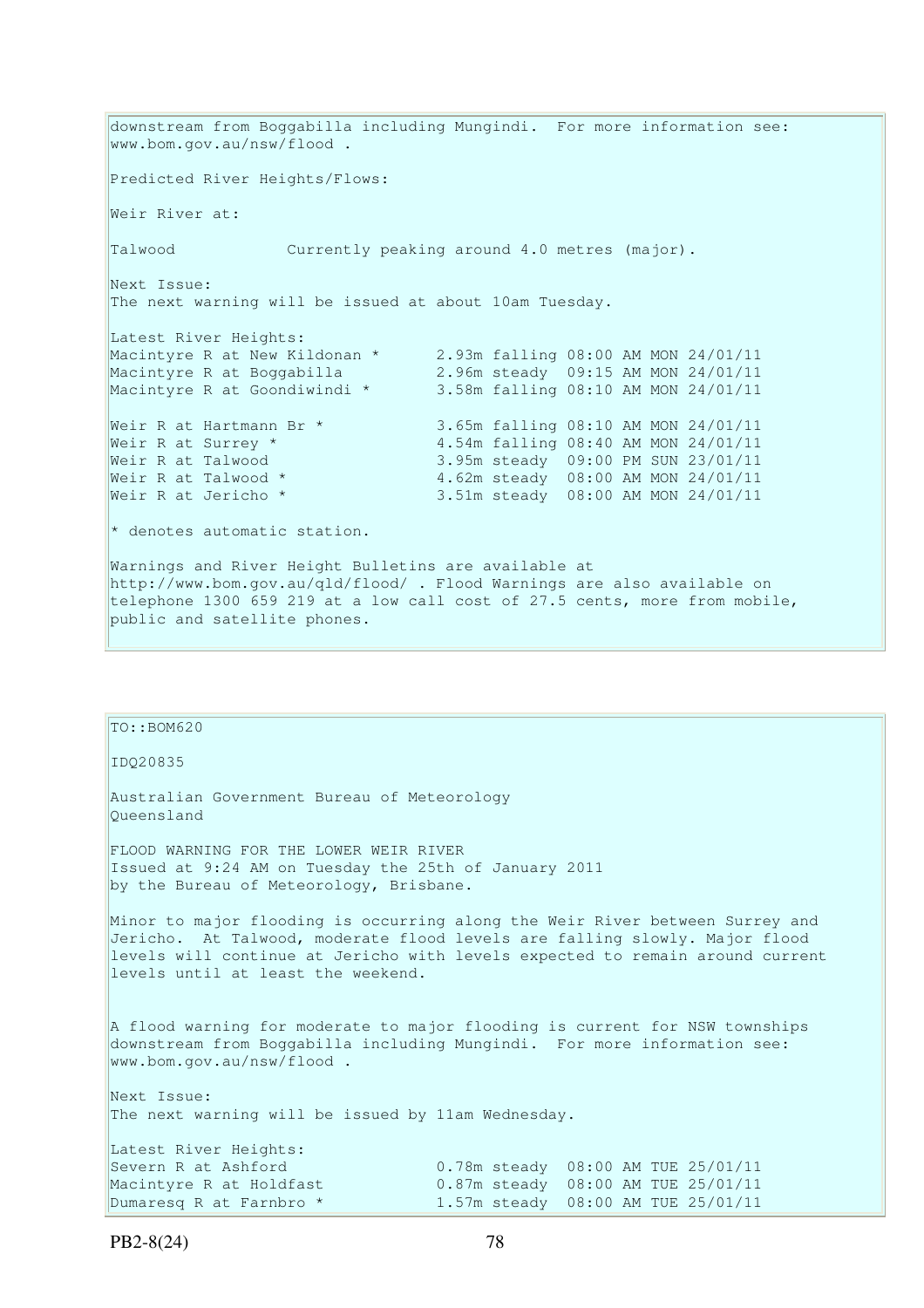| Pike Ck at Glenlyon Dam TW *   | $0.76m$ steady |  | 08:00 AM TUE 25/01/11               |
|--------------------------------|----------------|--|-------------------------------------|
| Beardy R at Haystack           | $0.74m$ steady |  | 01:00 PM MON 24/01/11               |
| Dumaresq R at Bonshaw          | 3.25m steady   |  | 08:00 AM TUE 25/01/11               |
| Dumaresq R at Texas *          | 1.86m steady   |  | 08:19 AM TUE 25/01/11               |
| Dumaresq R at Glenarbon Weir * | 0.86m steady   |  | 08:00 AM TUE 25/01/11               |
| Macintyre Bk at Inglewood Br * | 1.75m steady   |  | 08:29 AM TUE 25/01/11               |
| Dumaresq R at Bengalla *       | 1.72m steady   |  | 08:00 AM TUE 25/01/11               |
| Macintyre R at New Kildonan *  |                |  | 2.76m falling 08:00 AM TUE 25/01/11 |
| Macintyre R at Boggabilla      | 2.65m steady   |  | 08:15 AM TUE 25/01/11               |
| Macintyre R at Goondiwindi *   | 3.26m steady   |  | 08:00 AM TUE 25/01/11               |
| Callandoon Ck at Carana Weir * | 2.29m steady   |  | 08:00 AM TUE 25/01/11               |
| Callandoon Ck at Oonavale*     |                |  | 3.12m falling 06:00 AM TUE 25/01/11 |
| Weir R at O'Connor *           | 1.45m steady   |  | 08:00 AM TUE 25/01/11               |
| Weir R at Retreat Br *         | 1.56m steady   |  | 09:00 PM MON 24/01/11               |
| Weir R at Ballymena *          |                |  | 1.48m steady 08:10 AM TUE 25/01/11  |
| Weir R at Gunn Br *            |                |  | 0.66m steady 08:00 AM TUE 25/01/11  |
| Yarrill Ck at Medpark Br *     | $0.75m$ rising |  | 08:20 AM TUE 25/01/11               |
| Weir R at Hartmann Br *        |                |  | 3.17m falling 08:10 AM TUE 25/01/11 |
| Weir R at Surrey *             |                |  | 3.79m falling 08:50 AM TUE 25/01/11 |
| Weir R at Talwood              |                |  | 3.95m steady 09:00 PM MON 24/01/11  |
| Weir R at Talwood *            |                |  | 4.56m falling 08:00 AM TUE 25/01/11 |
| Weir R at Jericho *            |                |  | 3.48m steady 08:00 AM TUE 25/01/11  |
|                                |                |  |                                     |
|                                |                |  |                                     |
| *automatic station             |                |  |                                     |

Warnings and River Height Bulletins are available at http://www.bom.gov.au/qld/flood/ . Flood Warnings are also available on telephone 1300 659 219 at a low call cost of 27.5 cents, more from mobile, public and satellite phones.

## TO::BOM620

### IDQ20835

Australian Government Bureau of Meteorology Queensland

FLOOD WARNING FOR THE LOWER WEIR RIVER Issued at 9:46 AM on Wednesday the 26th of January 2011 by the Bureau of Meteorology, Brisbane.

Moderate to major flooding is occurring along the Weir River between Talwood and Mascot. At Talwood, moderate flood levels are falling. Major flood levels will continue at Jericho with levels expected to remain around current levels until at least the weekend.

A flood warning for moderate to major flooding is current for NSW townships downstream from Boggabilla including Mungindi. For more information see: www.bom.gov.au/nsw/flood .

Next Issue: The next warning will be issued by 11am Thursday.

```
Latest River Heights: 
Weir R at O'Connor * 1.42m steady 08:00 AM WED 26/01/11
Weir R at Retreat Br * 1.55m falling 11:20 AM TUE 25/01/11
```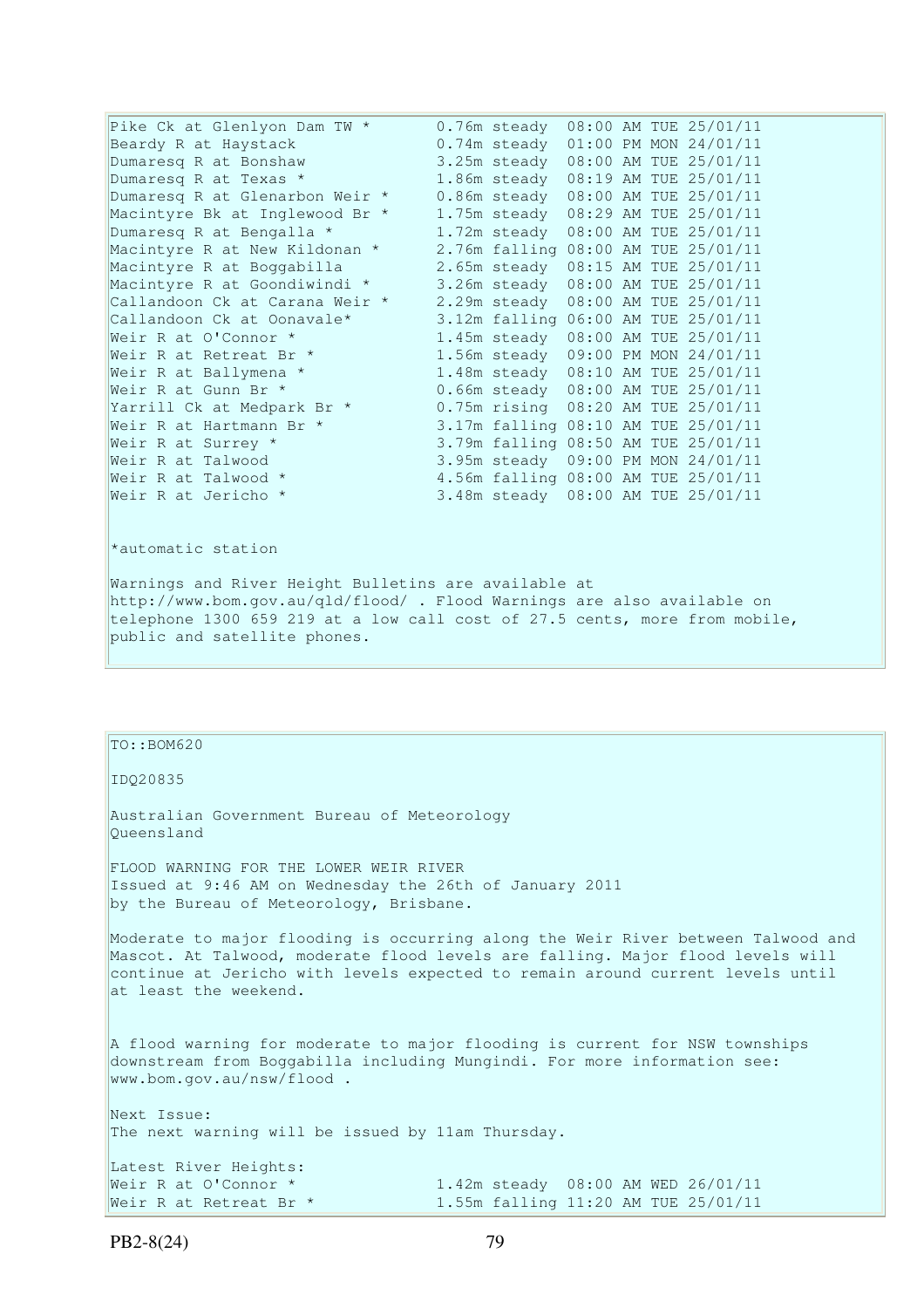Weir R at Ballymena \* 1.03m steady 08:10 AM WED 26/01/11 Weir R at Gunn Br \* 0.56m steady 08:00 AM WED 26/01/11 Yarrill Ck at Medpark Br \* 0.74m steady 05:00 PM TUE 25/01/11 Weir R at Hartmann Br \* 2.68m steady 08:00 AM WED 26/01/11 Yarrill Ck at Medpark Br \* 0.74m steady 05:00 PM TUE 25/01/11<br>Weir R at Hartmann Br \* 2.68m steady 08:00 AM WED 26/01/11<br>Weir R at Surrey \* 3.2m falling 08:30 AM WED 26/01/11 Weir R at Talwood 3.71m falling 09:00 AM WED 26/01/11 Weir R at Talwood \* 4.41m falling 08:00 AM WED 26/01/11 Weir R at Jericho \* 3.43m steady 08:00 AM WED 26/01/11 Weir R at Mascot \* 2.77m steady 07:00 AM WED 26/01/11 \*automatic station Warnings and River Height Bulletins are available at http://www.bom.gov.au/qld/flood/ . Flood Warnings are also available on telephone 1300 659 219 at a low call cost of 27.5 cents, more from mobile, public and satellite phones.

# TO::BOM620

IDQ20835

Australian Government Bureau of Meteorology Queensland

FLOOD WARNING FOR THE LOWER WEIR RIVER Issued at 10:44 AM on Thursday the 27th of January 2011 by the Bureau of Meteorology, Brisbane.

Moderate to major flooding is occurring along the Weir River between Talwood and Mascot. At Talwood, moderate flood levels are falling. Major flood levels will continue at Jericho with levels expected to remain around current levels until at least the weekend.

A moderate to major flood warning is current for NSW townships downstream from Boggabilla including Mungindi. For more information see: www.bom.gov.au/nsw/flood .

Next Issue: The next warning will be issued by 11am Friday.

Latest River Heights: Weir R at O'Connor \* 1.38m steady 08:00 AM THU 27/01/11 Weir R at Ballymena \* 0.95m steady 08:00 AM THU 27/01/11 Weir R at Gunn Br \* 0.54m steady 08:00 AM THU 27/01/11 Weir R at Hartmann Br \* 2.27m falling 08:20 AM THU 27/01/11 Weir R at Surrey \* 2.61m falling 08:30 AM THU 27/01/11 Weir R at Talwood 3.50m falling 09:00 AM THU 27/01/11 Weir R at Talwood  $*$  4.18m steady  $08:00$  AM THU 27/01/11 Weir R at Jericho \* 3.37m steady 08:00 AM THU 27/01/11 Weir R at Mascot \* 2.72m steady 07:00 AM THU 27/01/11

 $*$  from automatic station

Warnings and River Height Bulletins are available at http://www.bom.gov.au/qld/flood/ . Flood Warnings are also available on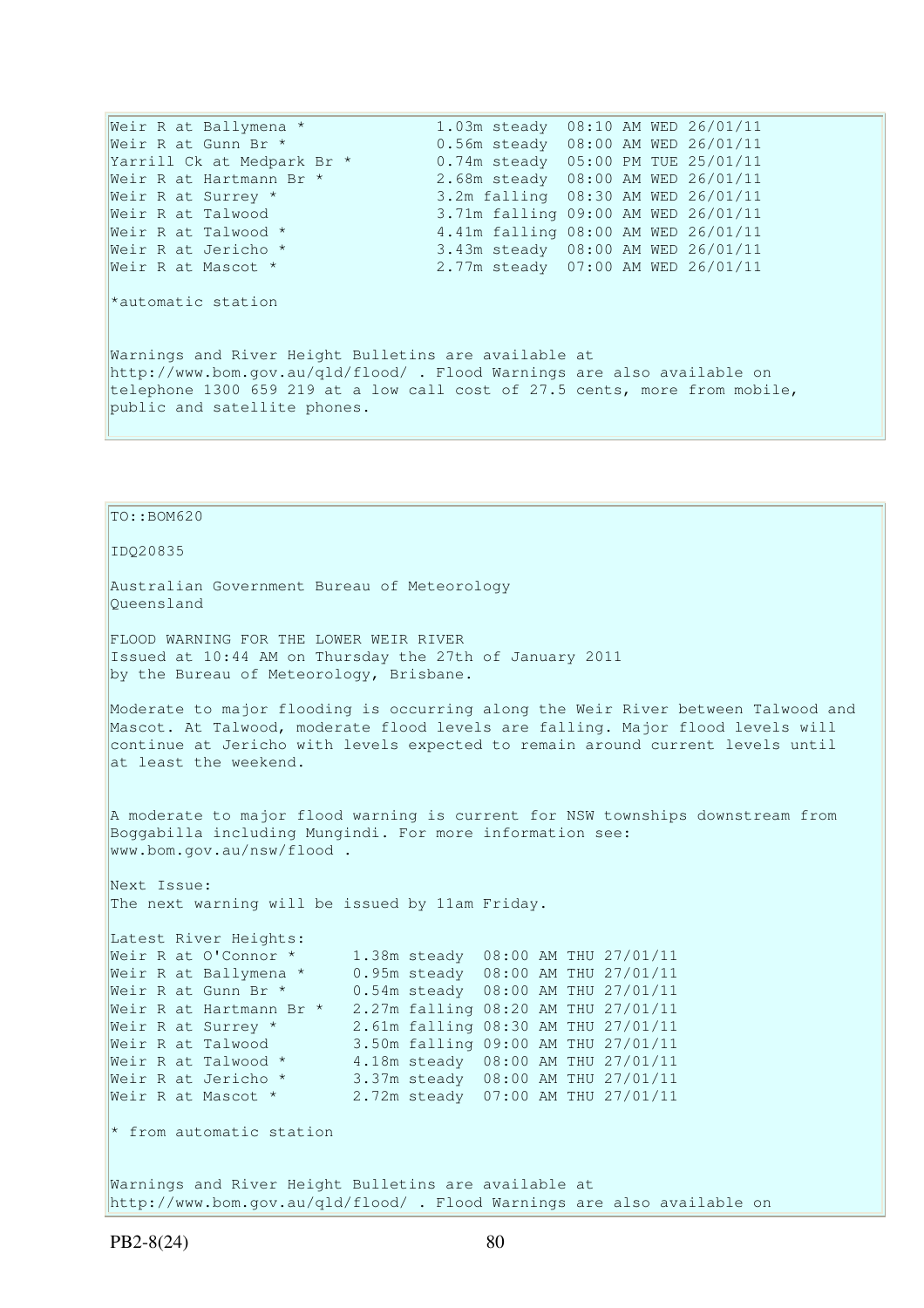telephone 1300 659 219 at a low call cost of 27.5 cents, more from mobile, public and satellite phones.

TO::BOM620 IDQ20835 Australian Government Bureau of Meteorology Queensland FLOOD WARNING FOR THE LOWER WEIR RIVER Issued at 10:04 AM on Friday the 28th of January 2011 by the Bureau of Meteorology, Brisbane. Minor to major flooding is occurring along the Weir River between Talwood and Mascot. At Talwood, flood levels are now minor. Major flood levels will continue at Jericho through the weekend although falling slowly. A moderate to major flood warning is current for NSW townships downstream from Boggabilla including Mungindi. For more information see: www.bom.gov.au/nsw/flood . Next Issue: The next warning will be issued by 10am Saturday. Latest River Heights: Weir R at O'Connor \* 1.35m steady 08:00 AM FRI 28/01/11 Weir R at Ballymena \* 1.05m falling 08:10 AM FRI 28/01/11 Weir R at Gunn Br \* 0.52m steady 08:00 AM FRI 28/01/11<br>Weir R at Hartmann Br \* 1.84m falling 08:10 AM FRI 28/01/11 Weir R at Hartmann Br \* 1.84m falling 08:10 AM FRI 28/01/11<br>Weir R at Surrey \* 1.95m falling 08:50 AM FRI 28/01/11 1.95m falling 08:50 AM FRI 28/01/11 Weir R at Talwood 3.4m falling 09:00 PM THU 27/01/11 Weir R at Talwood \* 3.85m steady 08:00 AM FRI 28/01/11 Weir R at Jericho \* 3.3m steady 08:00 AM FRI 28/01/11 Weir R at Mascot \* 2.67m steady 07:00 AM FRI 28/01/11 \*automatic station Warnings and River Height Bulletins are available at http://www.bom.gov.au/qld/flood/ . Flood Warnings are also available on telephone 1300 659 219 at a low call cost of 27.5 cents, more from mobile, public and satellite phones.

TO::BOM620

IDQ20835

Australian Government Bureau of Meteorology Queensland

FLOOD WARNING FOR THE LOWER WEIR RIVER Issued at 10:19 AM on Saturday the 29th of January 2011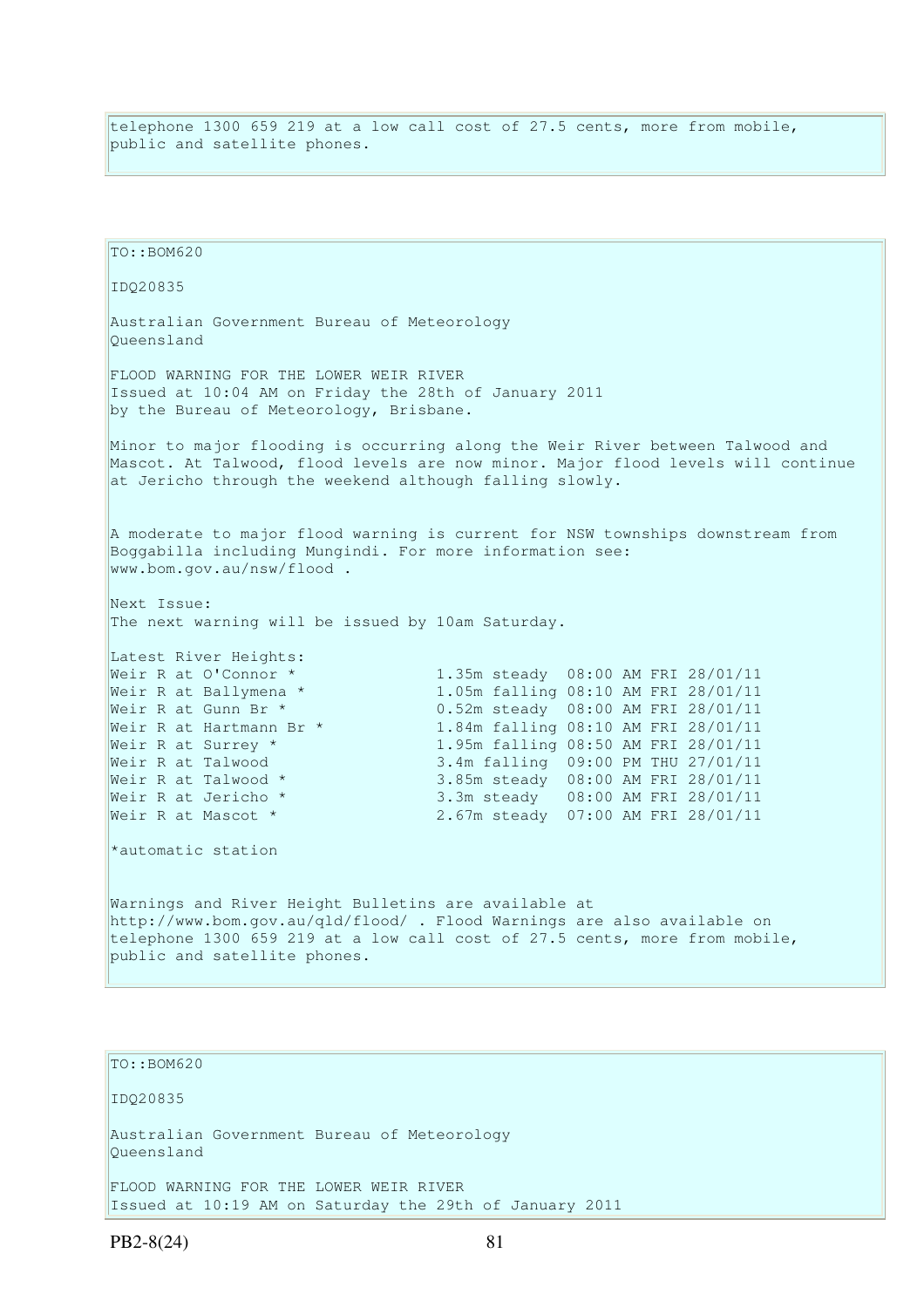by the Bureau of Meteorology, Brisbane. Moderate to major flooding is occurring along the Weir River between Jericho and Mascot. Major flood levels will continue at Jericho through the weekend although falling slowly. A moderate to major flood warning is current for NSW townships downstream from Boggabilla including Mungindi. For more information see: www.bom.gov.au/nsw/flood . Next Issue: The next warning will be issued by 10am Sunday. Latest River Heights: Weir R at O'Connor \* 1.33m steady 08:00 AM SAT 29/01/11<br>Weir R at Ballymena \* 1.08m steady 08:00 AM SAT 29/01/11 Weir R at Ballymena \* 1.08m steady 08:00 AM SAT 29/01/11 Weir R at Gunn Br \* 0.51m steady 08:00 AM SAT 29/01/11 Yarrill Ck at Medpark Br \* 0.64m steady 05:00 AM SAT 29/01/11 Weir R at Giddi Giddi South \* 1.72m steady 08:00 AM SAT 29/01/11 Weir R at Hartmann Br \* 1.63m steady 08:00 AM SAT 29/01/11 Weir R at Surrey \* 1.34m falling 08:50 AM SAT 29/01/11 Weir R at Talwood 2.5m falling 09:00 AM SAT 29/01/11 Weir R at Talwood \* 3.21m falling 08:10 AM SAT 29/01/11 Weir R at Jericho \* 3.2m steady 08:00 AM SAT 29/01/11 Weir R at Mascot \* 2.61m steady 07:00 AM SAT 29/01/11  $*$  from automatic station Warnings and River Height Bulletins are available at http://www.bom.gov.au/qld/flood/ . Flood Warnings are also available on telephone 1300 659 219 at a low call cost of 27.5 cents, more from mobile, public and satellite phones.

| $TO: BOM620$                                                                                                                                                                                                                                                                                    |
|-------------------------------------------------------------------------------------------------------------------------------------------------------------------------------------------------------------------------------------------------------------------------------------------------|
| ID020835                                                                                                                                                                                                                                                                                        |
| Australian Government Bureau of Meteorology<br>Oueensland                                                                                                                                                                                                                                       |
| FINAL FLOOD WARNING FOR THE LOWER WEIR RIVER<br>Issued at 9:38 AM on Sunday the 30th of January 2011<br>by the Bureau of Meteorology, Brisbane.                                                                                                                                                 |
| Moderate to major flooding is easing along the Weir River between Jericho and<br>Mascot. River levels at Jericho are expected to fall below the major level of 3<br>metres this afternoon and will continue to fall through the week. Moderate flood<br>levels will continue to fall at Mascot. |
| A moderate to major flood warning is current for NSW townships including<br>Mungindi. For more information see: www.bom.gov.au/nsw/flood.                                                                                                                                                       |
| Next Issue:<br>This is the final warning. Further updates will appear on the Flood Warning<br>Summary.                                                                                                                                                                                          |